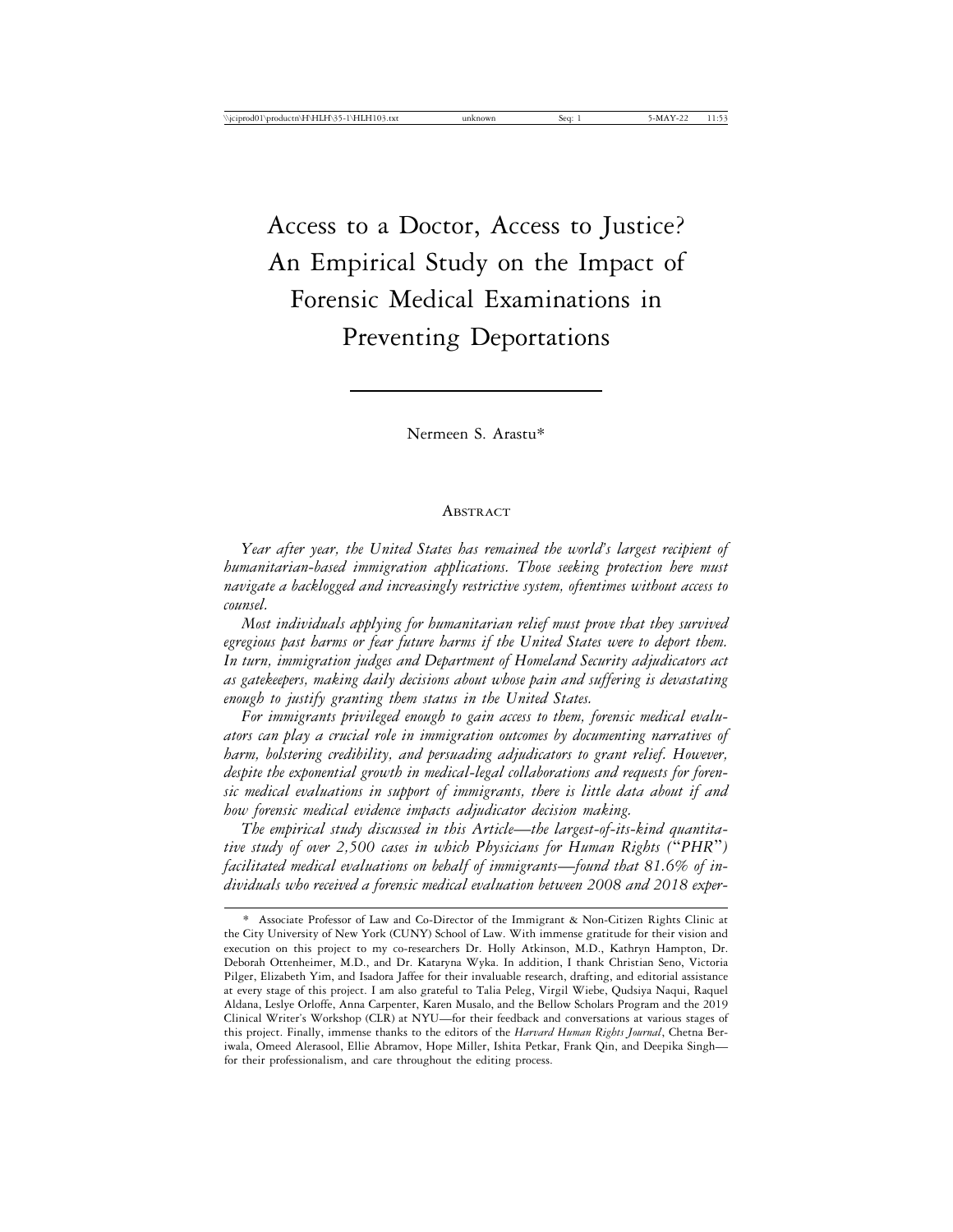*ienced some form of a positive immigration outcome. In comparison, immigration adjudictors only granted relief to asylum seekers an estimated 42.4% of the time overall during this same period.*

*The significant impact of forensic medical evaluations in contributing to a favorable immigration outcome raises questions about whether adjudicators are holding immigrants to overly-stringent evidentiary standards by constructively creating norms that require immigrants to gain access to health professionals with the requisite training to evaluate them. To the extent such evaluations become essential to the successful outcome of the legal case, access to a medical evaluator may indeed translate into access to justice.*

#### **INTRODUCTION**

When Ms. G fled Honduras with her grandson and special-needs child, she left behind two decades of brutal domestic violence.<sup>1</sup> Her common-law partner had physically and psychologically abused her, leading to lost pregnancies, broken limbs, trauma, and the eventual realization that she would have to leave her home country if she were to survive. When I first met her, she had been living in the United States for twenty years. Her physical scars had healed, and she was thriving and vibrant.

After undergoing a series of unfortunate events, administrative hurdles, and never-ending court backlogs, she finally had the chance to appear before a judge—nearly twenty years after she initially ran from the abuse to ask for asylum in the United States. With no physical scars to show, we, her legal team, would have to prove that the harms Ms. G faced two decades prior amounted to "past persecution," a legal term of art in asylum law. Ms. G displayed the resilience of a single mother who had raised children while undocumented and working multiple jobs, making it even harder to prove the extent of her past suffering.

Together, a group of lawyers, doctors, and law and medical students brainstormed how we could document our client's narrative without costly and time-consuming imaging to identify traumatic brain injury and healed limbs. The medical team suggested that a simple evaluation of Ms. G's scalp, where her abuser frequently hit her with blunt force, may still reflect decades-old scarring. In addition, Ms. G was able to receive a full psychological evaluation, where a medical evaluator was able to assess her anxiety, recurring nightmares, and disorientation to diagnose her with Post Traumatic Stress Disorder ("PTSD").

The legal team used these forensic physical and psychological evaluations in her legal case in three primary ways: (i) to provide extra proof of her claims, (ii) to convince the judge that any inconsistencies in her story could be attributed to her psychological condition and not any intent to commit

<sup>1.</sup> Identity concealed for confidentiality reasons.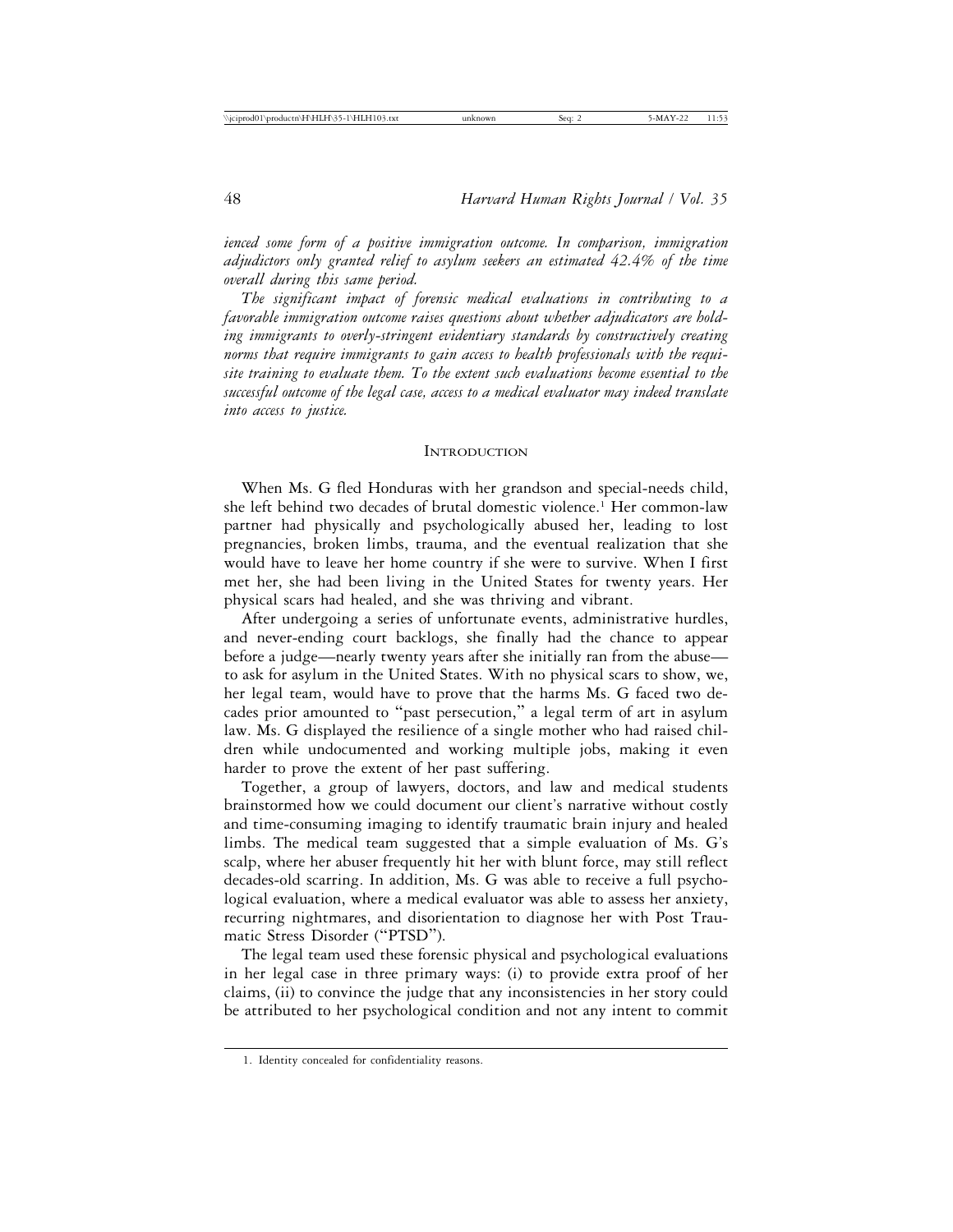fraud, and (iii) to persuade the judge to grant her asylum in an act of administrative discretion. Although she has yet to be granted asylum, Ms. G's deportation has been halted for now because the legal team was able to rely on the medical evaluations of Ms. G and her children to persuade Immigration and Customs Enforcement ("ICE") to stay deportation. For the moment, she remains united with her children and grandchildren.

Ms. G's story is one of dozens of positive outcomes that have stemmed from collaboration between the Immigrant and Non-Citizen Rights Clinic ("INRC") and forensic medical evaluators from the City University of New York ("CUNY") School of Medicine and other medical providers. This collaboration seeks to support INRC clients who are vulnerable to deportation, already in removal proceedings, or seeking benefits before United States Citizenship and Immigration Services ("USCIS"). Through this collaboration, law students and law school faculty work with their medical school counterparts in the initial stages of client representation to conduct forensic physical and psychological assessments that could benefit a client during their immigration representation. These evaluations have been used to advocate before immigration judges and USCIS adjudicators in a variety of cases outside of the asylum context, including asking for discretionary stays of removal, helping make competency assessments, determining whether "hardship" would exist in cancellation cases, and establishing the "substantial physical or emotional harm" sustained by immigrant crime victims who are applying for U-Visa relief.<sup>2</sup> In short, whether it is measuring "hardship," "substantial harm," "persecution," or painting a larger picture for adjudicators who often make discretionary decisions, the need for forensic medical expertise in immigrant defense has proven vital. Further, such a collaborative approach facilitates a holistic legal services model, which recognizes that many of our clients have interlacing challenges with policing, health, access to education, public benefits, housing, and much more.

Although we anecdotally found our partnership increased positive outcomes for our clients, we noted that the most recently published evaluation of the impact of medical evaluations on outcomes is based on seventeenyear-old data and limited to asylum proceedings.3 Lustig et al.'s study, which relied on PHR data from 2000 to 2004, found that 89% of cases in which asylum seekers received evaluations from healthcare providers resulted in asylum grants. In comparison, a national average of 37.5% of asylum seekers were granted asylum during Lustig et al.'s study period.4

This Article discusses the findings of the PHR-CUNY Study, which rigorously updates and broadens the scope of the Lustig et al. study by review-

<sup>2.</sup> *See* Section II.A.2, *infra*, for a further discussion on the U-Visa category of immigration relief.

<sup>3.</sup> *See* Stuart L. Lustig et al., *Asylum Grant Rates Following Medical Evaluations of Maltreatment Among Political Asylum Applicants in the United States*, 10 J. IMMIGRANT & MINORITY HEALTH 7 (2008).

<sup>4.</sup> *Id.* at 8. Note that these national figures include all cases, including a minority of cases that received forensic medical evaluations and the vast majority that did not.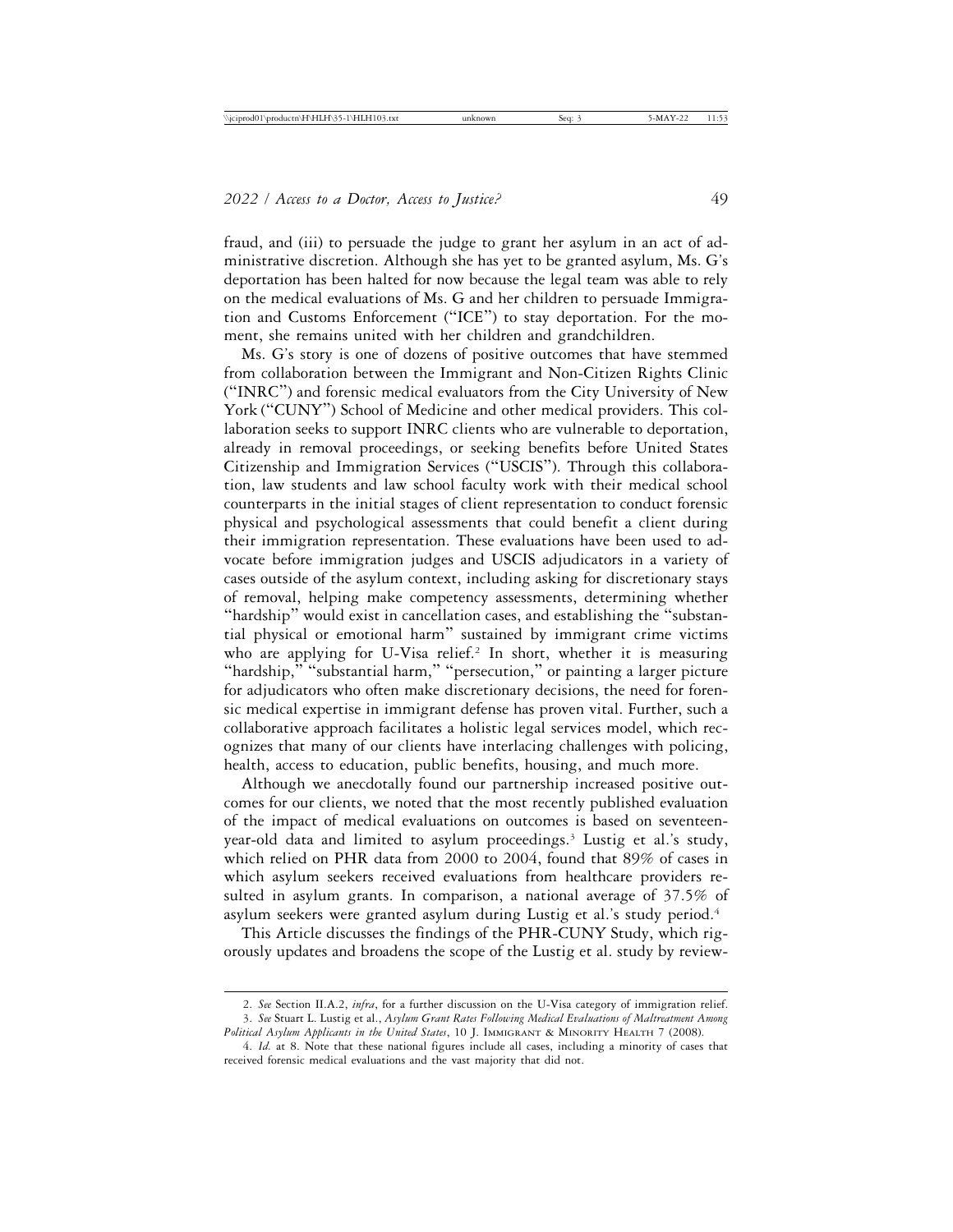ing the impact of forensic medical evaluations in over 2,500 cases that PHR initiated between 2008 and 2018.<sup>5</sup> A joint project of the CUNY School of Law, CUNY School of Medicine, CUNY Graduate School of Public Health, and PHR, the PHR-CUNY Study takes a cross-disciplinary look at the impacts of forensic medical evaluations on immigration outcomes. The Study compared the "success rates" amongst immigrants receiving forensic medical evaluations to the average national asylum grant rate of immigrants appearing in administrative court and before USCIS. Further, the Study explored the impact of a number of independent factors, including whether gender, age, geography, country of origin, language, legal orientation, and a request for a physical or psychological evaluation.6

Overall, 81.6% of individuals in the PHR-CUNY Study who received a forensic medical evaluation between 2008 to 2018 experienced a positive outcome in their immigration proceedings.<sup>7</sup> In comparison, grant rates for those applying for asylum before USCIS or the Executive Office for Immigration Review ("EOIR") during this period ranged from a low of 28% to a high of 55.6% depending on the year and the case posture.<sup>8</sup> Even when compared to similarly situated immigrants who were represented by counsel and not detained, those who received a forensic medical evaluation fared significantly better. For example, when comparing EOIR asylum statistics to the PHR-CUNY Study, those within the Study who applied for asylum were denied only 6.9% of the time. Meanwhile, 44.1% of all represented asylum seekers appearing before EOIR were denied asylum during the same period.9 Further, in comparison to a 15.5% national positive grant rate for

9. TRAC Asylum Decisions tool, *supra* note 8. The 44.13% denial rate for represented asylum seekers appearing before EOIR was determined by looking at data for each fiscal year in the study

<sup>5.</sup> For extensive details about the PHR-CUNY Study, see Holly G. Atkinson et al., *Impact of Forensic Medical Evaluations on Immigration Relief Grant Rates and Correlates of Outcomes in the United States*, 84 J. FORENSIC LEGAL MED. 1 (2021).

<sup>6.</sup> For a complete representation of this peer-reviewed study and the methodologies and analyhtical methods employed, see *id*.

<sup>7.</sup> Positive outcomes or "success rates" included the categories of granted asylum, granted relief (unspecified), granted withholding of removal, granted VAWA relief, granted voluntary departure, granted U-Visa, granted T-Visa, granted cancellation of removal, granted CAT relief, granted special immigrant juvenile status ("SIJS"), release from U.S. detention, adjustment of status, and termination of proceedings.

<sup>8.</sup> Asylum Decisions Tool, TRAC IMMIGRATION, https://trac.syr.edu/phptools/immigration/asylum/ [https://perma.cc/68WR-PT8E] (hereinafter TRAC Asylum Decisions tool). The tool allows users to view data obtained by TRAC through requests made under the Freedom of Information Act ("FOIA") to the EOIR. Asylum outcomes can be filtered by year, nationality, representation status, custody status, decision, and other criteria. *See also* USCIS ASYLUM DIVISION, REFUGEES, ASYLUM AND PAROLE SYSTEM (RAPS), Quarterly Nationality Reports by fiscal year, https://www.uscis.gov/sites/default/files/document/data/Affirmative\_Asylum\_Decisions\_FY09-FY18\_Q2.pdf [https://perma.cc/ TZG9-9YSM]. Because of the way PHR records data, the Study was unable to ascertain how many applicants *applied* for asylum, but rather only how many were *granted* asylum, and thus cannot calculate the asylum grant rate for those in the PHR-CUNY Study. Additionally, the percentage of individuals that had positive outcomes more generally in immigration proceedings from available DHS statistics could not be ascertained, where data is only available about asylum grant rates specifically. Thus, the closest comparison would be measuring positive outcomes in the PHR-CUNY Study against asylum grant rates in immigration proceedings.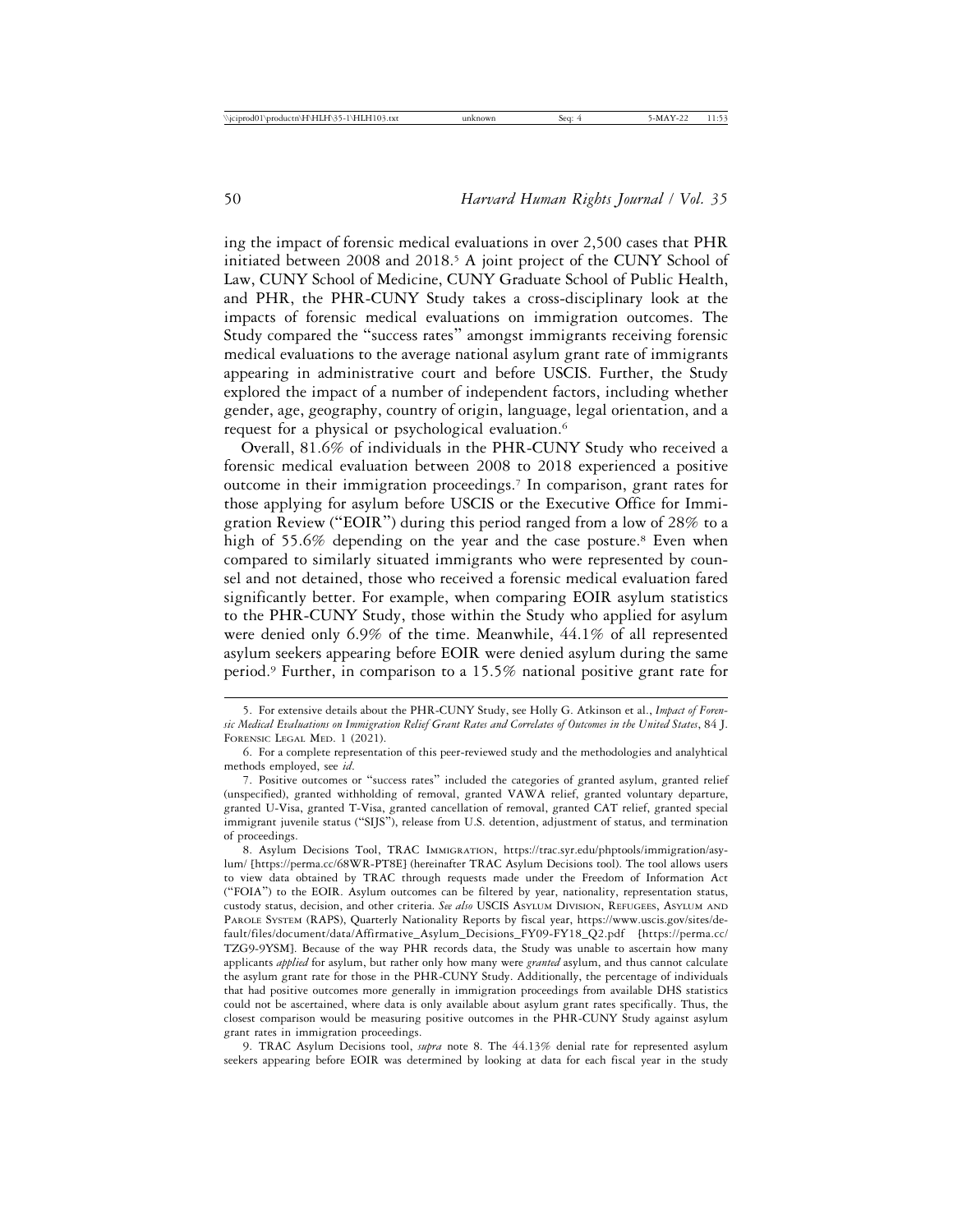asylum seekers in detention appearing before EOIR, detained individuals in the PHR-CUNY Study were able to receive a positive outcome in 72.7% of cases.10 This analysis shows that though access to counsel and detention status are deeply intertwined with case outcomes, forensic medical evaluations are independently correlated with successful outcomes. If there is a strong correlation between forensic medical evaluations and positive immigration outcomes, should more immigrants have access to such evaluations?

Part I of this Article describes the various principles scaffolding the immigration system that those individuals in the PHR-CUNY Study are navigating. The findings of the Study are an important window into the effectiveness of one stated purpose guiding U.S. immigration policy: a desire to protect those who have been persecuted, have survived crimes, or may be deported to harmful conditions.

Part II outlines the various forms of relief that those in the PHR-CUNY Study applied for, highlighting how adjudicator decision-making in each of these areas is marred with inconsistency, which may be attributed to individual adjudicator preference and bias, as well as differences across immigration courts, adjudicating offices, and federal circuits. Thus, equal access to trained forensic medical evaluators could bring much-needed consistency into harm, credibility, and other assessments involved in granting humanitarian-based relief.

Part III focuses on the forensic medical evaluation itself, summarizing international human rights norms and protocols that govern the documentation of harms that those fleeing persecution have survived. This Part observes that despite a growing need for forensic evaluations for those seeking immigration relief, the sources of guidance, training, and best practices available to medical professionals providing such evaluations are limited and adjudicators and judges often misunderstand forensic evaluations.<sup>11</sup>

Part IV offers a review of the PHR-CUNY Study findings and observes the impact of numerous independent factors such as country of origin, detention status, type of evaluation requested, language ability, and gender.

period, then filtering for representation status ("Represented"), and then case outcomes ("Decision"). The total number of asylum denials (94,025) among those who were represented between 2008 and 2018 was then divided by the total number of asylum applicants who were represented during that same period (213,058) to arrive at the denial rate of 44.13%.

<sup>10.</sup> *Id.*

<sup>11.</sup> Hope Ferdowsian, Katherine McKenzie & Amy Zeidan, *Asylum Medicine: Standards and Best* Practices, 21 HEALTH HUM. RTS. 215, 216 (2019) ("Despite the growing need for qualified experts, there is limited professional, practical, and ethical guidance for interested medical professionals. Similarly, despite growing interest in and satisfaction with this area of medicine, there is a paucity of published best practices relevant to the evaluation of asylum seekers and the training of qualified medical professionals."); Alempijevic D. et. al., *Forensic Medical Examination of Victims of Trafficking in Human Beings*, 17 TORTURE 117, 119 (2007) ("Certain international standards for forensic medical examination of victims, including the victims of torture and sexual violence, are available in forms of protocols or guidelines. To our knowledge, such standards are not yet available for the examination of trafficking victims. It is impossible to prescribe a standardized format to suit every case, as the circumstances differ so much.").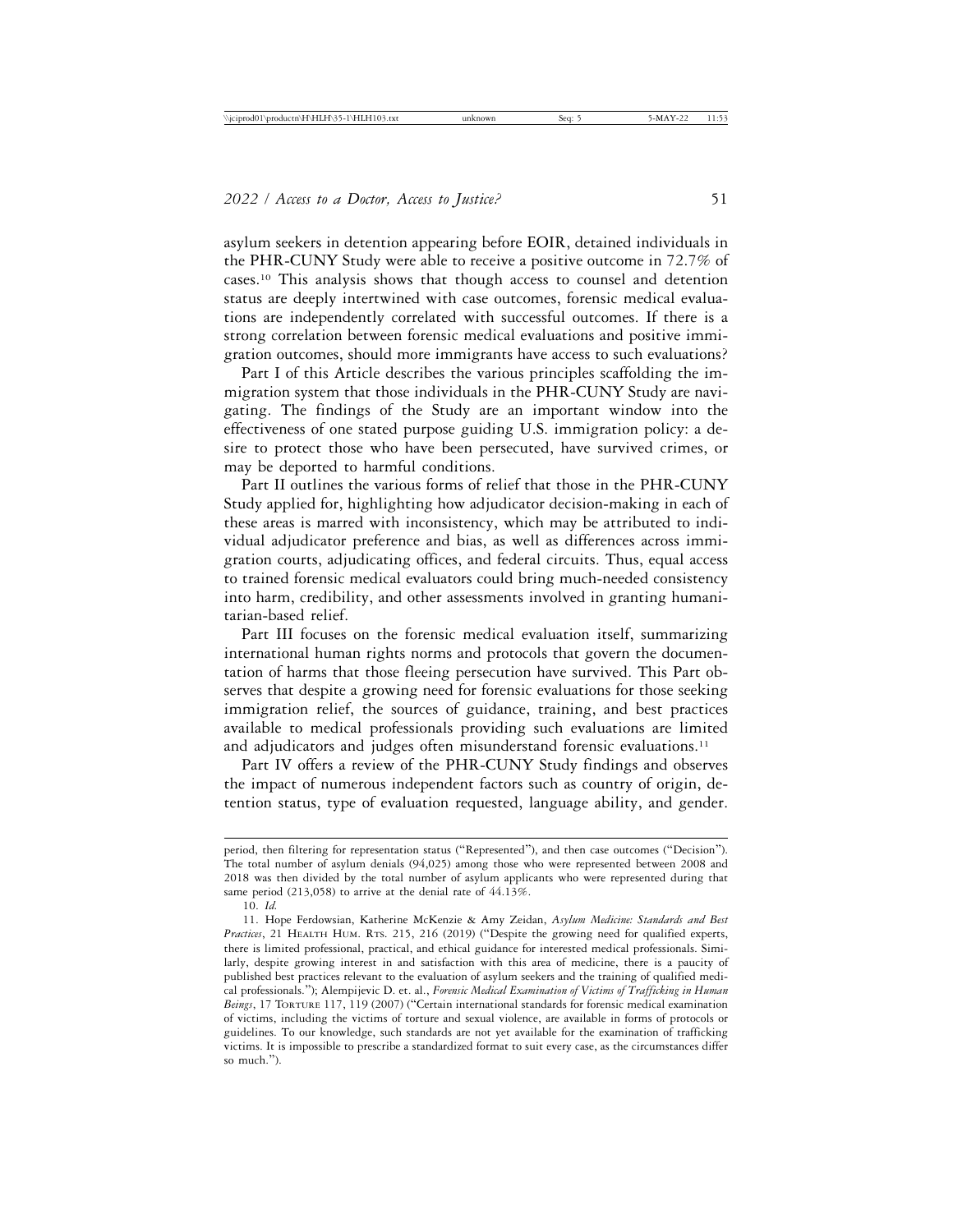Notably, those who submitted forensic physical evaluations to prove their physical harms saw a roughly 10% increase in successful outcomes in their immigration proceedings as compared to those who only submitted a forensic psychological evaluation in support of their application.<sup>12</sup> Consequently, these findings show that physical harms may have been viewed as more persuasive than psychological harms to adjudicators assessing whether individuals qualified for immigration relief.

Part V provides context for the PHR-CUNY Study findings by comparing those in this Study to others similarly situated in terms of representation and detention status. This Part compares outcomes amongst those in the PHR-CUNY Study to average immigration outcomes, to reveal how those who received a PHR-facilitated evaluation were advantaged even when compared to others who are represented or not detained.

Part VI concludes with the policy implications of the PHR-CUNY Study's findings. Changes in law and policy have created stringent corroboration requirements for immigrants seeking relief, fueling an increased reliance on forensic medical evaluations to corroborate immigrant narratives, address inconsistencies, and persuade immigration adjudicators to exercise positive discretion in granting applications. On the one hand, when some immigrants have access to forensic medical evaluations to bolster and corroborate their claims, adjudicators may come to expect such evidence as a matter of course, normalizing reliance on external evidence that is difficult for most immigrants to access. On the other hand, increased exposure to trauma-informed assessments might help educate adjudicators and encourage trauma-informed approaches for all cases, even where such evaluations are not able to be submitted.

# I. AN OVERVIEW OF THE UNITED STATES IMMIGRATION SYSTEM

#### *A. Enduring Principles of U.S. Immigration: Worthiness, Harm, and Race*

Although the core of this Article explores how and if immigration adjudicators consider forensic medical evaluations when assessing applications for humanitarian-based relief, this conversation is incomplete without delineating the various principles scaffolding the present immigration system. The findings of the PHR-CUNY Study are an important window into just one principle touted by U.S. immigration policy: a so-called humanitarian interest in protecting those who have been persecuted in their home countries, have survived egregious crimes, or those who may face harm if deported from the United States.13 But the United States has long approached

<sup>12.</sup> *See* Part IV, *infra*, for a further discussion.

<sup>13.</sup> Though humanitarian principles have been touted by the U.S. government, gaps in law and policy and recent developments have displayed how current humanitarian protections are insufficient. Lindsay M. Harris, *Asylum Under Attack: Restoring Asylum Protection in the United States*, 67 LOY. L. REV. 121, 121 (2021) ("The Trump Administration attempted to dismantle the United States' system to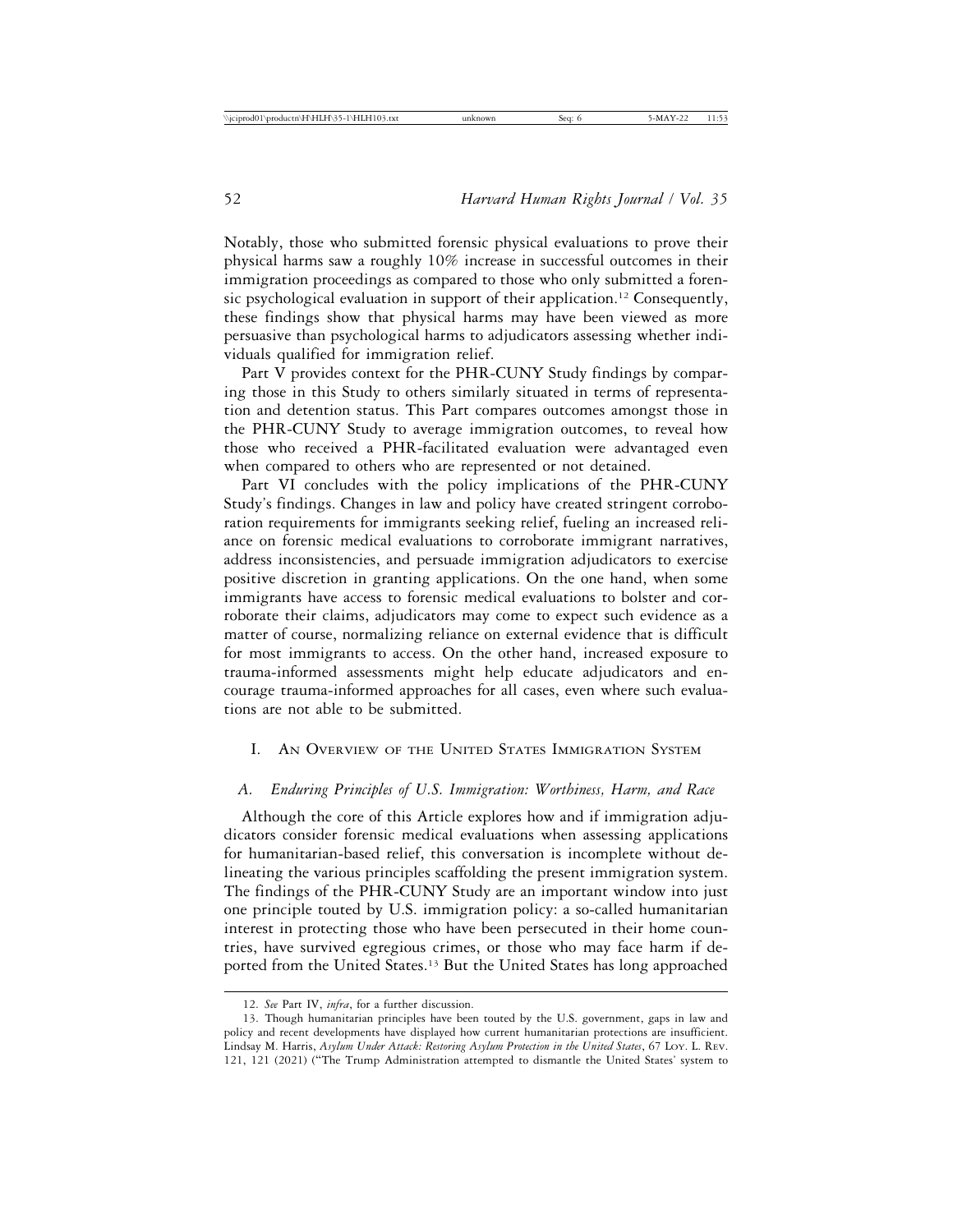immigration from a lens of exclusion, with oft-clashing forces of nativism, race, ableism, white supremacy, class, and other socioeconomic motivations.14 *Are you white enough? Have you suffered enough? Will you contribute enough?* The answers to these questions, entangled with U.S. foreign interventions and subordinations, have guided who is included and excluded.

Since this nation's founding, the United States has disproportionately opened its doors to those seen as preserving the so-called racial and cultural character of the nation. From state-specific immigration exclusions to national origin quotas, these policies sought to keep the United States white and Christian.15 The remnants of these programs can be seen today in literacy testing and base-level wealth requirements that have advantaged Anglo-Europeans.16 The United States has also welcomed immigrant talent and labor when it would help fill national needs to maximize production or innovation. These pathways to immigration have evolved into the modernday work and labor visa categories.<sup>17</sup>

Beyond these exclusionary principles, the United States has also envisioned itself as a haven for those fleeing persecution and harm. Many who would have been excluded under the above rubrics of whiteness and labor have been admitted in the name of refuge.<sup>18</sup> Alongside asylum protections, the United States has created various forms of humanitarian-based relief, including special visas for survivors of certain crimes and other vulnerable populations. Those falling under these categories, especially those applying for refugee status, have been described by scholars as "qualitatively different" from "ordinary" immigrants: the juxtaposition of "forcibly displaced" versus "willing migrants."19 The United States offers those who would have

19. *Id.*

protect asylum seekers through changes to case law, executive orders, presidential proclamations, internal agency guidance and sweeping regulatory changes, among other measures. The system largely ground to a halt after the Trump Administration co-opted the coronavirus public health crisis to effectively close the southern border to asylum seekers with its March 2020 Centers for Disease Control order.").

<sup>14.</sup> Some scholars have described principles of U.S. immigration aiming to balance principles of "interest" and "morality." *See, e.g.*, Frederick G. Whelan, *Principles of U.S. Immigration Policy*, 44 U. PITT. L. REV. 447 (1983); Kevin R. Johnson*, Race, the Immigration Laws, and Domestic Race Relations: A "Magic Mirror" into the Heart of Darkness*, 73 IND. L.J. 1111 (1998).

<sup>15.</sup> ROGER DANIELS, GUARDING THE GOLDEN DOOR: AMERICAN IMMIGRATION POLICY AND IMMI-GRANTS SINCE 1882 48 (Hill and Wang, 2004); BILL ONG HING, DEFINING AMERICA THROUGH IMMI-GRATION POLICY 54 (Temple Univ. Press, 2004).

<sup>16.</sup> HING, *supra* note 15, at 54.

<sup>17.</sup> Through abusive guest-worker programs like the Bracero Programs and other informal "gentlemen's agreements" Mexican laborers were abused and racialized and masculinized narratives emerged about types of work appropriate for various immigrant communities. For example, the Dillingham Commission noted immigrant abilities in terms of racial status. Leticia M. Saucedo, *Mexicans, Immigrants, Cultural Narratives, and National Origin*, 44 ARIZ. ST. L.J. 305, 317 (2012).

<sup>18.</sup> Julian Lim, *Immigration, Asylum, and Citizenship: A More Holistic Approach*, 101 CAL. L. REV. 1013, 1042 (2013) ("Thus, in contrast to refugee law, which looks abroad to see who can be pulled in, immigration law looks inside the nation to see who should be kept out. Despite some overlap, the two bodies of law are thus treated as embodying different legal and normative foundations, furthering divergent policy agendas, and relying on separate legal rules.").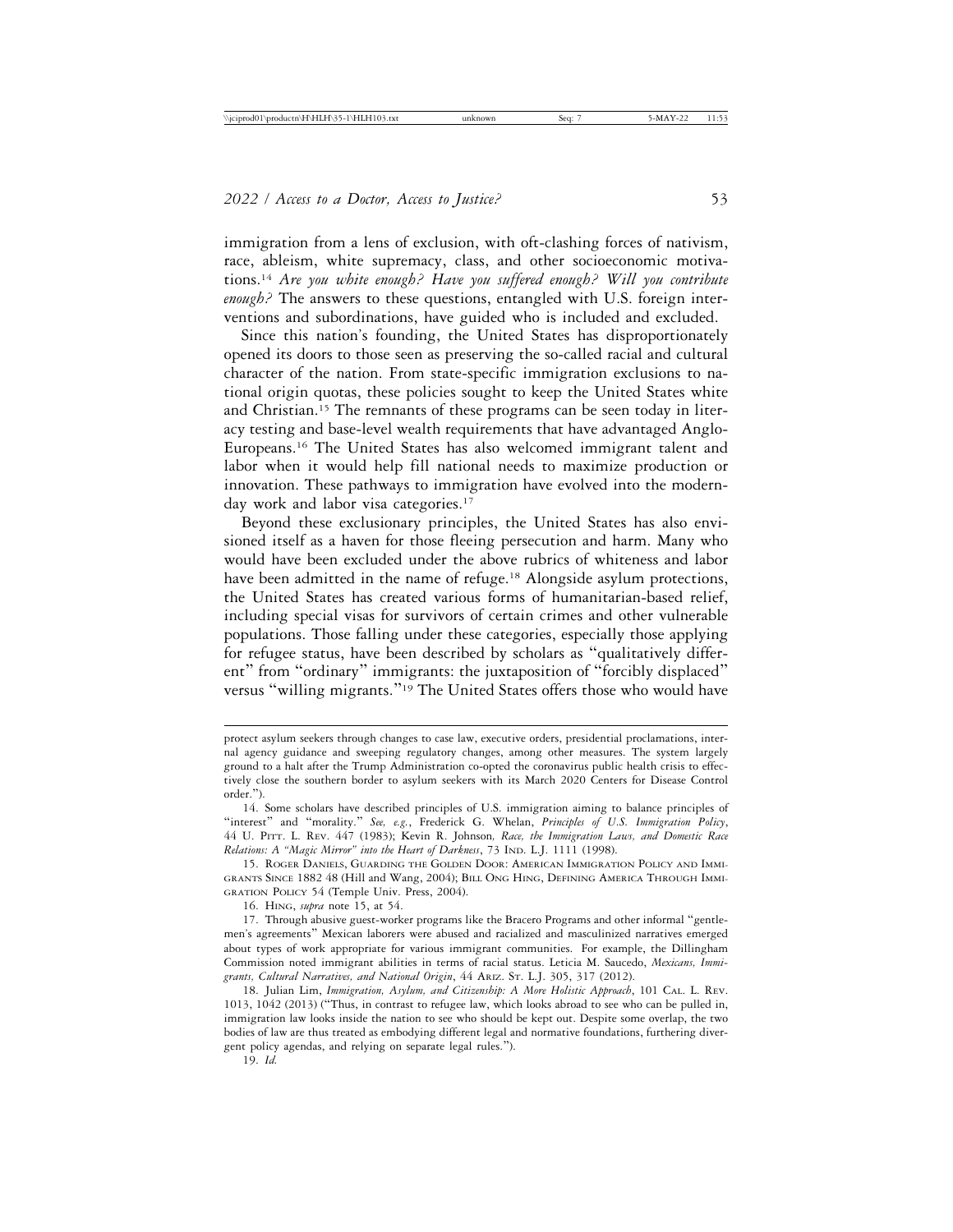been otherwise excluded access to permanent residency or admission on account of their suffering and fear. In analyzing the immigration stories of Chinese refugees who fled post-revolutionary Mexico, Professor Julian Lim describes how such categorizations move "excludable immigrants" to "admissible refugees," in turn moving them from the category of "undesirable alien" to "deserving immigrant."20 Although far outside of the confines of the era of Chinese-Exclusion that Professor Lim describes, many of the immigrants in the PHR-CUNY Study might exist within a similar positionality: if not for their suffering, they may have no other means to gain admission or permanence in the United States. Consequently, U.S. immigration policy has constructively defined what types of harm, suffering, and hardship renders one deserving and admissible. Thus, to the extent they serve to describe and corroborate such harms, forensic medical evaluations are key to expanding adjudicators' notions of suffering and credibility.

# *B. Measuring and Describing Harm as Worthiness*

To qualify for humanitarian-based relief, which comprised 11% of all U.S. immigration in  $2011$ ,<sup>21</sup> an immigrant must make some showing of hardship or harm, either to themselves or a qualifying family member, if they were to be deported.<sup>22</sup> In turn, immigration judges, who are administrative judges in the Department of Justice, and adjudicators in the Department of Homeland Security act as gatekeepers of this harm, making daily decisions about whose pain and suffering is devastating enough to gain access to the United States. Referring to this decision-making when deciding whether a detention lasting three days rose to the level of persecution in an asylum assessment, Seventh Circuit Judge Richard Cudahy observed, "[w]hile it is distasteful to have to quantify suffering for the purposes of determining asylum eligibility, that is our task."23 Here, too, U.S. immigration policy toward noncitizens who have fled persecution has often been entangled with racism, nativism, and foreign policy considerations.24 Further, adjudicator decision-making about what hardships are serious enough

23. Scott Rempell, *Asylum Discord: Disparities in Persecution Assessments*, 15 NEV. L.J. 142, 143 (2014) (citing Dandan v. Ashcroft, 339 F.3d 567, 574 (7th Cir. 2003)).

<sup>20.</sup> *Id.*

<sup>21.</sup> Quoctrung Bai & Caitlin Dickerson, *What Can the U.S. Learn From How Other Countries Handle Immigration?* N.Y. TIMES (Feb. 16 2018), https://www.nytimes.com/interactive/2018/02/16/upshot/ comparing-immigration-policies-across-countries.html [https://perma.cc/HA4L-642T].

<sup>22.</sup> Humanitarian relief has generally included asylum, withholding of removal, protections under the Conventions Against Torture, protections for battered spouses, children and parents, temporary protected status, and victims of human trafficking and other crimes. *Humanitarian*, U.S. CITIZENSHIP AND IMMIGR. SERVS., https://www.uscis.gov/humanitarian [https://perma.cc/8GGT-H7BC] (noting "USCIS provides a number of humanitarian programs and protection to assist individuals in need of shelter or aid from disasters, oppression, emergency medical issues and other urgent circumstances.") [hereinafter USCIS Humanitarian]. Though cancellation of removal cases may also be included under this ambit, PHR does not facilitate evaluations solely measuring prospective harm, *see infra* note 38.

<sup>24.</sup> Johnson, *supra* note 14, at 1140.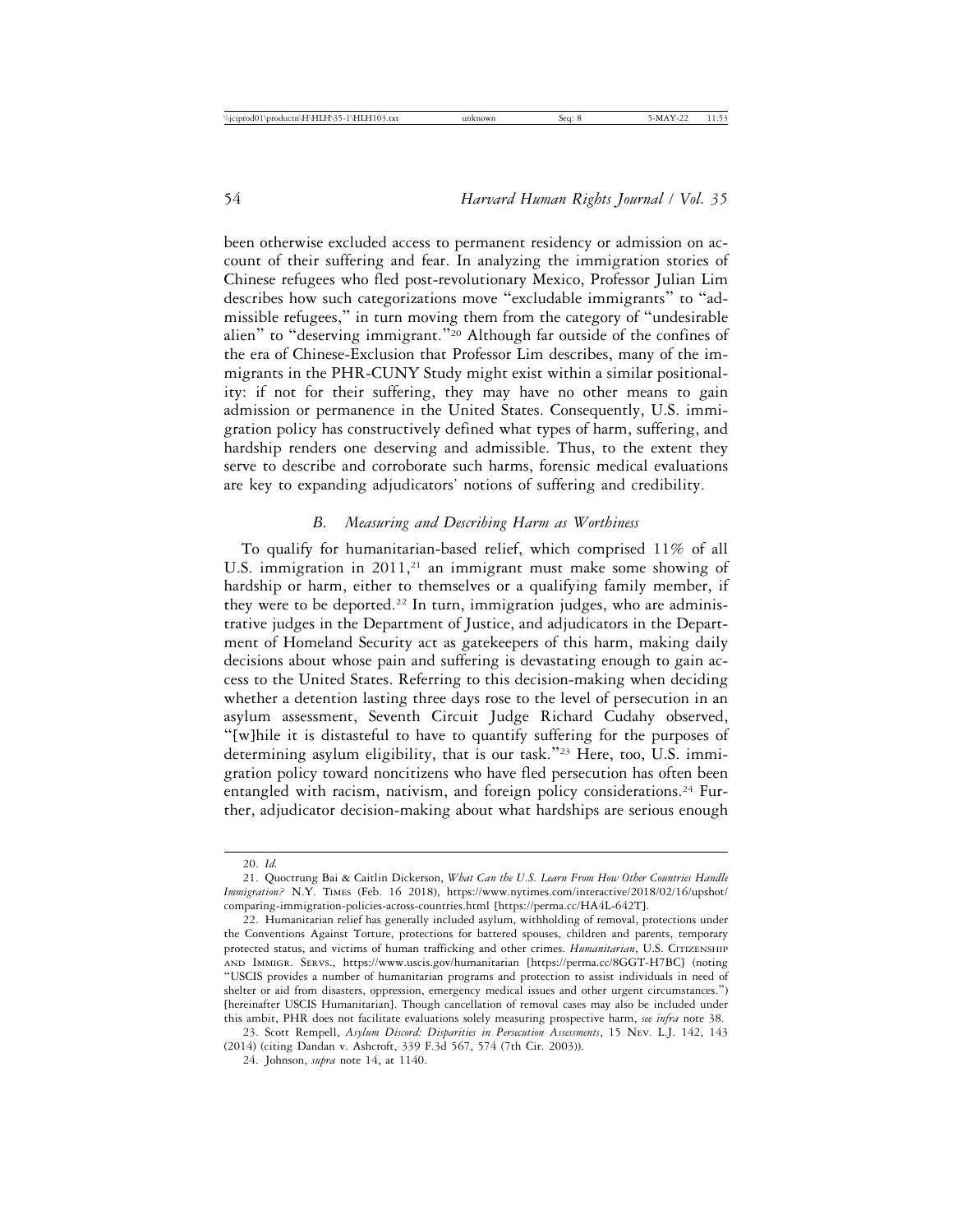to justify immigration relief are riddled with inconsistency, individual adjudicator bias, and differences across federal circuits.<sup>25</sup>

For those experts providing forensic medical evaluations in support of individuals seeking immigration relief, navigating the various ways such evaluations can impact an immigrant is dizzying. Some U.S. laws require immigrants to describe harms they have previously faced and, in other situations, attest to fear of future harms if deported.26 In some cases, an immigrants' own suffering is rendered irrelevant, and eligibility is based on the harm that an immigrant's deportation would cause to their qualifying U.S. citizen or legal permanent resident family members.<sup>27</sup> To qualify for some forms of relief, like asylum, the harm must have taken place abroad, while for others, like protections under the Violence Against Women Act ("VAWA"), the harm must have taken place in the United States.

Even after an immigrant meets the basic eligibility criteria, many forms of relief still have a discretionary component. In other words, even if the applicant meets all of the statutory and regulatory requirements, the adjudicator will only approve the application if they think the immigrant merits a favorable exercise of "administrative grace."28 Discretion entails all criteria that may make an immigrant more sympathetic to relief, including family and community ties, community standing, employment status, skills, and immigration status and history.<sup>29</sup> In this context, evidence of medical or psychological illness or suffering may be persuasive to a judge assessing whether or not to grant an application from an eligible applicant.

But how does one prove "persecution," "extreme hardship," "substantial harm," and "extreme cruelty?" Are adjudicators treating these as distinct standards? How does an adjudicator decide which illness, injury, or suffering is enough to warrant positive discretion, and which can be simply overlooked and ignored? Can there be uniform assessment for something that is so hard to measure?

Assessments about whether harm is "substantial" or whether it rises to the level of "persecution" or "extreme hardship" are undeniably assessments where individual biases and philosophies might factor in. In their seminal study, Professors Ramji-Nogales, Schoenholz, and Schrag meticulously recorded the variations in decision-making at all four stages of the

<sup>25.</sup> *See* Jaya Ramji-Nogales, Andrew I. Schoenholtz & Philip G. Schrag, *Refugee Roulette: Disparities in Asylum Adjudication*, 60 STAN. L. REV. 295 (2007); *see also* Stephen H. Legomsky, *Learning to Live with Unequal Justice: Asylum and the Limits to Consistency*, 60 STAN. L. REV. 413 (2007); Rempell, *supra* note 23.

<sup>26.</sup> Immigration and Nationality Act § 101(a)(42)(A), 8 U.S.C. § 1101(a)(42)(A) (2005) [hereinafter INA].

<sup>27.</sup> INA § 240A(b)(1)(D).

<sup>28.</sup> *See Policy Manual: Vol. I Chapter 8*, U.S. CITIZENSHIP & IMMIGR. SERVS., https://www.uscis.gov/ policy-manual/volume-1-part-e-chapter-8 [https://perma.cc/32FP-2GBM] [hereinafter Chapter 8 US-CIS]; *see also* Ameeriar v. Immigr. and Naturalization Serv., 438 F.2d 1028, 1030 (3rd Cir. 1971); 16 I&N Dec. 314 (BIA 1977).

<sup>29.</sup> Chapter 8 USCIS, *supra* note 28.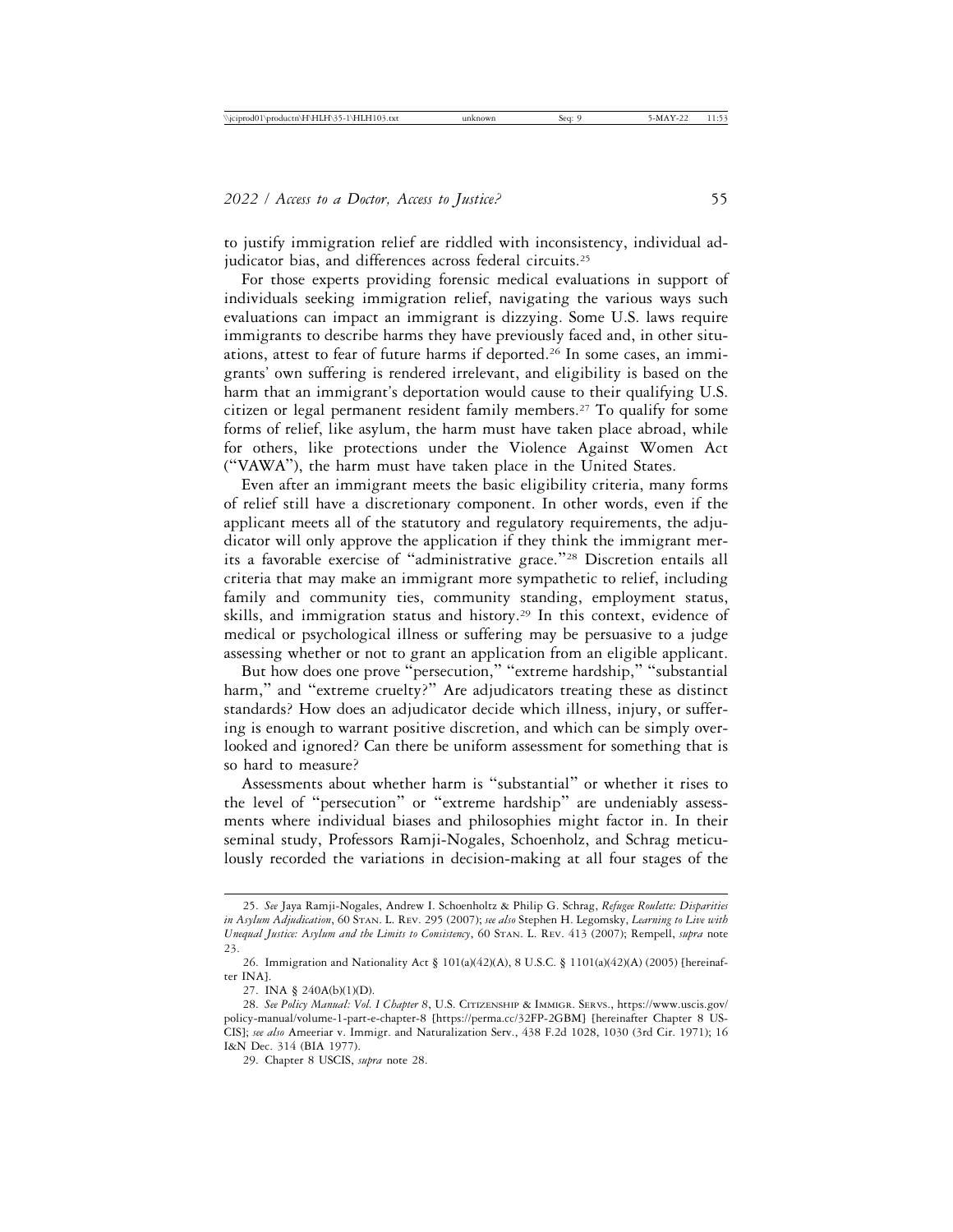immigration adjudication process: the asylum office, the immigration court, the Board of Immigration Appeals, and U.S. Court of Appeals.<sup>30</sup> They found great disparities, even where adjudicators in the same offices were considering applications from the same countries.<sup>31</sup> They also noted dramatic differences across geographic territories.<sup>32</sup> For example, a Chinese applicant having her case heard in Atlanta Immigration Court had a 7% chance of success on her asylum case, as compared to 47% nationwide. The same applicant would have a 76% chance of success if her case was heard in Orlando.33 The authors were concerned that such great deviations implied adjudicators may be applying their own personal philosophical considerations to the case at hand.34 Such philosophical considerations might lead to divergence in how immigration adjudicators make assessments about harm as well.

# II. HOW FORENSIC MEDICAL EVALUATIONS ARE USED TO SUPPORT IMMIGRANTS

Forensic evaluators are specially trained to obtain facts relevant to an immigrant's history of torture, ill-treatment, or persecution and establish the consistency between this history and the findings of a medical and psychological exam.35 Forensic evaluations can support immigrants appearing before immigration judges ("IJs") and USCIS adjudicators in a host of ways, four of which are described below.

First, medical evaluations can help immigrants persuade courts that they meet the basic eligibility criteria for the relief they seek. For example, one who is seeking asylum must prove that they survived "past persecution" or have a well-founded fear of "future persecution."<sup>36</sup> Medical evaluations are often used to corroborate physical or emotional abuse to document that persecution took place in the manner the immigrant describes. If an asylum seeker describes an assault by guerilla forces that involved broken limbs, a forensic medical evaluator may look for physical and psychological indicators of that trauma in the form of scars, poorly healed bones, or resulting mental illness.

<sup>30.</sup> Ramji-Nogales et al., *supra* note 25, at 375.

<sup>31.</sup> *Id.* at 296. One empirical research study concluded that these disparities follow up the chain to the Board of Immigration Appeals and courts of appeals, appeal mechanisms that should invite uniformity if functioning properly. Instead, this study found that appeals courts rarely review removal orders issued by the harshest immigration judges to immigrants who appeared *pro se*, foreclosing any ability to check these judges and achieve uniformity. David Hausman*, The Failure of Immigration Appeals*, 164 U. PA. L. REV. 1177 (2016).

<sup>32.</sup> Ramji-Nogales et al., *supra* note 25, at 375.

<sup>33.</sup> *Id.*

<sup>34.</sup> *Id.*

<sup>35.</sup> Ferdowsian, McKenzie & Zeidan, *supra* note 11, at 217.

<sup>36.</sup> INA § 101(a)(42)(A), 8 U.S.C. § 1101(a)(42)(A) (2005).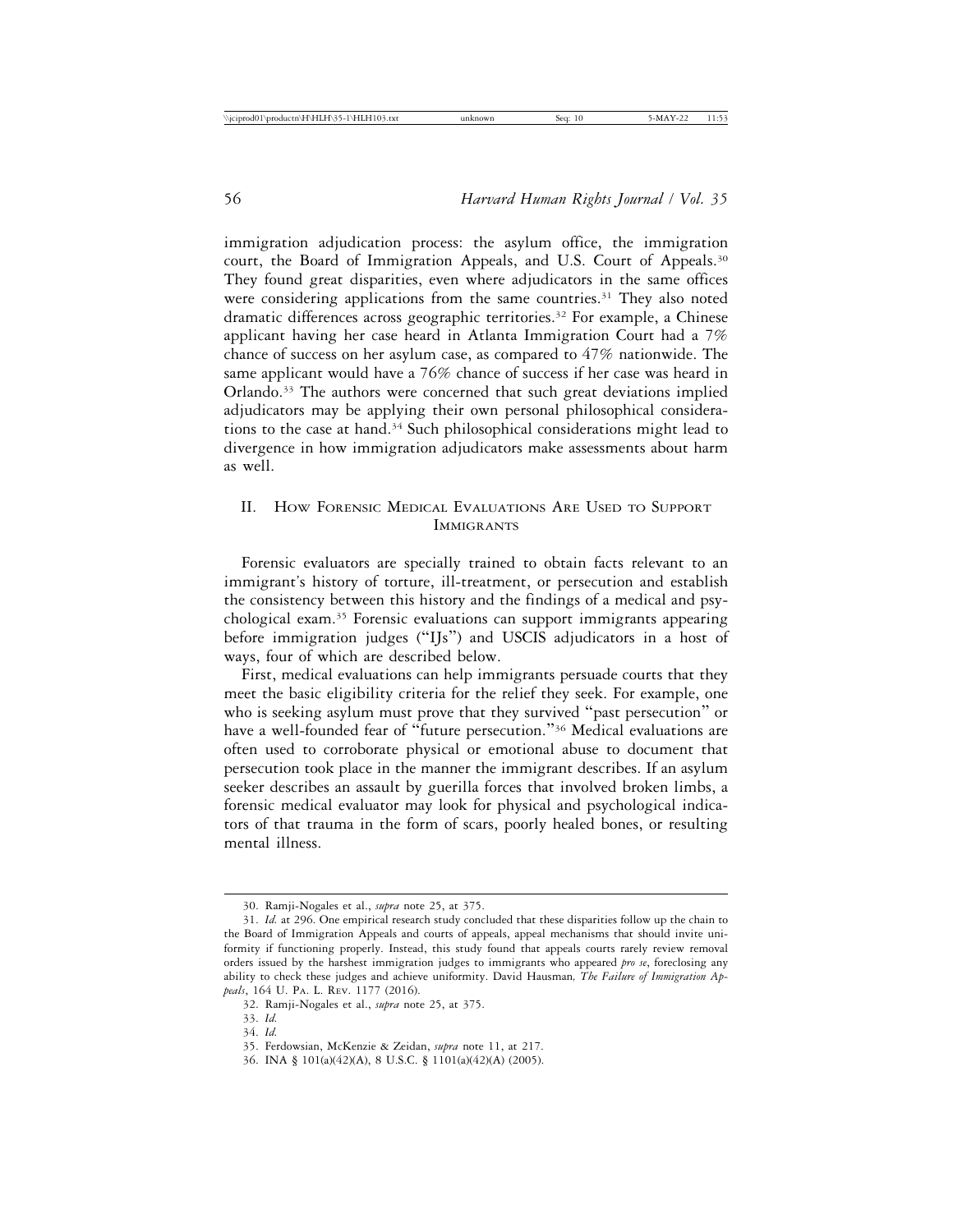In cancellation of removal cases, an immigrant must prove that deportation would result in "extreme hardship" to a qualifying family member.<sup>37</sup> This argument may also be supported by forensic medical evaluations.38 For example, where a parent's deportation would impact a U.S. citizen child who has severe asthma, a parent might choose to submit a forensic evaluation that documents the child's condition, and the impact the parent's deportation would have on the child's physical and mental well-being.<sup>39</sup>

Second, forensic medical evaluations can be crucial to establishing an immigrant's credibility. Alongside corroborating their claims, forensic evaluations can also document psychological conditions impacting the client's demeanor, memory, and ability to relay traumatic events. With this backdrop, immigration adjudicators are better placed to understand why an individual may not remember certain details, appears with a certain demeanor, or makes errors in recounting their narrative.

Third, forensic medical evaluations can play a central role in discretionary decision-making. In certain cases, immigration adjudicators are encouraged to exercise their personal discretion in deciding whether to grant relief to someone who is otherwise eligible.<sup>40</sup> Forms of relief with discretionary components include humanitarian parole, temporary protected status, refugee and asylum status, and waivers of inadmissibility.<sup>41</sup> In the context of such discretionary decision-making, supporting documentation regarding the applicant's physical and psychological health may be persuasive. For example, if a client has terminal cancer, an immigration adjudicator may be more willing to grant a temporary stay of removal or grant an asylum application, as compared to those without exigent medical conditions, even if both applicants are equally eligible and meet all requirements.42 For documentation of illness unrelated to trauma, medical records

39. *See* Mendez v. Holder, 566 F.3d 316 (2d Cir. 2009) (finding the Board of Immigration Appeals was required to consider evidence relating to, *inter alia*, immigrant's daughter's severe asthma, ongoing medical treatment, and son's need for annual medical examination for his vesicoureteral reflux in determining whether the petitioner's qualifying relatives would be subject to extreme and unusual hardship if he were to be deported).

40. Chapter 8 USCIS, *supra* note 28.

41. *Id.*

42. In the inverse situation, this also means that those who may be otherwise eligible for relief are denied that relief based on an immigration judge's discretion, a scenario that often plays out where an individual has a minor criminal record or has been pretextually labeled a national security risk. *See*

<sup>37.</sup> INA § 240A(b)(1)(D).

<sup>38.</sup> Note that PHR does not actively facilitate forensic evaluations that serve to solely document prospective harm, as extreme hardship determinations in cancellation of removal cases call for. With that said, forensic evaluators do comment on current medical and psychological conditions and may comment on how deportation or changed conditions may impact an individual with such conditions. For example, the protocols ask evaluators to assess what types of coexisting stressors may impact individuals when formulating their clinical impressions. *See* Off. of the High Comm'r for Hum. Rights, Istanbul Protocol: Manual on the Effective Investigation and Documentation of Torture and Other Cruel, Inhuman or Degrading Treatment or Punishment, U.N. Doc. HR/P/PT/8/Rev.1, 1, 53 (2004), https://www.ohchr.org/Documents/Publications/training8Rev1en.pdf [https://perma.cc/AU88- MNW6] [hereinafter Istanbul Protocol].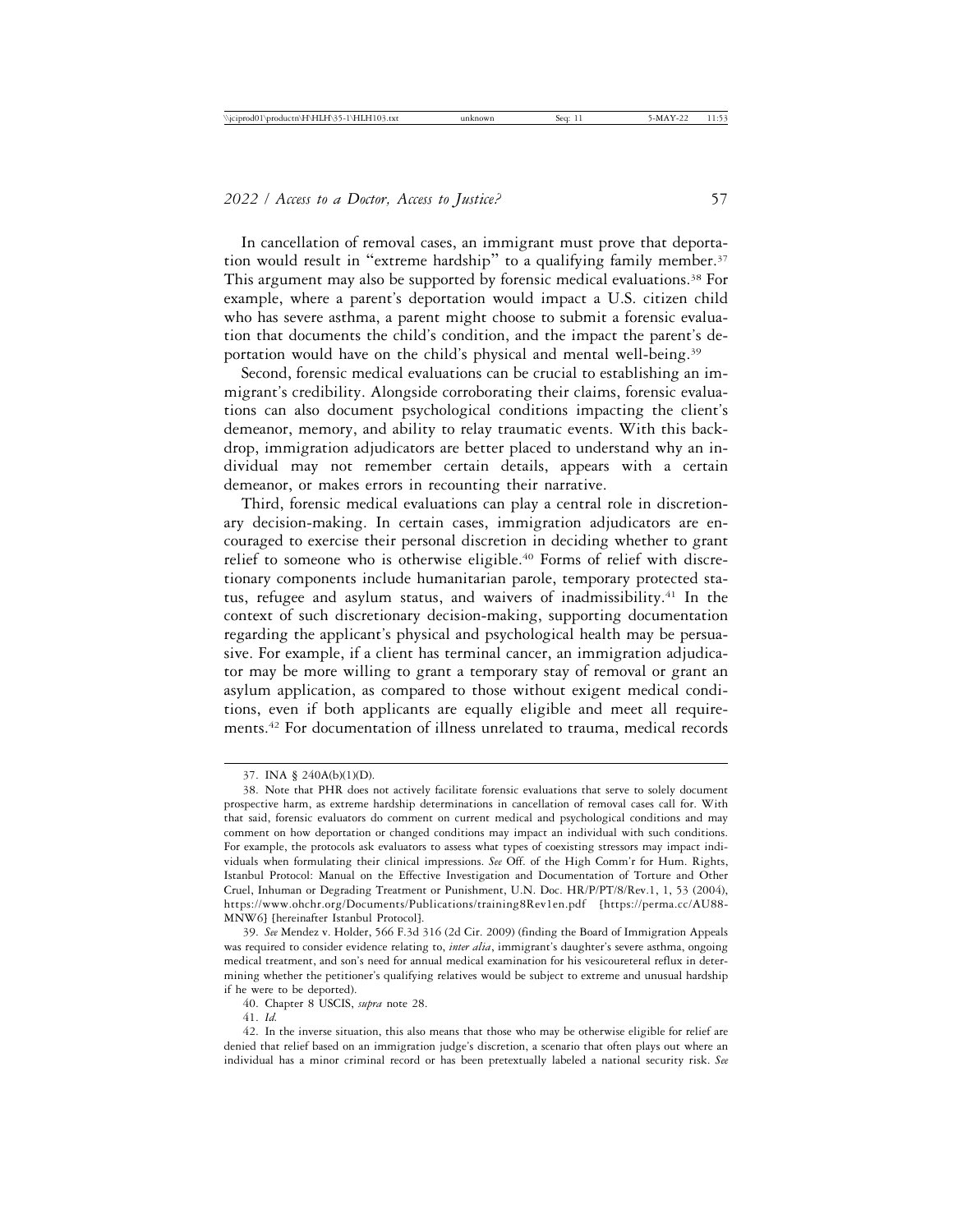(where available) may be sufficient. But in some situations, a forensic evaluator may be able to weave together the compounding impacts of past trauma with current illness to highlight the stressors on the individual and the impacts of potential deportation.<sup>43</sup>

Finally, the addition of a forensic medical evaluator to the legal team may bring a host of intangible benefits. This includes facilitating better communication between the legal defense team and client by offering insights into the client's psychological and mental wellbeing, uncovering novel claims that the legal team previously did not detect, and giving the immigrant greater confidence, comfort, and empowerment in sharing their narratives with adjudicators.<sup>44</sup> In addition, some clinicians have described the therapeutic nature of the evaluative process itself. One editorial posited how the evaluation can provide a "new perspective," which "sets up a process in which the individual can access suppressed memories and feelings, gain consciousness of the origin and development of [the individual's] current distress, and put words to previously undefined emotions."<sup>45</sup>

Despite the benefits of a forensic evaluation, the immigration process remains a retraumatizing process for many survivors of torture and persecution.46 The repeated retelling of traumatic stories to forensic evaluators, attorneys, and adjudicators alike can set off stressors. Forensic evaluators, who are not in the primary position to offer care, are guided to be especially mindful.47 Further, forensic evaluations rarely portray individuals the way

*generally* Shoba Sivaprasad Wadhia, *Darkside Discretion in Immigration Cases*, 72 ADMIN. L. REV. 367 (2020).

<sup>43.</sup> *See* Istanbul Protocol, *supra* note 38.

<sup>44.</sup> *See* Sabrineh Ardalan, *Access to Justice for Asylum Seekers: Developing an Effective Model of Holistic Asylum Representation,* 48 U. MICH. J.L. REFORM 1001, 1034–35 (2015) ("For example, with the help of a psychiatrist at the Boston Center for Refugee Health and Human Rights, the same bi-polar client described above was able to receive the medication she needed to stabilize and move forward with her application process. At first, the applicant was very reserved and avoided discussing her past trauma. With the support of her psychiatrist, however, she eventually opened up and explained that security forces in her home country raped her. The psychiatrist provided an extremely helpful forensic evaluation explaining her withdrawn demeanor and affect.").

<sup>45.</sup> *See* David Gangsei & Ana C. Deutsch, *Psychological Evaluation of Asylum Seekers as a Therapeutic Process,* 17 TORTURE 79, 79 (2007).

<sup>46.</sup> Katrin Schock, Rita Rosner & Christine Knaevelsrud, *Impact of Asylum Interviews on the Mental Health of Traumatized Asylum Seekers*, 6 EUR. J. PSYCHOTRAUMATOLOGY 1 (2015). ("Previous studies have shown that most asylum seekers experience the immigration process—including the asylum interview—as being stressful and provoking anxiety."); *see also* BARTON F. EVANS ET. AL., FORENSIC PSY-CHOLOGICAL ASSESSMENT IN IMMIGRATION COURT: A GUIDEBOOK FOR EVIDENCE-BASED AND ETHICAL PRACTICE 83 (Routledge & Taylor & Francis Group, 2018) ("Further, many asylum seekers will have prominent intrusive posttraumatic symptoms and intense emotional flooding that are easily triggered, especially in the context of legal proceedings. In expert reports and during testimony, the forensic mental health expert can prepare the IC adjudicator for the intensity of suffering that will likely be provoked when the asylum seeker is asked to share his or her torture experience on the stand or during affirmative interview.").

<sup>47.</sup> *See* 2U, INC., *Supporting Survivors of Trauma, How to Avoid Re-Traumatization*, https:// www.onlinemswprograms.com/resources/how-to-be-mindful-re-traumatization/ [https://perma.cc/ 26FA-UD86].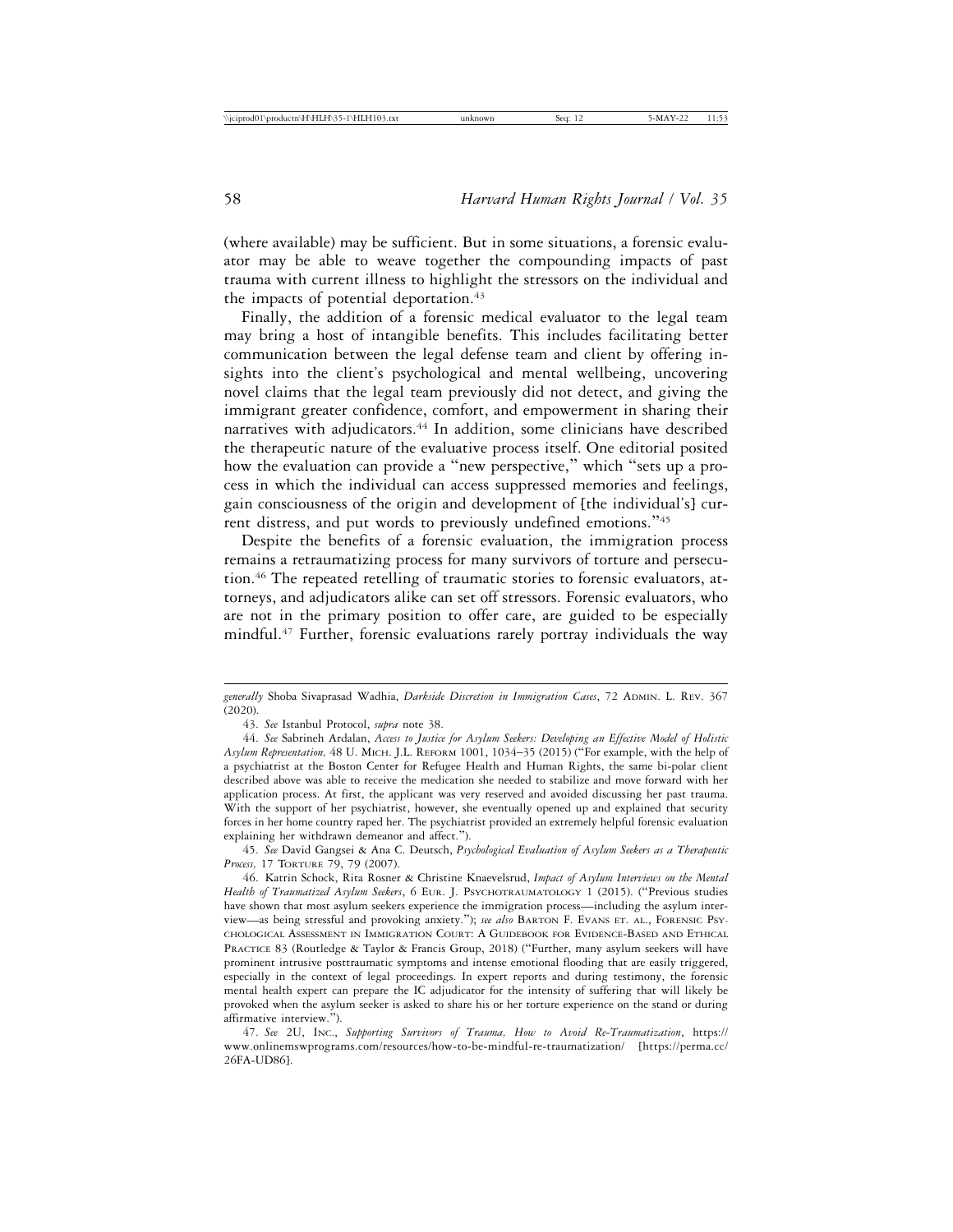they see themselves.48 Tasked with documenting and corroborating an individual's experience with torture and persecution for an immigration system where relief from deportation is often hinged on extreme suffering, forensic evaluators, like immigration attorneys, are often focused on defining an individual by the worst thing that ever happened to them in the country they fled from. This narrative often minimizes the traumatizing impact of the immigration system in and of itself, as experienced through detention and deportation, lengthy backlogs and instability, and intrusive questions about traumatic events. Finally, forensic evaluations often do not capture an individual's traits of resilience and survival, possibly serving as another vehicle of disempowerment in the immigration system.

Despite the exponential growth of medical-legal collaborations and growing requests for forensic medical evaluations in support of immigrants,<sup>49</sup> there is little data about how adjudicators consider such evaluations in making their determinations. Although PHR data provides a window into if and how such evaluations impacted outcomes, the Study is unable to assess whether such evaluations were most helpful in corroborating an immigrant's testimony about suffering and persecution to establish threshold eligibility, bolstering their credibility by medically accounting for memory loss, omissions, and other factors, or persuading a judge to make a discretionary decision. Forensic medical evaluations likely impact all aspects of adjudicator decision-making and strengthen an individual's ability to share their narrative with their counsel and before adjudicators. The subsequent Sections focus on the first two roles that forensic medical evaluation play: supporting eligibility for relief and credibility determinations.

## *A. How Forensic Medical Evaluations Support Arguments for Relief*

The PHR-CUNY Study analyzed over 2,500 cases in which PHR-affiliated forensic medical evaluators were requested to provide forensic medical evaluations in support of an individual applying for a benefit before USCIS or an application for relief before an immigration judge. 67% of the cases in the dataset involved the grant or denial of asylum.<sup>50</sup> Although PHR describes its network as the "PHR Asylum Network," the network has long evaluated immigrants seeking many forms of humanitarian-based relief.<sup>51</sup>

<sup>48.</sup> For an excellent discussion of how the focus on medical testimony in the torts context serves to overstate physical disabilities and further unfair and incorrect stereotypes of people with disabilities as tragic, *see generally* Anne Bloom & Paul S. Miller, *Blindsight: How We See Disabilities in Tort Litigation*, 86 WASH. L. REV. 709 (2011).

<sup>49.</sup> For a current list of PHR groups, see https://phr.org/issues/asylum-and-persecution/studentasylum-clinics/ [https://perma.cc/WFY6-WKMC] and for non-PHR groups that are tracked by medical students, see https://www.phrstudents.com/asylum-clinics [https://perma.cc/L4TH-KRX6].

<sup>50.</sup> Atkinson et al., *supra* note 5, at 5 (Table 1); *see also* Appendix A, *infra*.

<sup>51.</sup> Though far from the only form of relief that is intertwined with medical and psychological hardship, medical-legal partnerships have historically been geared towards the representation of asylum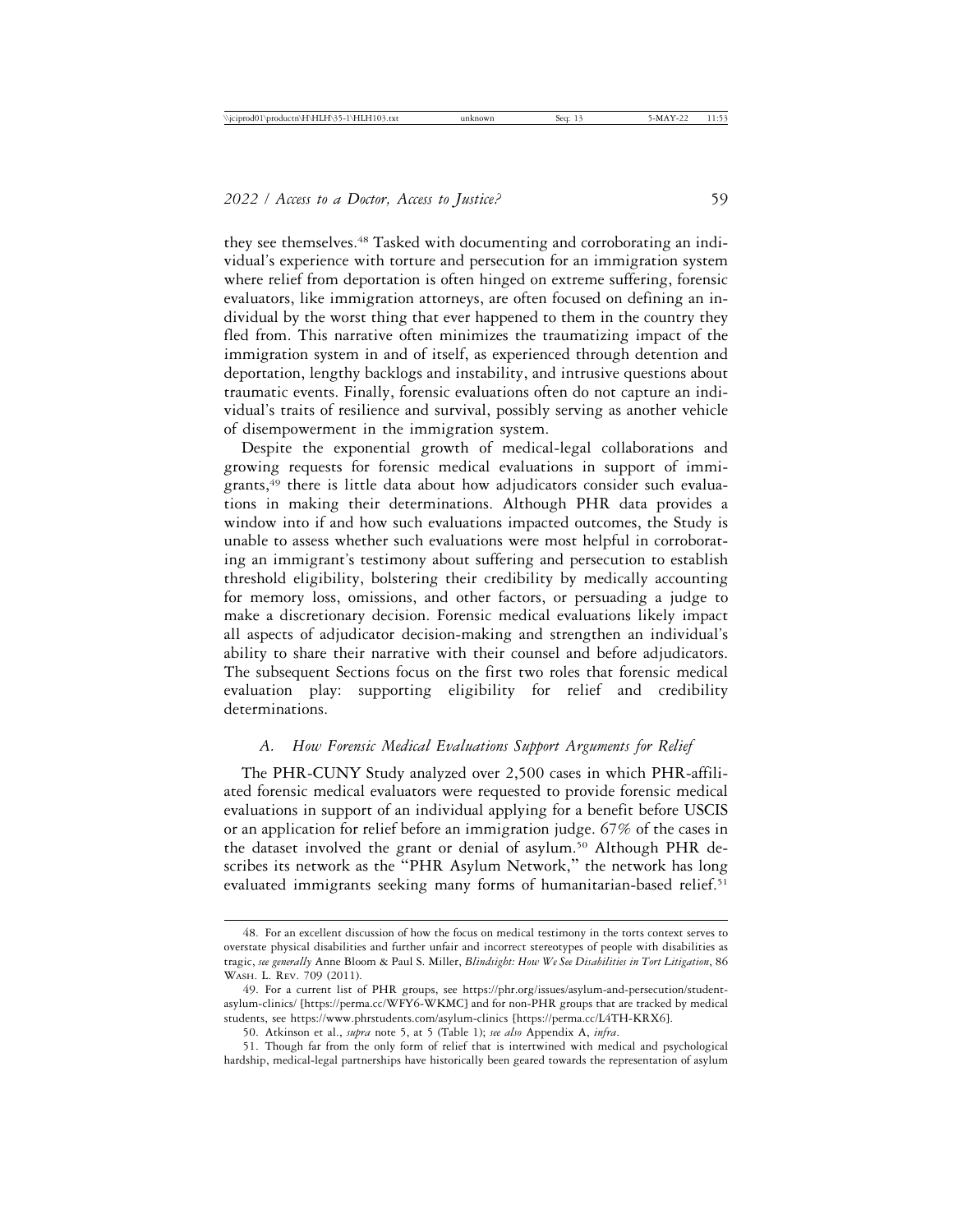Other forms of relief that PHR-facilitated evaluations supported included: withholding of removal, protections under Convention Against Torture ("CAT"), U-Visas, T-Visas, Violence Against Women Act ("VAWA") relief, Special Immigrant Juvenile Status ("SIJS"), and cancellation of removal.<sup>52</sup>

Attorneys also request forensic medical evaluations on behalf of their clients to support requests to terminate or in administratively close proceedings.53 For instance, in proceedings like *Matter of M-A-M-*, in which immigrants show indications that they lack the competency to understand the proceedings they are in, immigration judges can use a host of tools, including administrative closure, to ensure these individuals are afforded due process.54 In addition, in a handful of cases that appear in the PHR dataset, forensic medical evaluations supported requests for release from detention and adjustment of status. Although outside the scope of the PHR-CUNY Study, the Biden Administration's most recent guidance on prosecutorial discretion guides DHS to consider "a physical or mental condition requiring care and treatment" or "a mental condition" that may have contributed to criminal conduct as mitigating factors, which militate in favor of declining enforcement action.<sup>55</sup> Thus, forensic medical evidence may be used to influence all enforcement decisions within the purview of DHS including actions beyond case closure, such as joining in motions to reopen, favorable positions on bond, or entering stipulations.<sup>56</sup>

The subsequent Section provides an overview of some of the forms of relief that individuals in the PHR-CUNY dataset most commonly pursued and how adjudicators may have used their forensic medical evaluations when assessing whether the applicants qualified for relief. Although the PHR-CUNY Study demonstrates that forensic medical evaluations are drivers of success, this Section also outlines the many ways adjudicators have disregarded evaluations because they were created for purposes of litigation,

seekers and torture survivors. *See* Avery League et al., *A Systematic Review of Medical-Legal Partnerships Serving Immigrant Communities in the United States*, 23 J. IMMIGRANT & MINORITY HEALTH 163 (2021), *see also* Human Rights Initiative at the University at Buffalo, *The Value of Medical Students in Support of Asylum Seekers in the United States*, 36 FAM. SYS. & HEALTH 230 (2018); Kim Baranowski et al., *Supporting Asylum Seekers: Clinician Experiences of Documenting Human Rights Violations Through Forensic Psychological Evaluation*, 31 J. TRAUMATIC STRESS 391 (2018); Madison B. Sharp et al., *Evaluating the Impact of Student-run Asylum Clinics in the US from 2016*–*2018*, 21 HEALTH HUM. RTS. J. 309 (2019).

<sup>52.</sup> Atkinson et al., *supra* note 5, at 5 (Table 1); *see also* Appendix A, *infra*.

<sup>53.</sup> Termination of proceedings in the immigration context refers to a complete dismissal of the matter. In contrast, administrative closure is "a docket management tool that is used to temporarily pause removal proceedings." Matter of W-Y-U-, 27 I&N Dec. 17, 18 (BIA 2017). It does not terminate or dismiss the case, but rather "remove[s] a case from an [i]mmigration [j]udge's active calendar or from the Board's docket." *Matter of Avetisyan*, 25 I&N Dec. 688, 692 (BIA 2012).

<sup>54.</sup> Matter of M-A-M-, 25 I&N Dec. 474 (BIA 2011).

<sup>55.</sup> Alejandro Mayorkas, *Guidelines for the Enforcement of Civil Immigration Law*, ICE (Sep. 30, 2021), https://www.ice.gov/doclib/news/guidelines-civilimmigrationlaw.pdf [https://perma.cc/2VKV-HPU5]. 56. *Id.*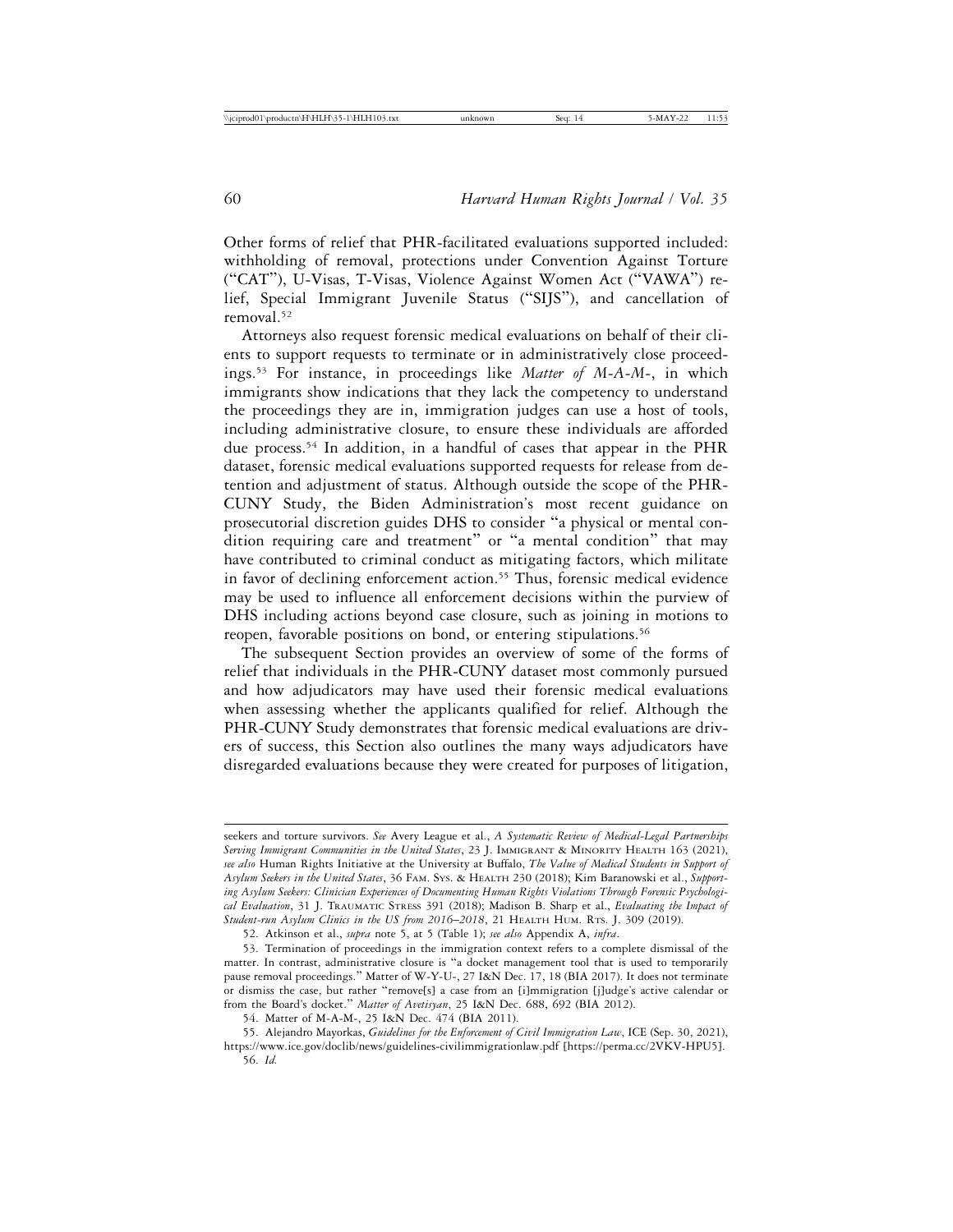they were not contemporaneous to the described events, or they failed to provide certainty about the causality of the harm.

## 1. *Relief Under Asylum, Withholding of Removal & CAT*

Of the 2,584 case outcomes in the PHR-CUNY dataset, 1,735 (67%) involved the grant or denial of asylum applications.57 In contrast, 2.8% of the positive outcomes involved a grant of withholding of removal and less than 1% of the applicants in the CUNY-PHR received a grant of CAT relief.58 Despite these small numbers, it is assumed that many who applied for asylum simultaneously used their evaluations to support applications for withholding of removal and CAT, three forms of relief commonly applied for together.

Before 1980, the United States had admitted refugees on an ad hoc basis in response to geographic or ideological preferences or political obligations.59 The United States codified its commitments to the 1967 United Nations Protocol Relating to the Status of Refugees in the Refugee Act of 1980, with an intention to create a consistent standard for adjudicating refugee claims.60 In line with international standards and agreements, the Act defined "refugee" as anyone with a "well-founded fear of persecution." Although the Refugee Act sought to make asylum law consistent, the process of attaining asylum is far from congruent.61 Many of the core elements of asylum eligibility lack a singular definition and remain vulnerable to differing and evolving interpretations. Asylum grant rates vary widely across the country based on a variety of factors, including geography, immigration judge, gender, applicants' country of origin, and race.<sup>62</sup>

Asylum eligibility hinges on establishing three core elements: that the applicant suffered past persecution or has a well-founded fear of future persecution, a nexus between the harm and a protected ground, and the inability or unwillingness of the applicant's home country to provide protection from the harm.<sup>63</sup> Where one is unable to establish past persecution, they must be able to prove a well-founded fear of persecution in the future. Even after meeting core eligibility requirements, an immigrant may still be denied asylum if the adjudicator finds that they are not credible<sup>64</sup> or are unworthy of the adjudicator's expansive discretion to grant or deny an

<sup>57.</sup> Atkinson et al., *supra* note 5, at 5 (Table 1); *see also* Appendix A, *infra*. Asylum was granted in 89% of the cases which asylum grants or denials were documented.

<sup>58.</sup> *Id.* Note PHR did not track data specifically about the denial of withholding or CAT.

<sup>59.</sup> *See* Karen Musalo, *Irreconcilable Differences? Divorcing Refugee Protections from Human Rights Norm*s, 15 MICH. J. INT'L. L. 1179 (1994).

<sup>60.</sup> Refugee Act of 1980, Pub. L. No. 96-212, 94 Stat. 102.

<sup>61.</sup> *See*, *e.g.*, Rempell, *supra* note 23, at 142; Ramji-Nogales et al., *supra* note 25, at 295.

<sup>62.</sup> Ramji-Nogales et al., *supra* note 25, at 375.

<sup>63. 8</sup> U.S.C. § 1158(b)(1)(A) (2008).

<sup>64. 8</sup> U.S.C. § 1158(b)(1)(B)(iii) (2008).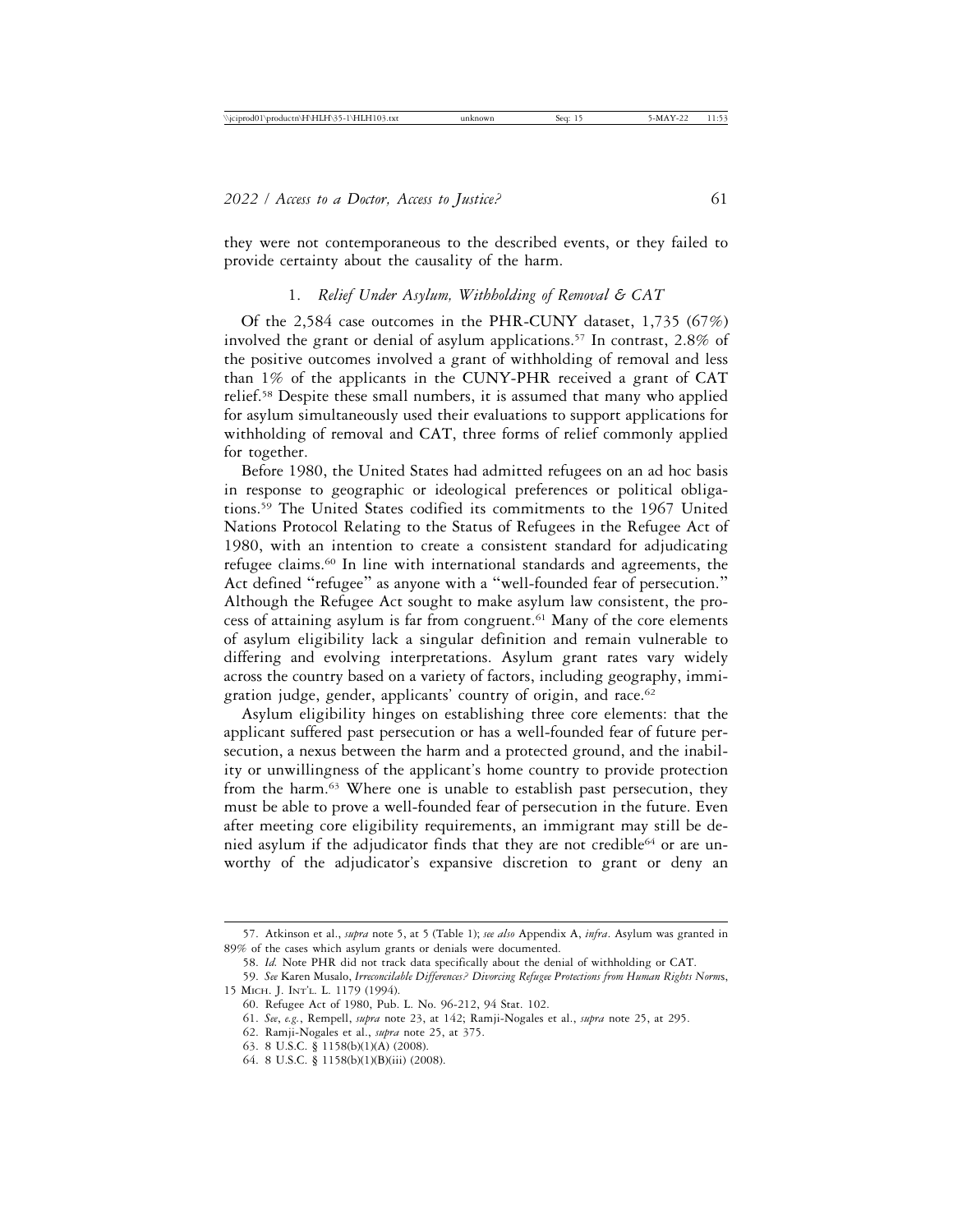application based on other external factors such as criminal history, family, community ties, or previous immigration history.<sup>65</sup>

In contrast to the benefits asylum affords, CAT and withholding of removal are forms of relief that simply halt the removal of an individual back to the country without offering any path to citizenship.<sup>66</sup> Withholding of removal is a mandatory form of relief, one that must be granted to any who can demonstrate that they are "more likely than not" to face persecution if returned to their country of origin—a 51% percent chance of persecution.<sup>67</sup> Those seeking relief under CAT must similarly demonstrate that it is "more likely than not" that they will be tortured if removed to their country.<sup>68</sup> Under CAT, torture is defined as "any act by which severe pain or suffering, whether physical or mental, is intentionally inflicted . . . when such pain or suffering is inflicted by or at the instigation of or with the consent or acquiescence of a public official or other person acting in official capacity."69 As in the asylum context, medical evaluators can support applicants for withholding of removal and CAT relief by documenting past persecution or torture, current mental status, and future vulnerabilities.

At the heart of asylum, withholding of removal, and CAT is the concept of safety from persecution. However, adjudicators—be they immigration judges, asylum adjudicators, or federal judges—have differed on how to define persecution.70 The Seventh Circuit describes this problematic development of persecution analysis as of the "I know it when I see it" variety.71 In seeking to define the core of persecution, some argue that the original vagueness of this term is at least partially intentional, given the transient and evolving nature of persecution.<sup>72</sup> The result? A confusing maze of cases that reveal that prevailing on a persecution finding, and receiving a grant of asylum, is largely dependent on which adjudicator the applicant draws and what jurisdiction the applicant falls under as opposed to the individual facts of the case.73 This confusion has led to what some courts have described as "capricious adjudication at both the administrative and judicial levels, generating extraordinary disparities both in grants of asylum in similar cases at the administrative level, and in reversals by courts of appeals and denials."<sup>74</sup>

73. Fatma E. Marouf, *The Rising Bar for Persecution in Asylum Cases Involving Sexual and Reproductive Harm*, 22 COLUM. J. GENDER L. 81, 91–93 (2011).

<sup>65.</sup> *See* INA 208 and 8 CFR 208; Matter of Pula, 19 I&N Dec. 467, 471 (BIA 1987).

<sup>66. 8</sup> CFR § 208.16; 8 U.S.C. § 1231(b).

<sup>67.</sup> INA. § 241(b)(3); 8 U.S.C. § 1231(b)(3) (2012).

<sup>68. 8</sup> C.F.R. § 1208.16(c)(2).

<sup>69. 8</sup> CFR § 208.18.

<sup>70.</sup> Rempell, *supra* note 23, at 192.

<sup>71.</sup> *Id.* at 143–44.

<sup>72.</sup> *Id. See also* Ramji-Nogales et al., *supra* note 25, at 379 (2007) ("[T]here has never been a succinct, definitive definition of 'persecution,' because the nature of persecution and our understanding of it keep changing.").

<sup>74.</sup> Ramji-Nogales et al., *supra* note 25, at 295.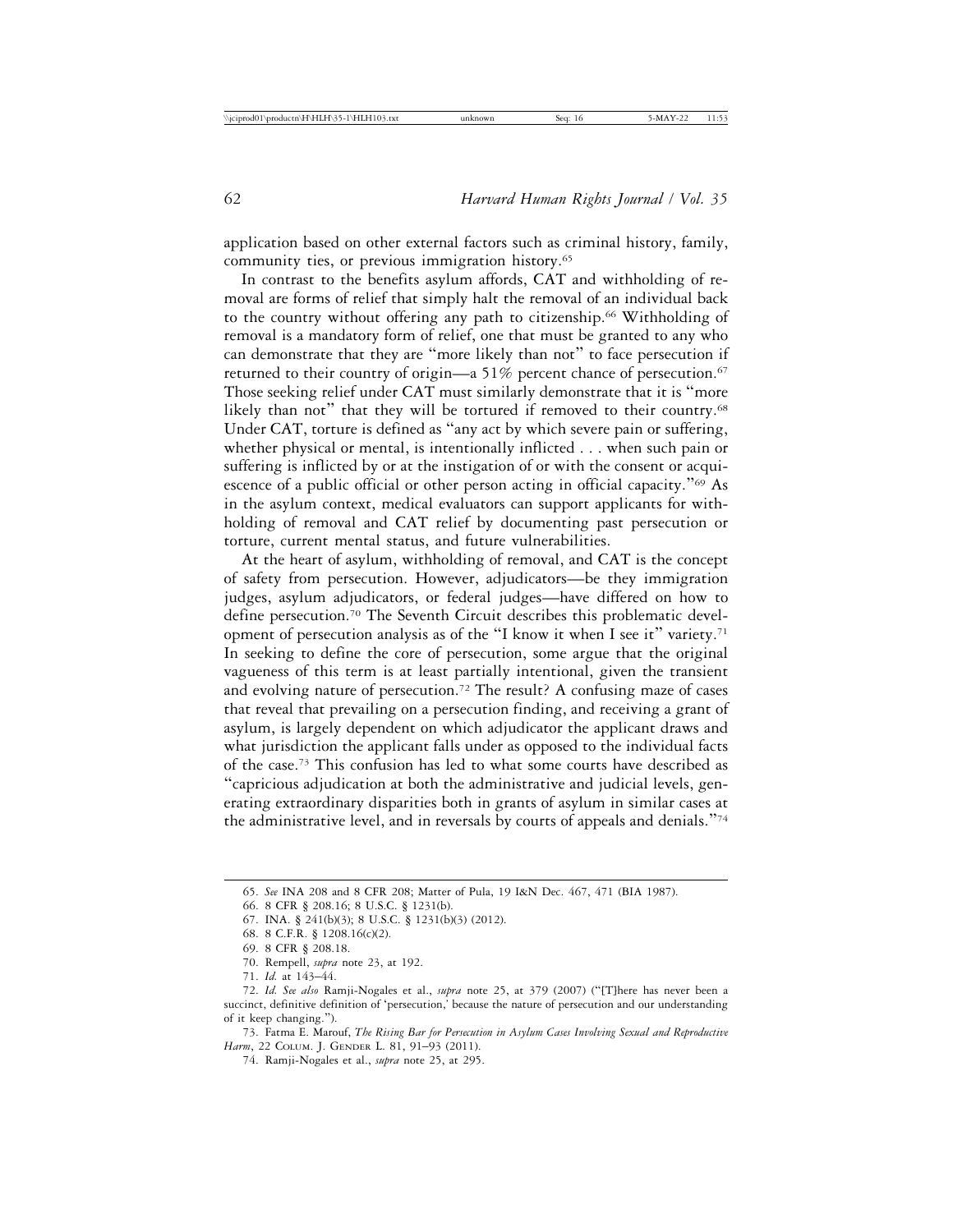In Professor Scott Rempell's systematic analysis of appellate cases that reviewed persecution findings on the merits over a seventeen-year period between 1996 and 2013, he noted widely inconsistent decision-making.75 Among the many theories he offered for these inconsistencies were differences in how various circuits measure harm by considering its frequency. For example, Professor Rempell described a focus on "systematic conduct" rather than "isolated" events in the First Circuit.<sup>76</sup> In contrast, the Second, Seventh, and Ninth Circuits do not require systematic conduct and may accept isolated events as persecution.77 For a forensic evaluator documenting harm, whether or how to highlight compounding harms versus isolated events may differ depending on jurisdiction.

Circuits also differ in their consideration of the extent of harms that rise to the level of persecution. In an attempt to "create some minimum coherence" in the determination of whether harm rises to the level of persecution, the Seventh Circuit offered a definition of persecution as harm that "involves the use of significant physical force against a person's body, or the infliction of comparable physical harm without direct application of force ... or nonphysical harm of equal gravity."<sup>78</sup> The court goes on to state that "[t]he line between harassment and persecution is the line between the nasty and barbaric."79 In a contrasting definition, the Fourth Circuit narrowed the definition of persecution to only include "threats to life, confinement, torture and economic restrictions so severe, they constitute a threat to

<sup>75.</sup> Rempell, *supra* note 23, at 147. The author chose to focus on cases from 1996 onwards due to that year's passage of the Illegal Immigration Reform and Immigration Responsibility Act and its resultant shift in jurisdictional review standards which allowed appellate courts to reverse Board of Immigration Appeals decisions regarding persecution determinations if "any reasonable adjudicator would be compelled to the contrary." *Id.* at 147.

<sup>76.</sup> *Id.* at 196; *see also* Rodriguez-Villar v. Barr, 930 F.3d 24, 27 (1st Cir. 2019) (assessing persecution by discussing the "increase in severity" of abuse).

<sup>77.</sup> Scott Rempell, *Unpublished Decisions and Precedent Shaping: A Case Study of Asylum Claims*, 31 GEO. IMMIGR. L.J. 1, 29 (2016). In noting the discrepancies between how published IJ decisions discuss physical harm-based persecution and the low rates of physically harmed applicants granted asylum, Professor Rempell notes how judges may perceive harm differently, implicating that this is not an area of settled law justifying a published decision. The Ninth Circuit does not require "systematic conduct," but it does require something more than just a one-off incident of abuse. *See also* Aden v. Wilkinson, 989 F.3d 1073, 1082 (9th Cir. 2021) ("We have recognized that a one-off physical beating did not compel a finding of persecution, even if, in our independent view, a reasonable factfinder could conclude such a beating rose to the level of persecution. Nonetheless, when the incidents have involved physical harm plus something more, such as credible death threats, we have not hesitated to conclude that the petitioner suffered persecution.") (emphasis added).(internal citations omitted) Additionally, the Ninth Circuit has a "cumulative effect" standard. *See* Surita v. INS, 95 F.3d 814, 819 (9th Cir. 1996) ("[W]hile a single incident, in some instances, may not rise to the level of persecution, the cumulative effect of several incidents may constitute persecution.").

<sup>78.</sup> Stanojkova v. Holder, 645 F.3d 943, 948 (7th Cir. 2011). 79. *Id*.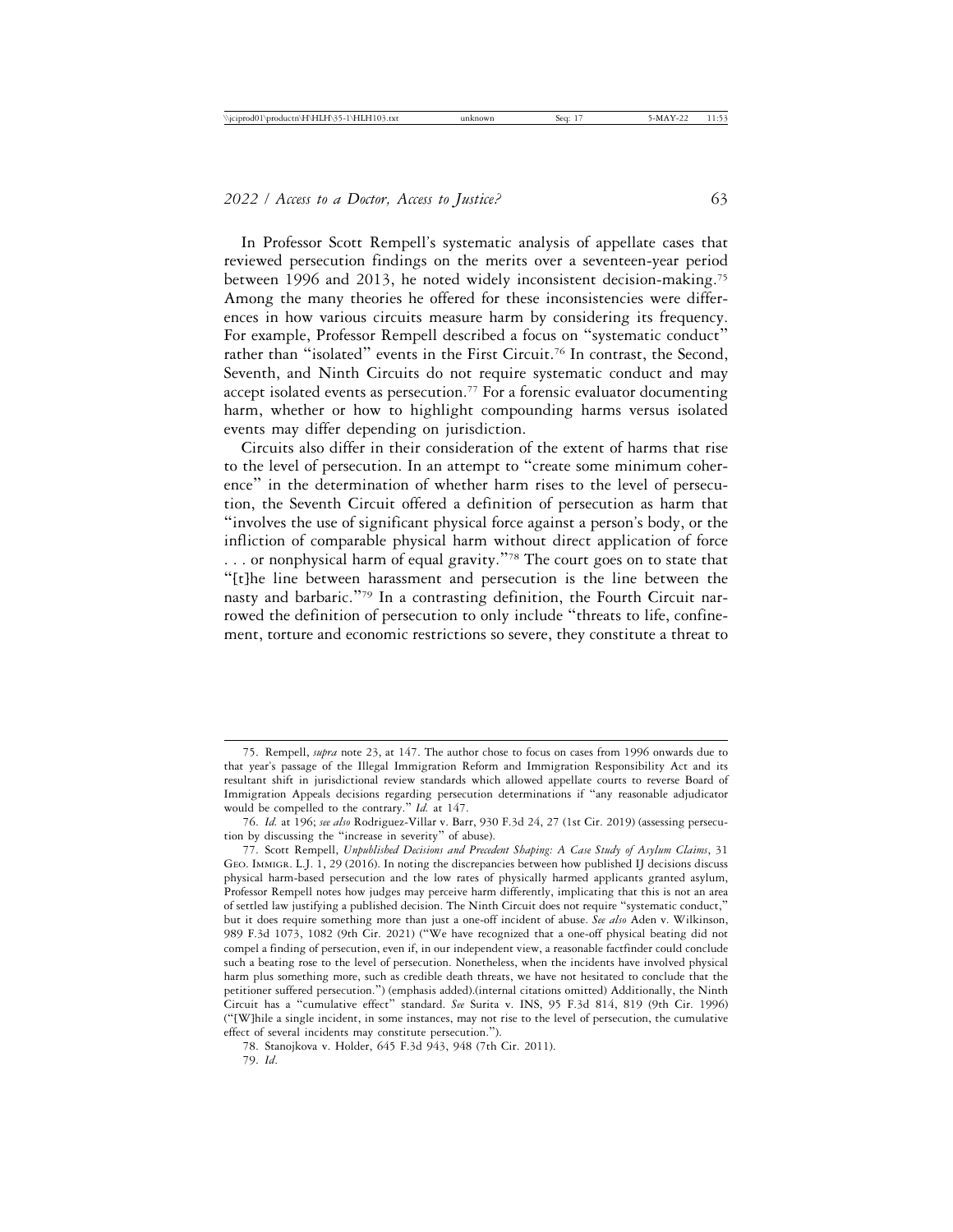life or freedom."80 At the very least, all circuits agree that persecution amounts to something greater than harassment or discrimination.<sup>81</sup>

Looking at asylum cases in which immigration judges made findings on whether past harm rose to the level of "persecution," Professor Rempell's study found that four types of harms were universally regarded as persecution. In each of these categories, tangible, physical harm played an outsized role. The first universally accepted harm was described as "brutal and systematic physical abuse," meaning harm sustained over a long period of time. This is harm "a reviewing body can readily assess" as opposed to a "generic beating."82 As the Eleventh Circuit noted, when assessing physical abuse in this area, "appellate courts regularly survey the extent of any subsequent medical treatment when assessing the severity of harm."<sup>83</sup> Forensic medical evaluations offered in support of this type of persecution might be straightforward physical evaluations documenting scars or injuries that remain identifiable, even decades after the causal abuse. Common medical findings that may fall under this category of persecution may include the long-term sequela of lacerations, abrasions, burns, incisions, traumatic brain injury, and post-concussion syndrome.<sup>84</sup>

The second type is a "sufficiently recurrent combination of cumulatively severe harms," which is exemplified by cases where threats, physical harm, and curtailments of other freedoms together give rise to a finding of persecution as long as the harms are found to be sufficiently severe.<sup>85</sup> Here, nonphysical harms also may play a large role, including threats, restrictions on religious belief or political practice, and economic disadvantage.86 Although no statute or regulation requires physical harm for a showing of persecution, scholars have observed adjudicators denying asylum claims that lacked claims or findings involving physical harm.<sup>87</sup> Findings from the CUNY-PHR Study support these observations, reflecting that those with physical evaluations were 10% more likely to gain a successful outcome than those with only psychological forensic evaluations.<sup>88</sup>

Although harms that relate to coercive population control have been recognized as persecution by statute,<sup>89</sup> in her analysis of cases involving sexual

<sup>80.</sup> Fatin v. INS, 12 F.3d 1233 (3d Cir. 1993); *see also* Li v. Att'y. Gen. U.S., 400 F.3d 157, 172 (3d Cir. 2005) (Sloviter, J., dissenting) ("Admittedly, our definition of persecution differs from that of circuits such as the Seventh Circuit, which has stated that 'a threat to life or freedom is not necessarily a persecution prerequisite." (citing Borca v. INS, 77 F.3d 210, 215 (7th Cir. 1996))).

<sup>81.</sup> *See* Kazemzadeh v. U.S. Att'y Gen., 577 F.3d 1341, 1357 (11th Cir. 2009) (Marcus, J., concurring) (citing Sanchez Jimenez v. U.S. Att'y Gen., 492 F.3d 1223, 1232 (11th Cir. 2007)).

<sup>82.</sup> Rempell, *supra* note 23, at 168–69.

<sup>83.</sup> *Id.*

<sup>84.</sup> Ferdowsian et al., *supra* note 11, at 218 (Table 2).

<sup>85.</sup> Rempell, *supra* note 23, at 170.

<sup>86.</sup> *Id.*

<sup>87.</sup> Wendy B. Davis & Angela D. Atchue, *No Physical Harm, No Asylum: Denying a Safe Haven for Refugees*, 5 TEX. FORUM CIV. LIBS. & CIV. RTS. 81 (2000).

<sup>88.</sup> *See* Atkinson et al., *supra* note 5, at 9.

<sup>89.</sup> INA § 101(a)(42).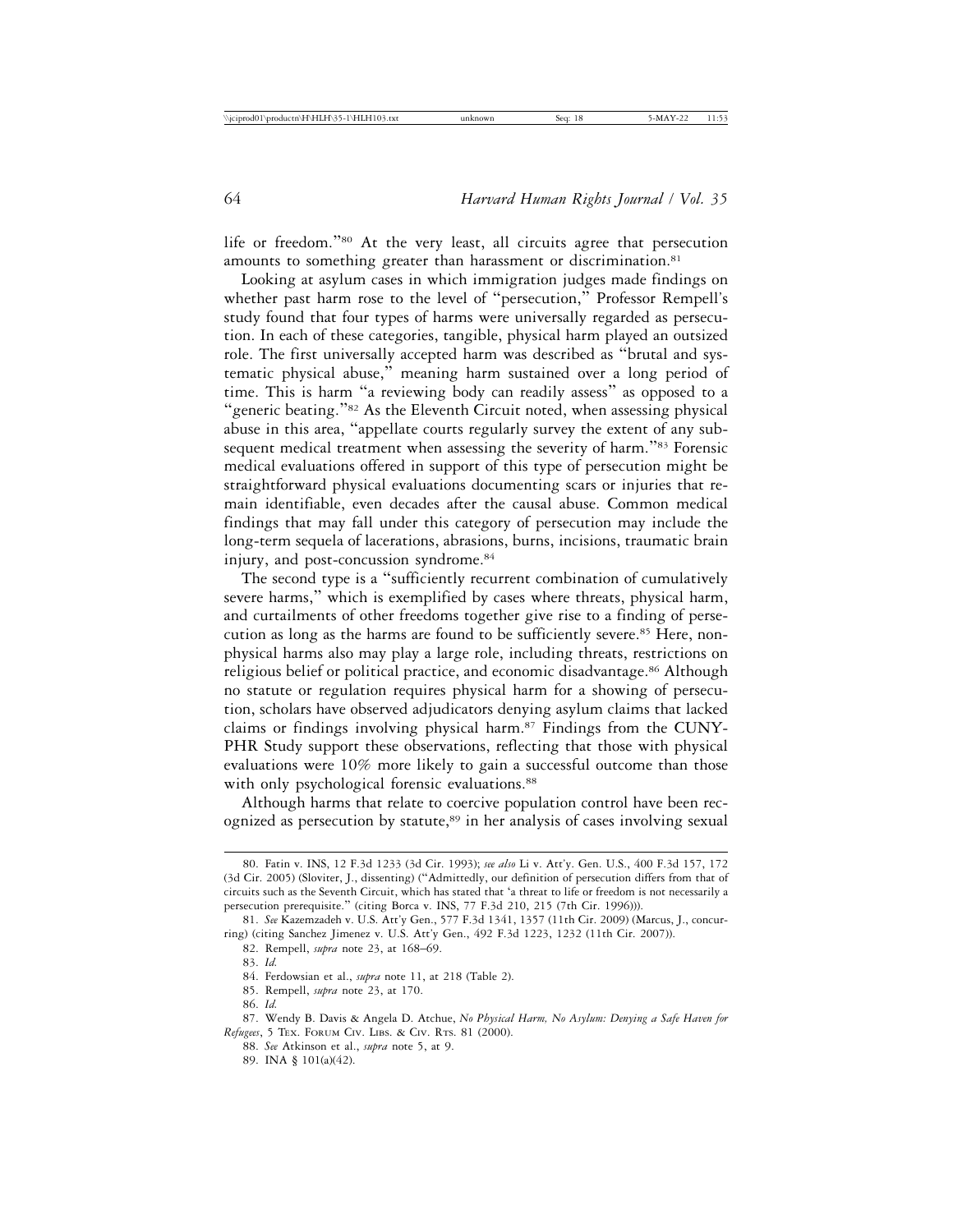and reproductive harms, Professor Fatma Marouf notes that even where an applicant has suffered extreme physical harms in the form of female genital mutilation/cutting ("FGM/C") or the forced insertion of an intrauterine device ("IUD"), adjudicators may look for additional, often physical, "aggravating circumstances" (i.e., significant pain or multiple insertions) for the harm to amount to persecution.<sup>90</sup> In addition, she notes that the Board of Immigration Appeals ("BIA") had ignored the psychological effects of coercive reproductive procedures, including the loss of privacy and autonomy surrounding reproductive choice, and the intrusiveness of the physical exam in and of itself.91 Professor Marouf suggests that adjudicators consider "the multiplicity of harms" associated with FGM/C and forced restrictions on women's reproduction rather than "an isolated incident."<sup>92</sup>

In the scenario Professor Marouf describes, a physical forensic evaluation may be able to capture some physical harms, i.e., confirm FGM/C, the insertion of a birth control device, or the blockage of fallopian tubes due to forced sterilization. To supplement this, a forensic psychological evaluator could confirm the involuntary nature of the procedure and note the impact of loss of autonomy, privacy, and forced medical procedures on one's longterm mental well-being and health, reiterating that these harms may have just as much, if not more, of a negative impact on the applicant.

Finally, the third and fourth types of harm—"recurrent injury preceding a harm crescendo" and "sufficient harm preceding a substantiated flight precipitator," respectively—are scenarios where less severe abuses culminate in a particularly egregious form of harm or threat of anticipated egregious harm. Professor Rempell describes this culmination as the "continuous experience of physical and psychological anguish."93 Although a forensic evaluator conducting a physical exam may be unable to document less severe harms years later, a psychological evaluator could speak to the long-term impacts of the psychological and physical anguish on one's mental health.

Crucially, most cases in the Rempell study did not fall within the parameters outlined above. The majority of the holdings entailed inconsistent interpretations even where there were similar categories of harms.<sup>94</sup>

93. Rempell*, supra* note 23, at 171–73.

94. *Id.* at 176–90. For example, there was little consensus on how to adjudicate even straightforward claims involving a single instance of abuse and detention.

<sup>90.</sup> Marouf, *supra* note 73, at 85.

<sup>91.</sup> *Id.* at 130–31.

<sup>92.</sup> *Id.* at 151–52 ("By addressing the multiplicity of harms associated with FGM, including its discriminatory nature and the way in which it violates individual autonomy, the UN Committees connect the practice to a range of human rights violations, rather than treating it as an isolated physical incident, which is how many asylum adjudicators mistakenly view the practice. In other words, drawing on the comments and observations of the UN bodies that interpret human rights treaties would help asylum adjudicators better understand that '[t]he human rights of women include their right to have control over and decide freely and responsibly on matters related to their sexuality, including sexual and reproductive health, free of coercion, discrimination and violence' ").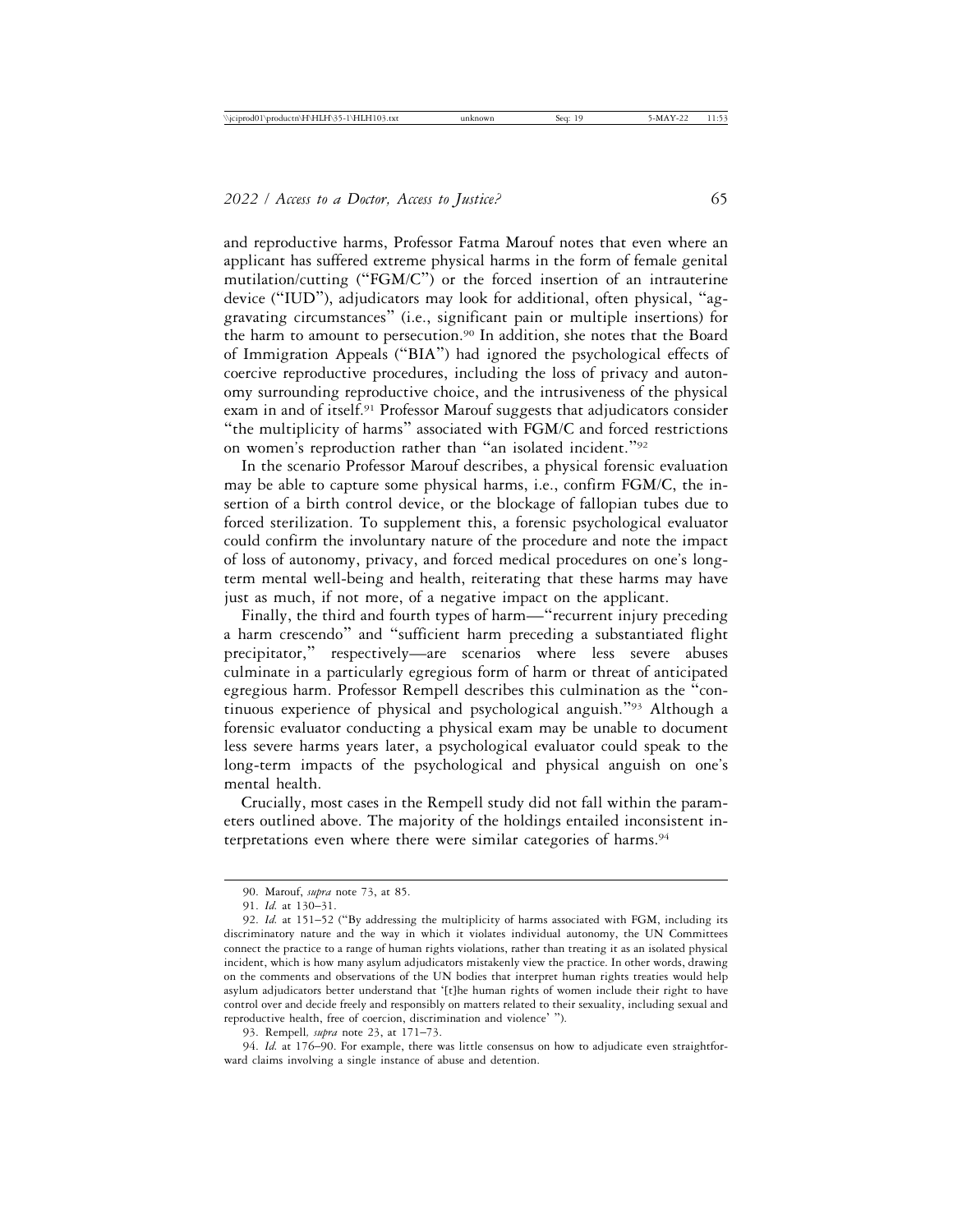With this backdrop, it is a forensic evaluator's role to accurately identify, document, and correlate the physical or psychological sequelae of the harm that an individual reports. To the extent adjudicators measure persecution by looking at cumulative harms, the forensic medical evaluation may powerfully highlight the intertwining nature of physical and psychological harms and uplift the compounding effect of trauma over time. Professor Rempell describes this as the "taxonomy of harm,"95 which "represents the foundational building blocks of persecution."96 Further, even where the extent or severity of physical or psychological harm is deemed a lesser consideration in relation to the persecutor's intent, the forensic medical evaluation may be a source of corroboration for the account the applicant has put forth, bolstering credibility. Future vulnerabilities that may stem from sustained injuries may also be relevant to assessment of fear of future persecution.

# 2. *The U Nonimmigrant Status (*"*U-Visa*"*)*

Those granted U-Visas comprised 1.6% of the total positive outcomes studied in the PHR dataset.<sup>97</sup> Created as part of the Victims of Trafficking and Violence Protection Act of 2000 alongside the T-Visa, the U-Visa opens a path to permanent residence for survivors of criminal activity suffered in the United States and their family members.<sup>98</sup> Eligibility for a U-Visa requires, among other things, that one has "suffered substantial physical or mental abuse as a result of having been victim of a crime."99 The qualifying crimes are enumerated in a specific list, including rape, torture, trafficking, incest, domestic violence, sexual assault, and prostitution.100 To be eligible for relief, the crime victim must have assisted (or offered to assist) law enforcement in the investigation or the prosecution of the crime and provide proof of such an offer through a law enforcement certification.101

As in the asylum context, a forensic medical evaluator providing evidence for a U-Visa must not only document harms but also provide information on causality. For example, a client from the Immigrant and Non-Citizen Rights Clinic at CUNY Law was the victim of a workplace assault when an angry customer threw a phone at him, shattering glass all over the bodega in which he worked. He needed a medical evaluation to prove the incident caused mental and physical injury that rose to the standard of "substantial harm." A physical examination revealed the injuries and scarring on his hands due to the attack, and a psychological evaluation substantiated the PTSD and paranoia that began only after the attack took place.

<sup>95.</sup> Scott Rempell, *Defining Persecution*, 2013 UTAH L. REV. 283, 292–310 (2013).

<sup>96.</sup> *Id.* at 293.

<sup>97.</sup> Atkinson et al., *supra* note 5, at 5 (Table 1); *see also* Appendix A, *infra*.

<sup>98.</sup> USCIS Humanitarian, *supra* note 22 (see Victims of Human Trafficking page).

<sup>99. 8</sup> C.F.R. § 214.14(b)(1) (2019).

<sup>100. 8</sup> C.F.R. § 214.14(a)(9) (2019).

<sup>101. 8</sup> C.F.R. § 214.14(b)(2)–(3) (2019).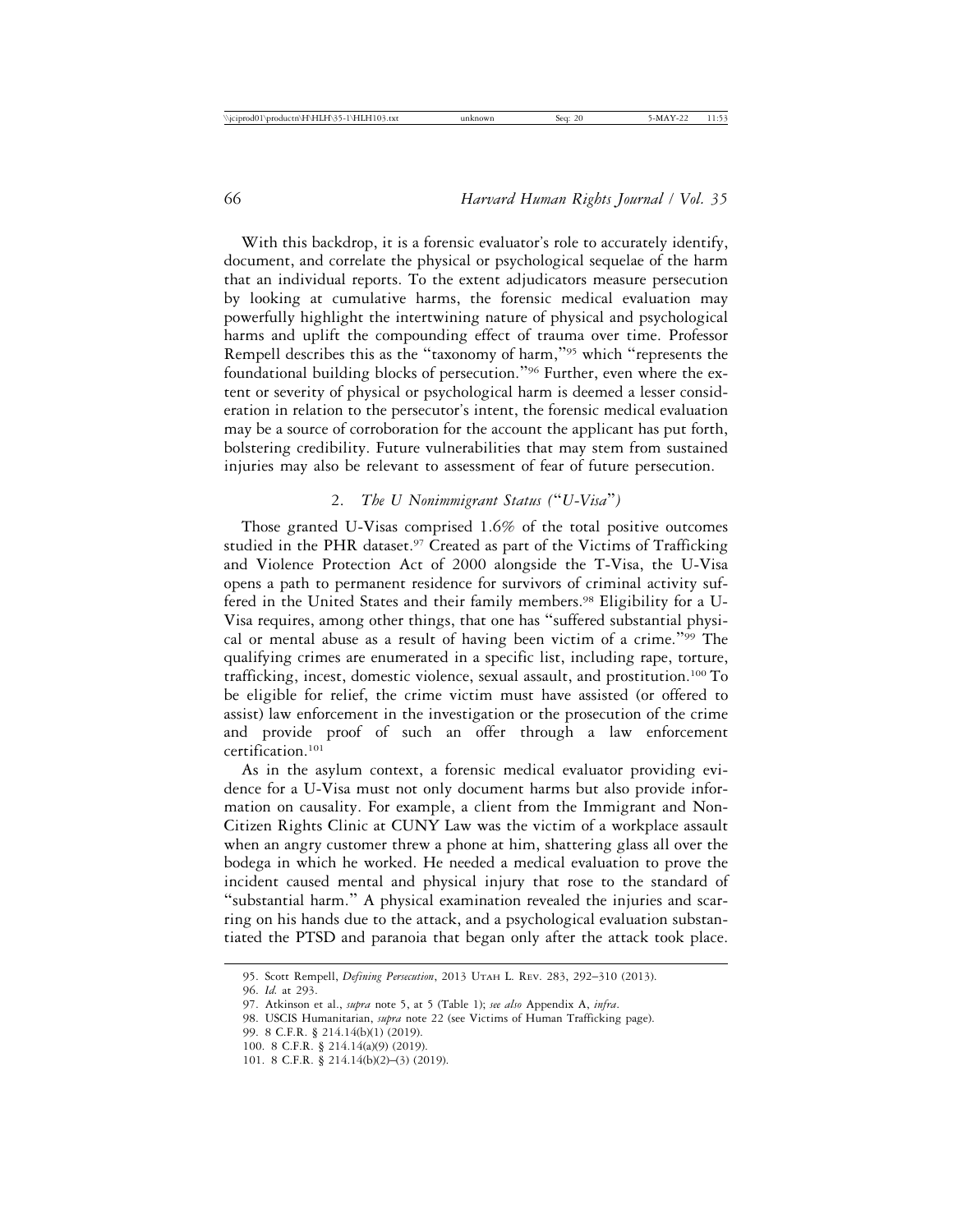Both affidavits were used by the legal team to argue that these harms were substantial and a direct result of the attack.

Prior to the creation of U-Visa protection, the term "substantial physical or mental abuse" had never been used in the immigration context. During their rulemaking process, DHS considered how to define physical or mental abuse by looking towards similar terms in existing regulations. DHS turned to the regulations promulgated following the passage of VAWA, which allowed survivors of domestic violence at the hands of U.S. citizens or lawful permanent residents to seek relief where they had faced "extreme cruelty." In this context, "battery" and "extreme cruelty" had been used interchangeably with the term "abuse."102 In the U-Visa context, DHS qualified "mental or physical harm" with the term "substantial," but noted the regulations remained intentionally silent on whether "substantial" referred to the severity of the injury suffered by the victim or the severity of the abuse inflicted by the perpetrator.<sup>103</sup> In the final rule, DHS concluded it was reasonable to consider the severity of both the nature of the harm and the nature of the abuse, guiding adjudicators to make case-by-case determinations based on the factors described above.104 USCIS retains sole jurisdiction over U-Visa determination. When a case is denied, USCIS's internal appellate arm—the Administrative Appeals Office ("AAO")—will perform a de novo review.105

Like persecution assessments for asylum, "there are no specific cases that interpret or determine what constitutes 'substantial physical or mental abuse'" in this context.<sup>106</sup> Given the lack of statutory guidance and case law precedent, harm-assessments remain dependent on an individual adjudicator's determination of what harm rises to the level of "substantial" abuse. Further, promulgating regulations recognize that some victims may have had pre-existing physical or mental injuries or conditions at the time of abuse and direct USCIS to consider whether any pre-existing conditions were aggravated in assessing "substantial physical or mental abuse."<sup>107</sup> Thus, it is essential for applicants to provide detailed documentation sup-

<sup>102.</sup> New Classification for Victims of Criminal Activity; Eligibility for "U" Nonimmigrant Status, 72 FR 53018 (2007).

<sup>103.</sup> *Id.*

<sup>104.</sup> *Id.* Whether physical or mental abuse is "substantial" hinges on: "the nature of the injury inflicted or suffered; the severity of the perpetrator's conduct; the severity of the harm suffered; the duration of the infliction of the harm; and the extent to which there is permanent or serious harm to the appearance, health, or physical or mental soundness of the victim, including aggravation of pre-existing conditions." *Id*.

<sup>105.</sup> *AAO Practice Manual* 3.4, U.S. CITIZENSHIP AND IMMIGR. SERVS., https://www.uscis.gov/administrative-appeals/aao-practice-manual/chapter-3-appeals [https://perma.cc/T4WS-2J7G].

<sup>106.</sup> Jean Pierre Espinoza & Jung Choi, *Overview of the U-Visa:* "*Race Between Approval and Removal,*" 15 BENDER'S IMMIGR. BULL. 645, 647 (2010); *see also* Benjamin Thomas Greer & Scott Davidson Dyle, *Determining the Reasonableness of Non-Compliance: Examining the "Trauma Exception" for T-Visa Applicants*, 15 ST MARY'S L. REV. & SOC. JUST. 385 (2013).

<sup>107.</sup> New Classification for Victims of Criminal Activity: Eligibility for "U" Nonimmigrant Status, 72 FR 53014-0 (2007).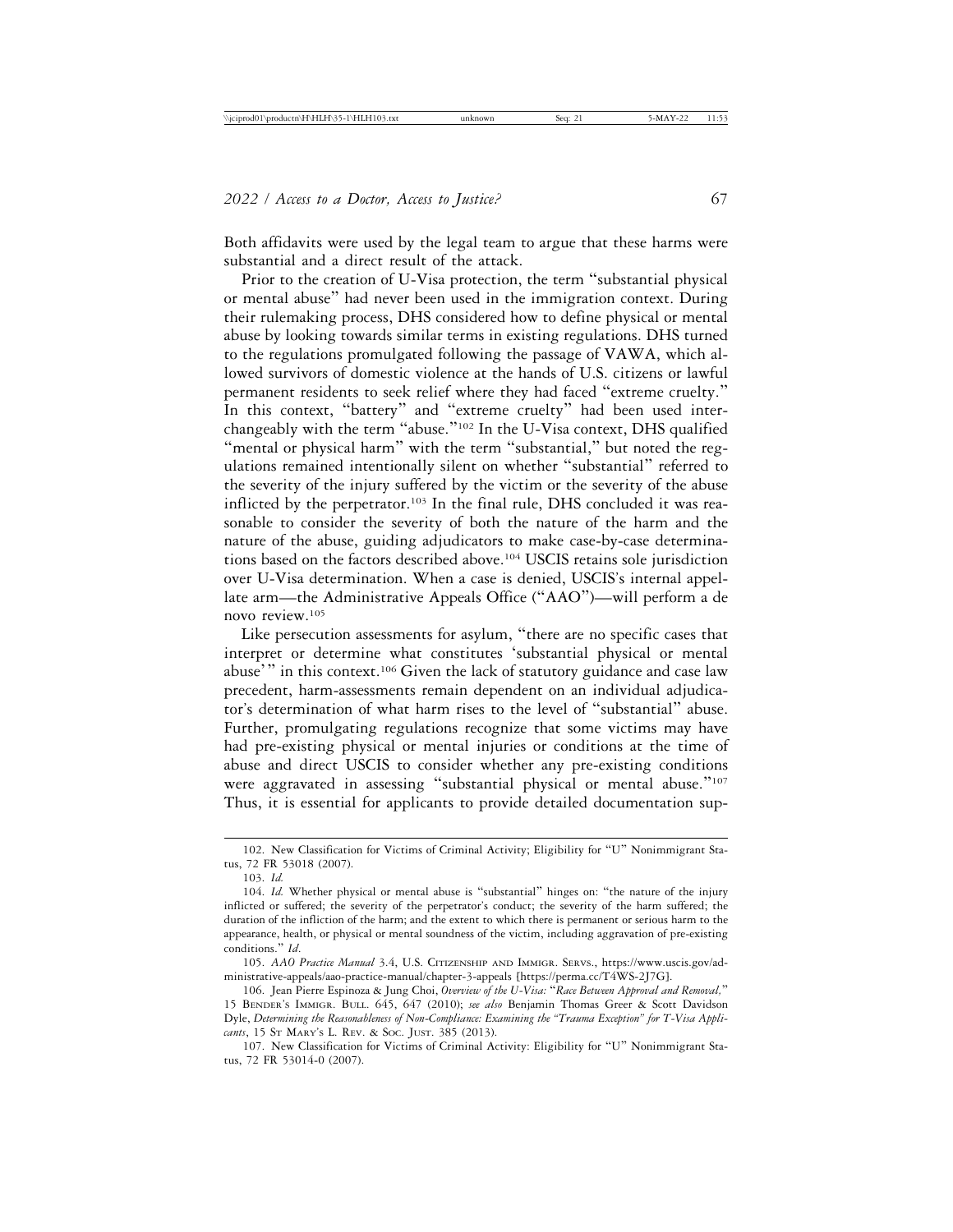porting any possible substantial physical or mental abuse, including previous conditions that may have been aggravated due to the crime they survived.

Recognizing the difficulty that survivors of crime may have producing specific types of evidence, Congress statutorily requires USCIS to accept "any credible evidence" in support of the U-Visa application.<sup>108</sup> Even with this wide latitude given to adjudicators, many petitions are still denied where USCIS finds that the alleged harm that an applicant faced was not "substantial."109 In many cases, this may reflect a lack of understanding of the frameworks of abuse. For example, survivors of workplace abuse which may include bullying, harassment, and other forms of victimization—experience negative psychological and physical consequences.110 Immigrant victims may respond to this psychological injury in a variety of ways, including panic disorders, alcohol abuse, or physical symptoms that do not correspond to a mental health disorder diagnosis.111 Naturally, the severity of the injury will also be impacted by the victim's emotional makeup and past exposure to trauma.112 Although all of these factors are crucial in understanding the harm in relation to the U-Visa's substantial abuse requirements, AAO cases show that adjudicators often employ a simplistic understanding of abuse and trauma.<sup>113</sup>

In a review of AAO decisions assessing mental harm in VAWA and U-Visa claims, Professor Virgil Wiebe and Susan Brenes note that an established therapeutic relationship between the client and mental health provider was more compelling to adjudicators than single session evaluations

110. Cho, *supra* note 109, at 16.

111. *Id.* at 22–23 ("The American Psychological Association's Diagnostic and Statistical Manual of Mental Disorders (DSM-5) includes methods to address difficulties that arise when applying diagnostic criteria to foreign-born individuals that have been labeled as 'culture-bound syndromes.' ").

112. *Id.* at 19–43.

<sup>108. 8</sup> C.F.R. § 214.14(c)(4).

<sup>109.</sup> *See, e.g*., Elizabeth M. McCormick, *Rethinking Indirect Victim Eligibility for U Non-Immigrant Visas to Better Protect Immigrant Families and Communities*, 22 STAN. L. & POL'Y REV. 587 (2011) (arguing that indirect victims of qualifying crimes should not be required to prove substantial harm); Eunice Hyunhye Cho et al., *A New Understanding of Substantial Abuse: Evaluating Harm in U Visa Petitions for Immigrant Victims of Workplace Crime*, 29 GEO. IMMIGR. L.J. 1, 5 (2014) (discussing how adjudicators have erroneously conflagrated the U-Visa's "substantial physical or mental abuse" standard with "extreme cruelty"); Elie Peltz, *Giving Voice to the Silenced: The Power Act as a Legislative Remedy to the Fears Facing Undocumented Employees Exercising Their Workplace Rights*, 54 COLUM. J.L. & SOC. PROBS. 503, 519 (2021) ("In rejecting workplace-based claims, USCIS officials found the psychological effects of workplace abuse insufficient to meet the substantial abuse threshold without accompanying physical harm. In addition, regulators are more likely to question the nexus between employer misconduct and employee emotional distress than for cases of sexual assault and domestic abuse, which can involve similar forms of psychological trauma."); Jason A. Cade & Meghan L. Flanagan, *Five Steps to a Better U: Improving the Crime-Fighting Visa,* 21 RICH. PUB. INT'L. L. REV. 85 (2018) (describing how USCIS regularly denies U-Visa petitions where there are few physical injuries).

<sup>113.</sup> In Re: 15878296, Form I-918, Petition for U Nonimmigrant Status (Aug. 16, 2021). Though the Petitioner provided evidence of a PTSD diagnosis and indicated he suffered from symptoms of depression and anxiety, the court found that "the record as a whole does not indicate that the Petitioner's diagnosis and feelings have significantly impaired his ability to function." *Id.*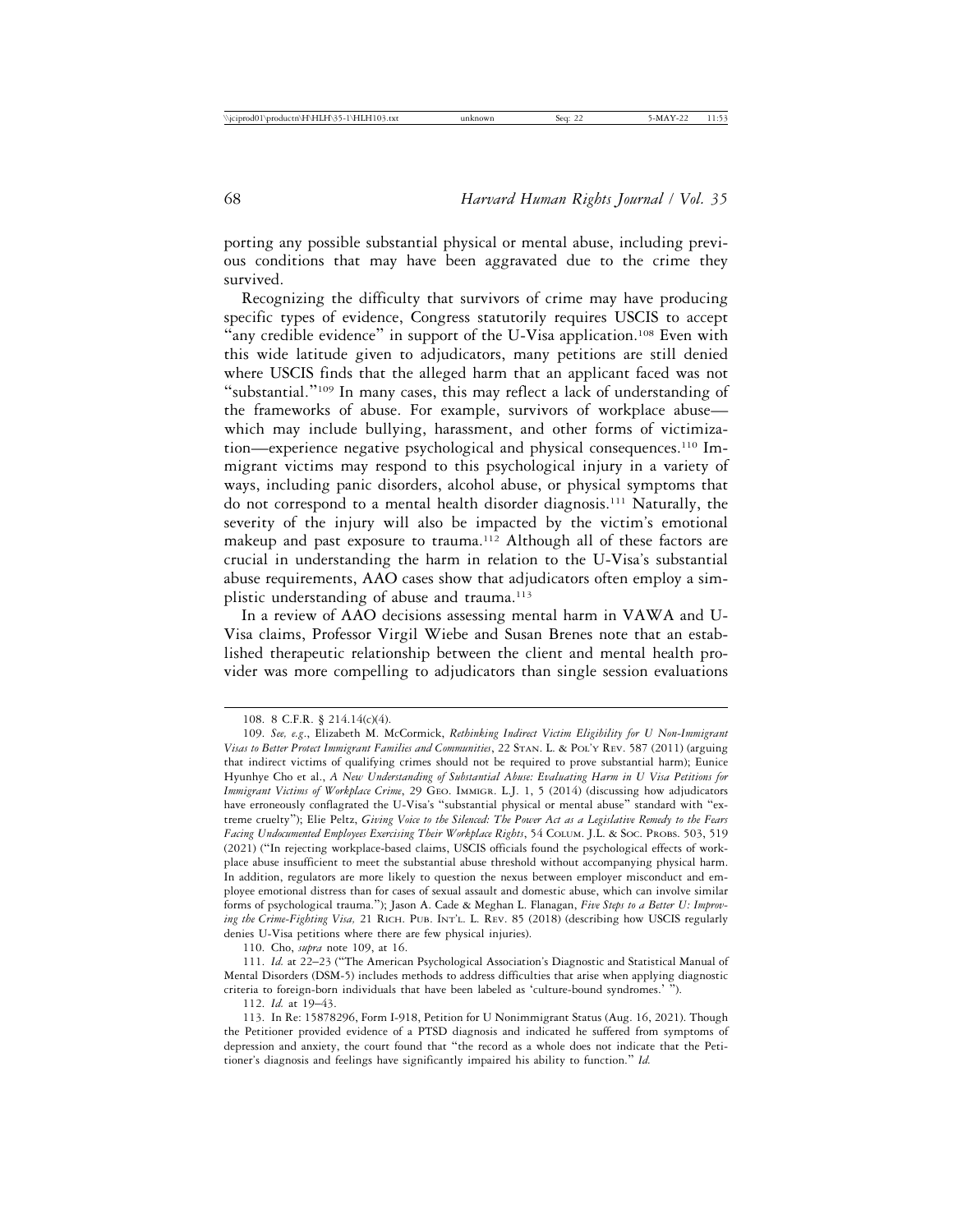by an forensic evaluator clinician prepared to support the filing.114 They surmise the AAO may be looking for a long-standing evaluative relationship as proof of a "real problem."115 For example, in one matter, the AAO noted that counsel requested a forensic medical evaluation nearly six years after the petitioner was placed in removal proceedings in response to a Request for Evidence ("RFE") implying the medical evaluation was biased solely because it was created for litigation.<sup>116</sup> Additionally, the AAO noted that there was no other evidence that the petitioner suffered or received treatment for the alleged harms.117 Failure to seek treatment for mental illness was also used to make arguments that illnesses did not exist or were not "substantial."118 This case and trends in other adjudications by the AAO indicate that forensic medical evaluations created solely for the purpose of adjudication may be discounted, underscoring the need for adjudicators to receive greater education about the obstacles to medical care that those without immigration status in the United States face. Forensic medical evaluators can help fill this need by outlining the multiple reasons why someone in need of therapy or follow-up care may not have been able to get access to it.

Linking assessments about the severity of harm to whether one has received medical treatment for that harm ignores the realities of access to healthcare, especially mental health care, in both the United States and the immigrant's home country. In the United States, many immigrants are denied access to non-emergency health services because of immigration status or lack of medical insurance.<sup>119</sup> By linking severity of harm to whether one has received medical treatment for that harm, the adjudicator may be punishing immigrants for not furnishing evidence that was unattainable to them in the first place given cultural, social, and economic realities that impact healthcare access.

As observed in the asylum context, physical harm plays an outsized role in U-Visa adjudication and certification as well. In her ethnographic study of humanitarian-based visa applications in Los Angeles, Sarah Lakhani de-

<sup>114.</sup> Virgil Wiebe & Sarah Brenes, *Mental Health Professionals and Affirmative Applications for Immigration Benefits: A Critical Review of Administrative Appeals Office Cases Involving Extreme Hardship and Mental Harm*, 11–04 IMMIGR. BRIEFINGS 1 (2011) ("Perhaps ironically, reports created for the purposes of litigation by assessors attempting to adhere to more objective standards may well be given less weight by the AAO than reports by therapists. In the upside down world of immigration adjudication, AAO decisions often give short shrift to stand-alone forensic evaluations, particularly when there is (1) no evidence of therapy either by the assessor or someone else and/or (2) the assessment is based only upon an intake from the subject in a single, short session. The whiff of secondary gain often overpowers the force of professional opinion.").

<sup>115.</sup> *Id.*

<sup>116.</sup> *Id.* (citing Petition for U Nonimmigrant Visa, EAC 08 170 50519, 2010 WL 4088049, \*7–\*8 (AAO, April 15, 2010)).

<sup>117.</sup> *Id.*

<sup>118.</sup> *Id.*

<sup>119.</sup> Kaiser Family Foundation Report, *Health Coverage for Immigrants* (July 15, 2021) ("Noncitizens are significantly more likely than citizens to be uninsured.").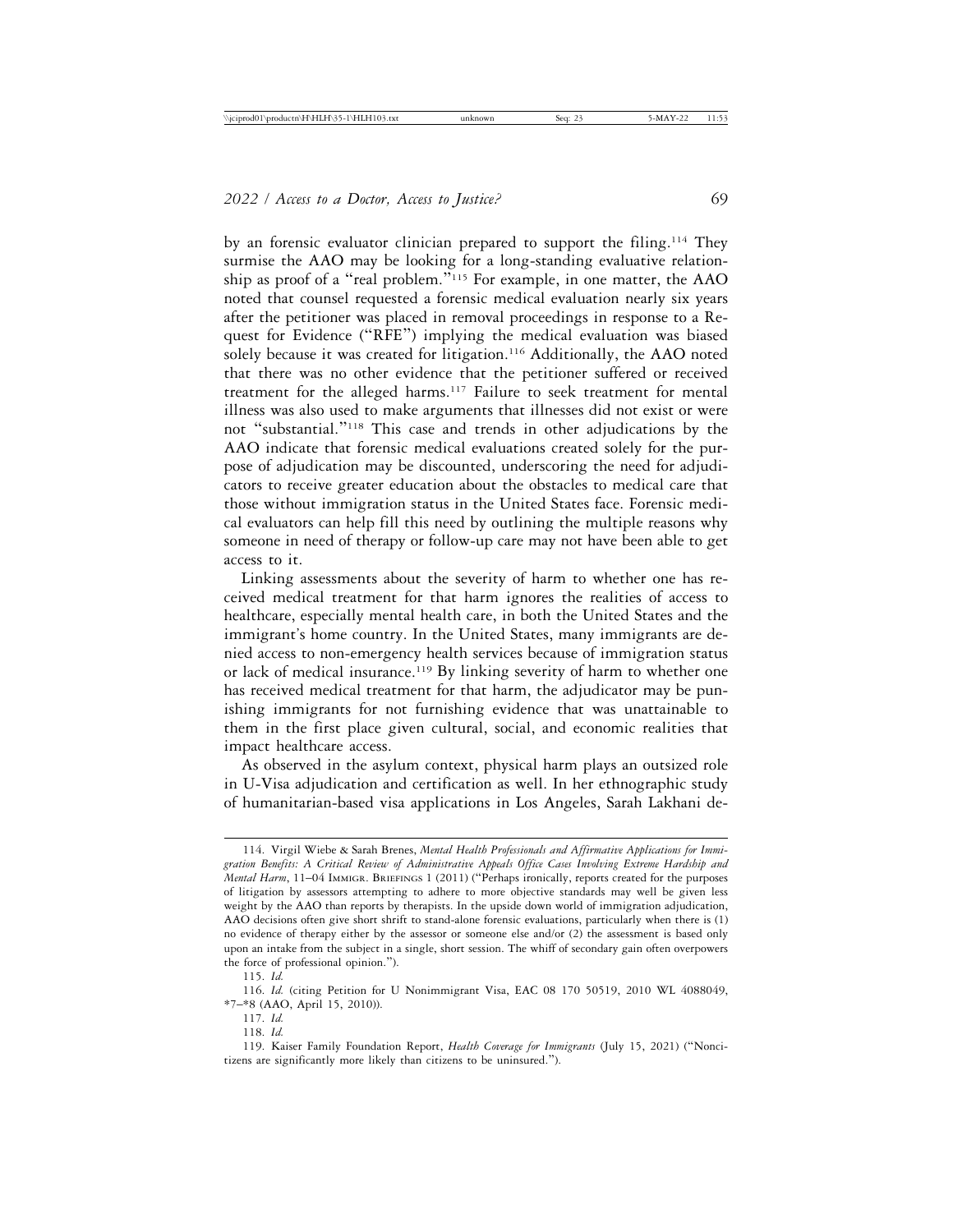scribed how attorneys thought that law enforcement officers were more likely to sign certifications if the violence included a physical aspect, though both physical and mental harm are covered by the statute.120 Attorneys observed by Lakhani also thought that multiple incidents of harm were more compelling, leading attorneys to convey to immigrants that where they had severe and repeated physical harm, the chances of a U-Visa certification increased.121

3. *T-Visas*

Those granted T-Visas comprised 1% of the positive outcomes in the PHR-CUNY dataset.<sup>122</sup>

Established in 2000, the T-Visa gives those who survived "severe forms" of human trafficking the right to live and work in the United States, and eventually petition for permanent residence.123 To qualify for a T-Visa, the immigrants must prove they are present in the United States on account of the trafficking, they have complied with reasonable law enforcement requests for assistance, and they would "suffer extreme hardship involving unusual and severe harm upon removal."<sup>124</sup>

Unlike the U-Visa, which looks only at the nature of the harm sustained as a victim of the enumerated crime, the T-Visa considers harm that might be engendered by removal from the United States (not the harm of the trafficking itself). For example, if a victim has suffered from extreme PTSD, they may need access to ongoing therapeutic health care to ensure medical stability that may not be available in the country to which they would be removed.125 To provide support for a T-Visa applicant, a forensic psychological evaluation could attest to these specific needs.126

Psychological or physical harm may also be used to prove that the applicant is present in the United States on account of trafficking. Many individ-

<sup>120.</sup> Sarah Morando Lakhani*, From Problems of Living to Problems of Law: The Legal Translation and Documentation of Immigrant Abuse and Helpfulness*, 39 LAW & SOC. INQUIRY 643, 654 (2014).

<sup>121.</sup> *Id.*

<sup>122.</sup> Atkinson et al., *supra* note 5, at 5 (Table 1); *see also* Appendix A, *infra*.

<sup>123.</sup> Survivors of Trafficking and Violence Protection Act of 2000 ("VTVPA"), 22 USC §§7101; 8 USC §§1101 (a)(15)(T); 8 CFR §214.11 (2012).

<sup>124. 8</sup> C.F.R. §214.11(b)(1)–(4) (2012). Note that the "extreme hardship" was also originally required of those seeking battered spouse waivers, a precursor to present-day VAWA protections. Upon observation of how difficult it was to meet this standard, removing this requirement was a central goal of the VAWA. See *generally* Leslye E. Orloff & Janice V. Kaguyutan, *Offering A Helping Hand: Legal Protections for Battered Immigrant Women: A History of Legislative Responses*, 10 AM. U. J. GENDER SOC. POL'Y L. 95 (2002).

<sup>125.</sup> Matter of G-G-, ID# 38667535, at 5 (AAO Aug. 22, 2019).

<sup>126.</sup> Wiebe & Brenes, *supra* note 114*,* at 11 n.127 ("Statements from mental health professionals can be helpful in addressing factors (i)-(iii) by describing the ongoing mental health needs of the applicant, stressing any reasons why disrupting the continuity of the therapy (i.e., through removal from the U.S.) would create hardship for the applicant. The professional should emphasize any ongoing treatment that the applicant is receiving. If the professional is aware of the types and quality of mental health services available in the applicant's home country, it is important to explain how or why these services would be inadequate to meet the applicant's needs.").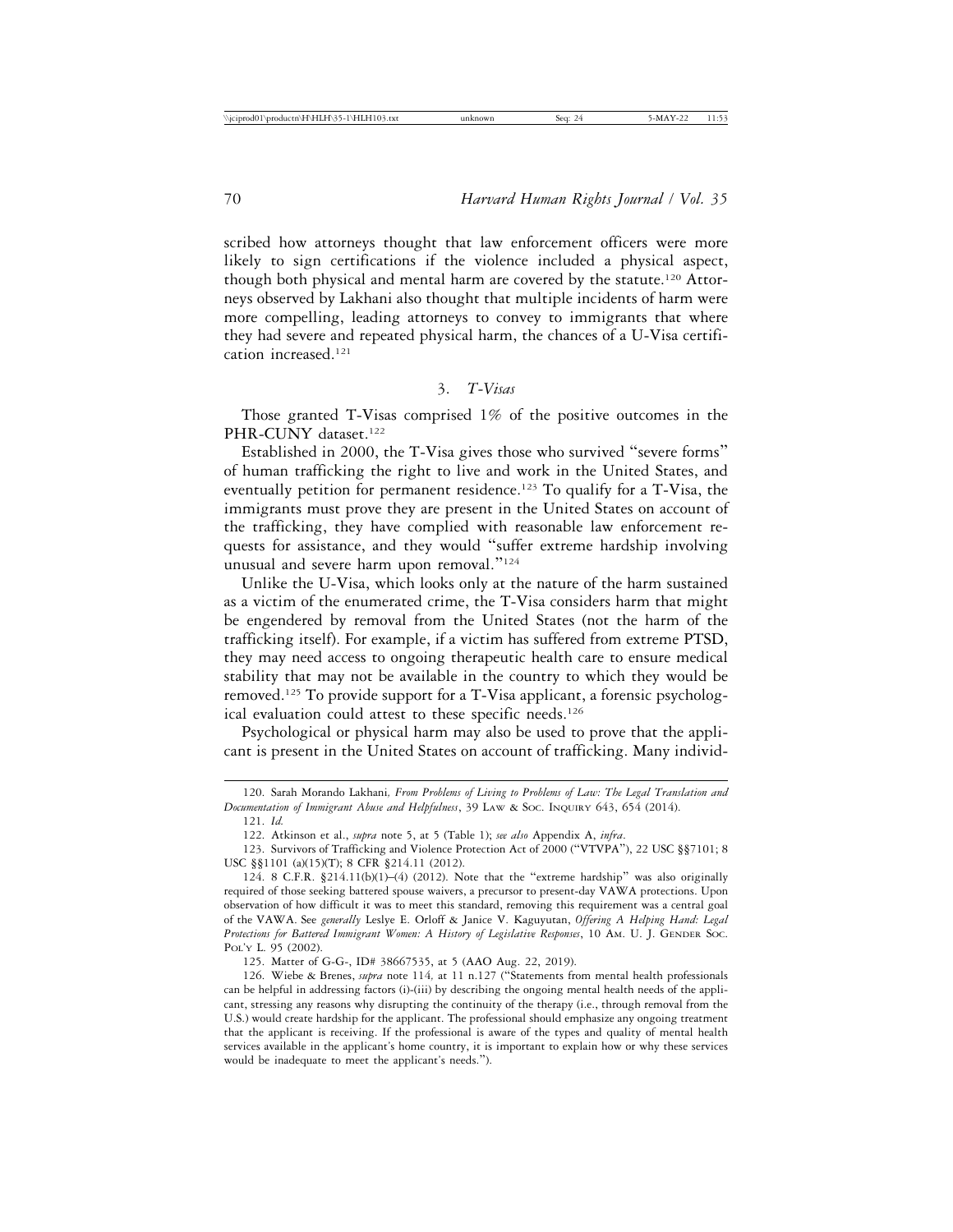uals are unable to apply for a T-Visa years after escaping a trafficking situation. In this scenario, USCIS places the burden on the applicant to show that their *continued* presence in the United States is directly related to the trafficking.127 In considering the applicant's physical presence, USCIS will consider how the applicant escaped the trafficking, whether there have been efforts to rehabilitate the applicant's life since the escape, and whether the applicant is currently receiving victim services for injuries and trauma sustained from trafficking.<sup>128</sup> For example, a trafficking survivor may have sustained mental trauma that would render it impossible for them to make plans to leave the United States. To prove this, a forensic evaluator may be tasked with showing the long-lasting consequences of the trafficking, and the resultant destabilization on life, health, and finances.<sup>129</sup>

Further, a federal exception stipulates that applicants need not comply with reasonable law enforcement requests if they are unable to do so because of physical or psychological trauma.130 In availing this exception, an applicant should connect psychological or physical harm caused by the trafficking with their inability to work with law enforcement. A forensic medical evaluation could be offered to document this trauma and the resultant inability to work with law enforcement. Immigration attorneys encourage T-Visa applicants to submit a full psychological examination to support claims of mental trauma in explaining why they cannot comply with a law enforcement request while pursuing the federal exemption.<sup>131</sup>

A forensic medical evaluation in the T-Visa context, then, in categorizing physical and mental consequences of the trafficking, must address the impact trauma had on a survivor's ability to function. This is consistent with the Istanbul Protocol's call for forensic psychological evaluators to provide "an assessment of social functioning." $132$  This may require the evaluator to document why an individual was forced to continue to reside in the United States, why an individual may be unable to cooperate with law enforcement, or what impact deportation may have on mental and physical health.133 Evaluators are tasked with showing how harm impacted day-today life activities and presence in the United States. For example, a nonprecedent decision from the AAO acknowledged the applicant's diagnosis of PTSD and persistent depressive disorder but found both evaluations to be lacking in how these diagnoses impacted daily life and activities. Instead,

133. *Id.*

<sup>127. 8</sup> C.F.R. §214.11(g)(1)(iv) (2012).

<sup>128.</sup> *Id*.; *see also* Physical Presence on Account of Trafficking: Eligibility Requirements for T-Visa Applicants, Classification for Victims of Severe Forms of Trafficking in Persons; Eligibility for "T" Nonimmigrant Status" 81 Fed. Reg. 92266 (2018) (phrasing physical presence requirement in the present tense only to require consideration of the victim's current situation, and whether the victim can establish that their current presence in the United States is on account of trafficking).

<sup>129.</sup> Matter of G-G-, ID# 38667535, at 5 (AAO Aug. 22, 2019).

<sup>130.</sup> Greer & Dyle, *supra* note 106, at 395.

<sup>131.</sup> *Id.* at 432.

<sup>132.</sup> Istanbul Protocol, *supra* note 38, at 50.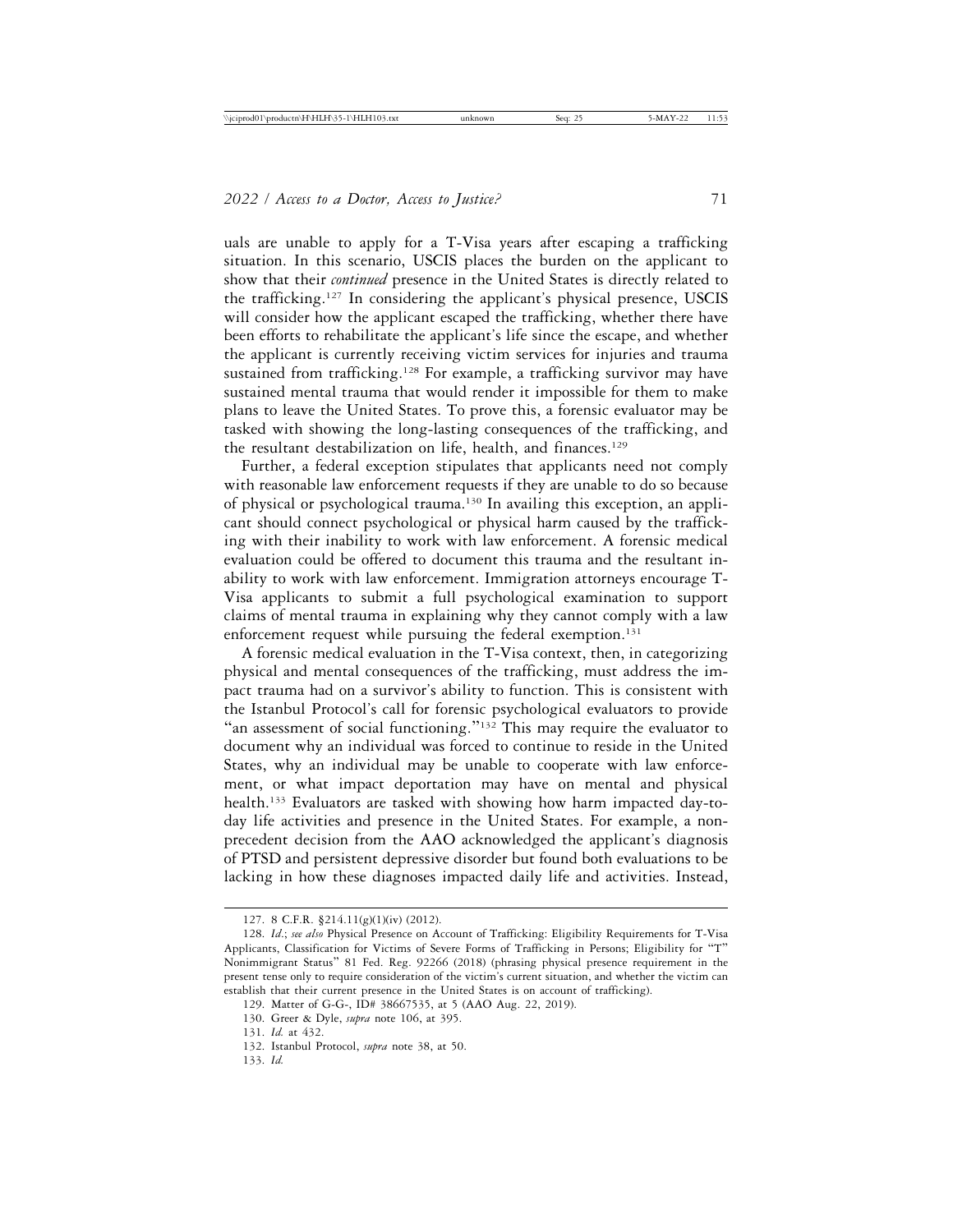the AAO noted that the evaluations concluded that the applicant was able to independently live and work without outside help.<sup>134</sup>

In their study of mental health evaluations in T-Visa cases adjudicated by the AAO, Professor Wiebe et al., noted the lack of consistent methods and standards to evaluate the weight of mental health professional statements.135 They observe that in reviewing T-Visa cases, the AAO frequently noted the evaluator's qualifications (though rarely questioned them), and gave little weight to a consistent recounting of background facts by the evaluator (yet did note when such facts were inconsistent with the applicant's affidavit).<sup>136</sup> As seen in other contexts, there was diminished weight given to the applicant's mental illness and vulnerabilities when assessing the trafficker's intent, or to establish whether the applicant remained in the country due to "continued victimization."137 The AAO found psychological arguments regarding hardship upon removal compelling where the forensic evaluator was able to speak directly and specifically about the unavailability of mental health services in the home country and a recommended course of treatment.<sup>138</sup>

Whereas international protocols have been established for other areas, including assessing harms to torture victims, Part III, *infra*, there is no single international protocol for forensic medical evaluations for trafficking victims, despite the overwhelming incidence of mental and physical trauma in populations applying for T-Visa relief.139 One study of over 192 recent trafficking survivors found that 57% of survivors had PTSD, 62% had memory difficulties, and 63% presented with ten or more concurrent physical health problems.140 Some practitioners have recommended that DHS design and promulgate a PTSD form, tailored specifically for victims of trafficking, allowing for their treating evaluator to uniformly document the survivor's PTSD.<sup>141</sup>

In sum, trafficking survivors who apply for the T-Visa are potentially required to provide unique and specific information from forensic medical evaluations for multiple parts of their application. Forensic evaluators should be careful to provide detailed support for how trauma from trafficking impacts an applicant's day-to-day life, and to highlight specific ongo-

<sup>134.</sup> Matter of J-A-A-, ID# 3563259, at 9 (AAO June 12, 2019); *see also* Matter of R-B-A-, ID# 4900145 (AAO Oct. 31, 2019); Matter of J-C-G-M-, ID# 910373 (AAO Feb. 28, 2018).

<sup>135.</sup> Wiebe & Brenes, *supra* note 114*,* at 11 n.127 ("The AAO does not appear to apply a consistent or transparent method to evaluate the weight of mental health professional statements in T-visa applications. However, we were able to discern some patterns indicating how such statements can be helpful, hurtful, or neutral to an applicant's claim.").

<sup>136.</sup> *Id.* at 12.

<sup>137.</sup> *Id*. at 13.

<sup>138.</sup> *Id.* at 14.

<sup>139.</sup> Greer & Dyle, *supra* note 106, at 421.

<sup>140.</sup> Cathy Zimmerman et al., *The Health of Trafficked Women: A Survey of Women Entering Post-Trafficking Services in Europe*, 98 AM. J. PUB. HEALTH 55*,* 56–57 (2008).

<sup>141.</sup> Greer & Dyle, *supra* note 106, at 395, 425.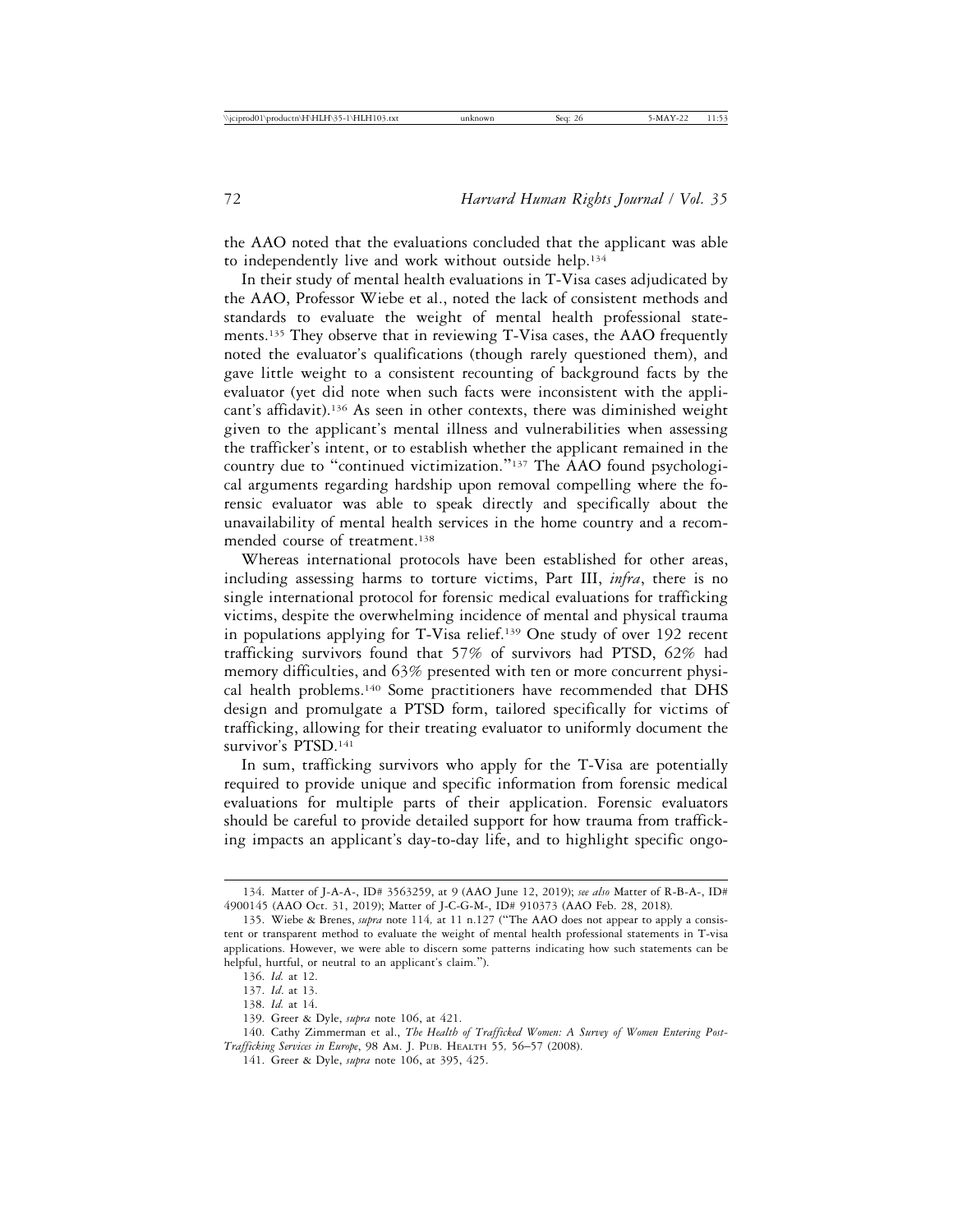ing medical and therapeutic needs that may not be met if the applicant was removed from the United States.

# 4. *Violence Against Women Act Relief*

Those granted relief under the Violence Against Women Act ("VAWA") comprised  $2\%$  of the positive outcomes in the PHR dataset.<sup>142</sup>

The 1990 Amendments to the Marriage Fraud Amendments of 1986 ("the 1990 Amendments") encompassed the first provisions of immigration law specifically designed to protect immigrants who were survivors of intimate partner violence while facilitating the prosecution and investigation of the perpetrators of these crimes.<sup>143</sup> The 1990 Amendments provided "immigrant spouses in a bona fide marriage an escape from the beatings, the insults and fear."144 In particular, the 1990 Amendments allowed for one who had entered a good faith marriage and then was "battered by or was the subject of extreme cruelty by his or her spouse" to waive joint petition requirements.<sup>145</sup> Later, these protections were expanded under VAWA,<sup>146</sup> which mirrors the language of "extreme cruelty" and allows survivors of abuse to self-petition for permanent residency where an abusive family member withdraws or refuses to file a petition to sponsor a family member for legal status. Under VAWA provisions, this extreme cruelty includes "any act or threatened act of violence. . .which results or threatens to result in physical or mental injury."<sup>147</sup>

When enacting VAWA, legislators recognized that public conceptions of domestic violence were often mired with "myths, misconceptions, and victim blaming attitudes."148 Yet there is little federal court review of adjudicators' decision-making with regards to what types of harms rise to "extreme cruelty." In most circuits, courts have found that an IJ's determination that a petitioner was subjected to "extreme cruelty" is discretionary, and thus precluded from judicial review.149 Circuits that believe these deci-

147. *Id.*

148. For an expression of the sense of Congress that expert testimony concerning the nature and effect of domestic violence, including descriptions of the experiences of battered women, should be admissible when offered in a state court by a defendant in a criminal case, see H.R.Con.Res.89, 102nd Cong. (1991).

149. Bedoya-Melendez v. U.S. Att'y. Gen., 680 F.3d 1321, 1327 (11th Cir. 2012); Johnson v. U.S. Att'y Gen., 602 F.3d 508 (3d Cir. 2010); Stepanovic v. Filip, 554 F.3d 673 (7th Cir. 2009); Wilmore

<sup>142.</sup> Atkinson et. al., *supra* note 5, at 5 (Table 1); *see also* Appendix A, *infra*.

<sup>143.</sup> Pub. L. No. 101-649, 104 Stat. 4978 (1990).

<sup>144.</sup> *Id.*

<sup>145.</sup> *Id.*

<sup>146.</sup> Violence Against Women Act (VAWA I), Pub. L. No. 103-322, 108 Stat. 1941, 1941-1942 (1994) (codified as amended in scattered sections of 8 and 42 U.S.C.). Applicants for VAWA selfpetitions or cancellation of removal must also reside in the United States, have resided in the United States with the citizen or lawful permanent resident spouse, be a person of good moral character, show that deportation would result in extreme hardship, and had entered into the marriage in good faith. Moreover, immigrant children or adult parents who are the victims of abuse perpetrated by a U.S. citizen or legal permanent resident parent or child, in certain circumstances, are also eligible for this relief. 8 U.S.C. § 1154(a)(1)(A)(iii) (2012); *see also* 8 U.S.C. § 1229b(2)(A) (2012).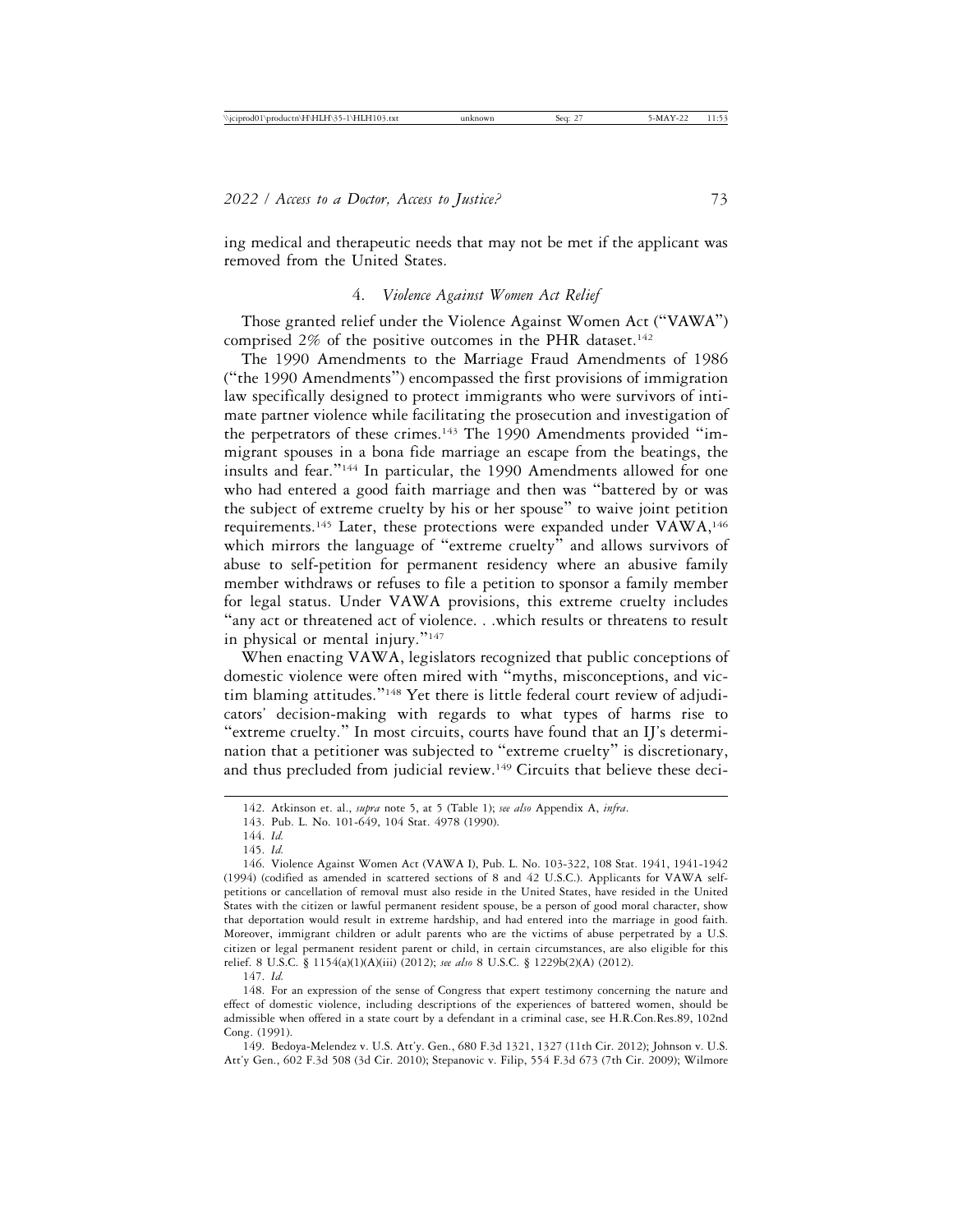sions are precluded from review reinforce that such an assessment is merely a judgment call and not a reviewable finding. Citing congressional intent, the Ninth Circuit noted "it appears quite unlikely that Congress would have intended to commit the determination of what constitutes domestic violence to the sole discretion of immigration judges,"150 becoming the only jurisdiction to find an extreme cruelty determination to be nondiscretionary legal standard and thus reviewable.151 The Ninth Circuit described "extreme cruelty" as unlike notions of "hardship" and "good moral character," which are considered discretionary determinations to guide USCIS in its "limitation of a scarce and coveted status to those applicants deemed particularly worthy."<sup>152</sup> The Ninth Circuit's desire to simplify "extreme cruelty" determinations to a factual finding (and thus subject to judicial review) is compelling given research that shows the dangerous nature of the inconsistency in this realm, which has been largely unchecked by the prospect of judicial review.153

In a case reviewing a VAWA denial, the Ninth Circuit noted that Congress distinguished between "battery" and "extreme cruelty," reserving the term "extreme cruelty" for something that encompassed behavior beyond battery and included mental or psychological cruelty as well.<sup>154</sup> The Ninth Circuit decided that behaviors that may have not initially appeared violent but were part of a systematic effort to control and manipulate would fall under the ambit of "extreme cruelty."155 In *Lopez Birrueta v. Holder*, the Ninth Circuit affirmed that there need not be heightened violence or physical injury, and state law definitions of "injury" were irrelevant given the strong uniformity sought by Congress in this regard.<sup>156</sup>

Notably, VAWA also created a unique evidentiary standard, allowing for "any credible evidence."<sup>157</sup> The 1990 Amendments had adopted a different approach requiring immigrant survivors of intimate partner violence to submit an affidavit from a licensed mental health professional to prove extreme cruelty to qualify for the relevant provisions. This standard was described as "unworkable, insensitive, and contrary to congressional intent."158 Recognizing the inherent difficulty in gaining access to a mental health professional with the requisite training to evaluate a domestic vio-

154. Hernandez v. Ashcroft, 345 F.3d 824, 835 (9th Cir. 2001).

156. Lopez-Birrueta v. Holder, 633 F.3d 1211, 1217–18 (9th Cir. 2011).

158. Orloff & Kaguyutan, *supra* note 124, at 116.

v. Gonzales, 455 F.3d 524 (5th Cir. 2006); Perales–Cumpean v. Gonzales, 429 F.3d 977 (10th Cir. 2005).

<sup>150.</sup> Hernandez v. Ashcroft, 345 F.3d 824, 835 (9th Cir. 2001).

<sup>151.</sup> Sarah A. Moore, *Tearing Down the Fence Around Immigration Law: Examining the Lack of Judicial Review and the Impact of the Real Id Act While Calling for A Broader Reading of Questions of Law to Encompass* "*Extreme Cruelty*", 82 NOTRE DAME L. REV. 2037, 2051 (2007).

<sup>152.</sup> *Ashcroft*, 345 F.3d at 835.

<sup>153.</sup> Moore, *supra* note 151, at 2063.

<sup>155.</sup> *Id.* at 840.

<sup>157. 8</sup> C.F.R. § 204.2(c)(2)(i) (2007).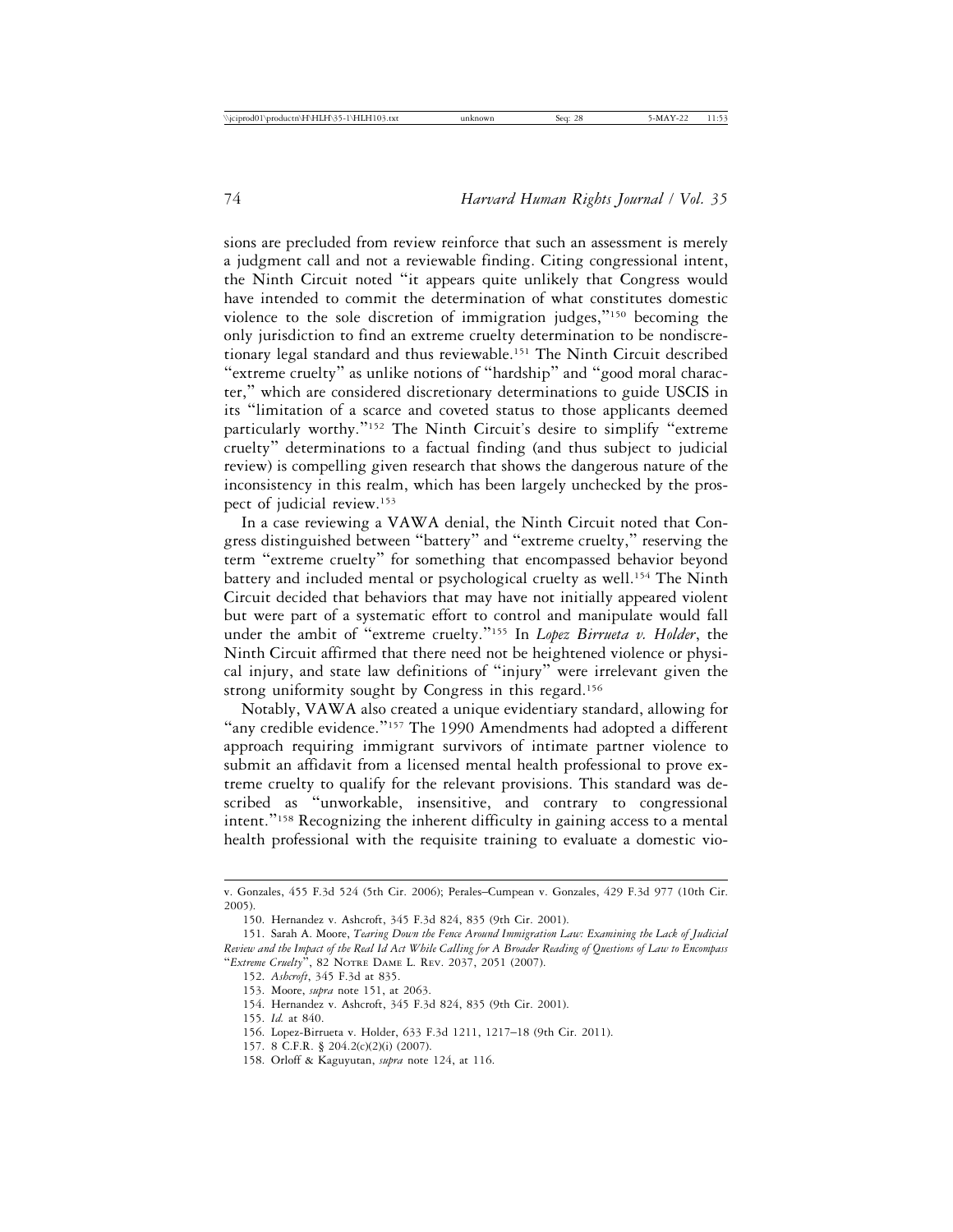lence survivor, the standard was amended to require the Immigration and Naturalization Service ("INS") to accept "any credible evidence" in all VAWA cases.159 These standards were broadened to ensure that stringent evidentiary rules would not be used to block access to VAWA protections.160 Such evidence could include affidavits, medical records, and protection orders.

Yet, as observed in the U-Visa context, adjudicators have penalized VAWA applicants, many of whom may be uninsured and undocumented, for not having regular access to healthcare by discounting single session pro bono forensic medical evaluations in favor of assessments from physicians and mental health professionals who immigrants had visited regularly.161 With this context, detailed forensic reports that outlined the pattern of abuse, corroborated the applicants' affidavits, and provided a causal link between the abuse and the suffered harms were valued.162 Further, AAO adjudicators sometimes looked negatively upon cases where therapy was recommended but not followed up on.<sup>163</sup>

For example, the AAO, in denying VAWA relief, noted that a petitioner had only provided one forensic evaluation based on "one interview of unspecified length," which was not based on an "established relationship with the petitioner that would reflect the insight and developmental rapport between a petitioner and a mental health professional."164 The AAO also noted that the doctor described her report as "preliminary," and found the absence of an established relationship rendered the doctor's opinions "speculative and diminishe[d] the value of her evaluation."165 Finally, the AAO commented that the report's description of the timing and circumstances of each episode of extreme cruelty was not "sufficient to conclude that the incidents actually occurred," and was "insufficiently detailed to ascertain the credibility of the petitioner's statement regarding his wife's actions."<sup>166</sup> In another example, the AAO also noted how much of the evaluation "reiterates much of the petitioner's testimony which led to a diagnosis of a major depressive disorder but did not note any specific type of recommended treatment."<sup>167</sup>

165. *Id.*

166. *Id.*

<sup>159.</sup> *Id.*

<sup>160.</sup> *See generally* Leslye E. Orloff et. al., *Mandatory U-Visa Certification Unnecessarily Undermines the Purpose of the Violence Against Women Act's Immigration Protections and Its* "*Any Credible Evidence*" *Rules*—*A Call for Consistency*, 11 GEO. J. GENDER & L. 619, 621 (2010).

<sup>161.</sup> Wiebe & Brenes, *supra* note 114, at 17.

<sup>162.</sup> *Id.* at 19.

<sup>163.</sup> *Id.* at 25.

<sup>164.</sup> *See* [Redacted], File No. WAC-[Redacted], at 5 (AAO 2011), https://www.uscis.gov/sites/ default/files/err/B9%20-%20Battered%20Spouse%20or%20Child/Decisions\_Issued\_in\_2011/ May052011\_02B9204.pdf [https://perma.cc/K8AT-CAXN].

<sup>167.</sup> *See* [Redacted], File No. EAC 04 037 51545, at 6 (AAO 2009), https://www.uscis.gov/sites/ default/files/err/B9%20-%20Battered%20Spouse%20or%20Child/Decisions\_Issued\_in\_2009/ Apr212009\_08B9204.pdf [https://perma.cc/C4ED-LAL4].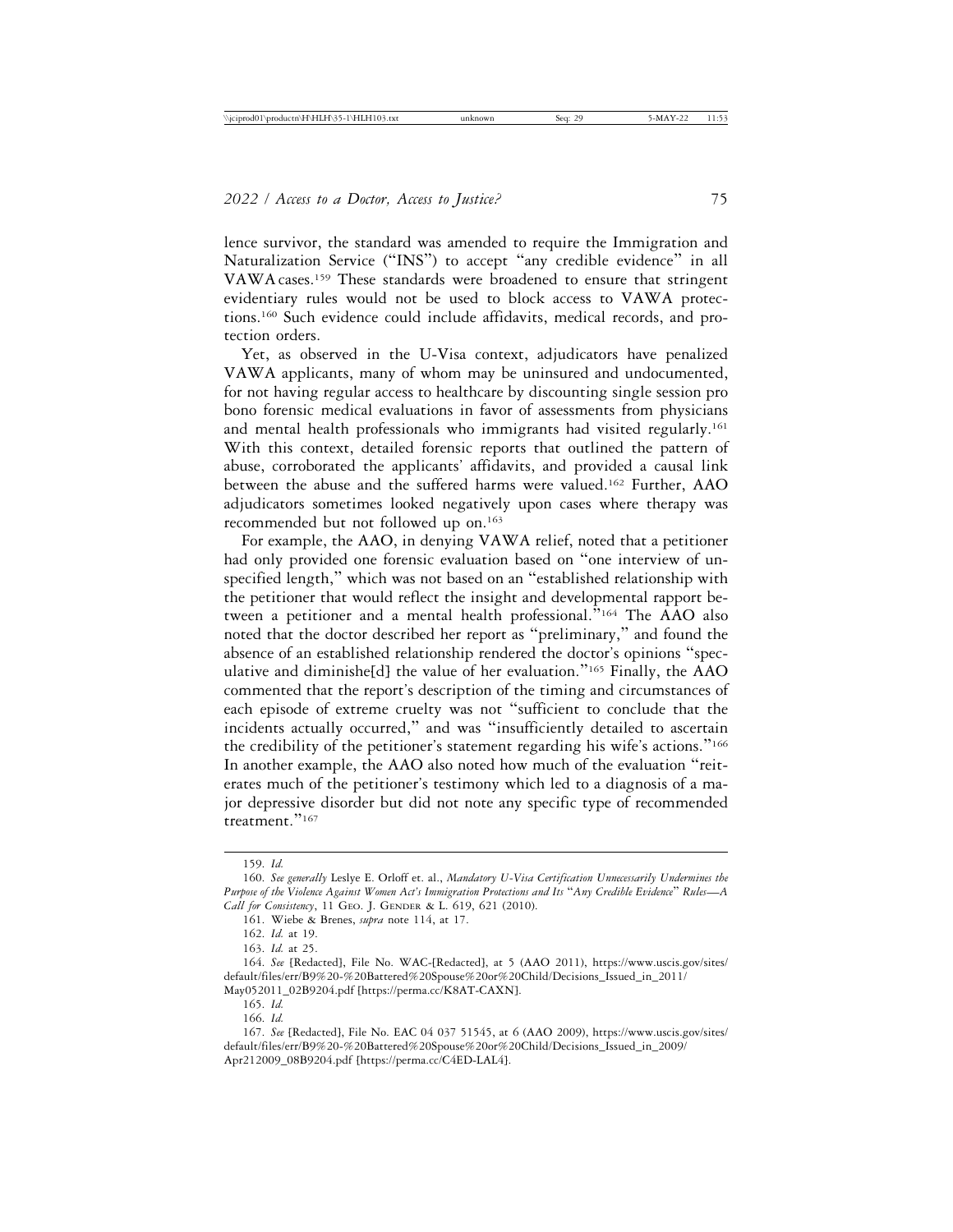There is no requirement that a forensic evaluation, much less proof of long-term and consistent therapy and treatment, be provided to prove one's survived abuse. Yet, in some cases adjudicators favored forensic evaluations reflecting a consistent and long-term therapeutic relationship,<sup>168</sup> one that many VAWA applicants are unable to access due to their immigration status and a host of other cultural, financial, and access obstacles.<sup>169</sup> In their national survey following U-Visa and VAWA applicants from filing to granting of permanent residence, Professor Orloffe et al., found that VAWA applicants increased their receipt of healthcare exponentially (in some cases up to 51%) once they were granted permanent residence in the United States.170 This data refutes the tendency of the AAO to equate the lack of therapeutic health records with lack of suffering, and recognizes the difficulty that survivors of violence have in securing health services before they have the security and benefits afforded with permanent immigration status.171

# 5. *Special Immigrant Juvenile Status ("SIJS")*

Those granted SIJS comprised about 0.6% of the positive outcomes in the PHR-CUNY Study.172

Originally enacted to protect undocumented immigrants in long-term foster care, SIJS provides a pathway to permanent residence and citizenship to undocumented youth who have been abused, neglected, or abandoned by one or both parents.173 An SIJS assessment includes fact finding (from a juvenile court) about whether parental reunification is impossible due to abuse, neglect, or abandonment and whether it is in the "best interests" of the child in question to not be returned to their home country.<sup>174</sup> A petitioner must then submit this state court order and other evidentiary materials (which may include forensic medical evaluations) with Form I-360 (Petition for Amerasian, Widow(er), or Special Immigrant) to USCIS for

174. *See* 8 CFR 204.11(d)(2)(i); 8 CFR § 204.11(d)(2)(iii); Matter of D-Y-S-C-, Adopted Decision 2019-0, at 2 (AAO 2019) (explaining that petitioners bear the burden of establishing the state law applied in the reunification, dependency or custody, and best-interest determinations).

<sup>168.</sup> Wiebe & Brenes, *supra* note 114, at 17.

<sup>169.</sup> Lesyle Orloffe et al, *Transforming Lives: How the VAWA Self-petition and U-Visa Change the Lives of Survivors and their Children After Employment Authorization and Legal Immigration Status*, The National Immigrant Women's Advocacy Project, The American University Washington College of Law (2021). 170. *Id.* at 18.

<sup>171.</sup> *Id.* at 95.

<sup>172.</sup> Atkinson, *supra* note 5, at 5 (Table 1); *see also* Appendix A, *infra*.

<sup>173.</sup> I.N.A. § 101 (a)(27)(j); 8 C.F.R. § 204.11 (2007); Shannon Aimée Daugherty, Special Immi*grant Juvenile Status: The Need to Expand Relief*, 80 BROOK. L. REV. 1087, 1094 (2015). Premised on coordination with state-level juvenile courts, for a child to gain SIJS she must be declared a dependent on the juvenile court system. From there, the state-level adjudicator must make a factual finding that reunification with one or both parents is impossible due to abuse, neglect, and abandonment and that it would not be in the "best interests" of the child to return to the country of their nationality or last habitual residence of their parents. After these state-level findings are issued, known as the Special Findings Order, the child proceeds and applies for SIJS before USCIS for formal SIJS classification and eventually, a green card based on this classification. *Id.*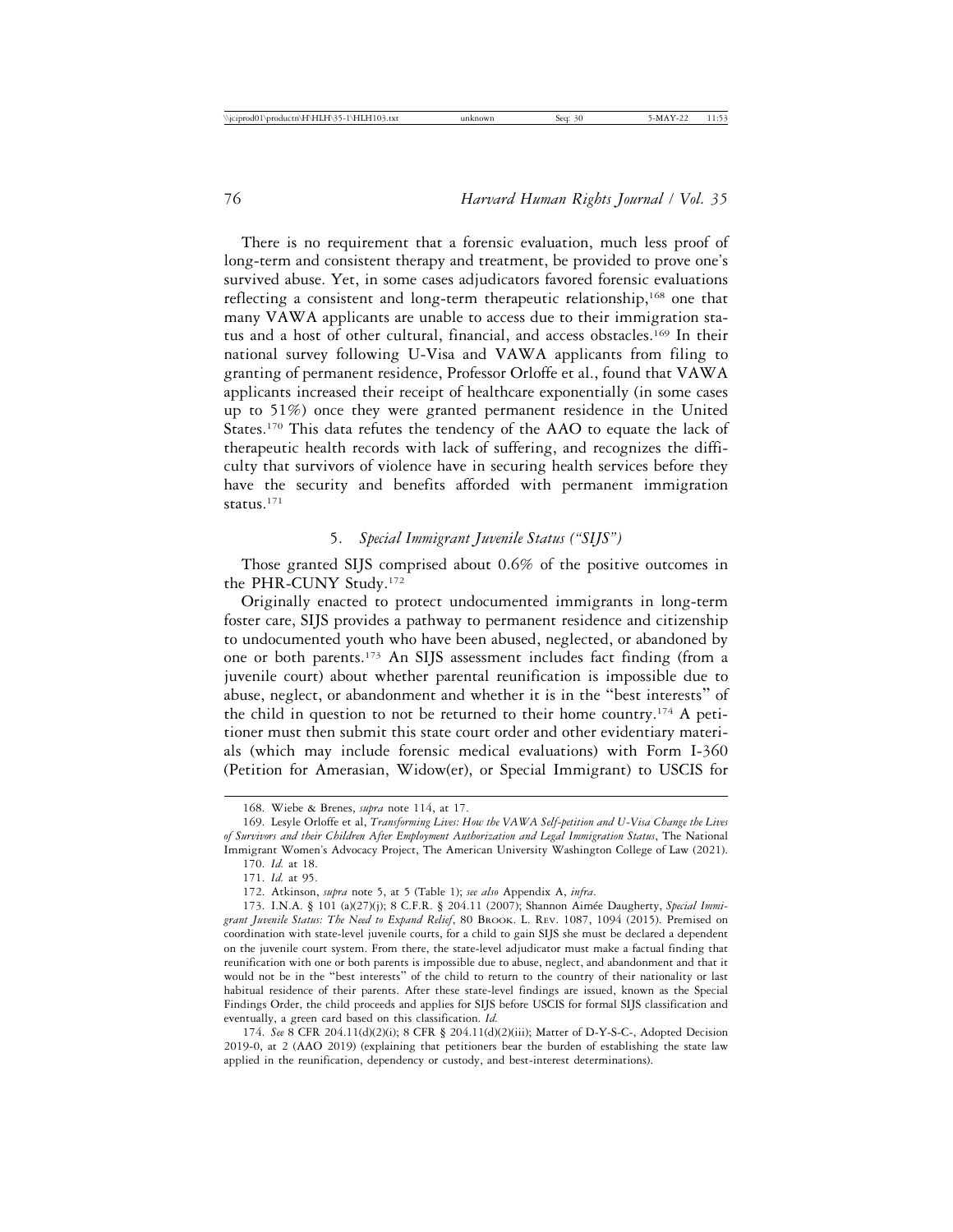adjudication of SIJS. Though USCIS maintains authority to review underlying state court orders to conclude the request for SIJS is bona fide, they should not reweigh evidence that juvenile courts already considered when granting the predicate order.175

As in the asylum context, SIJS decisions vary immensely across jurisdictions, a divergence that derails congressional intent to protect at-risk undocumented children.176 Professor Laila Hlass's comprehensive study of SIJS cases nationwide additionally found stark differences in the number of SIJS applications filed across jurisdictions, with some states having few to no SIJS applications.177 In states with SIJS screening programs, courts had familiarity adjudicating SIJS orders, or children had greater access to counsel programs, there were higher application rates.178 Other scholars have observed judicial resistance to protecting immigrant children under state dependency laws, effectively denying them the ability to avail SIJS protections.179 These disparities, whether they touch on access to state courts in the first instance or the adjudication of dependency orders by state courts, are compounded by vague and varying standards for what accounts for "best interest" and "abuse, neglect and abandonment."

Only about half of the states have laws that explicitly list what factors should be considered in a "best interest" analysis.180 Nine of these states include the "mental and physical health needs" of the child and parent in

<sup>175.</sup> "Under the Saravia Settlement Agreement, USCIS does not withhold consent based in whole or in part on the fact that the state court did not consider or sufficiently consider evidence of the petitioner's gang affiliation when deciding whether to issue a predicate order or in making its determination that it was not in the best interest of the child to return to his or her home country. USCIS does not use its consent authority to reweigh the evidence that the juvenile court considered when it issued the predicate order.". *Vol. 6 Part. 2(J)*, U.S. CITIZENSHIP & IMMIGR. SERVS., https://www.uscis.gov/ policy-manual/volume-6-part-j-chapter-2 [https://perma.cc/6VRE-SWYT].

<sup>176.</sup> Michelle Anne Paznokas, *More than One Achilles' Heel: Exploring the Weaknesses of SIJS's Protection of Abused, Neglected, and Abandoned Immigrant Youth*, 9 DREXEL L. REV. 421, 445–46 (2017).

<sup>177.</sup> Laila L. Hlass, *States and Status: A Study of Geographical Disparities for Immigrant Youth*, 46 COLUM. HUM. RTS. L. REV. 266, 284 (2014).

<sup>178.</sup> *Id.* at 302–23.

<sup>179.</sup> Richard F. Storrow, *Unaccompanied Minors at the U.S.-Mexico Border: The Shifting Sands of Special Immigrant Juvenile Status*, 33 GEO. IMMIGR. 1, 2 (2018) ("Some state courts have cast a suspicious eye on children who apply for SIJS predicate orders, interpreting the language of the statute in ways that contort its plain language. These courts have refused to make predicate orders, appearing to shun their roles as finders of facts regarding the welfare of immigrant children subject to their jurisdiction. They have simultaneously embraced an active but unauthorized gatekeeping role in our immigration system by questioning the motives of the minors who appear before them."); *see generally* Bernard Perlmutter, *Judges Behaving Badly. . .Clinics Fighting Back: The Struggle for Special Immigrant Juveniles in State Dependency Courts in the Age of Trump*, 82 ALB. L. REV. 1553 (2018).

<sup>180.</sup> "Approximately 22 States and the District of Columbia list in their statutes specific factors for courts to consider in making determinations regarding the best interests of the child, including Connecticut, Delaware, Florida, Georgia, Hawaii, Illinois, Kansas, Kentucky, Maine, Maryland, Massachusetts, Michigan, Nevada, North Dakota, Ohio, Oregon, South Dakota, Tennessee, Texas, Vermont, Virginia, and Wisconsin)." *Determining the Best Interest of the Child,* Child Welfare Info. Gateway 2 (2012), https://www.childwelfare.gov/systemwide/laws\_policies/statutes/best\_interest.pdf [https:// perma.cc/K7GT-JLF3].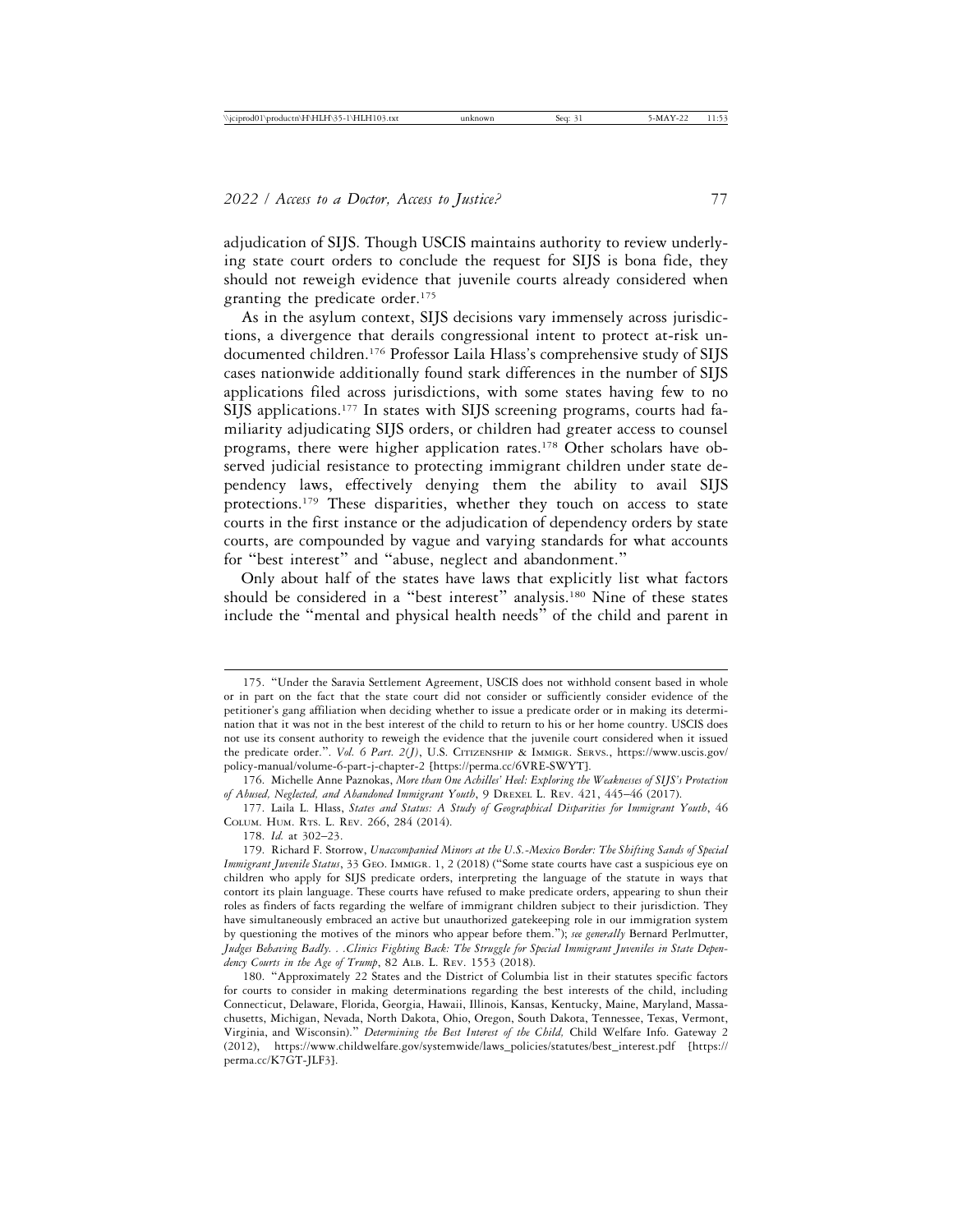making this assessment.181 Further, states have varying interpretations of what accounts for "abuse, neglect and abandonment."<sup>182</sup> In her arguments for the expansion of SIJS, Professor Shannon Aimee Daugherty argues that SIJS falls short because it is granted on "arbitrary grounds not indicative of a child's vulnerability."<sup>183</sup>

The same questions about discretion and bias flagged above reverberate here: how does an adjudicator weigh various mental and physical health needs in assessing the "best interests" standard? What type of evidence should an SIJS-petitioner provide if they do not have access to a forensic medical evaluator? Is lack of forensic evidence used against the petitioner in making these determinations? Here, too, an outsized focus on direct physical harm to the child might cause adjudicators to disregard serious psychological impacts of harm in determining what is in a child's best interest or what types of harms rise to the level of abuse and neglect.

# *B. Forensic Medical Evaluations to Corroborate and Support Credibility*

Recognizing the emergent situations that those who are fleeing trauma and surviving violence face, and the individual limitations on gathering evidence from a country one has fled, the United Nations High Commissioner for Refugees guided signatories to enact a more lenient standard when adjudicating asylum claims.<sup>184</sup> As a foundational matter in the asylum, withholding, and CAT context, the credible testimony of an immigrant is, in and of itself, sufficient for a grant of relief.185 Given the noted challenges in producing corroborating evidence, where the adjudicator finds the immigrant's testimony credible, there should be no further requirement for external corroborating evidence. However, because the burden of proof remains on the immigrant, the BIA has held that "where it is reasonable to expect corroborating evidence for certain alleged facts pertaining to the specifics of the applicant's claim, such evidence should be provided . . . [or] an explanation should be given as to why such information was not

<sup>181.</sup> *Id.*

<sup>182.</sup> *See generally* Gregory Catangay, *Abandoning the Status Quo: Towards Uniform Application of Special Immigrant Juvenile Status*, 20 U.C. DAVIS J. JUV. L. & POL'Y 39, 49–62 (2016); Brad Reynolds, *Reforming and Clarifying Special Immigrant Juvenile Status*, 47 J. LEGIS. 101, 105–109 (2021).

<sup>183.</sup> Daugherty, *supra* note 173, at 1104–45. Note Daugherty is specifically describing ways that children living in homes with domestic violence are excluded from SIJ eligibility given varying statelevel interpretations of the "one or both parent" standard and calls for a broader statutory allowance for which children are deemed dependent on state courts. *Id.*

<sup>184.</sup> Office of the U.N. High Comm'r for Refugees ("UNHCR"), *Handbook of Procedures and Criteria for Determining Refugee Status Under the 1951 Convention and the 1967 Protocol Relating to the Status of Refugees*, at 43, U.N. DOC. HCR/1P/4/ENG/REV. 4 (Jan. 1992) [hereinafter UNHCR Handbook], https://www.unhcr.org/4d93528a9.pdf [https://perma.cc/4EAD-7WSP] ("In most cases a person fleeing from persecution will have arrived with the barest necessities and very frequently even without personal documents.").

<sup>185. 8</sup> C.F.R. § 208.16(c)(2). In the context of claims pursuant to the Conventions Against Torture, "[t]he testimony of the applicant, if credible, may be sufficient to sustain the burden of proof without corroboration." *Id*.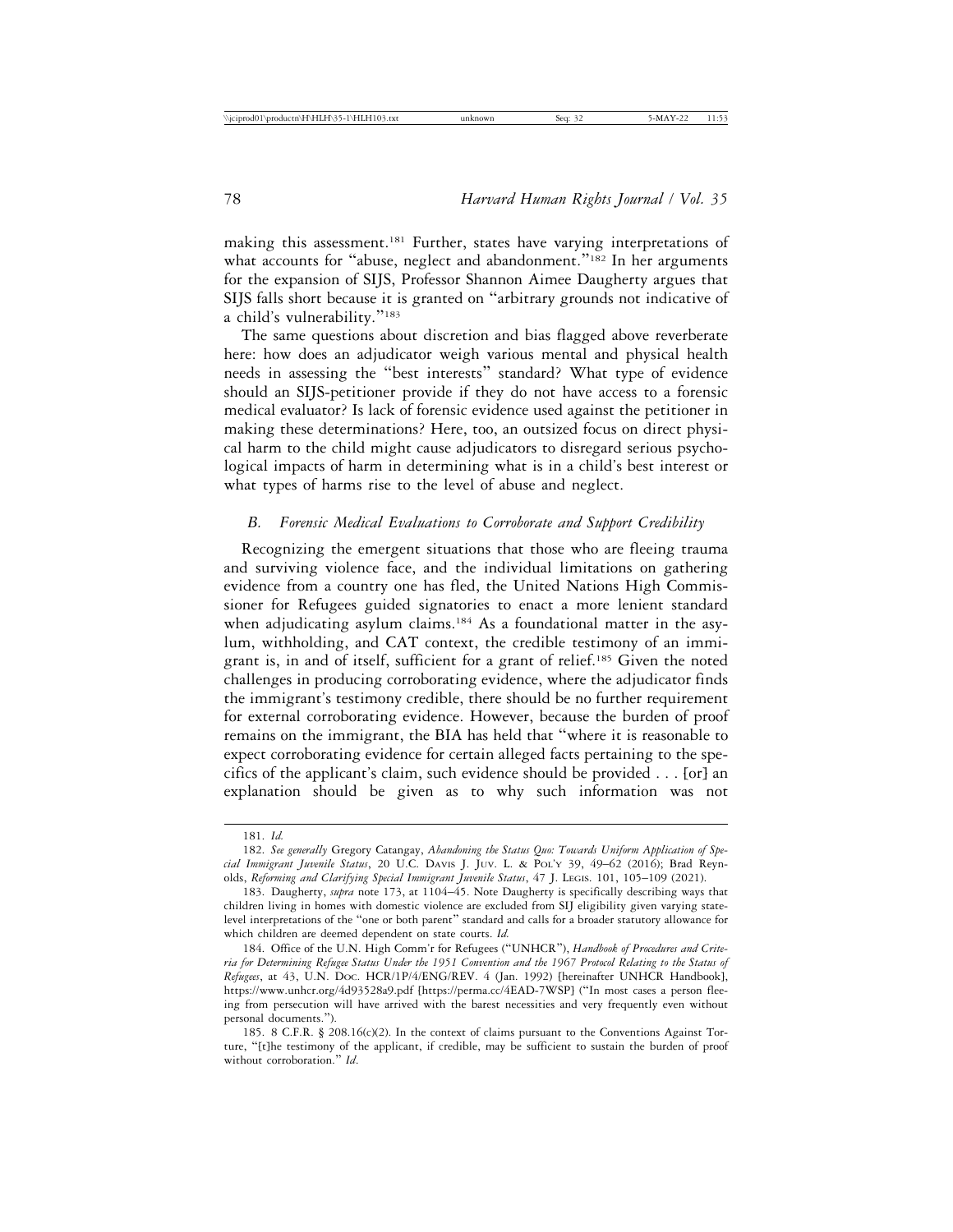presented."186 Congress explicitly adopted these standards in enacting the REAL ID Act,<sup>187</sup> which sets forth that credibility determinations may be based on: demeanor, candor or responsiveness of the applicant, the inherent plausibility of the account, internal consistencies within written statements, and the consistency between written statements and oral testimonies.<sup>188</sup> These factors, along with a list of other factors, are all measured against other evidence of record, and are to be considered in a "the totality of circumstance" analysis,<sup>189</sup> an "extraordinarily open-ended" standard.<sup>190</sup>

With this broad array of factors, the REAL ID Act 2005 expanded the power of IJs to make negative credibility findings without cultural context, trauma-informed analysis, and medical and psychological considerations.191At the outset, forensic evaluations are crucial in educating adjudicators about how trauma impacts an applicant's memory, demeanor, responsiveness, and cognition. This education is essential as credibility determinations are often rife with bias and subjectivity, discussed further in Section V.E., *infra*.

Dangerously, negative credibility determinations are largely unchecked due to limited judicial review by the BIA, which grants great deference to lower court findings.<sup>192</sup> As a result, adjudicators enforce a heightened evidentiary burden of corroboration on applicants that ignore the limitations imposed by the Refugee Conventions by requiring burdensome supporting documentation from those fleeing persecution to corroborate their claims and to document the impacts of past trauma on demeanor and memory. Further, adjudicators give little credence to the retraumatizing effect of the immigration system itself, where individuals are required to share accounts of the worst moments of their lives at various stages (e.g., at the border, in detention facilities, and before adjudicators) with little support before adversarial parties, at the risk of family separation, detention, and deportation.

Where an adjudicator finds the medical evidence reliable and compelling, it may play a powerful role in supporting a credibility determination.193 Yet, an adjudicator may also draw negative conclusions where there

188. INA §§ 208(b)(1)(B)(iii), 241(b)(3)(C).

192. *Id.*

<sup>186.</sup> In re S-M-J-, 21 I. & N. Dec. 722, 725 (BIA 1997).

<sup>187.</sup> *See* H.R. Conf. Rep No 109-72, at 166 (2005) ("Congress anticipates that the standards in Matter of S-M-J-, the standards in including the BIA's conclusions on situations where corroborating evidence is or is not required, will guide the BIA and the courts in interpreting this clause.").

<sup>189.</sup> Emergency Supplemental Appropriations Act for Defense, the Global War on Terror, and Tsunami Relief, Pub. L. No. 109-13, § 1229(a), 119 Stat. 303, 305 (2005).

<sup>190.</sup> D. Bruce Janzen, Jr., *First Impressions and Last Resorts: The Plenary Power Doctrine, the Convention Against Torture, and Credibility Determinations in Removal Proceedings*, 67 EMORY L.J. 1235, 1244 (2018).

<sup>191.</sup> Katherine E. Melloy, *Telling Truths: How the READ ID Act's Credibility Provisions Affect Women Asylum Seekers*, 92 IOWA L. REV. 637, 670 (2007).

<sup>193.</sup> For example, the Ninth Circuit has found that an IJ sufficiently considered medical and psychological reports that corroborated an applicant's claims when the IJ acknowledged that the applicant "'presented testimonial and documentary evidence in support of his claims for relief' and recognized that 'there [was] enough evidence within the record to suggest past persecution and/or a well-founded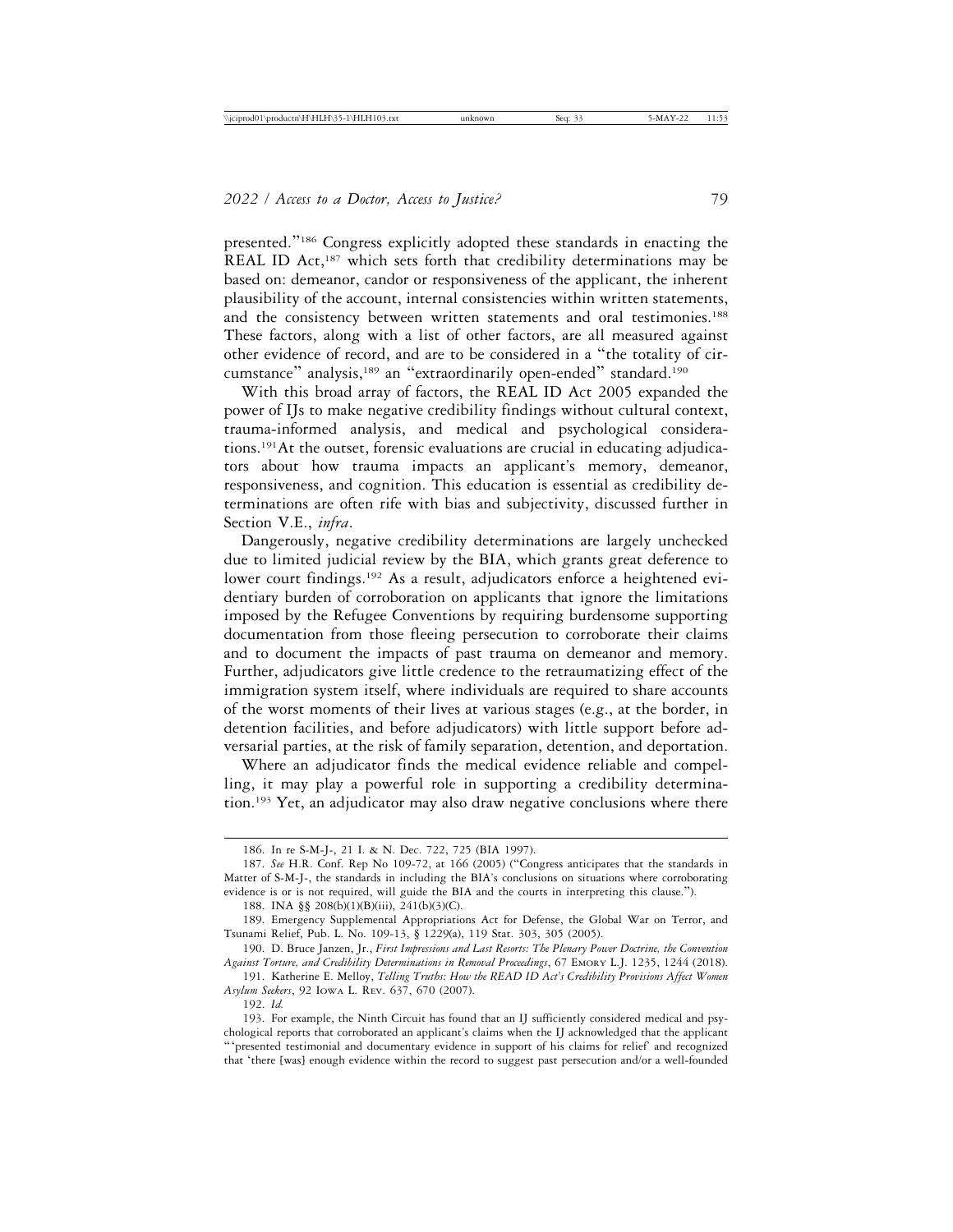is little or no supporting documentary evidence, even where the immigrant themselves appears credible.194 In other cases, an adjudicator may place outsized weight on forensic medical evaluators to provide certainty as to the cause or extent of past traumas. For example, an immigration judge denied CAT relief to a wrestler from India on credibility grounds because the medical evidence did not speak with certainty as to whether his wrestling profession or the torture he survived led to weakened veins in both of his legs.195 Upon review, the Sixth Circuit found that findings regarding the reliability of the medical records were not enough to dispose of the petitioner's claim, as "allegations of torture are not automatically incredible simply for failure to produce corroborating documentary evidence" and remanded the CAT claim for further fact finding.196 This scenario elucidates the ways in which adjudicators need to understand the limits of forensic medical evaluations in affirming a causal linkage between the documented injuries and illnesses to instances of torture and persecution. As described in the U-Visa, T-Visa, and VAWA contexts above, forensic medical evaluations that include "chronological, clinical or substantive details" that observe if and how documented injuries are proximate and causally related to the harms attested are more persuasive.<sup>197</sup>

In similar cases, the Sixth Circuit has admonished that the "[p]etitioner's failure to provide medical records related to the beatings [during her detention] does not constitute a reasonable basis for a finding of incredibility. . . . Not all beatings leave physical marks, and the inability of lay persons to identify such evidence alone is not sufficient to determine that the alleged acts never occurred."198 In contrast, the Second Circuit denied CAT relief when an immigrant "failed to present reliable corroboration of medical treatment" where "the doctor's letter was prepared four years after the alleged treatment and did not indicate that it was based on contemporaneous medical records."199 The underlying IJ in this case had also relied on the absence of notarization or copy of the doctor's identification to further dis-

196. *Id*. at 406.

- 198. Mapouya v. Gonzales, 487 F.3d 396, 415 (6th Cir. 2007).
- 199. Singh v. Barr, 828 F. App'x 43, 48 (2d Cir. 2020).

fear of future persecution if parts of [Oshodi's] testimony [were] to be accepted.'" Oshodi v. Holder, 671 F.3d 1002, 1009 (9th Cir. 2012).

<sup>194.</sup> *See* 8 U.S.C. § 1158(b)(1)(B)(ii) ("Where the trier of fact determines that the applicant should provide evidence that corroborates otherwise credible testimony, such evidence must be provided unless the applicant does not have the evidence and cannot reasonably obtain the evidence."). For example, the Eighth Circuit found that a petitioner's failure to provide corroborating evidence, including "medical records to corroborate his testimony concerning his two week treatment in Lagos after the 1997 attack on his home," supported the IJ and Board's adverse credibility finding. Osonowo v. Mukasey, 521 F.3d 922, 925–28 (8th Cir. 2008).

<sup>195.</sup> Singh v. Ashcroft, 398 F.3d 396, 406 (6th Cir 2005). ("[I]n the medical history, there is no mention of what caused this condition [i.e., venous insufficiency of both lower extremities] . . . e.g., torture, or activities of respondent [who was a wrestler], or family history.").

<sup>197.</sup> Wiebe & Brenes, *supra* note 114, at 31 n.127.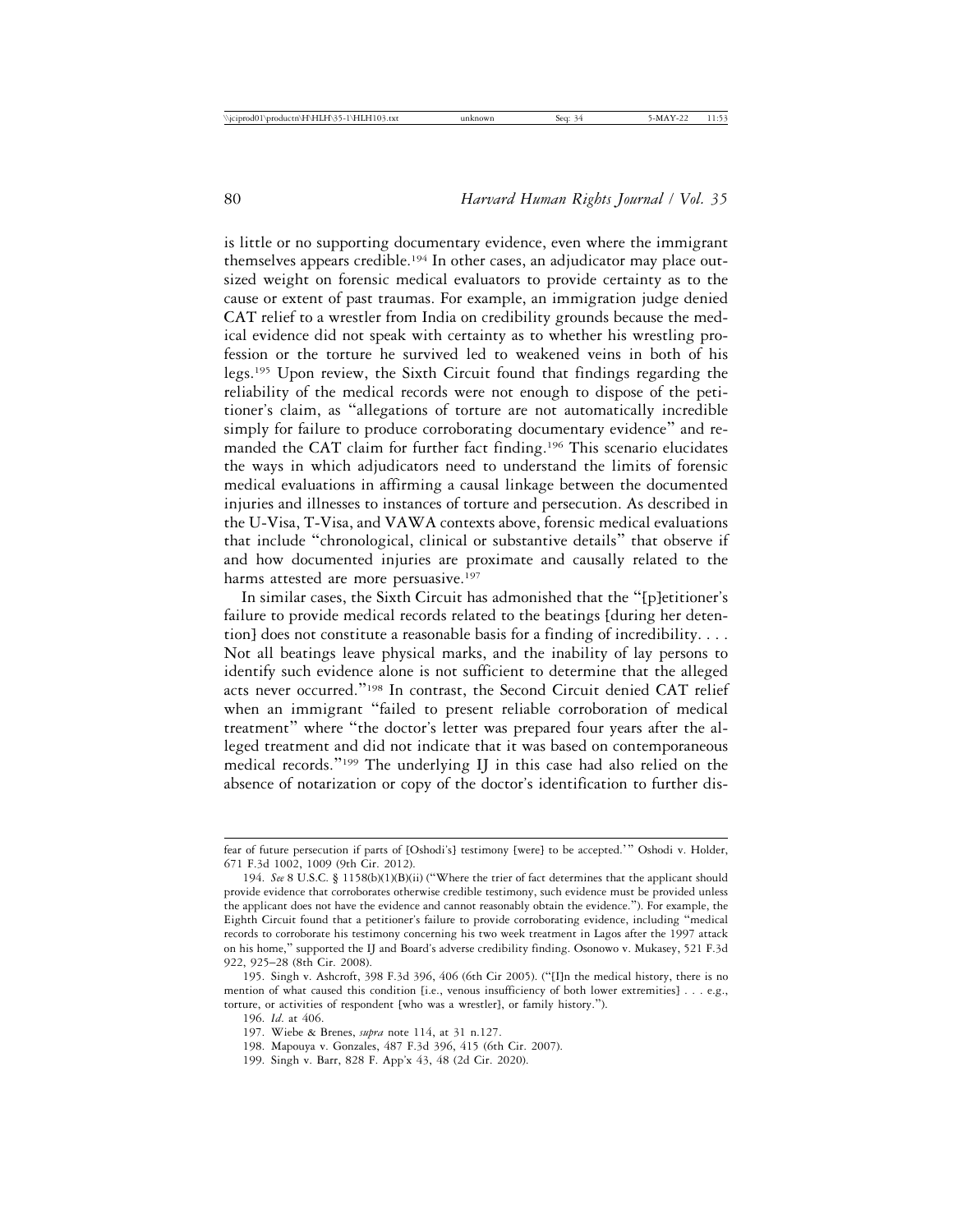count the medical evidence.<sup>200</sup> Here the Second Circuit affirmed the denial, arguing that they afford IJs "considerable flexibility in determining the authenticity of  $\dots$  documents from the totality of evidence."<sup>201</sup>

Since the REAL ID's passage, circuits have varied on whether the immigrant should receive notice for the need for corroboration, and an opportunity to provide such evidence, or explain its absence, if it is requested. The BIA has reasoned that, where the adjudicator determines specific corroborative evidence should have been submitted, the immigrant should be given an opportunity to explain why they could not reasonably obtain such evidence before it is held against them.202 Some circuits have adopted this approach, while others, $203$  as outlined below, have gone further, holding that under  $$1158(b)(1)(B)(ii)$ , an applicant should not only have the opportunity to explain the absence of corroborative evidence, but also be given notice about the type of corroboration that should be expected.204 All circuits agree that an IJ may not rule against a petitioner for failure to corroborate evidence without first giving the individual the opportunity to explain the unavailability of evidence.<sup>205</sup>

The Third<sup>206</sup> and Ninth Circuits<sup>207</sup> have directed IJs to provide notice to applicants who need to provide corroborating evidence, and give them the

200. *Id*.

202. Matter of L-A-C-, 26 I&N Dec. 516, 519 (BIA 2015).

204. *See, e.g.*, Chukwu v. Attorney Gen. of U.S., 484 F.3d 185, 192 (3d Cir. 2007); Ren v. Holder, 648 F.3d 1079, 1091 (9th Cir. 2011) ("An applicant must be given notice of the corroboration required, and an opportunity to either provide that corroboration or explain why he cannot do so."). *But see* Liu v. Holder, 575 F.3d 193, 198 (2d Cir. 2009) ("While we have sometimes remanded a case if the IJ failed to explain his reliance on a lack of corroborating evidence, the alien bears the ultimate burden of introducing such evidence without prompting from the IJ.").

205. Guzman-Vazquez v. Barr, 959 F.3d 253, 263 (6th Cir. 2020).

206. The Third Circuit held that "the REAL ID Act does not change our rules regarding the IJ's duty to develop the applicant's testimony, and in particular, to develop it in accord with the *Abdulai* steps." *Chukwu*, 484 F.3d at 192 (3d Cir. 2007) (holding that "the failure to produce corroborating evidence may undermine an applicant's case where (1) the IJ identifies facts for which it is reasonable to expect the applicant to produce corroboration, (2) the applicant fails to corroborate, and (3) the applicant fails to adequately explain that failure"). *Id.* at 191–92.

207. The Ninth Circuit has viewed the REAL ID Act as creating a process that is required to find that otherwise credible applicants did not meet their burden of proof. *See Ren*, 648 F.3d at 1090 (9th Cir. 2011) ("A plain reading of the statute's text makes clear that an IJ must provide an applicant with notice and an opportunity to either produce the evidence or explain why it is unavailable before ruling that the applicant has failed in his obligation to provide corroborative evidence and therefore failed to meet his burden of proof."). This is because pre-REAL ID, the Ninth had the "deemed true" rule. *See* Ladha v. INS, 215 F.3d 889, 900 (9th Cir. 2000); Lopez-Reyes v. INS, 79 F.3d 908, 912 (9th Cir. 1996) ("Supplying corroborating affidavits, however, has never been required to establish an applicant's credibility."). *See also* Lizhi Qiu v. Barr, 944 F.3d 837, 846 (9th Cir. 2019) ("The agency faulted Petitioner for failing to call her husband as a witness and for failing to authenticate the Proof of Diagno-

<sup>201.</sup> *Id.* at 48. The *Singh* court goes on to comment that the immigrant's "argument that the IJ could have called the doctor to obtain testimony is unavailing" because the immigrant "had the burden to prove eligibility for relief and present evidence "without prompting from the IJ." *Id*.

<sup>203.</sup> *See* Uzodinma v. Barr, 951 F.3d 960, 966 (8th Cir. 2020); Georgieva v. Holder, 751 F.3d 514, 519 (7th Cir. 2014) ("[I]f the immigration judge finds the applicant incredible due to inconsistencies, then the applicant must explain the discrepancies and provide credible, extrinsic evidence in corroboration.").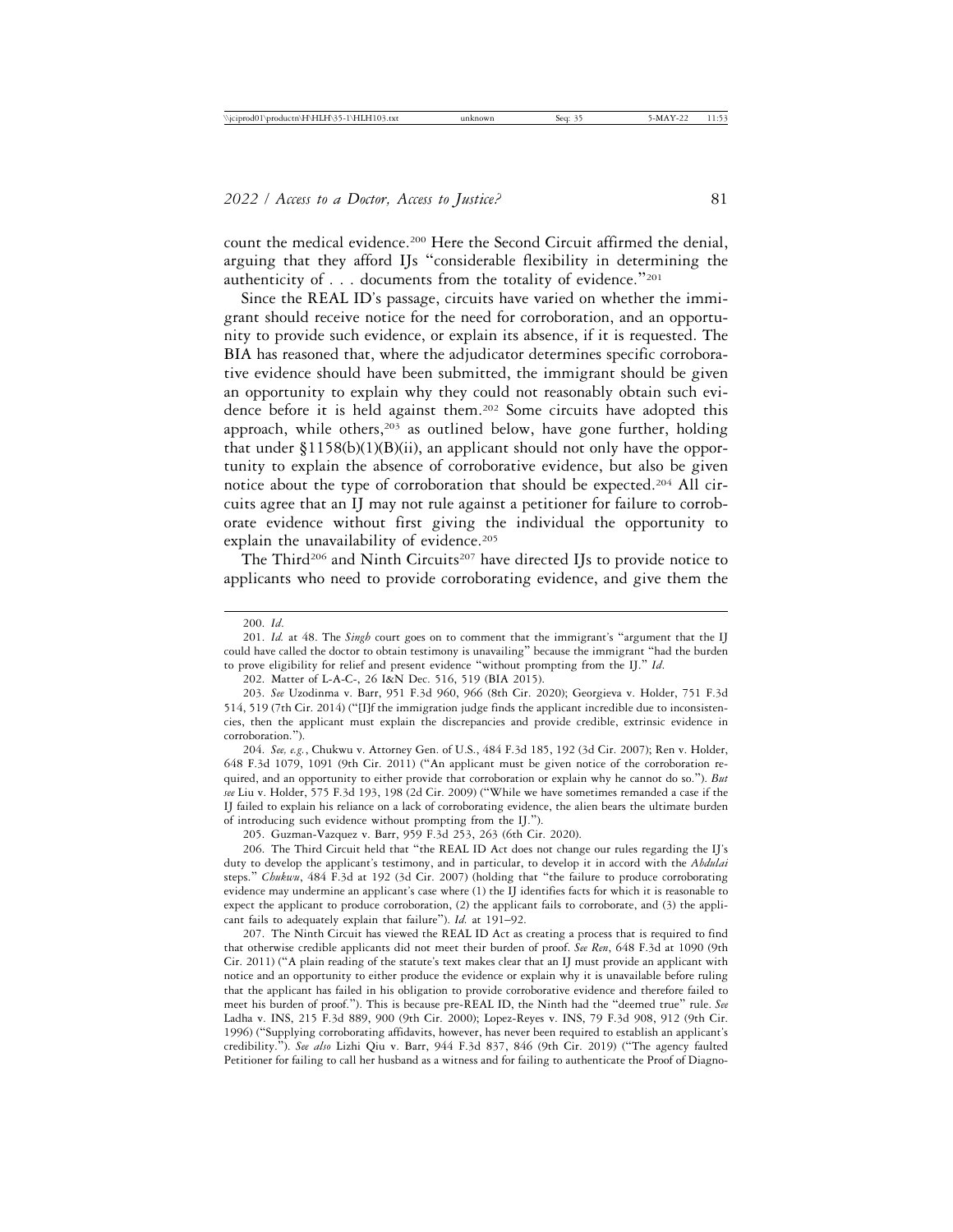opportunity to cure the deficiency or provide an explanation for why such evidence is not available.208 For example, in *Min Liu v. Holder*, the court held that substantial proof supported the agency's adverse credibility finding when the petitioner received notice and an opportunity to explain, yet failed to provide easily available medical corroborative evidence required by the IJ.209 Where individuals are unable to secure medical records due to a host of previously discussed access-related barriers, an alleviating solution in a "notice" jurisdiction may be to provide court-funded independent forensic medical evaluators in cases where the adjudicator feels one is necessary. In this scenario, it would be crucial to allow immigrants to choose independent evaluators specially trained to provide evaluations in accordance with the Istanbul Protocols.

In contrast, the Second, Fifth, Sixth, Seventh, and Eighth Circuits have adopted the view that such notice is not required because applicants are put on notice by statute about the potential need for corroborating evidence if their testimony is not found to be specific, credible, and persuasive. $210$ 

For example, the Second Circuit has held that the noncitizen "bears the ultimate burden of introducing such evidence without prompting from the IJ."211 Similarly, the Sixth Circuit has held that noncitizens in removal proceedings are "not entitled to notice that the IJ would require him to corroborate his claims with other evidence."212 Applying this framing in *Peraj v. Holder*, the IJ found that the petitioner did not meet his burden of proof because he provided "no medical evidence corroborating his testi-

212. Guzman-Vazquez v. Barr, 959 F.3d 253, 260 (6th Cir. 2020). However, in instances where otherwise credible testimony requires corroboration, ". . . an IJ may not require corroborative evidence without giving the applicant an opportunity to explain its absence." *Id*. at 261.

sis. Because the reasons for finding Petitioner not credible are not supported by substantial evidence, she was entitled to notice and an opportunity to produce corroborating evidence or explain why it was unavailable.").

<sup>208.</sup> *See* Chukwu v. Att'y. Gen. of U.S., 484 F.3d 185 (3d Cir. 2007); Ren v. Holder, 648 F.3d 1079 (9th Cir. 2011).

<sup>209.</sup> Min Liu v. Holder, 469 F. App'x 553, 554 (9th Cir. 2012) ("I would expect medical records to be available and respondent has not explained why those records have not been provided to corroborate the timing and nature of the medical treatment that she received because I think that that would corroborate her claims regarding that particular detention, so I would expect either that she produce the medical records or that she explain why they're not available.").

<sup>210.</sup> *See* Wei Sun v. Sessions, 883 F.3d 23 (2d Cir. 2018); Gaye v. Lynch, 788 F.3d 519, 530 (6th Cir. 2015) (noting "that federal law does not entitle [an individual in removal proceedings] to notice from the Immigration Court as to what sort of evidence the [individual] must produce to carry his burden."); Udensi v. Garland, 850 F. App'x 882, 884 (5th Cir. 2021) ("Prior to disposing of an alien's claim, the IJ is not required to provide 'advance notice of the specific corroborating evidence necessary to meet the applicant's burden of proof and an automatic continuance for the applicant to obtain such evidence.'"); Rapheal v. Mukasey, 533 F.3d 521 (7th Cir. 2008). The Eighth Circuit also does not require IJs to provide otherwise credible applicants with notice before requiring corroborative evidence, holding that "replacing previous standards, the REAL ID Act placed the burden on the petitioner to corroborate otherwise credible testimony." Uzodinma v. Barr, 951 F.3d 960, 967 (8th Cir. 2020), cert. denied sub nom. *See also id*. at 966.

<sup>211.</sup> Liu v. Holder, 575 F.3d 193, 198 (2d Cir. 2009). The Seventh Circuit takes a similar approach as the Second and Sixth Circuit to the notice requirement. *Rapheal*, 533 F.3d at 530 (7th Cir. 2008) (internal citations omitted).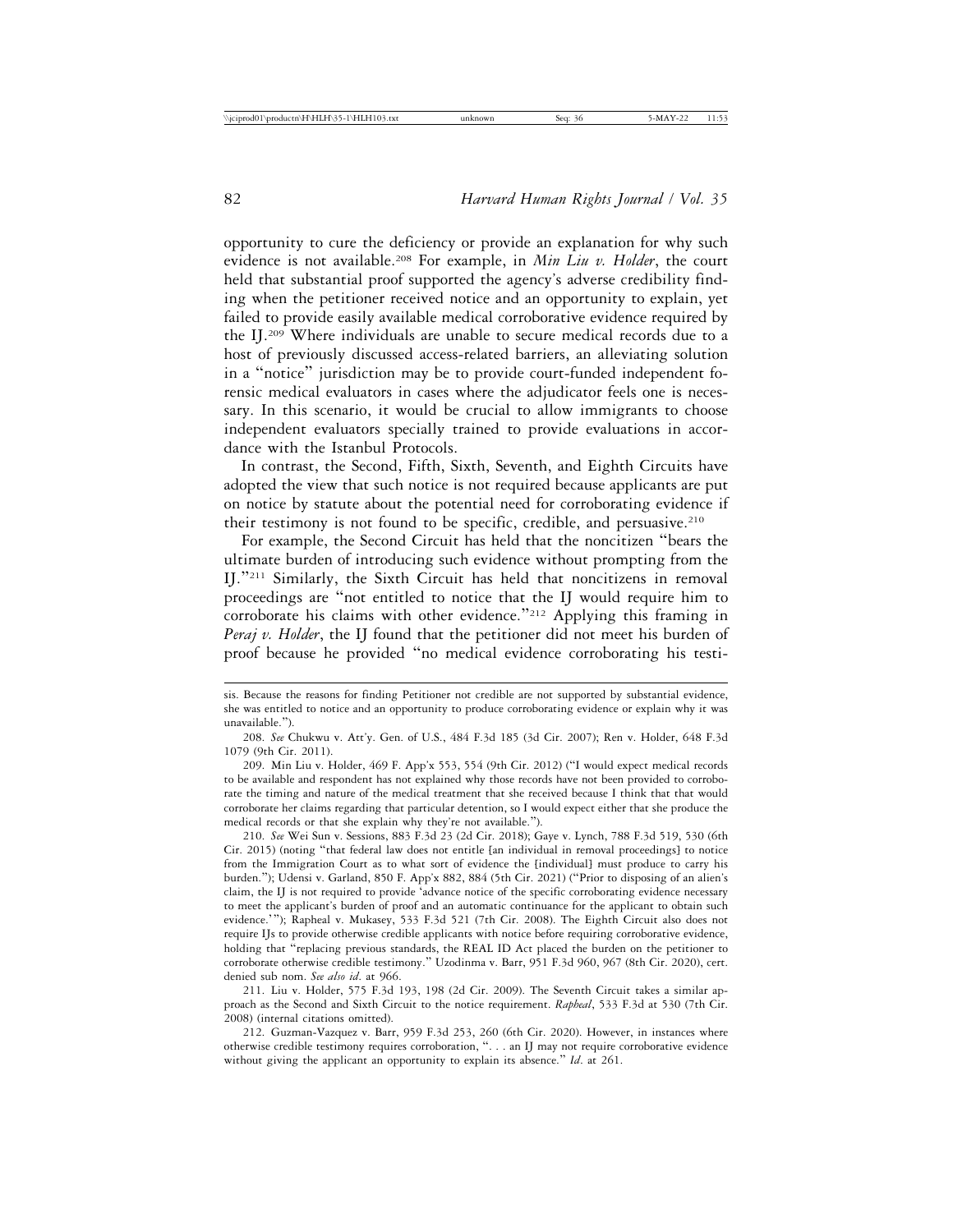mony that he was beaten by the police."<sup>213</sup> Without records from the event, the court's desire for further corroboration may have been fulfilled had the petitioner been able to secure a forensic medical evaluation in the United States that corroborated that he was beaten by the police in the past. In a "no notice" jurisdiction, the burden to preemptively gather such costly and hard-to-access evidence falls most heavily on those who are unrepresented. The Seventh Circuit takes a similar approach:

[T]he REAL ID Act clearly states that corroborative evidence may be required, placing immigrants on notice of the consequences for failing to provide corroborative evidence. . . . [T]o hold that a petitioner must receive additional notice from the IJ and then an additional opportunity to provide corroborative evidence before an adverse ruling, would necessitate two hearings the first to decide whether such corroborating evidence is required and then another hearing after a recess to allow the alien more time to collect such evidence. This would add to the already overburdened resources of the DHS, and such an approach would seem imprudent where the law clearly notifies aliens of the importance of corroborative evidence. 214

Ironically, then, to alleviate an "overburdened DHS," "no notice jurisdictions" place the weight of pursuing forensic medical evaluations on already overburdened asylum seekers who may have already fulfilled their statutory requirements by providing otherwise credible testimony. While in other contexts the AAO has discounted the submission of single session evaluation offered in support of litigation, those in "no-notice" jurisdictions may choose to gather any additional evidence to bolster their claim in the event their judge determines a need for further corroborative evidence. Yet in one case, even where such documentary evidence was provided, the IJ still discounted the medical evidence as submitted "specifically in order to bolster [the] asylum claim."215 However, on appeal, the court questioned why the IJ penalized the immigrant for complying with "his burden under the REAL ID Act to provide corroborating evidence," finding that the IJ's refusal to credit a petitioner's ample documentary evidence, including medical documentation, was arbitrary and capricious.<sup>216</sup> In another matter, the Seventh Circuit denied a petition for review where the noncitizen failed to

<sup>213.</sup> Peraj v. Holder, 407 F. App'x 540, 541 (2d Cir. 2011) (citing Chuilu Liu v. Holder, 575 F.3d 193, 197 (2d Cir. 2009)).

<sup>214.</sup> *Rapheal*, 533 F.3d at 530 (7th Cir. 2008) (internal citations omitted).

<sup>215.</sup> Cojocari v. Sessions, 863 F.3d 616, 627 (7th Cir. 2017).

<sup>216.</sup> *Id.* Similarly, the court found that an IJ improperly discredited an applicant when the IJ found the corroborating evidence she offered "neither persuasive nor sufficient to meet her burden of proof." Hongting Liu v. Lynch, 788 F.3d 737, 740–42 (7th Cir. 2015) ("And although she submitted a medical report corroborating that she had been beaten and suffered a head injury, the IJ discounted it because it did not refer to the detention, without explaining why a medical record reasonably should specify the role played by the police in causing the injury.").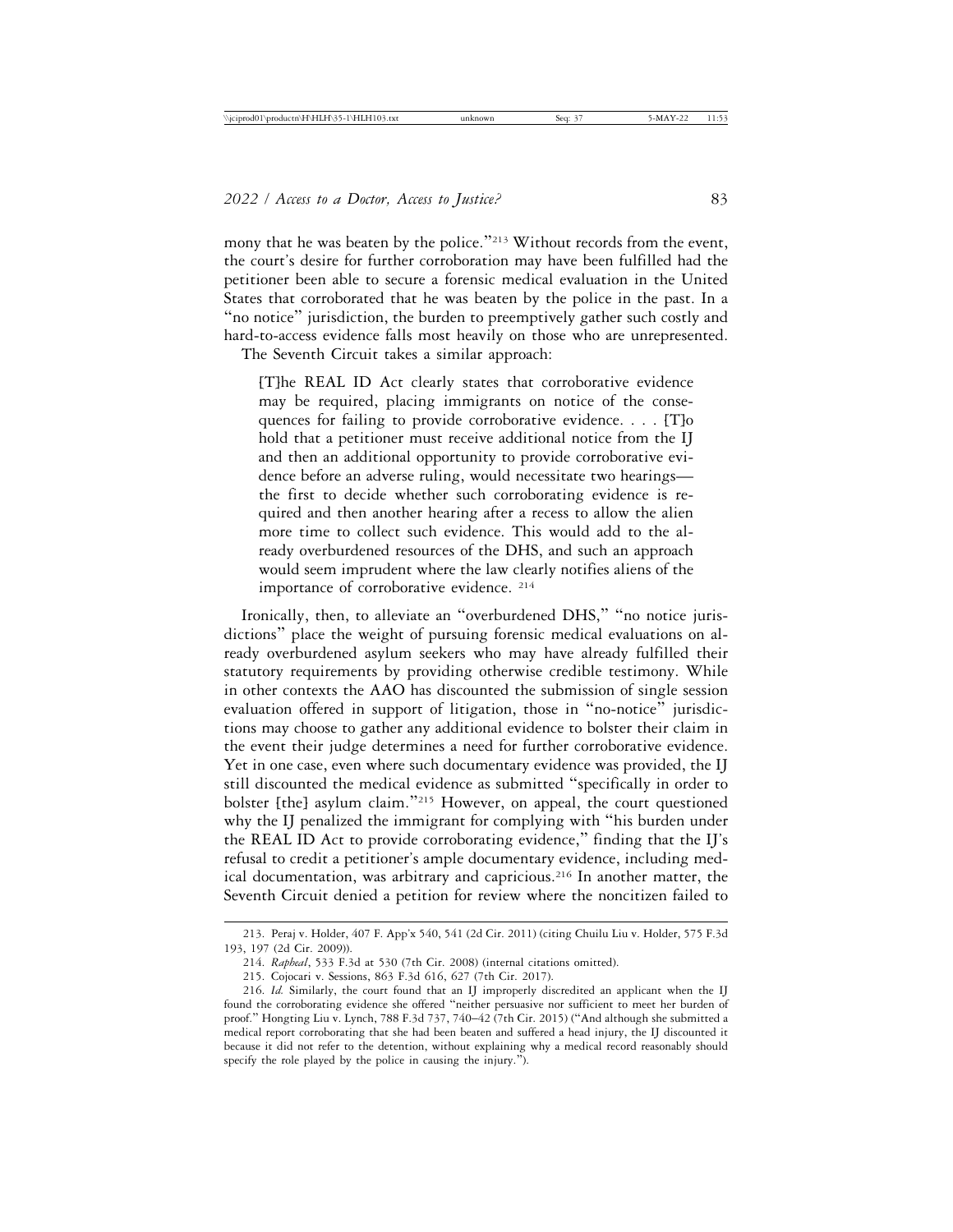provide corroborative evidence, including proof that he sought medical treatment following an attack central to his claim after an adverse credibility finding by the  $II^{217}$ 

The result? Asylum seekers are subject to varying corroboration requirements in different jurisdictions and a growing norm to seek out external documentary evidence, including forensic medical evaluations, which are hard to obtain, even where their credible testimony should have been sufficient on its own. This maze of cases demonstrates that forensic medical evaluations and other medical documentation have constructively become a required norm in some circuits. Even where immigrants are able to secure such evaluations against all odds, these cases demonstrate that their veracity and reliability can still questioned by some IJs who may wrongly perceive such evidence to be fabricated or self-serving.

# III. THE FORENSIC MEDICAL EVALUATION PROCESS: LIMITED AVAILABLE GUIDANCE ON CREATION AND USE

As described in the overview above, courts look toward forensic medical evaluations in myriad ways to support basic eligibility, credibility assessments, and discretionary decision-making. Though the PHR-CUNY Study shows that generally such evaluations led to excellent outcomes, USCIS and EOIR case examples discussed in the preceding Parts outline how, in some instances, adjudicators devalued such evaluations that lacked specifics about causality of the harm assessed or were not created contemporaneously to the described traumatic events. In other situations, adjudicators decried that such evaluations were "created for the purpose litigation."<sup>218</sup> These case observations imply that some adjudicators may be expecting more from forensic medical evaluators than they are able to provide, whilst also questioning the legitimacy of the evaluations themselves, showing a lack of consideration about the careful and specific methods that underlie such evaluations.

International guidance and medical school asylum training programs provide specific guidance for evaluators to ensure evaluations are prepared with integrity and consistency. There are over twenty annual trainings around the United States for medical professionals interested in conducting forensic medical evaluations, and a myriad of medical school asylum clin-

<sup>217.</sup> Singh v. Wilkinson, 843 F. App'x 783, 785 (C.A.7, 2021) ("Because she found Singh not credible, the IJ explained that the REAL ID Act, see 8 U.S.C. § 1229a(c)(4)(B), which governs this case, required him to corroborate the details of his account, and he failed to do so. Singh provided no evidence, the IJ added, to corroborate that he sought medical treatment, was mistreated on account of his political activity, or received threatening phone calls.").

<sup>218.</sup> Wiebe & Brenes, *supra* note 114, at 25.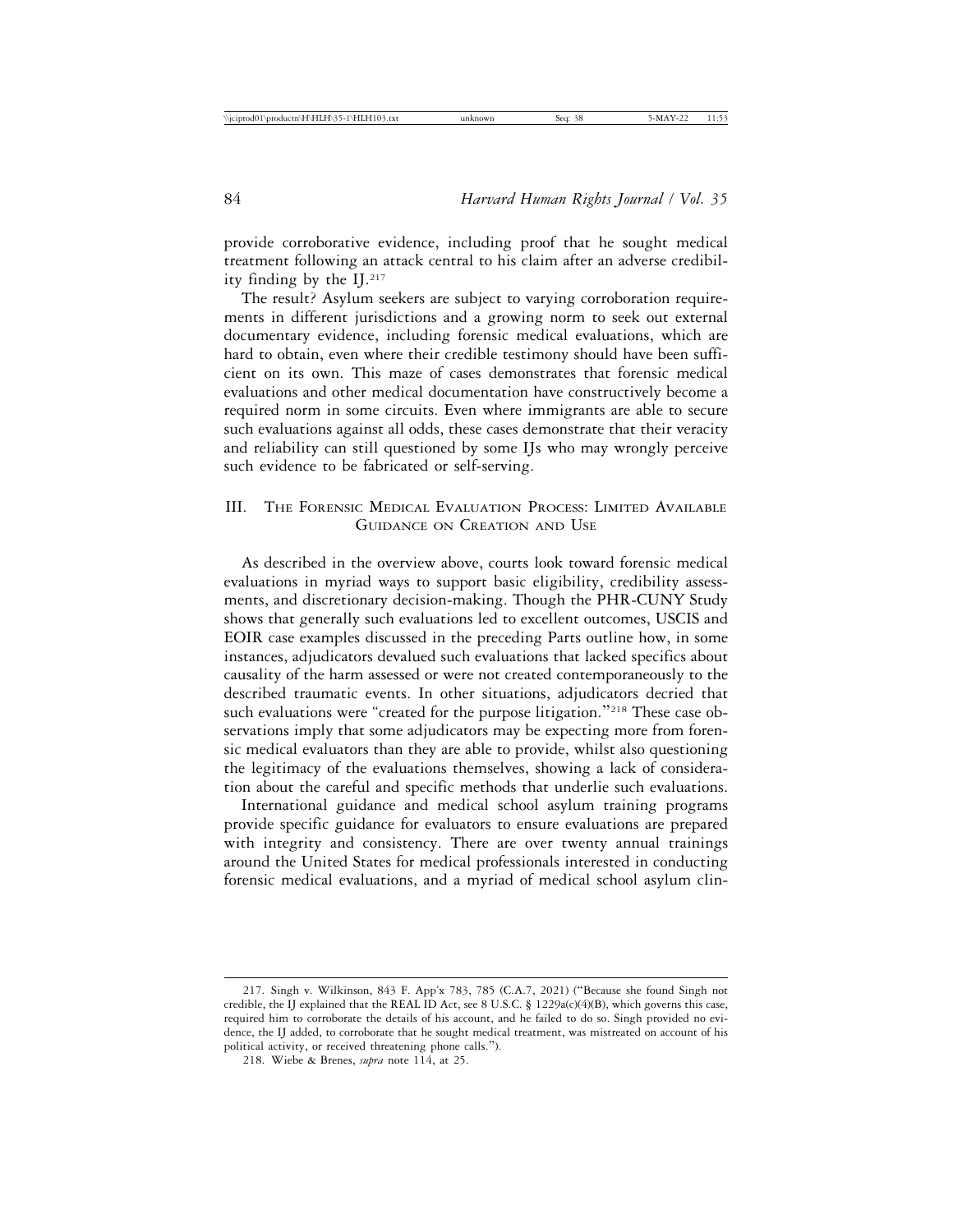ics.219 Forensic medical evaluations are now included in the curricula of numerous medical schools, social work schools, and residency programs.220

The 1999 Istanbul Protocol ("Protocol") provided the first set of international standards for the clinical documentation of torture and its consequences.221 Since then, some nongovernmental organizations and scholars have published training and reference materials expanding these standards.222 Created to standardize the documentation and investigation of torture and ill-treatment, the Protocol is of central importance in guiding medical professionals' approach to forensic medical evaluations for immigrants.223 The aim of the Protocol is to facilitate consistent and effective documentation of torture to encourage perpetrator accountability and justice, and for use in asylum evaluations.224 In general, the guidelines recommend that a medical evaluator: "(1) describ[e] the events of persecution which led to the asylum seeker's physical findings; (2) documen[t] symptoms that could be related to ill treatment; (3) commen[t] on the degree of consistency between the applicant's history of alleged trauma and physical findings; (4) explai[n] possible medical causes of discrepant history; and (5) provid[e] testimony in writing, and sometimes also in court."<sup>225</sup>

The Protocol reminds doctors that their role is to collect accurate and objective evidence for medical conclusions and equip them with tools to "objectively determine" whether a person's claim of torture can be "medically verified."226 Importantly, the absence of physical or psychological medical evidence should not be construed as an indication that the torture did not occur.227 The Protocol emphasizes that "there is no causal link between the finding of 'not consistent' and a possible fabrication of evi-

221. Istanbul Protocol, *supra* note 38.

<sup>219.</sup> Sharp et al., *supra* note 51, at 309.

<sup>220.</sup> *See*, *e.g.,* PHR Partner Medical School Clinics ("In 2010, PHR created the first student-run asylum clinic at a U.S. medical school in partnership with the Weill Cornell Center for Human Rights (WCCHR). Since then, the WCCHR/PHR model has expanded to many other medical schools. In addition to providing forensic evaluations for asylum seekers in their respective communities, clinics serve to educate the medical community and general public about asylum issues by conducting research, publishing papers, and presenting at conferences.). https://phr.org/issues/asylum-and-persecution/student-asylum-clinics/ [https://perma.cc/4DRM-4697]. In 2019 an asylum medicine textbook was also published. *See* Asylum Medicine: A Clinician's Guide; https://link.springer.com/book/10.1007/978-3- 030-81580-6 / [https://perma.cc/W69D-XNRJ].

<sup>222.</sup> Ferdowsian et al., *supra* note 11, at 216 (explaining that published standards in this field "generally reflect instruction provided by organizations such as Physicians for Human Rights and HealthRight International . . . as well as the 1999 Istanbul Protocol").

<sup>223.</sup> Istanbul Protocol, *supra* note 38, at 1.

<sup>224.</sup> *Id.*

<sup>225.</sup> Katherine C. McKenzie et al., *Asylum Seekers in a Time of Record Forced Global Displacement: The Role of Physicians*, 34 J. GEN. INTERNAL MED. 137, 140 (2019); *see also* Istanbul Protocol, *supra* note 38.

<sup>226.</sup> Brita Sydhoff, *Introduction to International Rehabilitation Council for Torture Victims, Shedding Light on a Dark Practice: Using the Istanbul Protocol to Document Torture* 8 (2009). It also provides legal professionals with guidelines on how to present and consider this forensic evidence in torture-related proceedings.

<sup>227.</sup> Michael Peel, *Medical Doctors: The Key to Prevent Immunity*, *in* Sydhoff, *supra* note 226, at 15.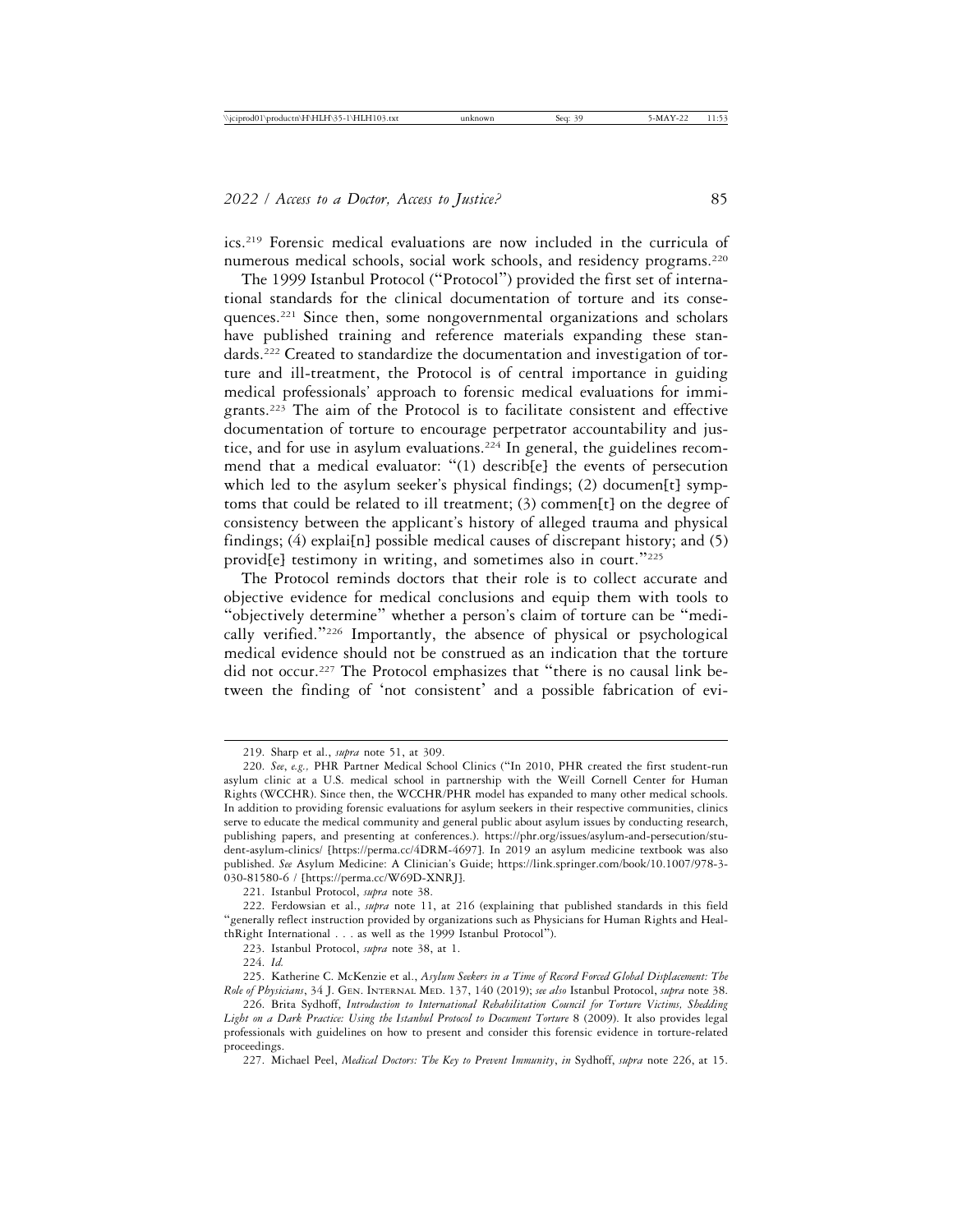dence."228 Forensic evaluators are also guided to expressly outline the potential medical causes of impaired or inconsistent memory.<sup>229</sup> Yet, as discussed in Part II, some adjudicators see the absence of medical evidence as an indication that torture, and other harms assessed for immigration eligibility, did not occur, or were not sufficiently severe.

Instead, physicians are directed to focus on a five-point scale for diagnostic probability or consistency, in which symptoms can be (1) not consistent, (2) consistent with, (3) highly consistent, (4) typical of, or (5) diagnostic of the claimed means of torture.<sup>230</sup> In using this standardized scale, the medical evaluator should not ascertain whether torture actually occurred, but should instead focus solely on offering the range of consistency between the person's account of torture and the evaluator's own medical findings. Evaluations must include this discussion of the consistency of the findings with the alleged history of torture or persecution.231 If an attorney asks whether scars or symptoms are a "result" of torture or mistreatment, or could have been produced by other causes, the physician should reiterate her medical conclusions about the degree of consistency and concede that she "cannot say with certainty that the asylum seeker's account is true."<sup>232</sup> As described above, some adjudicators wrongly use this uncertainty to undermine the value of the forensic medical evaluation and, despite international guidance to the contrary, expect medical evaluators to confirm a causal link between past harms and current medical conditions.

Though the Protocol is the gold standard forensic medical evaluators assessing torture, $233$  the Protocol is absent from training documents for asylum officers or new IJs and the Protocol is only quoted a handful of times<sup>234</sup> in judicial opinions assessing harm and persecution.<sup>235</sup> Further, despite the

233. Scharlette Holdman et al., *The Role of Culture in Guantanamo's Capital Cases*, 42 HOFSTRA L. REV. 935, 959 (2012).

234. The Protocol is completely absent from two U.S. government sources: sixty-one of the USCIS' lesson plans for asylum officers available through the American Immigration Lawyers Association, and asylum-related training materials for new IJs. *See generally Asylum Lesson Plans*, AMERICAN IMMIGRATION LAWYERS ASSOCIATION, AILA Doc. No. 19091604 (Dec. 16, 2019), https://www.aila.org/infonet/asylum-lesson-plans/ [https://perma.cc/83SQ-UZXB]. None of these sources referred to the Protocol or its full title. *Id.* For example, reference to the Protocol is notably absent from a list of international guidance sources on assessing children's asylum claims, a lesson on credible fear of persecution and torture determinations, and a course on interviewing survivors of torture and other severe trauma. *Id.*

235. In one instance, the Third Circuit found that the BIA had accepted the adverse credibility ruling of the IJ "without question," even though the judge's conclusion about the petitioner's testimony was based in part on conflicts between her testimony at the hearing and statements made in her asylum affidavit and interview. Zubeda v. Ashcroft, 333 F.3d 463, 476 (3d Cir. 2003). The court cautioned against placing too much weight on these inconsistencies because of the "numerous factors" that could explain this inconsistency, such as language difficulties and traumatic memories. *Id.* Specifically, the court reasoned that this is "particularly true when we consider that such an alien may have tried to suppress the very memories and details that have suddenly become so important to establishing

<sup>228.</sup> *Id.*

<sup>229.</sup> McKenzie, *supra* note 225, at 140.

<sup>230.</sup> Peel, *supra* note 227, at 16.

<sup>231.</sup> McKenzie, *supra* note 225, at 140.

<sup>232.</sup> *Id.* at 141.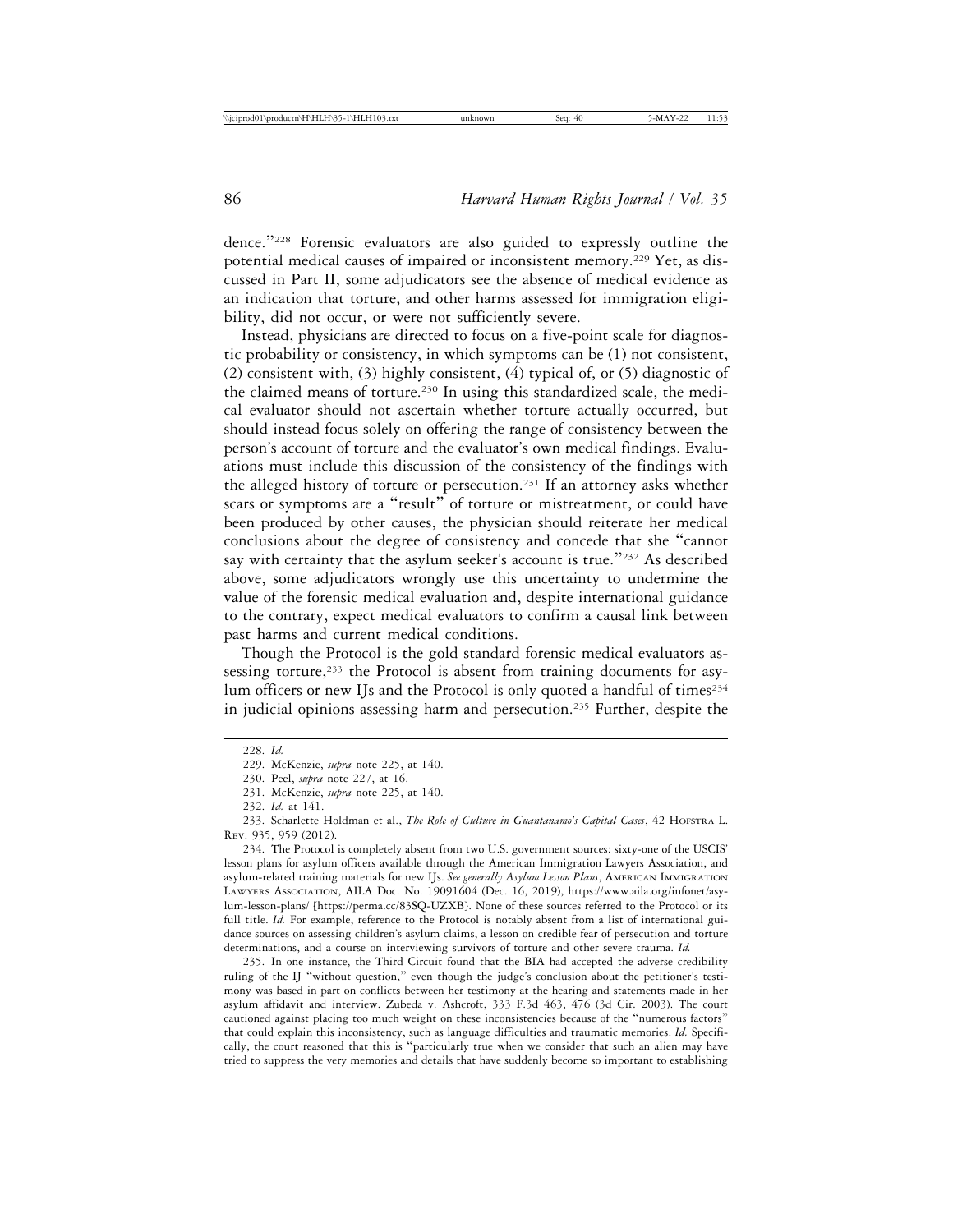universal framework the Protocols provide to ensure the creation of meticulous, reliable, and objective documentation of torture and ill-treatment, it may still be cast away by IJs and other adjudicators. In assessing whether to admit expert witness testimony, IJs should consider whether the offered expert evidence is relevant and reliable.<sup>236</sup> If expert evidence is admitted, IJs maintain the discretion as to how much or how little weight to afford such evaluations.<sup>237</sup> The exclusion of proffered evidence may result in a due process violation.238 A sampling of judicial opinions reviewing attempts by IJs to limit or exclude forensic medical evidence displays how IJs may misunderstand the purpose of such evaluations or expect forensic evaluations to relay information outside of the parameters set out by the Istanbul Protocol.

Some cases display how IJs may be unfamiliar with how a forensic evaluation that comports to the rigorous process and high ethical standards the Protocol sets out for documenting harms can enhance fact-finding and credibility assessments.239 For example, the Third Circuit found that the BIA abused its discretion in denying a motion to reopen for further consideration of a forensic psychological evaluation, claiming it was repetitive of prior medical reports.<sup>240</sup> The appellate court noted that unlike the four pages of medical records previously submitted by the family physician (offering minimal information about credibility and consistency), the psychological report was completed by a "clinical psychologist who has also received special training in the detection and documentation of torture" and contained multiple pages of "'Psychological Assessment' including a diagnosis of Post-Traumatic Stress Disorder and Major Depressive Disor-

237. United States v. Ruvalcaba-Garcia*,* 923 F.3d 1183, 1189 (9th Cir. 2019)*.*

his/her claim." *Id.* at 476–77. This point is supported by a citation to scholarship regarding common psychological responses to torture and human rights violations. *Id.* Another Third Circuit case cited the Protocol's documentation of the "various psychological responses to torture" in support of the contention that multiple barriers exist to understanding the demeanor of petitioners who have experienced trauma and may be repressing memories. Dia v. Ashcroft, 353 F.3d 228, 277 n.6 (3d. Cir. 2003) (concurrence in part). Fourteen years after these decisions, Executive Order 13767 in 2017 raised the standard for credible fear of persecution. Under the order, asylum applicants whose trauma has "altered their 'demeanor, candor, or responsiveness' may now be perceived as less credible," intensifying the need for expertise from mental health professionals. Sharp et al., *supra* note 51, at 317.

<sup>236.</sup> Matter of J-G-T-, 28 I&N Dec. 97, 101 (BIA 2020) ("A key purpose of qualifying a witness as an expert is to provide a framework for the Immigration Judge to evaluate the evidence. In assessing whether to admit the testimony of a witness as an expert, an Immigration Judge should consider whether it is sufficiently relevant and reliable for the expert to offer an informed opinion.").

<sup>238.</sup> *See* Ladha v. INS, 215 F.3d 889, 905 (9th Cir. 2000) (remanding for clarification of petitioner's due process claims based on the exclusion of two documents) (overruled on other grounds by Abebe v. Mukasey, 554 F.3d 1203, 1208 (9th Cir. 2009) (en banc) (per curiam)).

<sup>239.</sup> Evans et al., *supra* note 46, at 12. ("In our experience, this crucial distinction between forensic and clinical evaluation is often not well understood by assessors, attorneys, and judges. The forensic assessor's job is to provide an independent, neutral, objective evaluation of the relevant psycholegal question at hand and to share that information with the attorney retaining the assessor, whether or not it is beneficial to the examinee's case.").

<sup>240.</sup> Ezeagwuna v. Ashcroft, 325 F.3d 396, 410 (3d Cir. 2003).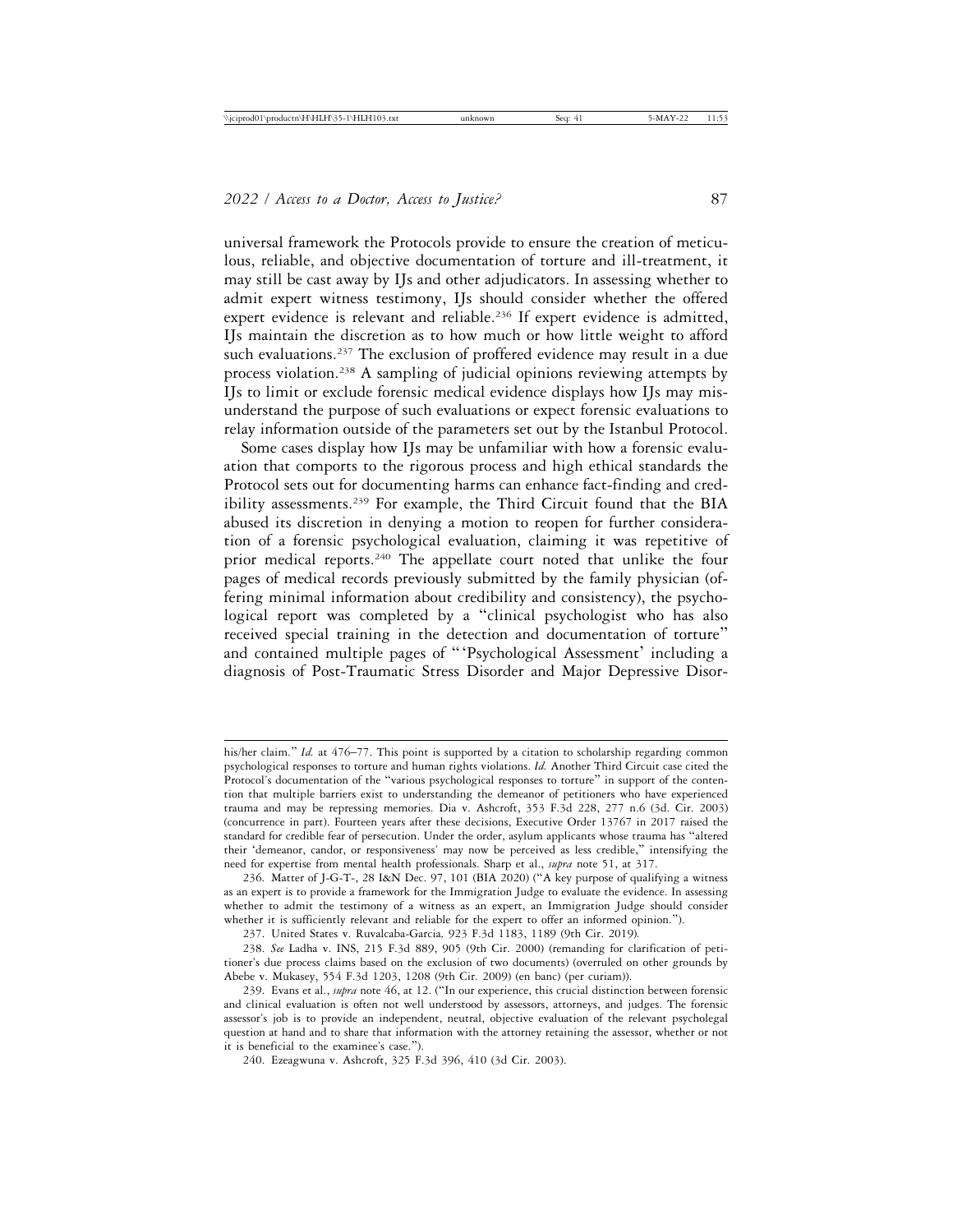der."241 Here, the appellate court recognized the usefulness of targeted documentation by trained evaluators.

In other cases, IJs questioned an evaluator's credentials or found bias where medical professionals are also human rights advocates. For example, the Eighth Circuit found due process violations where an IJ excluded a forensic medical evaluation alleging, in part, the evaluator's lack of specialization in psychiatry or psychology and her previous human rights work.<sup>242</sup> The Eighth Circuit reiterated that "it is not necessary that a physician be a specialist or publish in a particular area to provide assistance in the evaluation of claims of abuse or torture."243 Further, the Eighth Circuit "found it more than a little troubling that an immigration judge who is ostensibly working as a neutral arbiter in a fact-finding and decision making capacity would use a physician's participation in an advocacy and aid organization as a basis to presume a conflict and bias."244 For these reasons and others, the court found that the exclusion of the forensic medical evaluator's testimony suggested prejudice under the due process standard.<sup>245</sup>

In another sampling of cases, IJs excluded forensic psychiatric evaluations when making credibility determinations, even where such evaluations commented directly on memory and cognition or corroborated physical harms. For example, the Fourth Circuit found that the IJ wrongly excluded a forensic psychological evaluation that diagnosed the applicant with depression and PTSD as a "direct result" of the stated trauma.<sup>246</sup> In this case, the IJ also ignored a forensic evaluation which confirmed scars "consistent with [the] blunt trauma" described by the applicant.<sup>247</sup> The Fourth Circuit vacated the adverse credibility determination and remanded for further proceedings, which took this forensic evidence into account.<sup>248</sup>

Appellate courts also upheld adverse credibility findings where forensic evaluations were found insufficient because evaluators flagged symptomology generally but did not directly connect the symptomology with specific inconsistencies. For example, the Second Circuit affirmed the BIA's adverse credibility determination where there were inconsistencies on the record that were not adequately addressed by the submitted forensic evaluation.249 The applicant argued that the inconsistencies could be explained by a forensic psychological evaluation which indicated that he suf-

<sup>241.</sup> *Id.*

<sup>242.</sup> Naing Tun v. Gonzalez, 485 F.3d 1014, 1027–28 (8th Cir. 2007).

<sup>243.</sup> *Id*. at 1028 ("Given Dr. Frye's medical education and work experience as a physician and nurse in the United States and abroad, she was qualified to comment on physical trauma, physical scars, the consistency between Petitioner's claims and his physical scars and symptoms, and, based on her experience with trauma victims, psychological effects of trauma.").

<sup>244.</sup> *Id*. at 1027.

<sup>245.</sup> *Id*. at 1028.

<sup>246.</sup> Curumi v. Ashcroft, 119 F. App'x 468, 474 (4th Cir. 2005).

<sup>247.</sup> *Id*.

<sup>248.</sup> *Id*.

<sup>249.</sup> Guiqiu Jiang v. Holder, 480 F. App'x 654, 655–56 (2d Cir. 2012).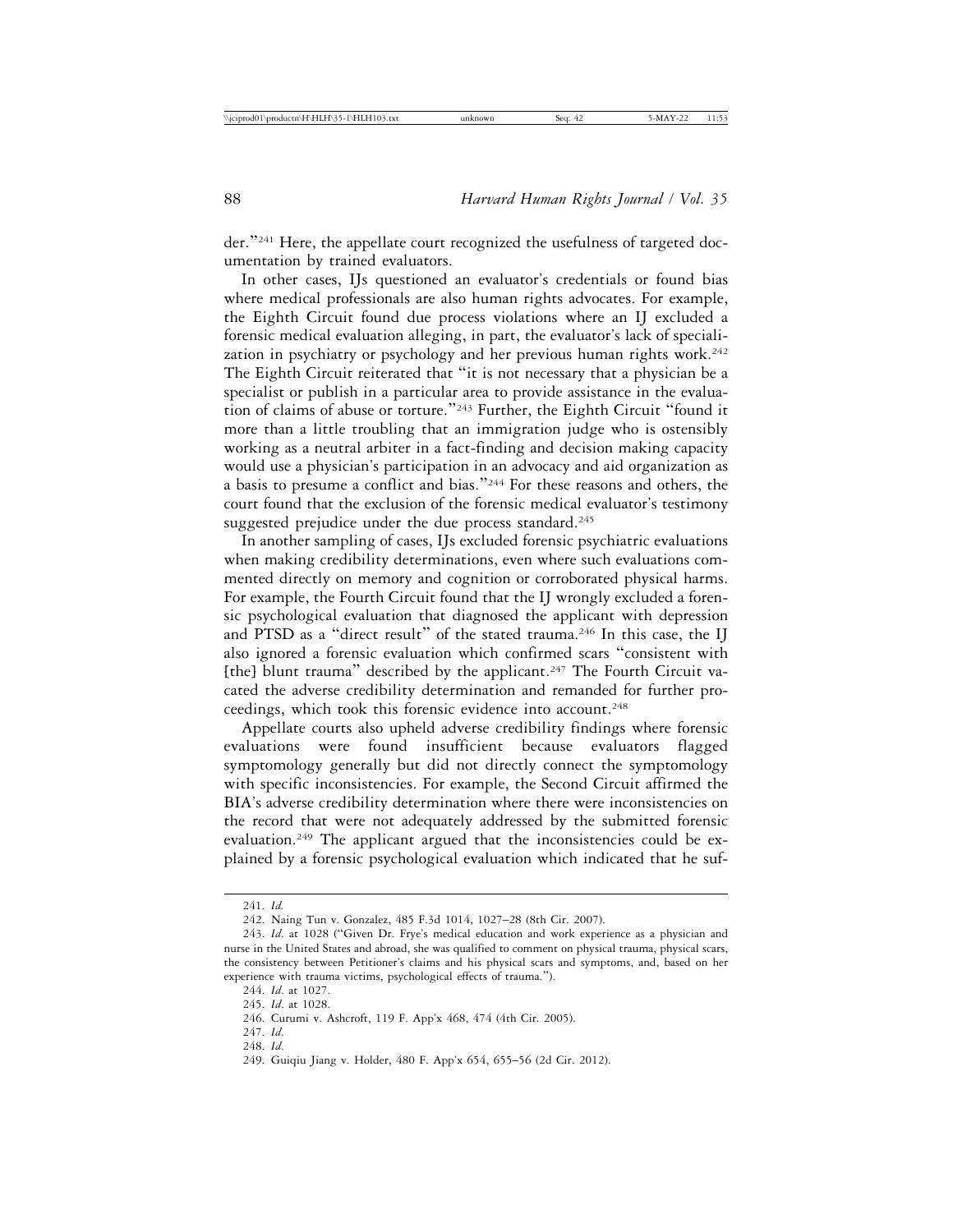fered from depression and noted "his retention was mildly compromised."<sup>250</sup> The court found that this record would not have compelled a reasonable fact-finder to find that the applicant suffered memory loss or cognitive disability to the degree which justified or explained the inconsistencies on the record.251 In another example, a forensic evaluation citing "significant memory loss which has affected both short-term and long-term memory processes" was assigned little weight because it did not explain why the applicant remembered some facts (i.e. her children's birthdays, her phone number, and the date of her husband's murder) but not others related to her rape.252 In yet another case, a psychological evaluation that diagnosed the applicant with depressive and anxiety disorders and stated the applicant "exhibits a pattern of memory difficulties" was deemed insufficient because the evaluator "was unable to conclude that [the applicant's] memory difficulties, did, in fact, stem from his psychological disorders."253 The Ninth Circuit found that the doctor's "inability to explain [the applicant's] memory problems to any reasonable certainty" supported the adverse credibility finding.254

While forensic evaluations may be dismissed or devalued even where they corroborate testimony, inconsistencies between a forensic evaluation and an applicant's testimony may be fatal to the case. For example, where a clinical psychologist provided a forensic medical evaluation in an asylum matter, the IJ noted on the record that the evaluator was "not a treating psychologist" and the forensic evaluation had taken place "at the request of . . . counsel . . . almost four years after" the applicant entered the country reiterating observations discussed previously where adjudicators may discount testimony where the forensic evaluator is not the treating physician, the evaluation was not contemporaneous to the harm, and where the evaluation was completed at the request of counsel.255 Ironically, all of these qualities fall within the Istanbul Protocol which explicitly offers a framework through which non-treating physicians can document past harms and torture to enhance fact-finding and render expert interpretation.<sup>256</sup> Despite

254. *Id*.

<sup>250.</sup> *Id*.

<sup>251.</sup> *Id*.

<sup>252.</sup> Siqeca v. Gonzales, 157 F. App'x 912, 914–15 (7th Cir. 2005). The IJ "also assigned little weight to Dr. Bastani's affidavit because he did not believe Siqeca's depression-related memory loss accounted for all of the inconsistent testimony and documentation in her case. Because it is the IJ's role to evaluate the evidence presented, it was within the IJ's discretion to assign little or no weight to the expert affidavits." *Id*. at 916.

<sup>253.</sup> Singh v. Mukasey, 268 F. App'x 608, 610 (9th Cir. 2008).

<sup>255.</sup> Zeru v. Gonzales, 503 F.3d 59, 64 (1st Cir. 2007).

<sup>256.</sup> Istanbul Protocol, *supra* note 38, at 1 ("The purpose of the written or oral testimony of the physician is to provide expert opinion on the degree to which medical findings correlate with the patient's allegation of abuse and to communicate effectively the physician's medical findings and interpretations to the judiciary or other appropriate authorities. In addition, medical testimony often serves to educate the judiciary, other government officials and the local and international communities on the physical and psychological sequelae of torture.").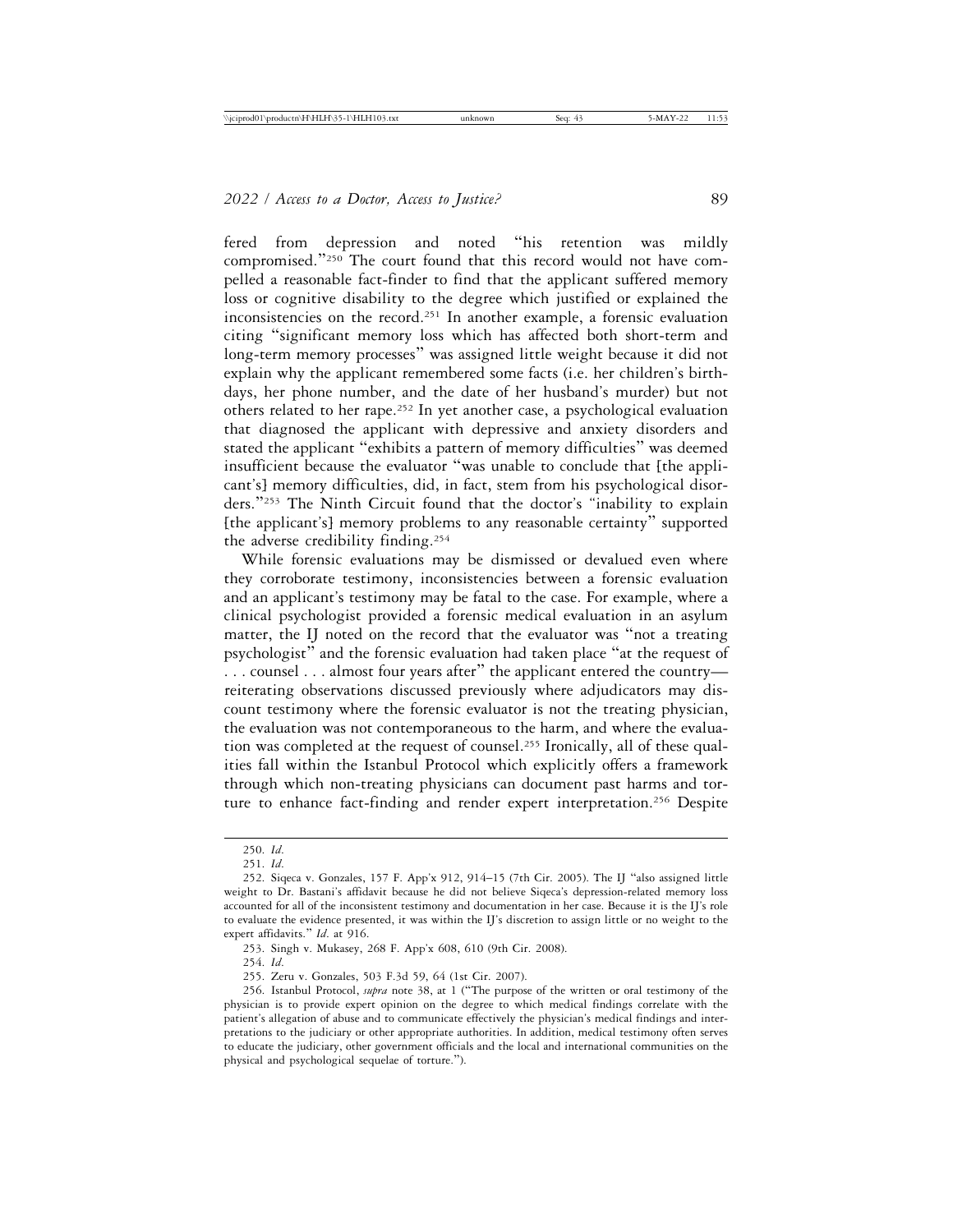these observations, the IJ did rely on the same discredited forensic medical evaluation when making an adverse credibility finding where, among other factors, there were inconsistencies between the forensic evaluation and the applicant's testimony with regards to how many rapes she had survived.<sup>257</sup> The First Circuit agreed that the evaluator's PTSD diagnosis did not address the gaps, omissions, and inconsistencies on the record and upheld the adverse credibility on these factors and the IJ's assessment of the applicant's demeanor.258 In essence, a PTSD diagnosis without detailed information regarding how PTSD may impact memory, demeanor, and recall in this specific situation were not enough to overcome the adverse credibility finding.259

# IV. A QUANTITATIVE ANALYSIS: DO FORENSIC EVALUATIONS IMPACT CASE OUTCOMES?

# *A. Outcomes of Cases with Forensic Medical Evaluations*

The PHR Asylum Network is comprised of over 2,000 clinicians nationwide who volunteer to provide pro bono forensic medical and psychological evaluations and then write affidavits to document and corroborate persecution, trauma, and other harms that immigrants seek to relay to immigration adjudicators. When PHR receives a request from an attorney for an evaluation on behalf of an immigrant client, it facilitates a match between the attorney and a medical evaluator. As the only nationwide pro bono provider of such services, PHR facilitates more than 700 evaluations each year. Attorneys report back to PHR information about these evaluations, including final immigration case outcomes, which make up the dataset this Study relies on.

Overall, 81.6% of individuals in the PHR-CUNY Study who requested a forensic medical evaluation between 2008 and 2018 received some type of a positive outcome in their immigration cases (these include grants of asylum and other forms of relief including U-Visa, T-Visa, VAWA, and SIJS, among others in both the affirmative and defensive posture).<sup>260</sup> The national grant rate for asylum cases during the same period was  $42.4\%$ .<sup>261</sup> Because of the way in which data is recorded by PHR, the number of applicants who *applied* for asylum cannot be ascertained, and thus the asylum grant rate for those in the PHR-CUNY Study cannot be calculated. Similarly, the percentage of individuals who had positive outcomes in immigration proceedings from available DHS statistics cannot be ascertained, as specific data is only available about asylum grant rates. Thus, the closest

261. *Id.*

<sup>257.</sup> *Zeru*, 503 F.3d at 70 (1st Cir. 2007).

<sup>258.</sup> *Id*. at 70–74.

<sup>259.</sup> *Id*.

<sup>260.</sup> *See* Atkinson et al., *supra* note 5, at 5.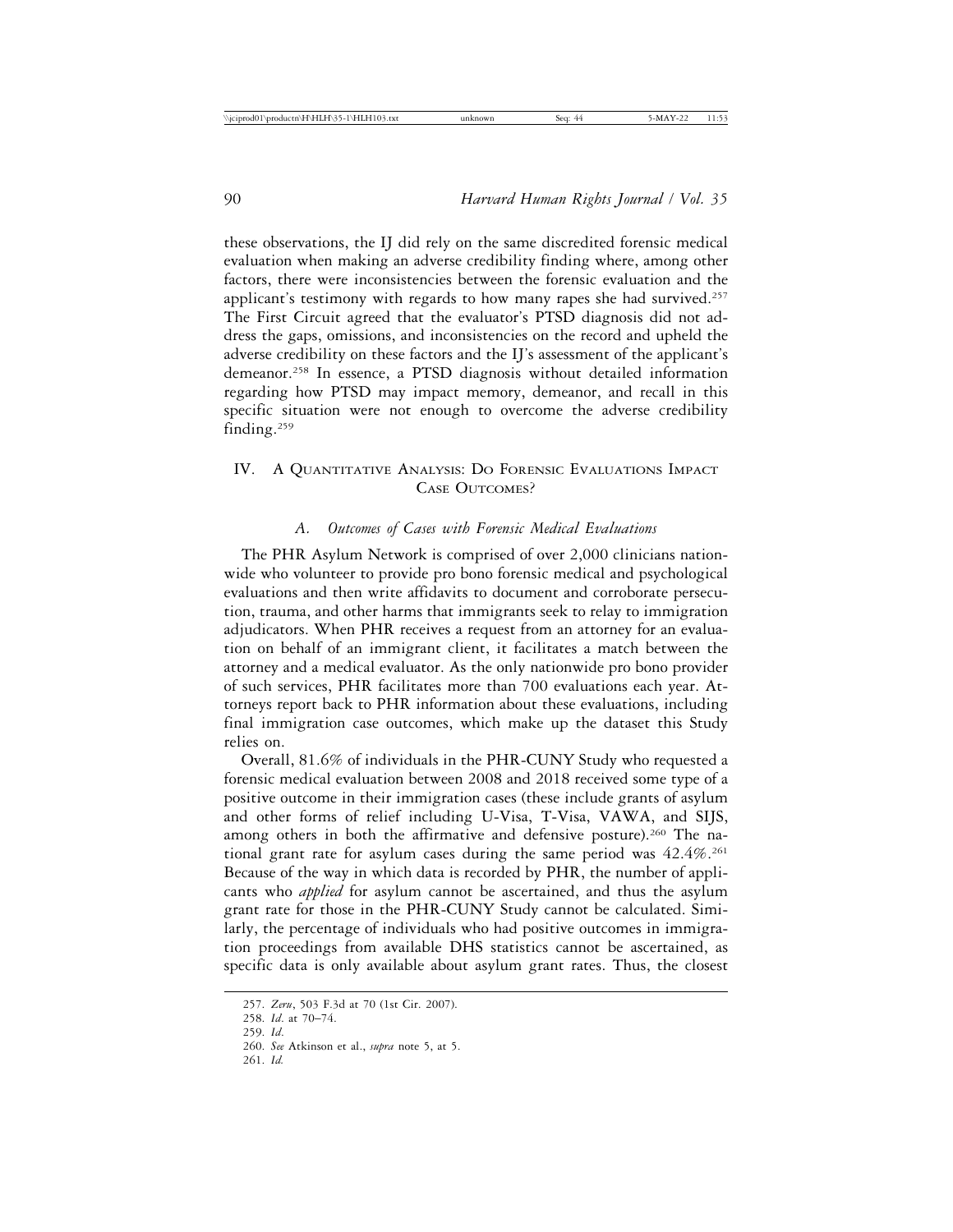comparison is measuring positive outcomes in the PHR-CUNY Study against the national average of asylum grant rates across affirmative (USCIS/ DHS) and defensive (EOIR/DOJ) applicants.<sup>262</sup>

PHR recorded outcomes data by tracking whether relief or applications were granted or denied, whether the case was terminated or administratively closed, and whether an individual was ordered deported. For purposes of this Study, a "positive outcome" includes cases in which relief was granted, proceedings were terminated, and where the applicant was released from detention. A "negative outcome" was one in which relief was denied or an individual was ordered deported. Negative outcomes also included situations in which attorneys indicated that relief was denied but no deportation order was issued. "Other" included cases that were administratively closed and six cases where the attorney indicated there was an unknown "other" outcome.<sup>263</sup>

Among the 2,584 total cases in the dataset, most outcomes (67.1%) involved the grant or denial of asylum.264 Other forms of relief included in the PHR dataset involved grants of withholding of removal, VAWA, U-Visas, voluntary departure, T-Visas, cancellation of removal, CAT, SIJS, and adjustment.265 Finally, in 11% of cases with positive outcomes, individuals received other unspecified relief, and in 3.8% of cases with positive outcomes, the proceedings were terminated in their entirety without grant of relief.266 This array of case outcomes, though they make up a minority of the studied set, indicate that attorneys may have been requesting forensic medical evaluations to support a variety of arguments outside of the traditional areas in which physicians and lawyers have collaborated (usually in the pursuit of asylum, withholding, and CAT relief). Further, it is very possible that applicants were simultaneously pursuing other forms of relief unrelated to forensic evaluations, such as family-based or employment claims.

# *B. The Individuals in the PHR Dataset*

Sections IV.B-C provide an overview of the individuals who made up the PHR-CUNY dataset, offering comparisons to the general pool of individuals appearing before EOIR and USCIS during the study period. These factors are further discussed and analyzed in Part V, *infra*.

<sup>262.</sup> *Id.* at 2 ("Averaging the EOIR 45.6% success rate (those appearing defensively in the administrative court before immigration judges) and the USCIS 39.1% success rate (those appearing affirmatively before USCIS immigration officers) for the period of our study, yields an overall national asylum grant rate of 42.4%.").

<sup>263.</sup> *Id.* at 4–5. 264. *Id.* at 5 (Table 1). 265. *Id.* 266. *Id.*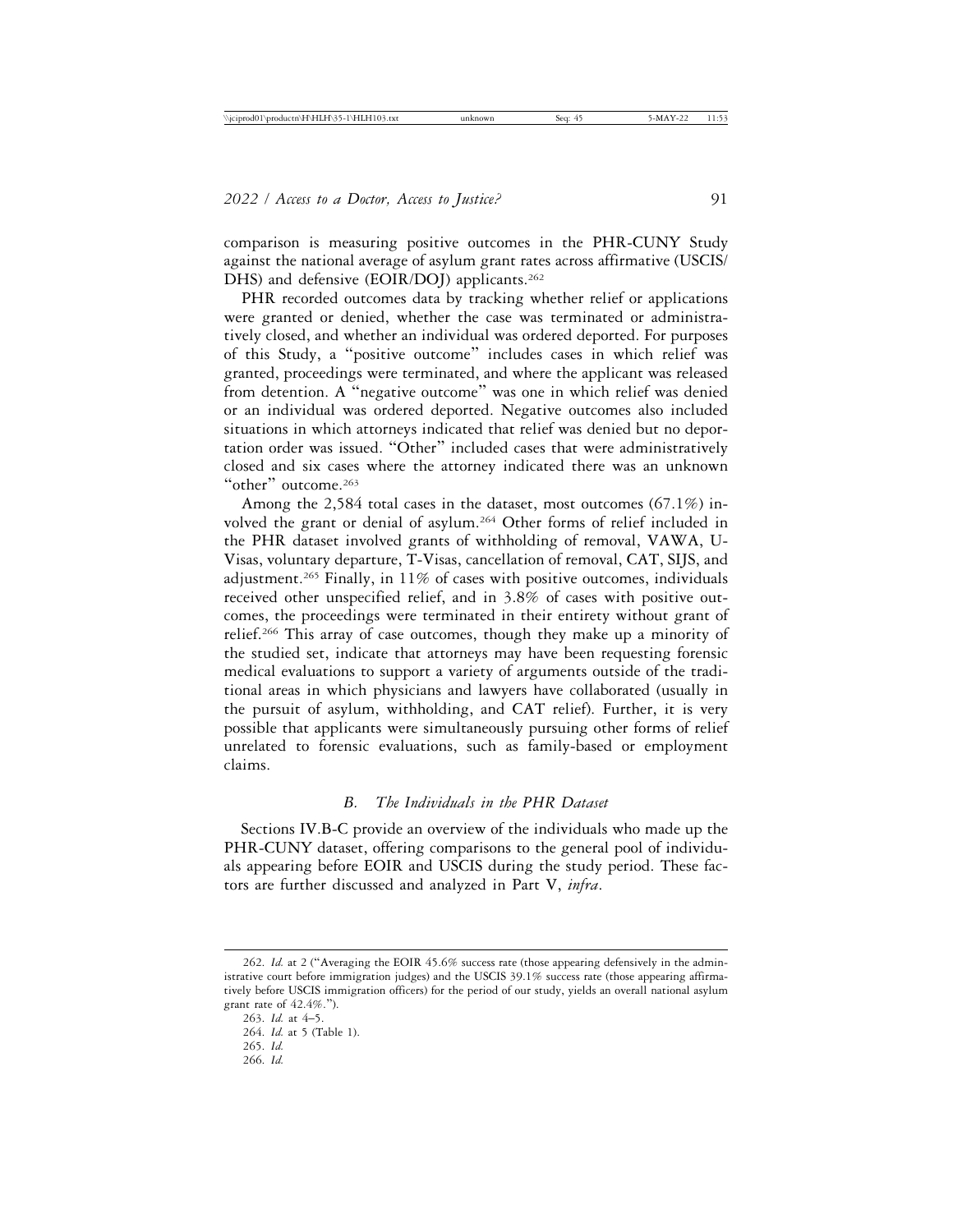## 1. *Time Range Studied*

The PHR-CUNY Study analyzed cases opened by PHR between 2008 and 2018 for which PHR had known case outcomes.267 After medical evaluators are assigned to consult on immigration cases, PHR solicits attorneys for updates on case outcomes. When those are received, PHR systematically enters that information into a database, making up the dataset of 2,584 cases analyzed as part of this Study.268 Thus, the dataset analyzed included only those cases between 2008 and 2018 for which PHR received outcomes data and did not include any of the cases whose outcomes were still pending as of December 2018, cases whose outcomes could not be obtained from the attorneys, or cases where the evaluation was never completed or used in support of the case.

In the seventeen years since the Lustig et al. study was published, $269$  the terrain for asylum seekers has changed dramatically. For one, the REAL ID Act was passed, guiding judges to look at factors like demeanor, candor, and consistency when assessing the veracity of an asylum claim. Moreover, after decades of struggle, gender-based claims were recognized, a position that was formalized by the BIA in 2014 in *Matter of A-R-C-G*, recognizing that women fleeing domestic violence were eligible for asylum as members of a particular social group.270 In the broader immigration apparatus, the Obama Administration employed the use of "enforcement priorities" during this time period to focus enforcement of immigration laws against individuals who were recent entrants to the United States or had criminal records.271 Noncitizen removals hit record highs over this period.272 The chosen time range of 2008 to 2018 captures cases initiated during this changing period in asylum law.

# 2. *Age, Gender, and Language*

The mean age of applicants in the dataset was  $30.8$  years.<sup>273</sup> This is similar to the age range cited in DHS and the Office of Immigration Statistics

<sup>267.</sup> *Id.* at 3.

<sup>268.</sup> *Id.*

<sup>269.</sup> As noted previously, this was the last comprehensive study of asylum outcomes in which individuals received PHR-facilitated medical evaluations and included the time range between 2000 and 2004.

<sup>270.</sup> Matter of A-R-C-G-, 26 I. & N. Dec. 388 (BIA 2014).

<sup>271.</sup> *See* Memorandum from John Morton, Director of U.S. Immigration and Customs Enforcement, on Exercising Prosecutorial Discretion Consistent with the Civil Immigration Enforcement Priorities of the Agency for the Apprehension, Detention, and Removal of Aliens (June 17, 2011), https:// www.ice.gov/doclib/secure-communities/pdf/prosecutorial-discretion-memo.pdf [https://perma.cc/ KQQ4-VCSS].

<sup>272.</sup> Muzaffar Chishti et al., *The Obama Record on Deportations: Deporter in Chief or Not?* MIGRATION INFORMATION SOURCE (Jan. 26, 2017), https://www.migrationpolicy.org/article/obama-record-deportations-deporter-chief-or-not [https://perma.cc/Z3UZ-QK8V].

<sup>273.</sup> Atkinson et al., *supra* note 5, at 6.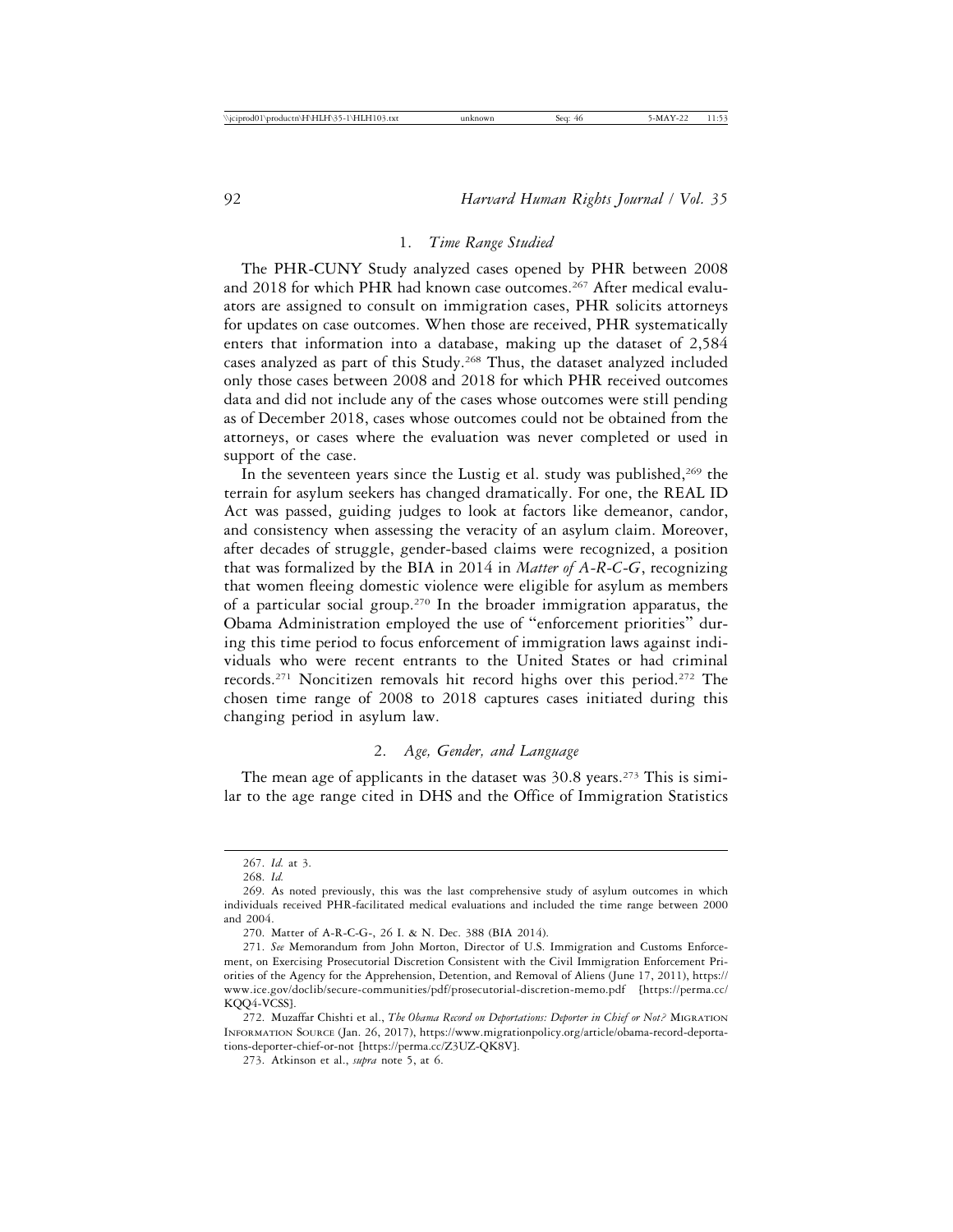("OIS") statistics, which provide a detailed breakdown by age group.<sup>274</sup> 29% of affirmative asylum applicants were ages 25 to 34 years old in the corresponding eleven-year period. Of the remaining, 20% were 0 to 17 years old, 18.26% were 18 to 24 years old, 19.71% were 35 to 44 years old, 9.11% were 45 to 54 years old, 2.74% were 55 to 64 years old, and 1.17% were 65 years or older.<sup>275</sup> It should be noted, however, that these statistics are limited to affirmative applicants and do not reflect the trend of increasing numbers of unaccompanied minors seeking asylum in recent years.<sup>276</sup>

51.7% of those who received PHR-facilitated evaluations were female, and 48.3% were male.277 Statistical reports from DHS and OIS provide a breakdown by genders but are limited to affirmative asylees.278 Of those seeking affirmative asylum before USCIS during the PHR-CUNY Study period,  $48.04\%$  were female and  $51.96\%$  were male.<sup>279</sup> Thus, the PHR dataset included a higher percentage of women as compared to the USCIS data. Demographic data by age or gender is not available from EOIR.

PHR also requested that attorneys provide primary language information about their clients. Of those in the PHR dataset, 38.2% of immigrants indicated English as their primary language, while 61.8% primarily spoke another language—38.5% of individuals spoke Spanish, 15.3% spoke other languages, and 8% spoke French.<sup>280</sup>

# 3. *Continent of Origin*

To study outcomes by country of origin, data about origin was organized by continent to ensure that the sample size was large enough to undertake a regression analysis. The largest group, 48.2% of applicants, were from Central and South America.<sup>281</sup> Those from Africa made up 35.7%, the next largest group, and those from Asia made up  $12.8\%$  of the dataset.<sup>282</sup>

<sup>274.</sup> *See Refugees and Asylees*, DEP'T OF HOMELAND SEC., https://www.dhs.gov/immigration-statistics/refugees-asylees [https://perma.cc/2ZMN-X4AR] (last updated Nov. 12, 2021) [hereinafter DHS Asylee Data], for the OIS' (OIS) annual flow reports on refugees and asylees.

<sup>275.</sup> *Id.* The percentage per age group is determined by reviewing each of OIS' annual flow reports (2008 until 2018) and dividing the total of each age group by the total number of affirmative asylees in the same period (2008 to 2018).

<sup>276.</sup> *See* Nadwa Mossaad, *Refugees and Asylees: 2018*, DEP'T OF HOMELAND SEC., (Oct. 2019), https:/ /www.dhs.gov/sites/default/files/publications/immigration-statistics/yearbook/2018/refugees\_asylees\_2018.pdf [https://perma.cc/T2HM-AZ7D].

<sup>277.</sup> Atkinson et al., *supra* note 5, at 6.

<sup>278.</sup> DHS Asylee Data, *supra* note 274 (featuring links to the OIS' annual flow reports on refugees and asylees, which include a breakdown of affirmative asylum applicants' demographics, such as age and gender).

<sup>279.</sup> *Id.* These percentages were determined using data from the OIS' annual flow reports (2008 until 2018) by dividing the total of female affirmative asylees (80,453) and total male affirmative asylees (87,016) with the total number of applicants (167, 469) within the same time period.

<sup>280.</sup> Atkinson et al., *supra* note 5, at 6.

<sup>281.</sup> *Id.*

<sup>282.</sup> *Id.*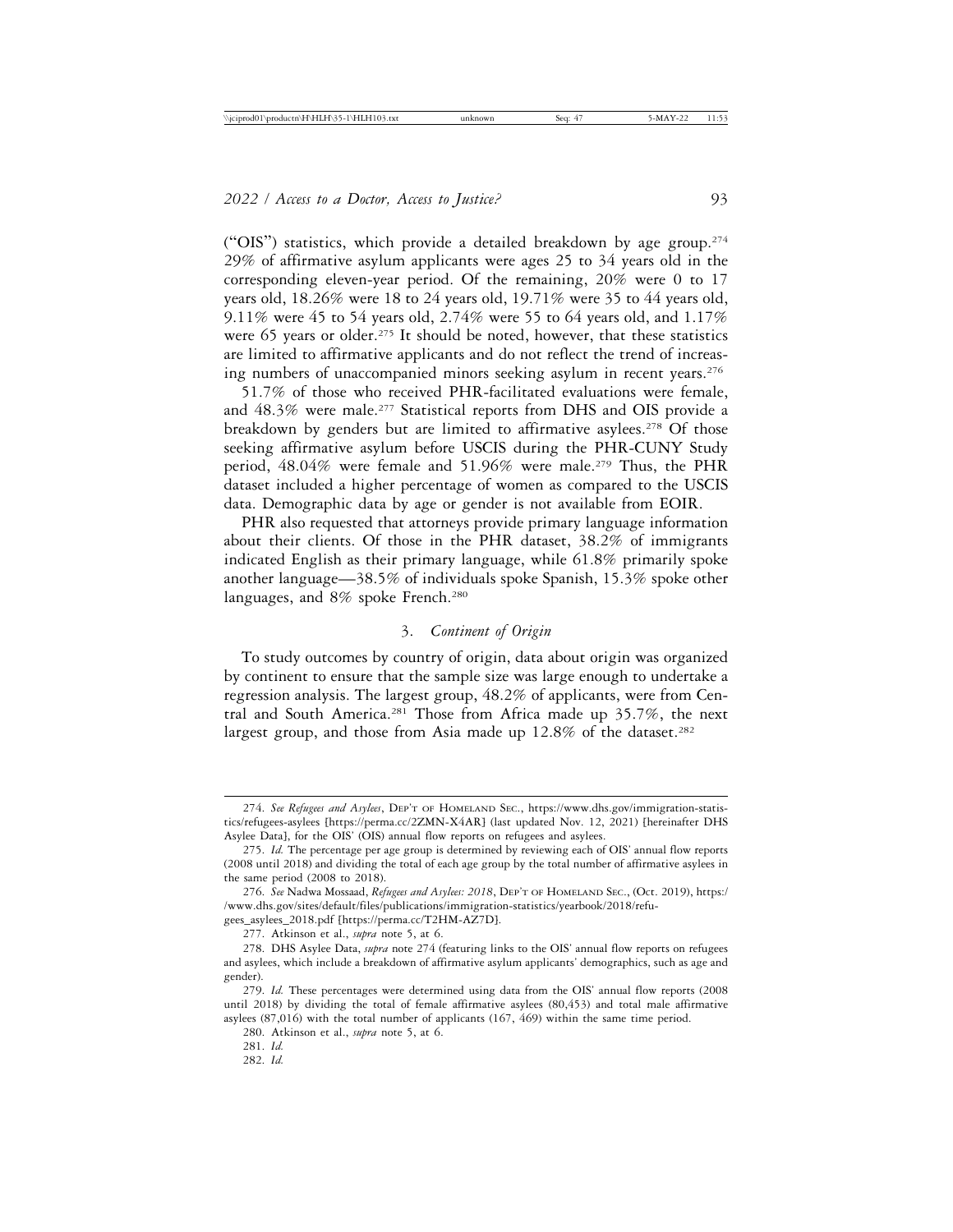#### 4. *Jurisdictions Where Evaluations Were Requested*

To ensure a sample size large enough to undertake a regression analysis, jurisdictions where the application was filed or the relief was requested were sorted by judicial circuit and circuit region. About 80% of the cases came from circuits covering the Northeast and Mid-Atlantic, whereas the lowest percentage of cases came from the MidWest and Southwest.283 This data reflects that, during the study period, PHR Asylum Network's had the greatest number of requests from the Boston, New York, and D.C. metropolitan areas.

Further, though beyond of the scope of this Study, the geographical clustering of these services in the Northeast also reflects the location of medical-legal clinics serving immigrants, which are another robust source of forensic medical evaluations like those studied here. The approximate two dozen or so student-run and hybrid asylum/human rights clinics based in medical schools are also predominantly located in the Northeast with a handful scattered in the South and on the West Coast.<sup>284</sup>

## 5. *Detention by U.S. Government*

At the time their attorneys requested a forensic medical evaluation via PHR, 7.7% of individuals in the studied dataset were detained.<sup>285</sup> In comparison, EOIR data about individuals applying for relief before IJs shows that 19.2% of applicants were detained at the time of their court appearance. Further, in the EOIR data, 9.2% of applicants applying for relief before EOIR had been released after having been detained at some point in their application process, whereas 61.6% of applicants had never been detained.286

#### 6. *Type of Evaluation Requested*

Attorneys requesting forensic medical evaluations through PHR have the option of requesting any of the following: a physical, psychological, gynecological, neuropsychological, and/or psychological/competency evaluation. Attorneys can also request a medical record review. Of the 2,584 cases in the dataset, 481 of the cases had the associated affidavit(s) provided by the forensic medical evaluators.<sup>287</sup> Amongst this specific subgroup of cases, 72.6% had a linked psychological affidavit and 32.4% had a linked physical evaluation.288

<sup>283.</sup> *Id.* at 7 (Table 2).

<sup>284.</sup> *See* Ferdowsian et al., *supra* note 11, at 222 (Table 4).

<sup>285.</sup> Atkinson et al., *supra* note 5, at 7 (Table 2).

<sup>286.</sup> TRAC Asylum Decisions tool, *supra* note 8. The tool allows users to view data obtained by TRAC through requests made under FOIA to the EOIR. Asylum outcomes can be filtered by year, nationality, representation status, custody status, decision, and other criteria.

<sup>287.</sup> Atkinson et al., *supra* note 5, at 5.

<sup>288.</sup> *Id.* at 8. Note that some requested both a physical and psychological affidavit.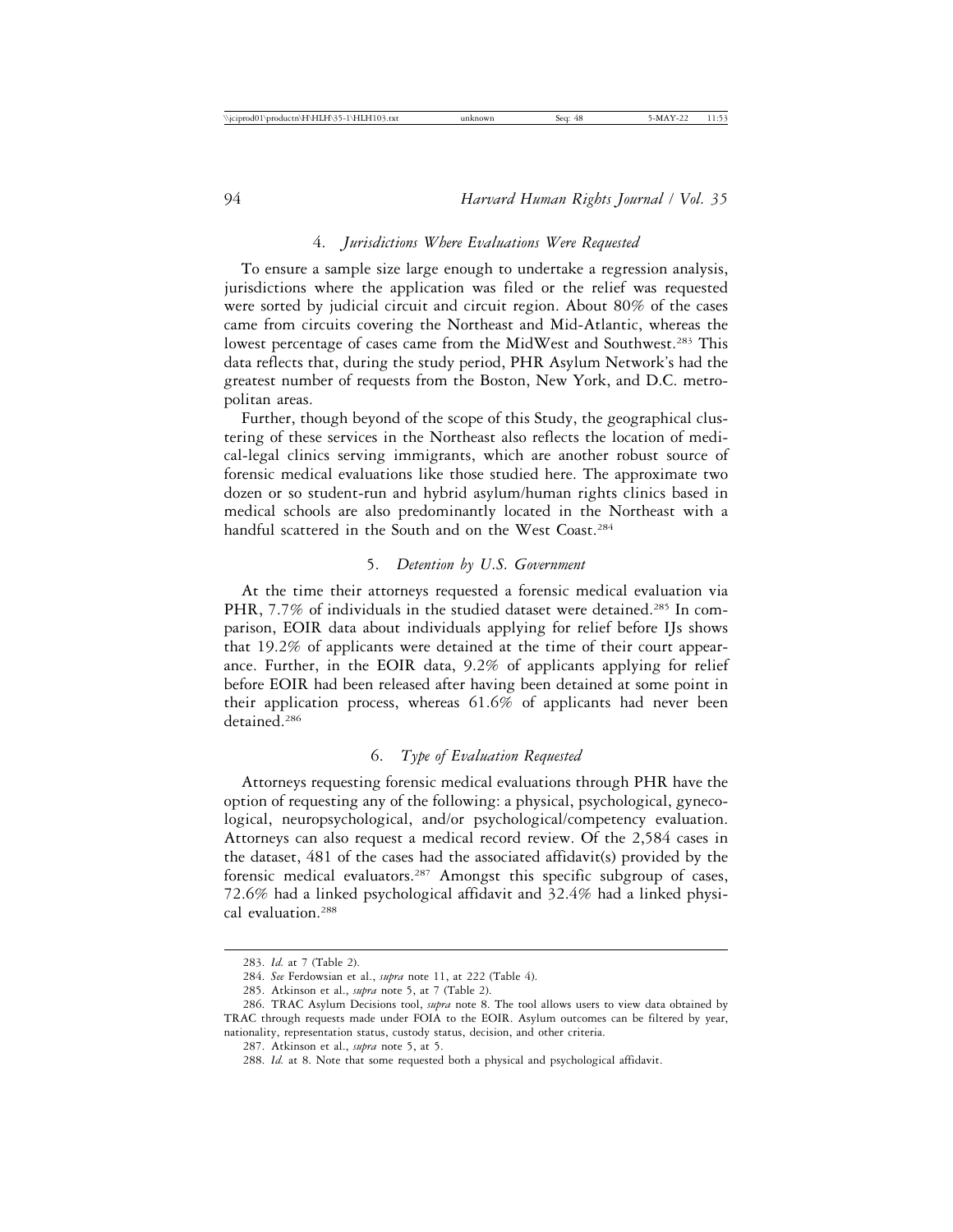## 7. *Type of Harm Evaluated*

78.2% of those applicants who received a forensic medical application in support of an asylum application applied for asylum based, at least in part, on membership in a particular social group.289 This is consistent with the fact that many applicants alleged persecution in the form of sexual or gender-based violence, as explained below. 43.2% indicated the asylum application was filed due to persecution on account of political opinion, and 11% cited persecution on account of religion.290

PHR captured additional limited data on the type of persecution the case referral involved. 58.7% involved sexual or gender-based violence.291 Within gender-based violence, 16.9% of cases involved FGM/C, 50.7% involved sexual violence, and 60% involved domestic violence.<sup>292</sup> 21.8% of the cases involved gang violence, whereas 14.4% alleged persecution based on sexual orientation.293 10.4% of cases involved kidnapping, 17.7% involved foreign detention, and 2.7% indicated sensory deprivation.<sup>294</sup> 43.1% of individuals in the dataset alleged that they were subject to torture.295

## 8. *Evaluator Preferences*

PHR data also reflects the applicant's preference for the medical evaluator's gender. While 63.4% of those seeking evaluations had no preference, 31.5% requested a female evaluator and 5.2% requested a male evaluator.296 In 46.2% of the requests, the attorney requested the medical evaluator be available to provide testimony.297 In 18.5% of these scenarios, the medical evaluator was expressly allowed to provide telephonic testimony.298

#### *C. Measuring Outcomes Against Independent Variables*

Beyond comparing outcomes amongst immigrants receiving forensic medical evaluations to the average national success rate, independent variables recorded in the PHR dataset provided an opportunity to assess whether numerous independent factors—such as gender, age, geography, country of origin, language, and orientation within the legal system (i.e., whether one appeared affirmatively or defensively)—were correlated with the outcomes. The following emerged when considering such independent variables and are discussed in more detail in the subsequent Sections:

296. *Id.*

- 297. *Id.*
- 298. *Id.*

<sup>289.</sup> *Id.* at 7–8 (Table 2).

<sup>290.</sup> *Id.*

<sup>291.</sup> *Id.*

<sup>292.</sup> Data on file with author. Note these percentages add up to more than 100% because applicants could list more than one type of torture.

<sup>293.</sup> Atkinson et al., *supra* note 5, at 7–8 (Table 2).

<sup>294.</sup> *Id.*

<sup>295.</sup> *Id.*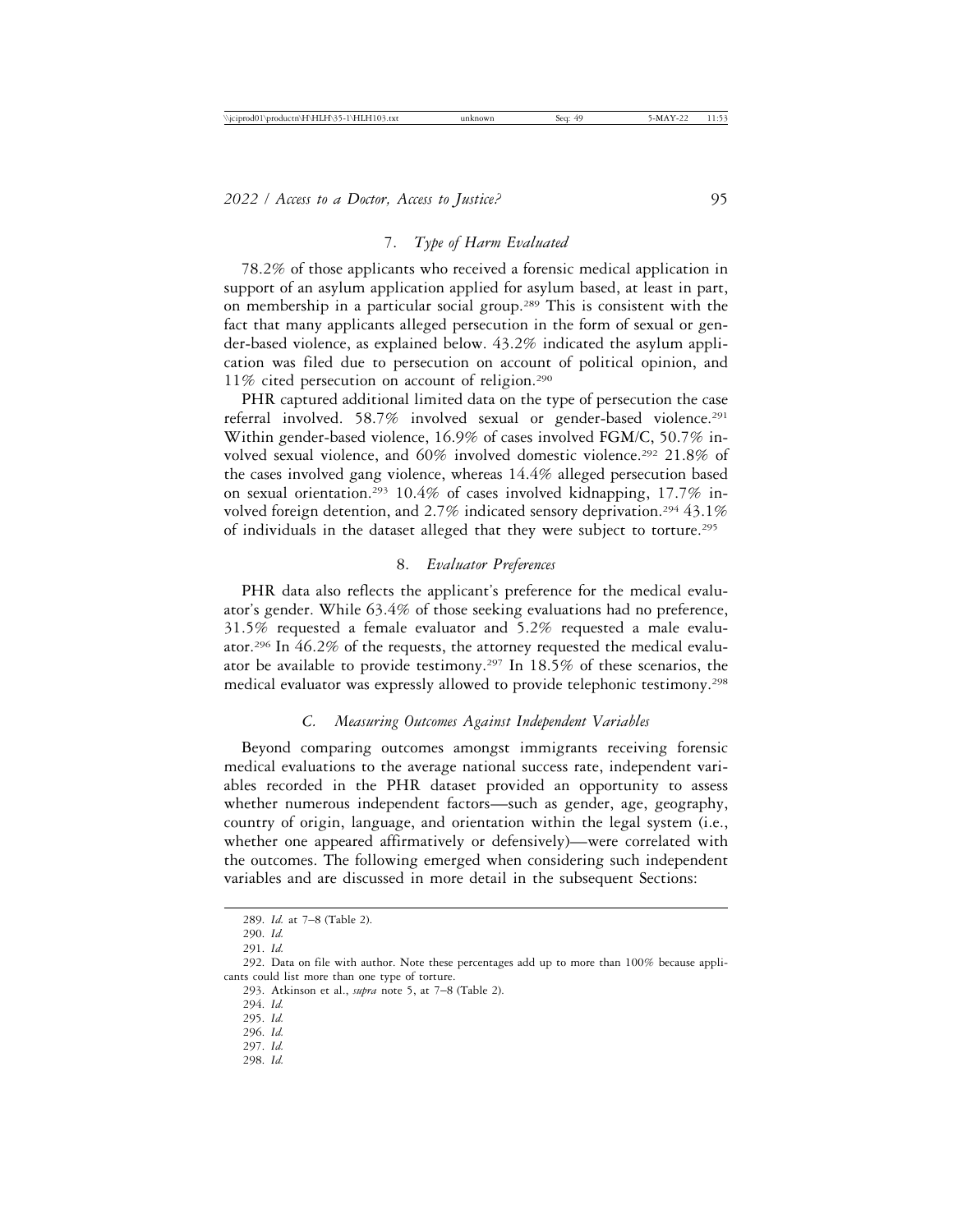- *Females had higher odds of receiving a positive outcome*. When analyzed by gender, those who identified as female received a positive outcome rate of 83%, whereas those who identified as male were slightly lower at 80.1%.299
- *Spanish speakers had lower odds of receiving a positive outcome*. As compared to English, French, and "Other" languages, those who spoke Spanish had the lowest grant rate of 74.4%.<sup>300</sup>
- *Those from countries in Africa had higher odds of receiving a positive outcome*. Country of origin information was grouped by continent and showed that individuals originating from African nations had a 90.5% positive outcome rate.<sup>301</sup>
- *Gang-based claims had a detrimental impact on possibilities of success*. Those who included gang-violence as part of the harm from which they were fleeing had the lowest rate of success at 66.4%. In contrast, 86.5% of those who did not include gang violence as a basis for relief had positive outcomes.302
- *Foreign detention correlated with higher grant rates*. Those who included foreign detention as part of the harm from which they were fleeing had a slightly higher rate of success, 87.9%, versus those who did not include foreign detention, 80.9%.303
- *Those who included claims related to sexual orientation had higher positive grant rates*. Those whose claims included being targeted on account of sexual orientation had a 10% higher chance of receiving a positive outcome, 90.8%, than those who did not, 80.7%.<sup>304</sup>
- *Non-detained individuals had higher positive grant rates*. While those who were not detained had an 82.4% positive grant rate, detained applicants saw a 72.7% positive grant rate.<sup>305</sup>
- *Physical evaluations correlated with a higher rate of positive outcomes than psychological affidavits*. Attorneys have the choice of requesting physical and/or psychological forensic evaluations for their clients. Clients whose attorneys only requested a psychological evaluation had a lower rate of positive outcomes, 79.7%, slightly lower than the average of all cases in the PHR-CUNY Study. In contrast, those whose attorneys only requested a physical evaluation had a significantly higher rate of success: an 86.4% grant rate. Those who requested both a physical and psychological evaluation had the highest rate of success, 87.8%. Notably, those whose attorneys requested a psychological evaluation had a higher chance of receiving an "other" outcome (namely admin-
- 299. *Id.*
- 300. *Id.*
- 301. *Id.*
- 302. *Id.* 303. *Id.*
- 304. *Id.*
- 305. *Id.*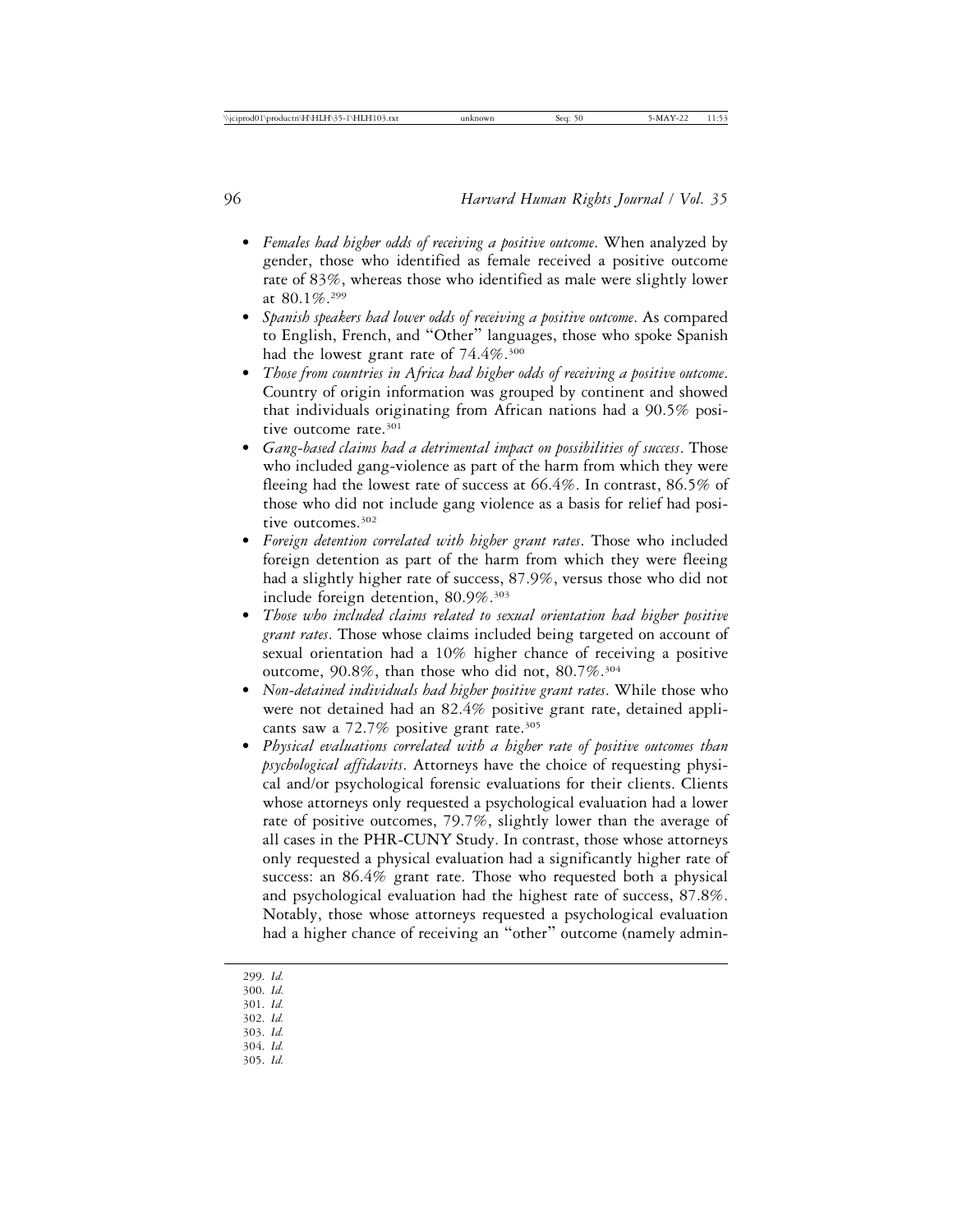istrative closure) as opposed to those whose attorneys requested a physical evaluation.306

## V. A FRAMEWORK FOR UNDERSTANDING THE PHR-CUNY STUDY

Although the Study sought to evaluate the impact of forensic medical evaluations on case outcomes as the result of adjudicator decision-making, the individuals in this dataset share other characteristics.307 Crucially, all who received a forensic medical evaluation were also represented by attorneys and most evaluated individuals (92.3%) were not detained.<sup>308</sup>

PHR screens cases to offer forensic medical evaluations for those where attorneys have confirmed considerable psychological or physical symptoms increasing the odds that such an evaluation could provide meaningful corroboration and proof of past trauma.<sup>309</sup> Thus, as PHR's cases have an underlying component that is amenable to medical documentation,<sup>310</sup> individuals who receive such screenings may be eligible for forms of relief that are more generously granted by IJs and adjudicators. For instance, statistical reports from USCIS indicate that immigrants who apply for T-Visas and U-Visas had, on average, a 79.6%<sup>311</sup> and 81.1%<sup>312</sup> success rate respectively through-

308. Holly G. Atkinson et al., *supra* note 5, at 7–8 (Table 2). Further, PHR's Asylum Network has a disproportionate presence in the Northeast and California, jurisdictions that have been historically more favorable to immigrants in removal proceedings.

309. For example, according to the PHR Guide for Health Professionals, "in the majority of political asylum applicants who allege sexual assault during torture, the traumatic event(s) will have occurred months or years before the medical examination. Therefore, most individuals will not have physical signs at the time of the examination . . . . Even on examination of the female genitalia immediately after rape there is identifiable damage in less than 50% of cases. Anal examination of males and females after anal rape shows lesions in less than 30% of cases." *Examining Asylum Seekers: A Clinician's Guide to Physical and Psychological Evaluations of Torture and Ill-Treatment* 54–61, PHYSICIANS FOR HUM. RTS. (2001).

310. A medical component amenable to documentation may include a physical scar due to persecution and/or diagnosis of anxiety disorder, depression, or PTSD that can be documented by doing psychological testing.

311. *Number of Form I-914, Application for T Nonimmigrant Status by Fiscal Year, Quarter, and Case Status Fiscal Years 2008-2020*, U.S. CITIZENSHIP & IMMIGR. SERVS., https://www.uscis.gov/sites/default/ files/document/reports/I914t\_visastatistics\_fy2020\_qtr4.pdf [https://perma.cc/A6K2-9H3K] (comparing the total number of approved principal applications (not counting derivatives) between 2008 and 2018—6,280—with the total number of adjudicated cases—7,886—to arrive at a grant rate of 79.6%).

312. *Number of Form I-918, Petition for U Nonimmigrant Status by Fiscal Year, Quarter, and Case Status Fiscal Years 2009-2020*, U.S. CITIZENSHIP & IMMIGR. SERVS., https://www.uscis.gov/sites/default/files/ document/reports/I918u\_visastatistics\_fy2020\_qtr4.pdf [https://perma.cc/EWE7-7VYQ] (comparing the total number of approved principal applications (not counting derivatives) between 2009 and 2018—96,314—with the total number of adjudicated cases—118,723—to arrive at a grant rate of 81.1%). This is in line with USCIS's grant rates listed in its U-Visa Filing Trends Report, which

<sup>306.</sup> *Id.*

<sup>307.</sup> This dataset includes instances where an evaluation was requested. There is no way to confirm if the evaluations occurred and more importantly if the lawyer included a physician affidavit in any filing. In some situations, an evaluation may have been requested but not used because the application for relief was not filed, a different legal strategy was pursued, or the lawyer felt that the evaluation uncovered information that might have damaged or detracted from the arguments.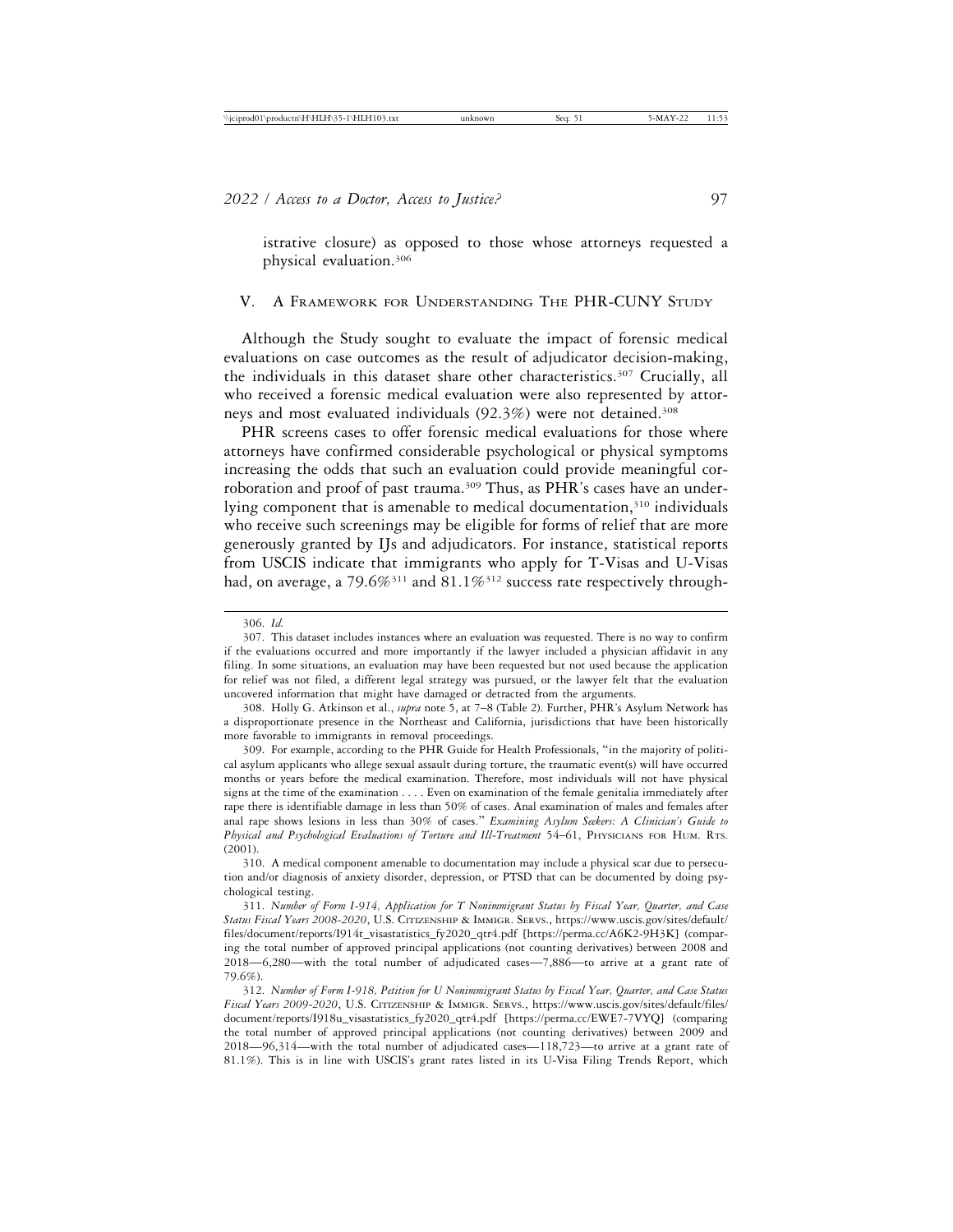out the duration of the study period. In comparison, average asylum grant rates throughout the study period stood at approximately 53.15% for affirmative applications through USCIS<sup>313</sup> and  $45.57\%$  for asylum applications processed through EOIR.314 Still, as those who received T-Visa and U-Visa grants made up less than 3% of the dataset, higher grant rates for these forms of relief had minimal impact on the overall analysis.

The following Section lays out the characteristics of those who were able to secure PHR-facilitated evaluations, a group that in many ways reflects the most advantaged of those who appear in the immigration system because they have attorneys and are by-and-large not subject to detention by ICE. Thus, as was repeatedly asked, is the fact that immigrants with forensic medical evaluations fared significantly better in their immigration proceedings a testament to the power of the evaluation itself, or simply the result of a multitude of beneficial factors that made it possible for a particular immigrant to get an evaluation in the first place? Investigating this question bears on the intrinsic value of the evaluation itself.

# *A. The Power of Representation*

As outlined above, immigrants who are beneficiaries of PHR-facilitated evaluations are advantaged in the immigration system in a host of ways, first and foremost by having representation. Because of the complexities and risks of integrating a forensic medical evaluation into a legal strategy without attorney supervision, PHR only accepts requests from attorneys or paralegals.

Although immigration law is often compared to the tax code in terms of complexity, there is no right to government-funded counsel for immigrants defending themselves against deportation. Most immigrants appear *pro se*, forced to navigate a complex, back-logged, and ever-changing system against trained government lawyers. In the first nationwide study of removal cases decided on the merits, Professors Ingrid Eagly and Steven Shafer found that only 37% of immigrants had access to counsel during a study period between 2007 and 2012.315 Of those who secured representation, only 2% obtained pro bono representation from non-profit organizations,

includes grant rates combing both principal and derivative applications. *See U-Visa Filing Trends Report* 5-6, U.S. CITIZENSHIP & IMMIGR. SERVS. (April 2020), https://www.uscis.gov/sites/default/files/document/reports/Mini\_U\_Report-Filing\_Trends\_508.pdf [https://perma.cc/Y2V3-A3CC].

<sup>313.</sup> DHS Asylee Data, *supra* note 274. Annual Flow Reports from 2008 to 2018 provide statistical and demographic information in three-year increments. Average rates are calculated using statistics of a given year from that year's corresponding Annual Flow Report. Due to reporting inconsistencies, statistics reported in subsequent Annual Flow Reports may not match the figures from the year it was originally published.

<sup>314.</sup> Mossaad, *supra* note 276. Averages are calculated using statistics of a given year from that year's corresponding Statistics Yearbook due to inconsistencies in subsequent reports.

<sup>315.</sup> Ingrid V. Eagly & Steven Shafer, *A National Study of Access to Counsel in Immigration Court*, 164 U. PA. L. REV. 1, 7 (2015).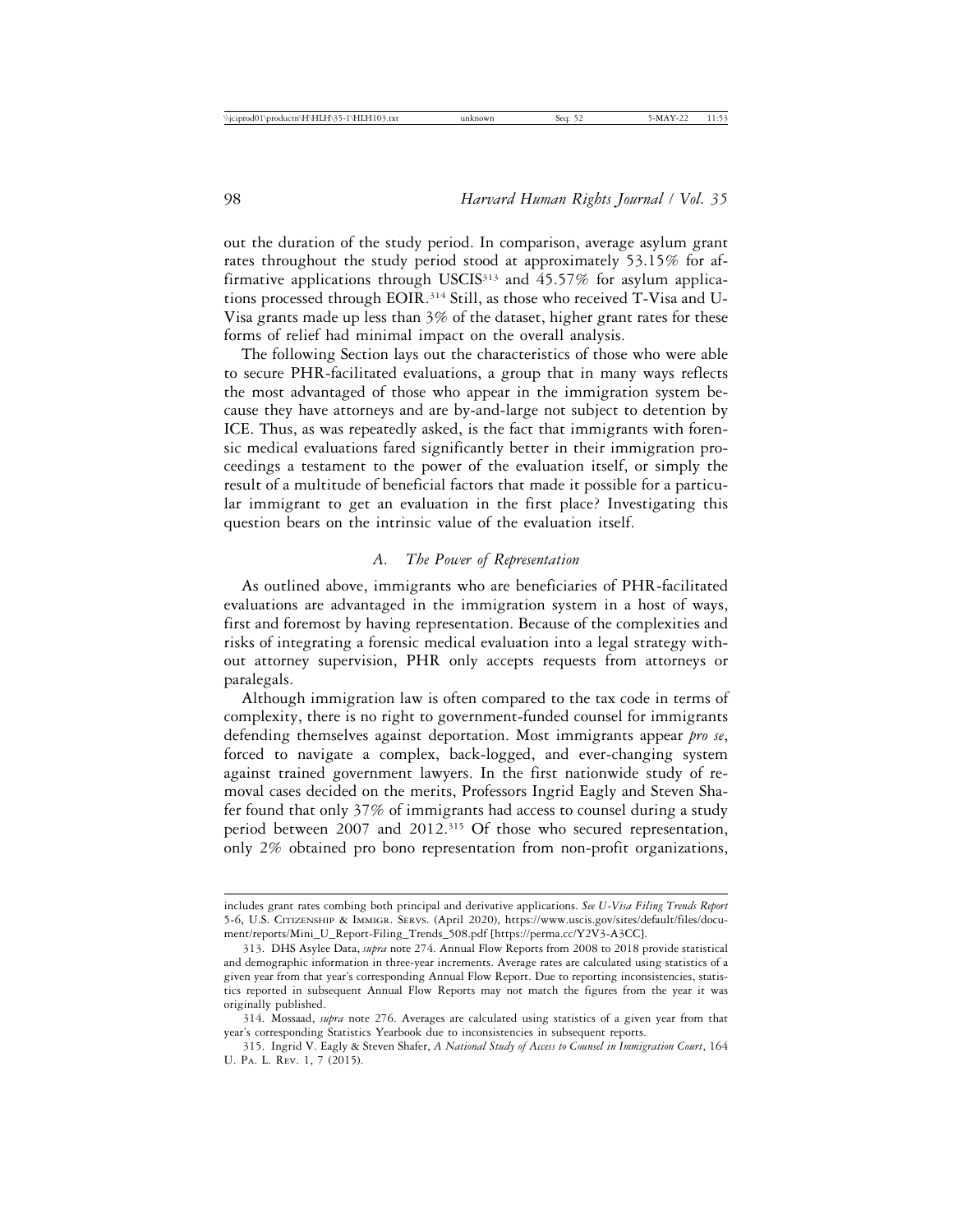law school clinics, or law firm volunteer programs.<sup>316</sup> Oftentimes immigrants are navigating this system *pro se*, while also incarcerated by ICE, with little or insufficient access to interpreters, and while facing physical and mental health challenges compounded by a retraumatizing immigration system.

To understand the value of a forensic medical evaluation, then, it is appropriate to compare how those who received a PHR-facilitated medical evaluation fared when compared to others represented by counsel through the immigration process. In a survey of annual asylum statistics released by EOIR, Syracuse University's Transactional Records Access Clearinghouse ("TRAC") analysis shows that  $81.05\%$  of asylum seekers were represented by counsel in the studied period between 2008 and 2018. Of those represented, 53.88% received an asylum grant, while 44.13% were denied relief. In contrast, only 10.06% of those who were not represented received a positive asylum grant, while relief was denied in 87.73% of cases.317 Comparing EOIR asylum statistics to the PHR-CUNY Study, those within the Study who applied for asylum were denied only 6.9% of the time, a significantly lower rate of denial than the 44.13% of represented asylum seekers who were denied asylum in the larger pool. These data show that, while access to counsel is deeply intertwined with the positive case outcomes, forensic medical evaluations have essential value in and of themselves.

A host of studies have quantified the impact that access to counsel has on immigration cases, all finding that access to counsel significantly increases successful outcomes for immigrants appearing before EOIR and USCIS. In their study of the impact of the New York Immigrant Family Unity Project ("NYIFUP"), The Vera Institute of Justice analyzed EOIR data, which revealed that 46% of cases beginning in detention were successful when clients had legal representation—an exponential difference from the 6% success rate for detained clients who appear without representation.<sup>318</sup> Legal representation helped individuals exercise their rights, safeguarded due process protections, improved communications between the court and the immigrant, raised relevant legal arguments, and allowed the immigrant to benefit from a holistic range of services.<sup>319</sup> In looking at the benefits repre-

<sup>316.</sup> *Id.* at 8.

<sup>317.</sup> TRAC Asylum Decisions tool, *supra* note 8. Additionally, a small percentage of cases (1.99% and 2.21%, respectively, for both represented and not represented applicants) were provided other forms of relief, in which the applicant was denied asylum but was allowed to legally remain in the United States through another form of permanent or temporary relief.

<sup>318.</sup> Jennifer Stave et al., *Evaluation of the New York Immigrant Family Unity Project: Assessing the Impact of Legal Representation on Family and Community Unity* 24, VERA INST. JUST., (2017) https://storage.googleapis.com/vera-web-assets/downloads/Publications/new-york-immigrant-family-unity-projectevaluation/legacy\_downloads/new-york-immigrant-family-unity-project-evaluation.pdf [https:// perma.cc/ELG8-4E97]; Eagly & Shafer, *supra* note 317, at 1; Talia Peleg & Ruben Loyo, *Transforming Deportation Defense: Lessons Learned from the Nation's First Public Defender Program for Detained Immigrants*, 22 CUNY L. REV. 193 (2019).

<sup>319.</sup> Stave et al., *supra* note 320 at 44.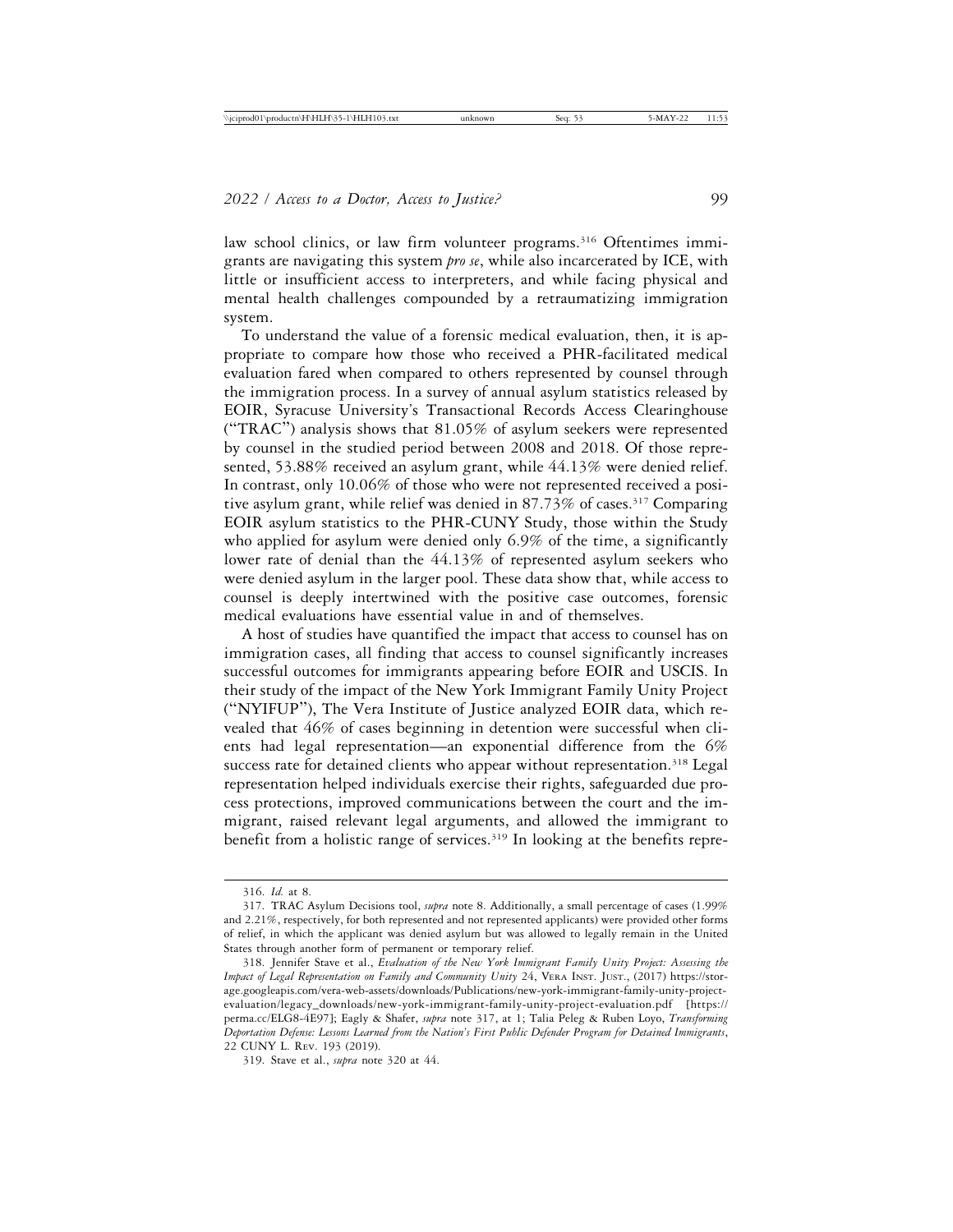sentation provides, "NYIFUP attorneys who participated in focus groups repeatedly returned to the theme of how important their access to other subject-matter experts was," and cited the "use of outside experts to enhance their legal arguments."<sup>320</sup> The PHR-CUNY Study reveals that forensic medical evaluators can play a similar and complementary role, connecting immigrant clients with holistic services and assessing and enhancing legal arguments related to harm-related assessments, credibility, discretion, and competency.

In total, administrative closure and termination made up about 10% of PHR outcomes during the study period (of which about 3% of cases were terminated, and 6% were administratively closed).<sup>321</sup> These procedural patterns, all of which prevent immediate deportation, reflect the power that a forensic medical evaluation may have in influencing adjudicators and immigration enforcement to temporarily prevent deportation or exercise prosecutorial discretion even if the immigrant is not found eligible for asylum or other forms of relief. This data tracks research on the impacts of counsel that find that represented cases often have "remarkably different procedural patterns" that reflect a higher likelihood of case termination and involve applications for relief.322

## *B. Barriers to Immigration Status for those Incarcerated by ICE*

Alongside the benefits of representation, 92.3% of those who received a PHR-facilitated evaluation were not detained by ICE at the time of the request for evaluation.323 In turn, this population had greater access to attorneys and a heightened opportunity to prepare for their proceedings through the ability to gather affidavits, moot testimony, and engage with experts. Further, as criminal arrests and convictions are a common factor used to assess who is subject to discretionary and mandatory ICE detention, it is likely that these individuals were not detained because they had fewer entanglements within the criminal immigration system, and were thus less likely to be barred from relief and more likely to be granted discretionary relief. Freedom from incarceration also meant that most in this population appeared on "non-detained" dockets, which were staffed with adjudicators with higher asylum grant rates and were given more time to prepare for court appearances. In contrast, those who are detained have cases fasttracked. For some, this means hearings are scheduled within days, without access to counsel or the opportunity to obtain the most compelling evidence or enhance legal arguments.

Thus, the fact that these individuals were not detained is a critical reason that they were able to access resources like forensic medical evaluations.

<sup>320.</sup> *Id*. at 44.

<sup>321.</sup> Atkinson et al., *supra* note 5, at 5 (Table 1); *see also* Appendix A, *infra*.

<sup>322.</sup> Eagly & Shafer, *supra* note 317, at 25.

<sup>323.</sup> Atkinson et al., *supra* note 5, at 7 (Table 2).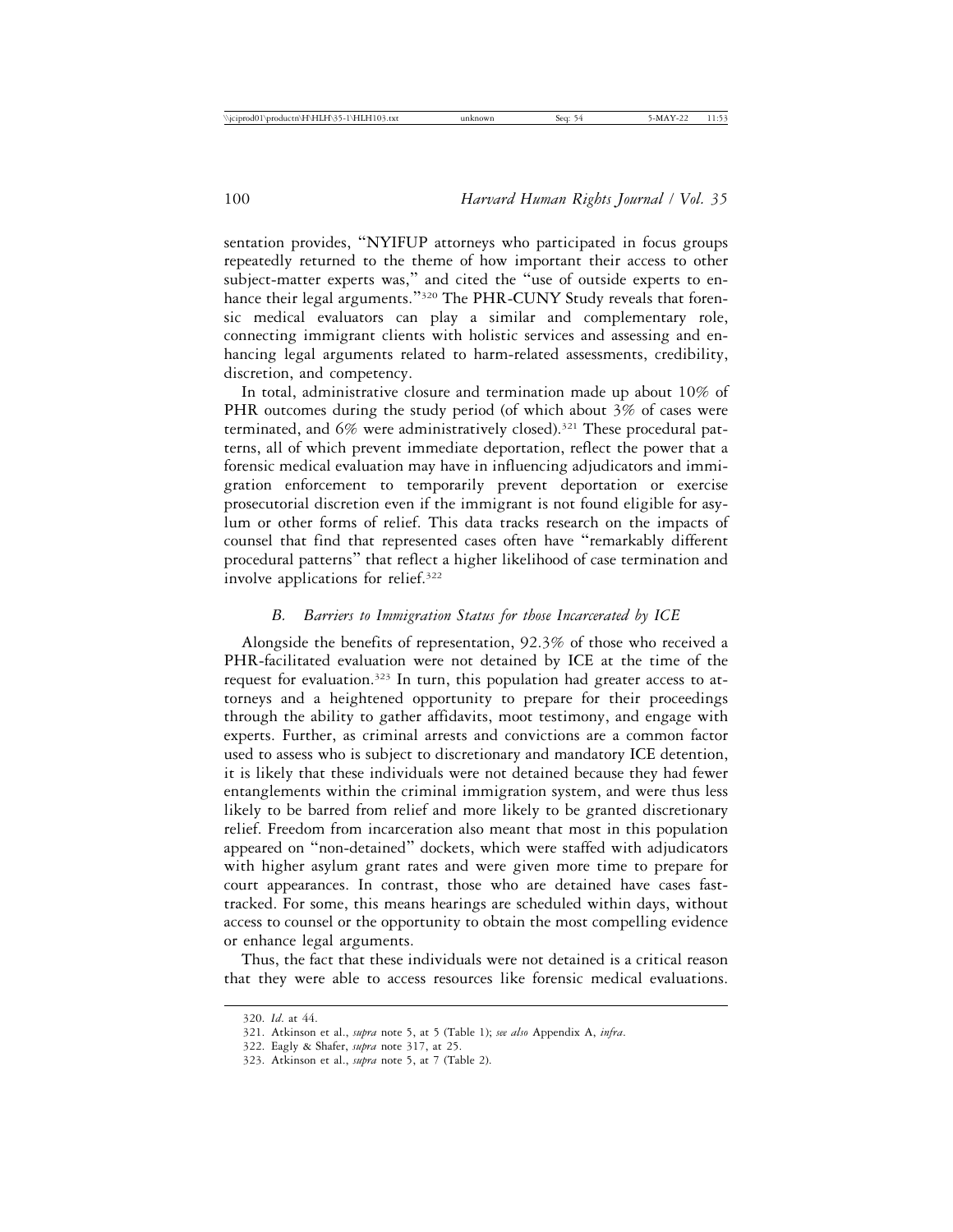Those in detention are less likely to have legal counsel, and in turn, less likely to be able to request help from pro bono evaluators like PHR-affiliated forensic medical evaluators, who typically only take referrals from attorneys. While PHR attempts to find medical evaluators to conduct forensic medical evaluations for clients in immigration detention when attorneys specifically request such evaluations, it is difficult to find clinicians who are able to travel to detention centers to provide such services. Additionally, because of the fast-tracked nature of detained cases, there is insufficient time to schedule evaluations of detained individuals. Finally, ICE's practice of transferring individuals from immigration detention centers near their homes to remote detention facilities creates insurmountable challenges to access to counsel and trained forensic medical evaluators.<sup>324</sup>

Given the data bias towards non-detained applicants, another framework to assess the PHR-CUNY results is to compare these outcomes to those of the larger pool of non-detained immigrants appearing before IJs and USCIS adjudicators. In studying EOIR Statistics from the study period, immigrants who were free from incarceration had a 58.69% asylum grant rate and a 1.95% grant rate for other unspecified types of temporary or permanent relief where asylum was denied.325 Of these individuals, 89.4% were represented by counsel. Those who were detained and later released had a significantly lower asylum grant rate of  $44.42\%$ , even though they were represented at almost the same rate as those who were never detained.326 But the grant rate for asylum drops most dramatically for those who were detained and never released; according to EOIR statistics, these individuals were granted asylum in only 15.55% of cases.<sup>327</sup> Further, for reasons outlined above, only 46.93% of detained individuals had access to legal representation, as compared to the higher representation rates seen in populations never detained and those who were detained but subsequently released.328

In comparison, in the PHR-CUNY Study, those free from incarceration had positive resolutions of their immigration cases in 82.4% of cases, a significant advantage compared to the approximately 60% grant rate of asylum and other unspecified forms of relief amongst the general pool of

<sup>324.</sup> *See Locked Up Far Away: The Transfer of Immigrants to Remote Detention Centers in the United States*, HUMAN RIGHTS WATCH (Dec. 2, 2009), https://www.hrw.org/report/2009/12/02/locked-far-away/ transfer-immigrants-remote-detention-centers-united-states# [https://perma.cc/EM9P-9CEJ] [hereinafter Locked Up HRW].

<sup>325.</sup> TRAC Asylum Decisions tool, *supra* note 8. According to TRAC, a decision of "other relief granted" means that the individual was denied asylum relief but "was allowed to legally remain in the country through the granting of another form of permanent or temporary relief." *See About the Data*, TRAC IMMIGRATION, https://trac.syr.edu/phptools/immigration/asylum/about\_data.html [https:// perma.cc/Q5KC-EUHT].

<sup>326.</sup> *Id.*

<sup>327.</sup> *Id.*

<sup>328.</sup> *Id.*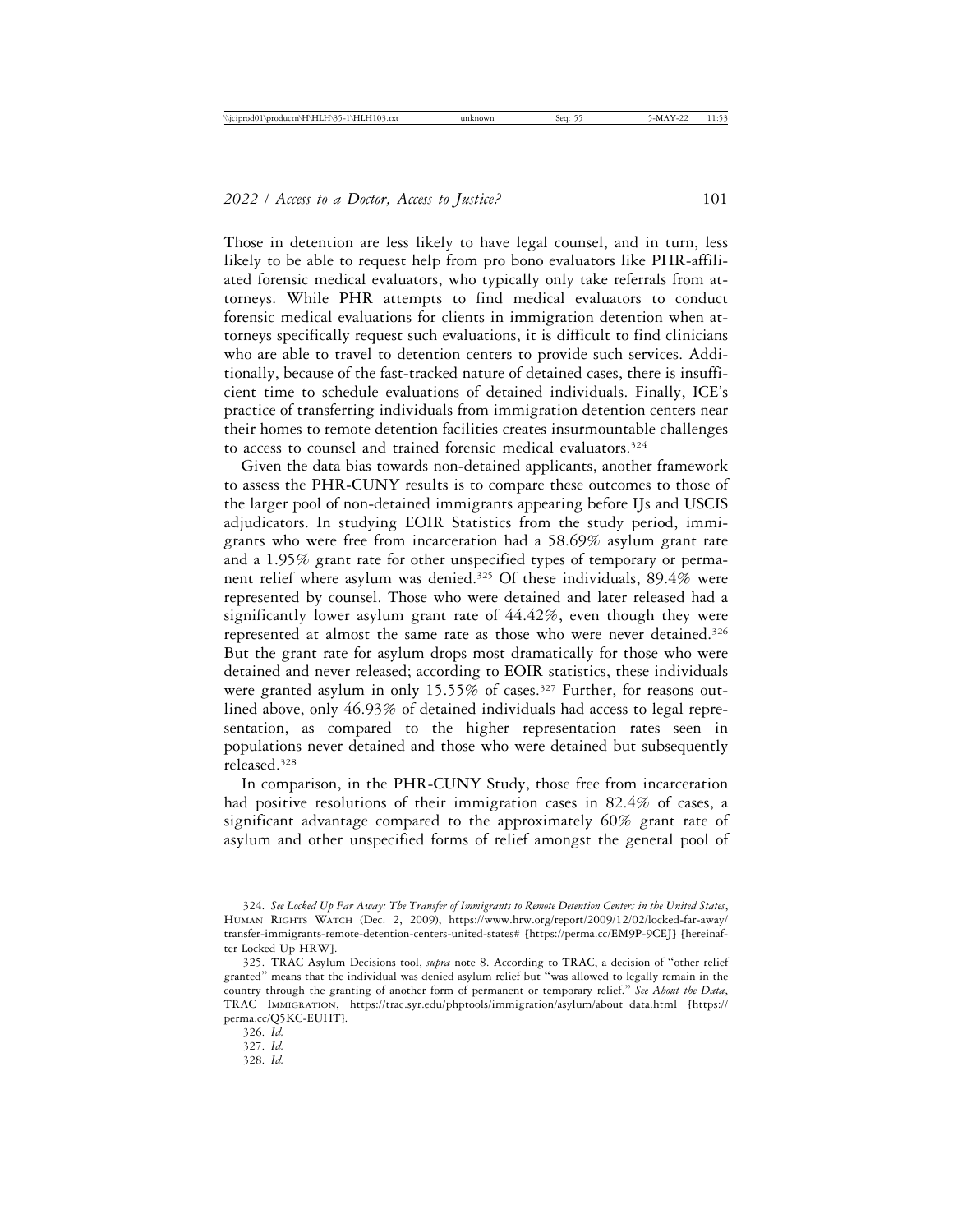non-detained individuals appearing before EOIR during this period.329 For those in the PHR-CUNY Study who were detained at the time their attorney requested a medical evaluation, this positive grant rate fell to 72.7%.330 This lower grant rate for detained individuals is consistent with EOIR data, but still represents a significantly higher positive outcome rate when compared to a 15.5% asylum positive grant rate for asylum seekers in detention who were never released, and a 44.42% rate for those detained and then released in the general pool of individuals appearing before EOIR during this period.331 In sum, detained individuals in the PHR-CUNY Study consistently surpassed national averages for positive asylum outcomes amongst detained, released, and non-detained individuals alike.

# *C. Tracking Benefits of Geography*

As outlined above, another marked difference between those in the PHR-CUNY Study and the general pool of asylum seekers is geography. 75.5% of PHR-facilitated medical evaluations took place on behalf of clients residing within the First, Second, Third, and Fourth Circuits, an area largely concentrated in the Northeast.332 10% of evaluations took place in the Ninth Circuit.333 In contrast, 3.3% (84 out of 2584) of evaluations were done in the Fifth Circuit (which covers Louisiana, Mississippi, and Texas), which is the jurisdiction that receives the most transferred detainees.<sup>334</sup> Though not the only source of forensic medical evaluations, PHR is the largest national organization facilitating such evaluations, so this data indicates great disparities in access to forensic medical evaluations across geographies. Forensic medical evaluations were clustered in jurisdictions with immigration courts more favorable to immigrants, while those appearing in more rural jurisdictions or in border-area courts with lower grant rates had less access to forensic specialists. Though a consideration of ICE's punitive transfer of individuals to rural detention facilities to purposely create barriers of access to representation and resources is outside the scope of this Article, expansion of forensic medical evaluations in these jurisdictions may serve to educate IJs with low grant rates about the impacts of trauma on credibility and the trauma-informed best practices.

Alongside the geographic differences between who within the United States gets access to forensic medical evaluation, asylum-seeking populations forced to remain outside of the United States rarely have access to counsel and forensic medical evaluators, and in turn, have been granted

<sup>329.</sup> Atkinson et al., *supra* note 5, at 7 (Table 2).

<sup>330.</sup> TRAC Asylum Decisions tool, *supra* note 8.

<sup>331.</sup> *Id.*

<sup>332.</sup> Atkinson et al., *supra* note 5, at 7 (Table 2).

<sup>333.</sup> Locked Up HRW, *supra* note 329, at 6.

<sup>334.</sup> *Id.*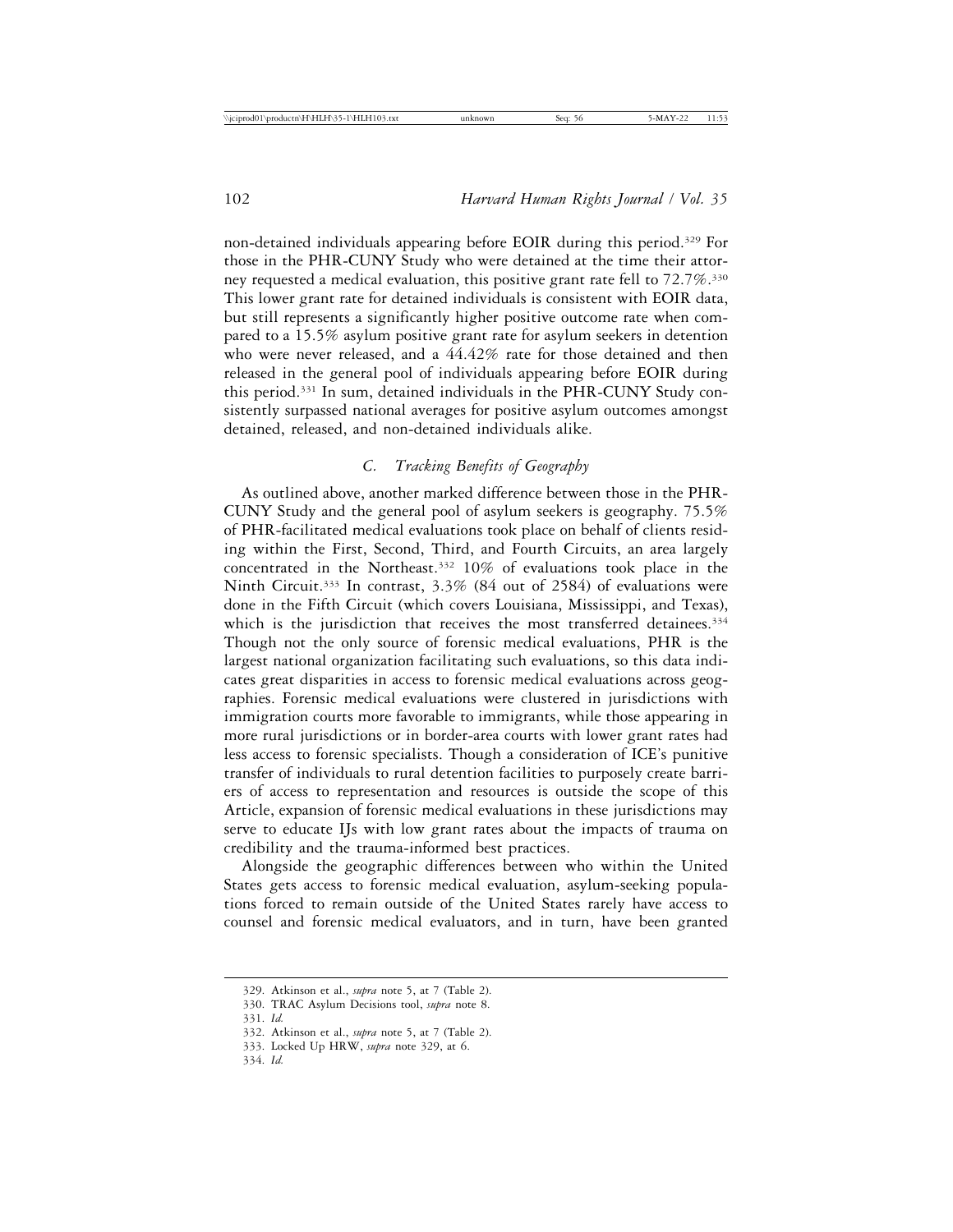relief in less than 2% of cases.335 Although outside of the range of period studied, under the Migrant Protection Protocols (also known as the "Remain in Mexico Program" or "MPP"), asylum seekers are forced to wait indefinitely in Mexico, many in squalid and dangerous conditions, for their asylum hearings in the United States. Many in MPP have waited upwards of two years in Mexico for their hearings. Data gathered in December 2019 revealed that of the almost 60,000 individuals who were put into this program, only 5% had access to an attorney.336 For the vast majority of those in MPP, access to PHR's Asylum Network was an impossibility.337 Although there are limited similar services offered for those within Mexico, and a growing use of tele-health evaluations to document harms,<sup>338</sup> the vast majority of asylum seekers in the MPP have no access to an attorney, much less a forensic medical evaluation. Those in MPP are often forced into courts with some of the lowest asylum grant rates in the nation.

Regression analysis of the PHR-CUNY Study data found no meaningful differences between the grant rates across various circuits. Therefore, any disadvantage to those living in unfavorable circuits may have been equalized by having access to a forensic medical evaluation.

# *D. A Preference for Evidence of Physical Harm while Undervaluing Psychological and Emotional Harms*

With regard to the type of evaluation requested, 72.6% of requests were for psychological evaluations, while  $32.4\%$  were for physical evaluations.<sup>339</sup> Those whose attorneys requested physical evaluations alone saw an almost 10% increase in successful outcomes in their immigration proceedings as compared to those whose attorneys requested psychological evaluation alone.340 These findings are consistent with observations from immigration scholars and researchers who have found that a focus on nonphysical harms has been both underrecognized by courts and underdeveloped by practitioners.341

<sup>335.</sup> *See* Texas v. Biden, No. 2:21-CV-067-Z, 2021 U.S. Dist. LEXIS 152438 (N.D. Tex. Aug. 13, 2021).

<sup>336.</sup> *Policies Affecting Asylum Seekers at the Border*, AM. IMMIGR. COUNCIL (Jan. 29, 2020), https:// www.americanimmigrationcouncil.org/research/policies-affecting-asylum-seekers-border [https:// perma.cc/J6VD-N849].

<sup>337.</sup> *See* Kathryn Hampton et al., *Forced into Danger: Human Rights Violations Resulting from the U.S. Migrant Protection Protocols*, PHYSICIANS FOR HUM. RTS. (Jan. 2021), https://phr.org/our-work/resources/ forced-into-danger/ [https://perma.cc/8SZB-NEYQ].

<sup>338.</sup> *See* Mishori et al., *Better than Having no Evaluation Done: a Pilot Project to Conduct Remote Asylum Evaluations for Clients in a Migrant Encampment in Mexico*, 21 BMC HEALTH SERVS. RSCH. 508, 508 (2021).

<sup>339.</sup> Atkinson et al., *supra* note 5, at 8 (Table 2).

<sup>340.</sup> *Id.*

<sup>341.</sup> *See*, *e.g.*, Marouf, *supra* note 73, at 95 ("Since adjudicators are often uncertain about how to handle nonphysical forms of harm, especially psychological harm, which is uniquely difficult to analyze objectively, the tendency is simply to ignore such harm in determining whether the applicant exper-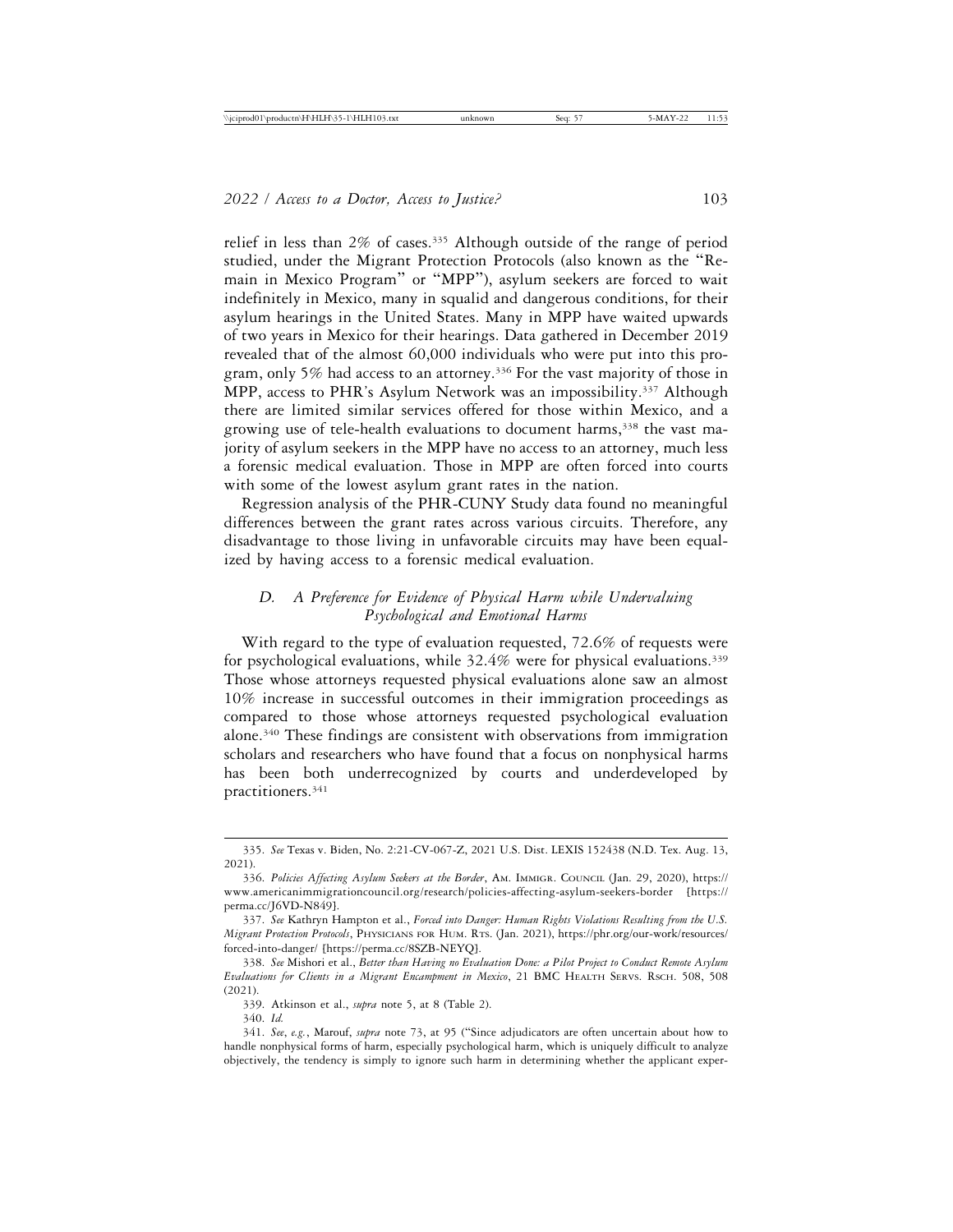Frequently, nonphysical harms—be they economic deprivation, psychological abuse, or violations of rights—are often harder to identify and overlooked. For example, in her analysis of the differences in how sexual and reproductive harms are treated in the asylum context as opposed to other harms, Professor Fatma Marouf observes that adjudicators may fail to recognize the non-physical harms that result from sexual and reproductive harms as persecution.342 Professor Marouf also highlights the adjudicator's possible cognitive bias in requiring serious bodily harm to a woman's sexual and reproductive function to give rise to a finding of persecution, often holding applicants to a higher standard and comparing their injuries to the most extreme form of the relevant practice (i.e., comparing outcomes in cases involving FGM/C with those of severe infibulation).<sup>343</sup> Because the seminal cases involved the most extreme forms of a harm, judges may skew their judgments regarding persecution against that particular example of harm, and in turn, minimize other harms faced by the women even though they equally rise to the level of persecution.<sup>344</sup> Forensic evaluators can play an important role in preventing such a result by emphasizing and outlining the trauma that comes from perceived "lesser" harms as just as worthy of relief as extreme case examples.

Professors Deborah Anker and Sabi Ardalan also highlight the ways in which courts have failed to recognize emotional and psychological harms that LGBTQIA+ individuals suffer when forced to suppress their identities, and highlight the growing push to recognize such emotional or psychological harm as a serious indicator that the applicant's suffering rises to the level of persecution.345 In the PHR-CUNY dataset, 90.4% of individuals whose claims related to their sexual orientation saw positive outcomes, a significantly higher positive outcome rate than the average in the pool.<sup>346</sup> In these cases, having a trained forensic medical evaluator engage in a careful assessment of physical and psychological harms may have been especially persuasive in highlighting deserving claims from LGBTQIA+ individuals that would have otherwise been overlooked or ignored.

Although those who requested physical evaluations saw the likelihood of a positive outcome increase as compared to those who requested psychological evaluations, attorneys in this Study continued to push forward claims of psychological harms. Those whose attorneys requested a psychological evaluation had a higher chance of receiving an "other" outcome (namely ad-

ienced past persecution."); Deborah Anker & Sabi Ardalan, *Escalating Persecution of Gays and Refugee Protection: Comment on Queer Cases Make Bad Law*, 44 N.Y.U. J. INTL. L. & POL. 529. 531–38 (2012).

<sup>342.</sup> Marouf*, supra* note 73, at 117.

<sup>343.</sup> Id. at 113–16.

<sup>344.</sup> *Id.* Professor Marouf potentially attributes this bias to the heuristic principle of "anchoring," a "cognitive shortcut" that may lead an adjudicator to consider a seminal precedent like *Kasinga* as an anchor in subsequent FGM cases, "as it represents the initial (and most salient) example of a particular category of harm." *Id.*

<sup>345.</sup> *See* Anker & Ardalan, *supra* note 341, at 531–38.

<sup>346.</sup> Atkinson et al., *supra* note 5, at 6.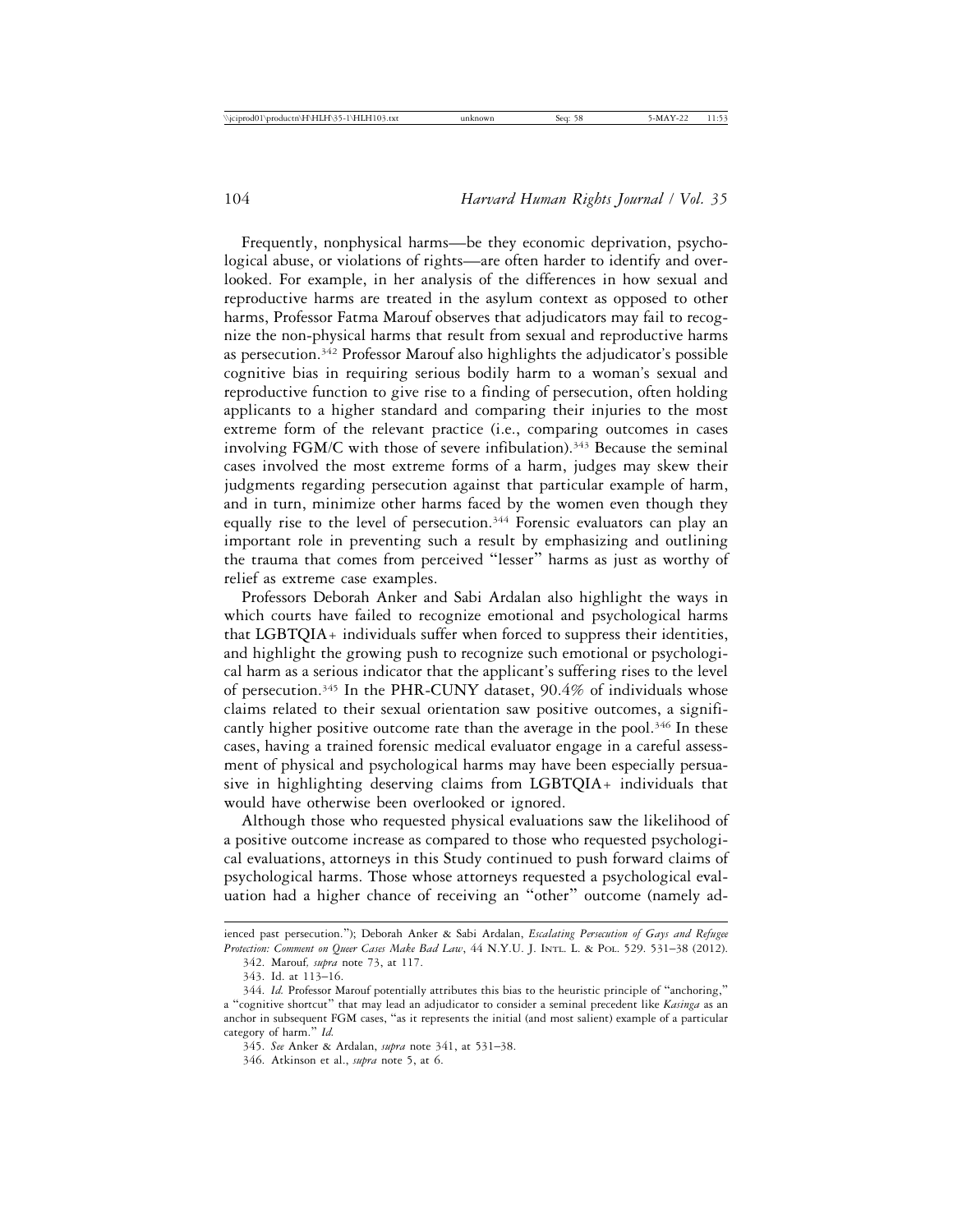ministrative closure) as opposed to those whose attorney requested a physical evaluation.347 Further, those who requested psychological evaluations were slightly more likely to receive administrative closure versus a denial of benefits or final order of removal.<sup>348</sup>

# *E. The Impact of Race and Country of Origin*

Discrimination against Black immigrants is well-documented in the immigration system. For example, Black immigrants are disproportionately targeted for deportation on criminal grounds and face higher credible fear denial rates.<sup>349</sup> Thus, it was surprising to observe that in the PHR-CUNY dataset, individuals from African nations received some of the highest grant rates in the dataset (90.6%).350 The fact that those from Africa received significantly higher grant rates in the Study is not inconsistent with the numerous studies that have shown anti-Blackness is an unequivocal reality within the immigration system.<sup>351</sup>

Black and African asylum seekers are generally less likely to win their asylum cases than those belonging to other races.<sup>352</sup> In turn, the relatively higher grant rate seen in the PHR-CUNY results may indicate that adjudicators overly rely on corroborative evidence from Africans. In other words, Black immigrants may only become "believable" to adjudicators once there

<sup>347.</sup> *Id.*

<sup>348.</sup> *Id.*

<sup>349.</sup> *See* Juliana Morgan-Trostle & Kexin Jhand, *Part II: Black Immigrants in the Mass Criminalization System*, in THE STATE OF BLACK IMMIGRANTS (Jan. 2022), http://baji.org/wp-content/uploads/2020/ 03/sobi-fullreport-jan22.pdf [https://perma.cc/2DRZ-SUVH] (discussing how Black immigrants are much likelier than immigrants of other nationalities to be targeted for criminal conviction); *see also Biden Administration Poised to Eliminate Critical Safeguard Amid Escalating Reports of Erroneous Credible Fear Decisions*, HUMAN RIGHTS FIRST (Dec. 8 2021). https://www.humanrightsfirst.org/resource/biden-administration-poised-eliminate-critical-safeguard-amid-escalating-reports-erroneuos [https://perma.cc./ K3AR-DL7G] (analyzing immigration judge affirmances of credible fear denials and reporting that the highest denial rate during the study period was for asylum seekers from Haiti).

<sup>350.</sup> Atkinson et al., *supra* note 5, at 7 (Table 2).

<sup>351.</sup> Given that data is only available by country of origin, note that grant rates from Africa do not include Black populations from the Caribbean, Middle East, and other parts of the world. Both PHR and ICE track data based on country of origins, not by race or ethnicity, and therefore analysis about race is largely tied to assumptions based on country of origin. For example, to analyze grant rates for Black immigrants in comparison to South Asian immigrants, one would have to calculate grant rates from majority Black countries against those from majority South Asian countries. This data point might be overly inclusive by including others who are not racially Black or South Asian who arrive from majority Black or South Asian nations and underinclusive because they exclude Blacks and South Asians who are fleeing from countries where they are minorities. Peniel Ibe, Immigration is a Black Issue, American Friends Service Committee Blog (Feb. 16, 2021), https://www.afsc.org/blogs/news-and-commentary/immigration-black-issue [https://perma.cc/PG6G-295M] (outlining numerous articles and organizations documenting the various forms racism impacts Black immigrants at every stage of the immigration system).

<sup>352.</sup> Molly O'Toole & Andrea Castillo, '*Betrayed' Black Asylum Seekers say Trump Administration is Ramping up Deportations by Force and Fraud*, L.A. TIMES (Nov. 27, 2020), https://www.latimes.com/ politics/story/2020-11-27/black-asylym-seekers-trump-officials-push-deportations [https://perma.cc/ H9TB-AT2T].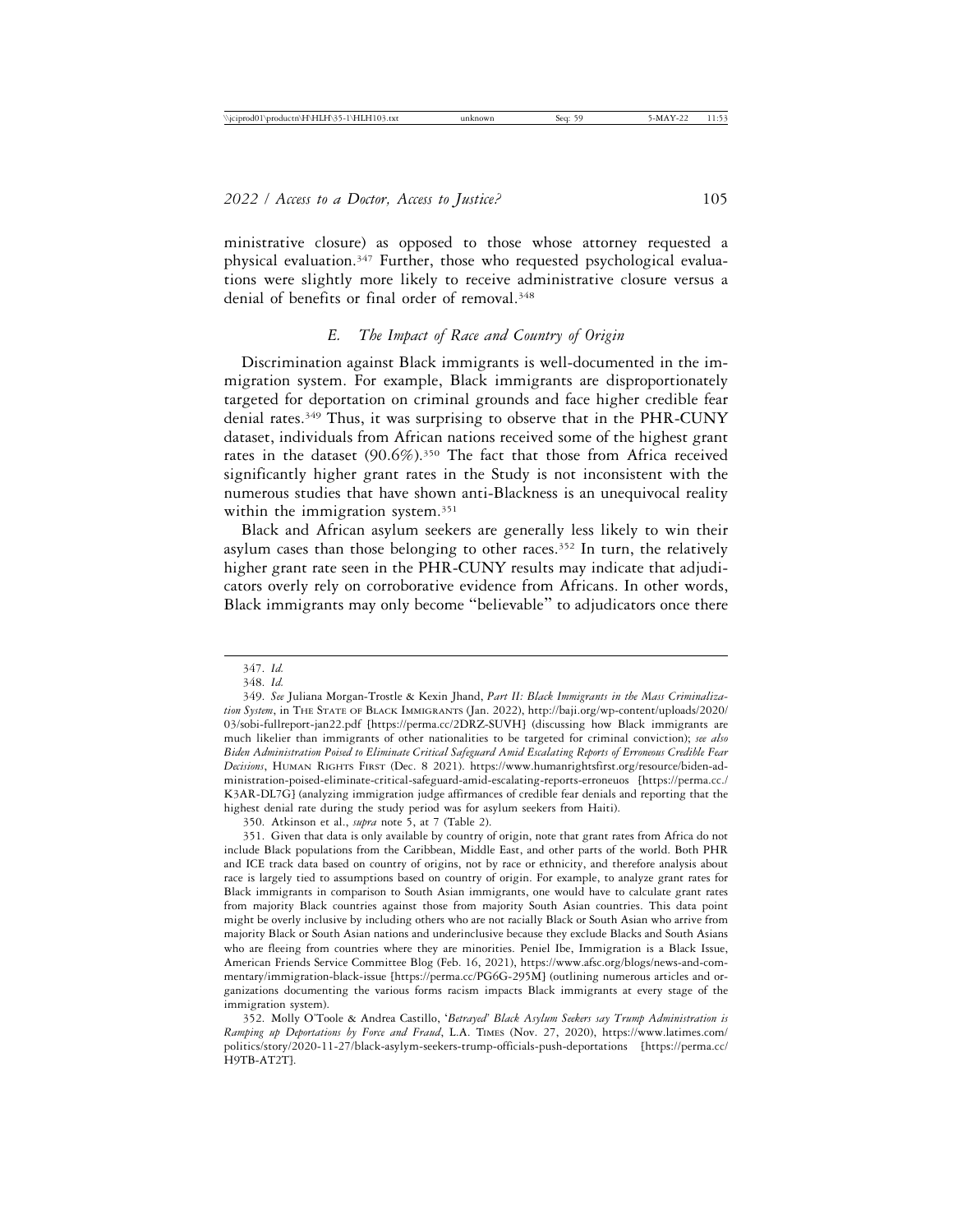is corroborating forensic medical evidence attesting to their pain and persecution.

The unshakeable impact of race on credibility determinations by adjudicators has been well-studied and documented.353 REAL ID requires adjudicators to look towards subjective measures like expressions and demeanor, notions often observed through a lens of white, cis-gendered male normativity, without regard to cultural differences in communication styles and social cues.<sup>354</sup> Judge Posner of the Seventh Circuit noted the difficulty in "read[ing]" demeanor, and commented on the lack of any systematic or empirical-based guidance on credibility resolutions in asylum cases in one of several opinions critical of immigration courts.355 Scholars have outlined the many negative impacts that the REAL ID's credibility provisions have had on female asylum seekers,<sup>356</sup> sexual minority applications,<sup>357</sup> and other vulnerable groups due to its insertion of bias and personal inferences into adjudications. Ironically, Black immigrants may be held to higher evidentiary standards that constructively require corroborating evidence from forensic medical evaluations, even when they have lower levels of access to medical care in the United States and receive lower quality of care across a wide range of preventative, diagnostic, and therapeutic services.<sup>358</sup>

The significant disparity in grant rates may also relate back to the underlying reasons for the asylum grant amongst those from Africa. The PHR-CUNY Study found that cases involving FGM/C had a positive outcome in 91.4% percent of cases, roughly a 10% increase compared to the broader grant rate in the pool.<sup>359</sup> Those who were subject to foreign detention and those fleeing LGBTQIA+-related persecution also had higher chances of success when compared to those who fled for other reasons, like gang violence.360 Loosely, this data corresponds with norms and policies in asylum law given the study period. 27% of cases from Africa in the dataset involved FGM/C. Other frequent underlying causes among African applicants included LGBTQIA+-related persecution, at 11%. Cases from Africa also

356. Melloy, *supra* note 191, at 640.

<sup>353.</sup> Arianna Garcia, *The REAL ID Act and the Negative Impact on Latino Immigrants*, 9 SCHOLAR 275, 292–93 (2007).

<sup>354.</sup> *See* Julia Simon-Kerr, *Unmasking Demeanor*, 8 GEO. WASH. L. REV. ARGUENDO 158, 161 (2020); Nicholas Narbutas, *The Ring of Truth: Demeanor and Due Process in U.S. Asylum Law*, 50 COLUM. HUM. RTS. L. REV. 348, 349–50 (2018). *See also* Michael Kagan, *Is Truth in the Eye of the Beholder: Objective Credibility Assessment in Refugee Status Determination*, 17 GEO. IMMIGR. L.J. 367, 374 (2003).

<sup>355.</sup> Djouma v. Gonzales, 429 F.3d 685, 687–88 (7th Cir. 2005). *See also* Adam B. Cox, *Deference, Delegation, and Immigration Law*, 74 U. CHI. L. REV. 1671, 1672 (2007).

<sup>357.</sup> Melanie A. Conroy*, Real Bias: How REAL ID's Credibility and Corroboration Requirements Impair Sexual Minority Asylum Applicants*, 24 BERKELEY J. GENDER L. & JUST. 1, 1 (2009); Mary Kate O'Connell, *Closeted or Credible: How Misinterpretation of the Real Id Act Prevents Closeted LGBTQ+ Applicants from Establishing Credible Asylum Claims*, 28 AM. U.J. GENDER SOC. POL'Y & L. 223, 225 (2020).

<sup>358.</sup> David Williams & Toni D. Rucker, *Understanding and Addressing Racial Disparities in Medical Care,* 21 HEALTH CARE FIN. REV. 75, 75 (2000); Donna L Washington et al., *Transforming Clinical*

*Practice to Eliminate Racial-Ethnic Disparities in Healthcare*, 23 J. GEN. INTERNAL MED. 685, 685 (2008). 359. Data on file with author.

<sup>360.</sup> *Id.*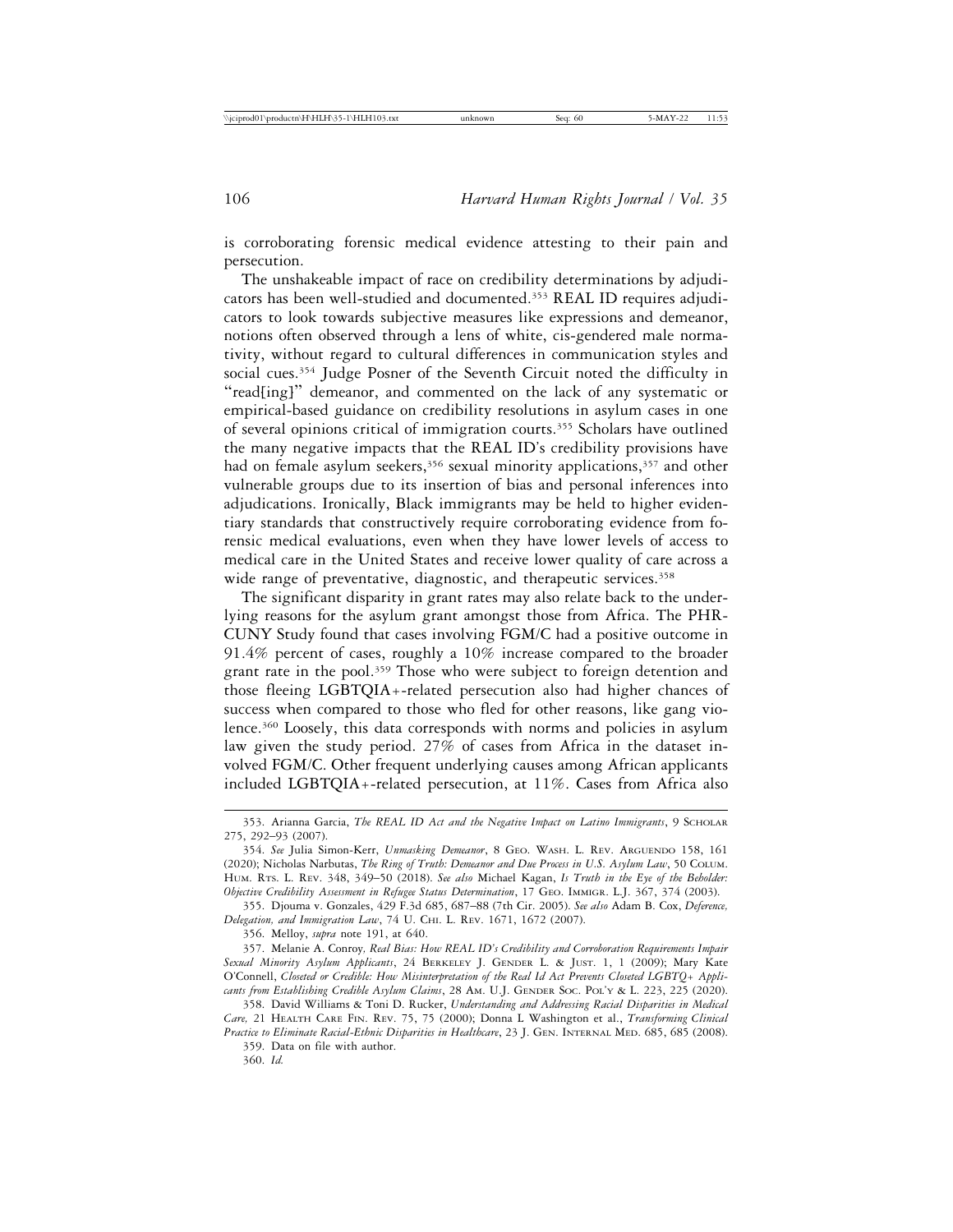had the highest rates of foreign detention, which impacted 35.30% of cases.361 Thus, the higher success rate of those from Africa in the PHR-CUNY Study may be somewhat attributable to their underlying reasons for seeking asylum.

Nevertheless, given that these same underlying asylum patterns likely extend to Black asylum seekers outside this Study, this explanation does not fully reconcile with the fact that Black asylum seekers continue to see low rates of success in their removal cases even when they may have stronger cases given the underlying reasons for seeking asylum as observed in the PHR-CUNY Study. Further, based on the persecution Black immigrants may be fleeing, it is possible this grant rate should be even higher if it were not for racial bias within the immigration system.

#### VI. POLICY IMPLICATIONS

Immigrants in the PHR-CUNY Study had positive outcomes at a significantly higher rate than the national average, even when compared to other similarly situated immigrants who were both represented by counsel and not incarcerated. Further, positive outcomes increased dramatically for those immigrants who historically had some of the lowest chances of success in obtaining immigration relief: that is, those originating from Africa and those detained. Although these results may be due to a mixture of factors related to the population who undergo these evaluations alongside the evaluation itself, increased medical-legal collaborations in client representation have helped defense teams expand legal arguments and corroborate and develop client testimony. Importantly, such a collaborative approach facilitates a holistic legal services model, which recognizes that many of the clients have interlacing challenges with policing, health, access to education, public benefits, housing, and more.<sup>362</sup> The results of the Study therefore beg the question: If there is a strong correlation between forensic medical evaluations and positive immigration outcomes, should more immigrants have access to them?

# *A. Forensic Medical Evaluations For Some Can Be a Pathway to Normalize a Trauma-Informed Approach for All*

As described above, through the development of appellate-level jurisprudence culminating in the passage of the REAL ID Act, applicants have been forced to meet an increasingly rigid criterion to display their credibility.<sup>363</sup> When some immigrants have access to forensic medical evaluations to bolster and corroborate their claims, does this set the bar higher for all appear-

<sup>361.</sup> *Id.*

<sup>362.</sup> Ardalan, *supra* note 44, at 1004–05.

<sup>363.</sup> Anker & Ardalan, *supra* note 341, at 531.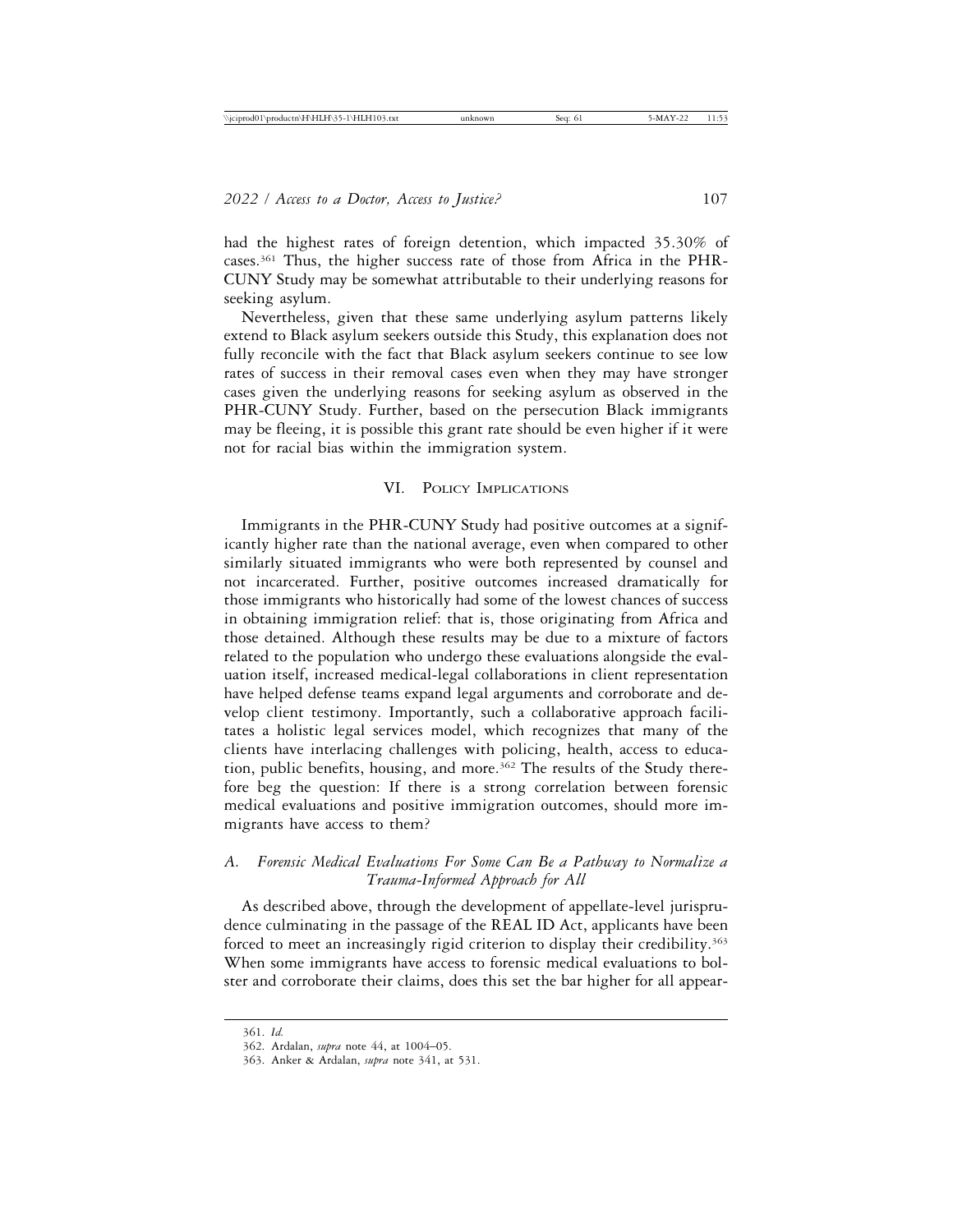ing in immigration court? For example, if some immigrants are appearing in proceedings testifying to their trauma with a formal diagnosis of PTSD from their forensic medical evaluator, is the immigrant testifying to this trauma without a formal diagnosis disadvantaged?

In many ways, this conundrum is comparable to scenarios where universal representation programs have been offered to certain groups of individuals in limited jurisdictions. There, too, some populations receive access to representation, and in turn enhanced abilities to gather and submit evidence in support of their applications. Studies of such access programs have found that in many ways, access to justice for some immigrants increases benefits for all immigrants.364

Increasing access to forensic medical evaluations may have similar benefits to those who are not the direct recipients of such evaluations. Increased access to medical evaluations and their increased use in courts and USCIS offices could increase adjudicator awareness, lead to the development of favorable case law and policies, and draw attention to specific harms immigrants seeking humanitarian relief have endured. Such benefits could reach beyond the individual receiving the evaluation alone and create a positive ripple effect for all pursuing immigration relief with a component of harmassessment.

For example, could the provision of medical evaluations open the door to a broader interpretation of persecution? As discussed in Section V.D, *supra*, some scholars have called for a greater emphasis in considering the psychological harms of being forced to shield a religious identity or sexual orientation.365 In the seminal case, *Fatin v. I.N.S.*, the Third Circuit accepted that the psychological impact of being forced to hide one's religious status would be persecution in and of itself.<sup>366</sup> Other scholars have noted the need for expansions of eligibility for parents of potential FGM/C victims, which rely on articulating the deep psychological impact on a parent whose child may be at risk of this procedure if returned to their home country.<sup>367</sup> In

<sup>364.</sup> For instance, former NYIFUP attorneys and Professors Talia Peleg and Ruben Loyo describe how NYIFUP representation for some led to increased fairness for all within the immigration system, greater levels of appellate work, and the eventual development of case law that benefited all in the system. Peleg & Loyo, *supra* note 318, at 233 ("For instance, in some of our cases, judges granted relief to our clients over the objection of the DHS attorneys. This has included numerous grants of protection under the Convention Against Torture ('CAT'), which imposes on respondents the high burden of proving they are 'more likely than not to be tortured' upon removal. These BIA decisions, although often not precedential, can be persuasive in other cases. We have shared them with colleagues around the country to push the boundaries of the law in favor of immigrants nationwide."); *see also* Nina Siulc et al., *Evaluation of the New York Immigrant Family Unity Project* 5, VERA INST. JUST., (Nov. 6, 2017), https://www.vera.org/publications/new-york-immigrant-family-unity-project-evaluation [https:// perma.cc/4PAW-ZKMJ].

<sup>365.</sup> Anker & Ardalan, *supra* note 341, at 529.

<sup>366.</sup> Fatin v. I.N.S.,12 F.3d 1233, 1242 (3d Cir. 1993).

<sup>367.</sup> Jennifer L. Mesko, *Toward A Compassionate Solution: The UNHCR Guidance Note and Asylum for Parents of Female Genital Mutilation Vulnerable Children*, 11 WHITTIER J. CHILD & FAM. ADVOC. 299, 324 (2012).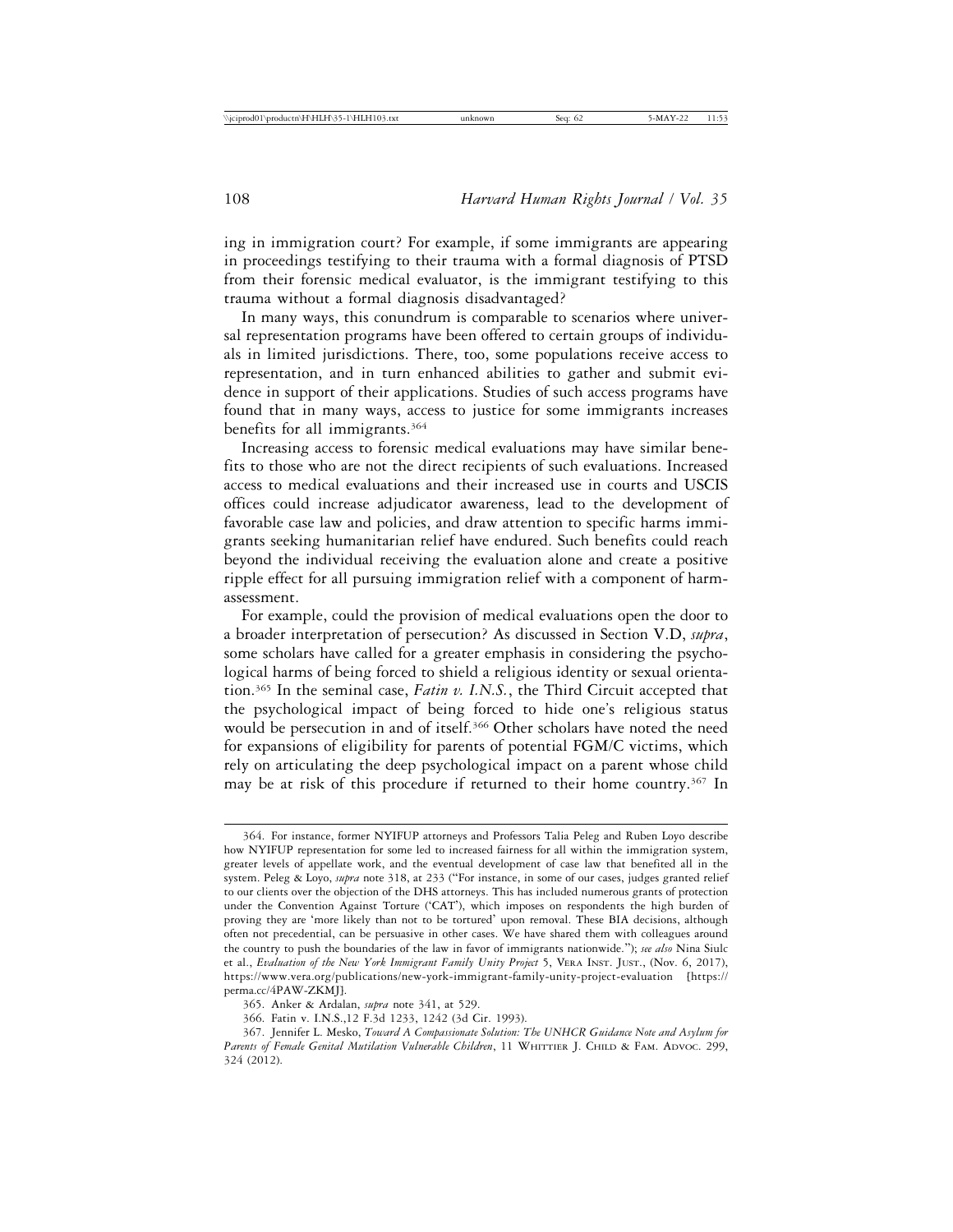these scenarios, a detailed forensic psychological affidavit could highlight the impacts of such a deprivation of rights, expanding the notion of persecution beyond traditionally accepted rubrics of physical harm and psychological torture in an individual case, while simultaneously expanding accepted notions of psychological harms across the bench or asylum office.

Similarly, regular interaction with forensic medical evaluators could serve to educate adjudicators about the latest findings of and developments regarding the impacts of trauma on credibility, encouraging trauma-informed adjudication of cases without such evaluations.

With the expanded use of medical evaluations, there is also potential for medical evaluators to influence traditional notions of persecution and help adjudicators and attorneys identify novel claims. For example, in their work with Garifuna women from Honduras, Drs. Atkinson and Ottenheimer alert medical evaluators to be vigilant of the possible history of involuntary sterilization in HIV-positive women from marginalized and oppressed ethnic groups.368 Moreover, they specifically flag that documentation of sterilization may strengthen asylum claims, and provide specific recommendations for how evaluators should assess individuals where there is a suspicion of sterilization, including documenting the psychological impacts of such sterilization.<sup>369</sup> In another case, when the IJ (affirmed by the BIA) rejected a minor asylum applicant's argument for past persecution solely because his injuries did not require physical attention, the Fourth Circuit cited PHR medical studies about the special vulnerability of children: "[t]he immigration court must take the child's age into account in analyzing past persecution. . . . We find this rule . . . to be especially vital against the backdrop of studies documenting mental health issues in child asylum seekers."370 These examples display how the medical community is critical to the formation and expansion of legal arguments. $371$ 

In addition to advantages for those bringing individual cases before immigration adjudicators, increased access to medical evaluations has been foundational to litigation strategies calling for increased access to healthcare for immigrants detained by ICE<sup>372</sup> and due process protections for vulnerable populations with disabilities appearing before immigration adjudicators. In this manner, increased collaboration between medical providers and lawyers can lead to actionable strategies and strengthen critical legal argu-

<sup>368.</sup> Holly Atkinson & Deborah Ottenheimer, *Involuntary Sterilization Among HIV-Positive Garifuna Women from Honduras Seeking Asylum in the United States: Two Case Reports*, 56 J. FORENSIC & LEGAL MED. 94, 98 (2018).

<sup>369.</sup> *Id.* at 97–98.

<sup>370.</sup> Portillo Flores v. Garland, 3 F.4th 615, 629 (4th Cir. 2021).

<sup>371.</sup> Note that the medical community is not immune from bias and ableism. *See* Lisa I. Iezzoni et al., *Physicians' Perceptions of People with Disability and their Healthcare*, 40 HEALTH AFF.'S 297, 297 (2021).

<sup>372.</sup> *See*, *e.g.*, Faour Abdallah Fraihat, et al. v. U.S. Immigration and Customs Enforcement, et al.*,* Case No. 5:19-cv-01546-JGB-SHK (C.D. Cal. Apr. 20, 2020), ECF No. 132 (Civil Mins.—General).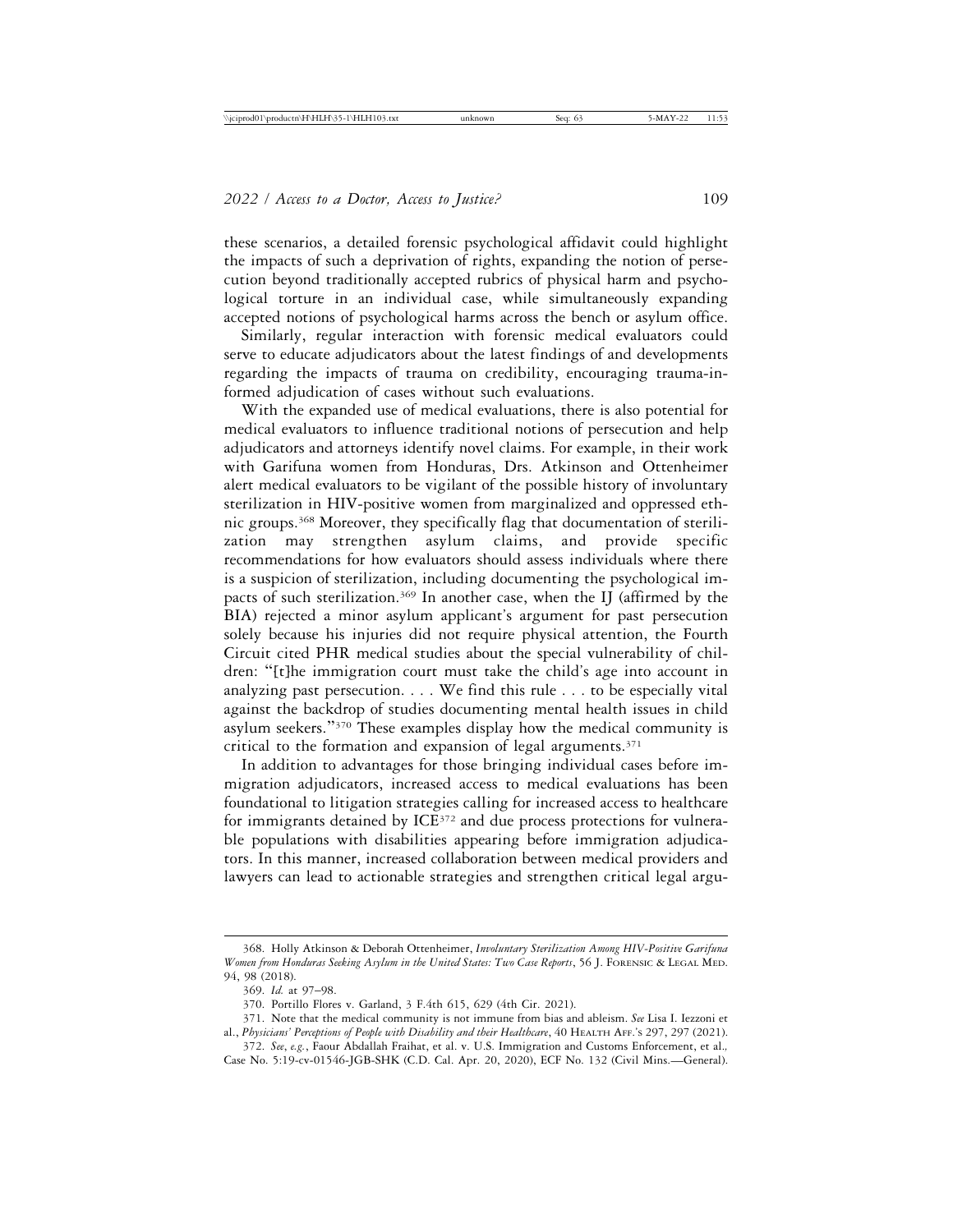ments related to "credibility," "persecution," "hardship," "discretion," and "substantial harm" in immigrant defense.

# *B. Remove Barriers to Increased Medical-Legal Collaboration for Better Outcomes for Courts, Legal Teams, and Immigrant Health*

The results of the PHR-CUNY Study provide quantitative support for what access to counsel programs nationwide have previously asserted: that medical collaboration is key to any comprehensive legal support team. For example, Chief Judge Katzman's foundational Study Group on Immigration Representation recognized that medical resources are central to adequately presenting claims for relief and supporting applications for permanent and temporary discretionary measures.<sup>373</sup> Those who provide indigent services across substantive areas like housing, benefits, and public defense have also echoed the importance of medical-legal collaborations in representation.374 The integration of medical experts also brings a traumainformed lens and expertise that can be beneficial to legal service providers who are vulnerable to vicarious or secondary trauma.<sup>375</sup> Attorneys, policy makers, funders, and adjudicators alike should consider how to expand medical-legal collaboration when developing their own internal organizational policies, developing new access to justice models, and providing other court-funded services. On a local, state, and national level, policymakers should consider how to lessen various barriers to accessing forensic medical evaluations outlined below.

First, given their position in the immigration process as those seeking relief from deportation or other immigration benefits, it is likely that most who would benefit from forensic medical evaluations are undocumented or living with a temporary form of immigration status. Many immigrants in the United States are undocumented, and nearly half of these individuals are uninsured.376 Thus, even in cases in which a causal relationship between the trauma suffered and psychological and physical injuries incurred could be substantiated with a medical affidavit, these individuals have little access to healthcare in general, let alone a health professional who can identify and document these injuries for an immigration adjudicator. Although physicians may be caring for undocumented immigrant clients in community health clinics and emergency room settings, immigrants may not think to ask these providers for medical evaluations in support of their immigration cases, and providers may lack the capacity, training, or context to provide

<sup>373.</sup> *Accessing Justice II: A Model for Providing Counsel to New York Immigrants in Removal Proceeding*, 1, 11–12 N.Y. IMMIGRANT REPRESENTATION STUDY STEERING COMM. (2012) [hereinafter NYIRS II].

<sup>374.</sup> *See*, *e.g.*, Diana Hern´andez, "*Extra Oomph:" Addressing Housing Disparities through Medical Legal Partnership Interventions*, 31 HOUS. STUD., 871 (2016).

<sup>375.</sup> Lindsay M. Harris, *Learning in Baby Jail: Lessons from Law Student Engagement in Family Detention Centers*, 25 CLINICAL L. REV. 155, 206–07 (2018).

<sup>376.</sup> Samantha Artiga & Maria Diaz*, Health Coverage and Care of Undocumented Immigrants*, HENRY J. KAISER FAMILY FOUNDATION (2019).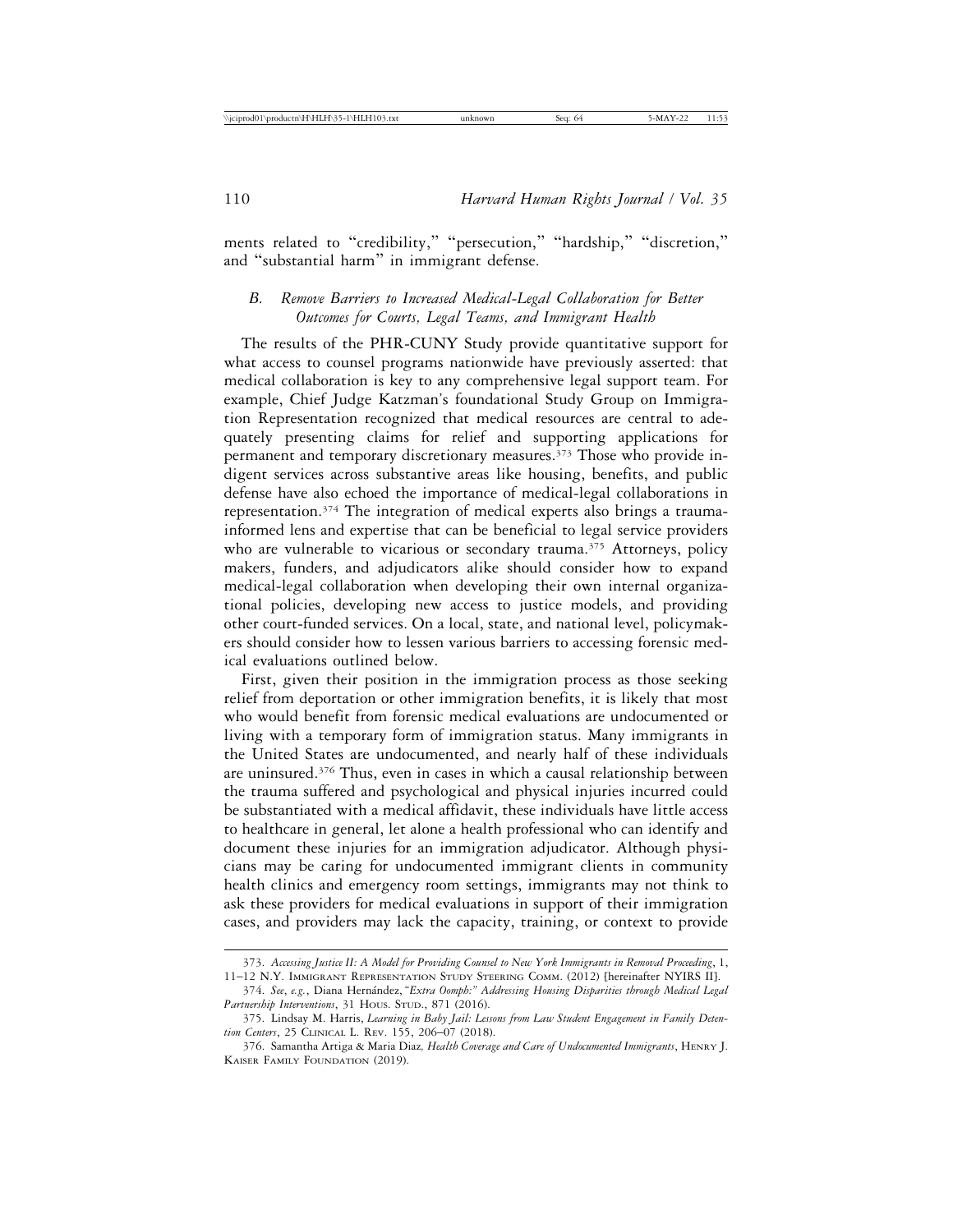the chronological, clinical, and substantive evaluations that immigration adjudicators often expect.<sup>377</sup>

Studies of effectiveness of T-Visa programs around the country, for example, found that a key external barrier to effective service provision for trafficking victims was access to health care.<sup>378</sup> This research describes the barriers to receiving medical care including the shortage of "free" clinics and the fact that many clients were not eligible for free services in localities on account of their undocumented status.<sup>379</sup> Not only does such a lack of access have a detrimental impact on an individual's health, but it also impacts their ability to gain immigration relief.

Further, even for those with insurance and access, forensic medical evaluations almost always incur significant out-of-pocket costs, as they are neither diagnostic nor therapeutic, and outside the usual practice of clinical medicine. Medical professionals performing forensic evaluations have undergone supplemental training in the Protocol and best practices of affidavit writing.380 Thus, whether insured or not, the most likely pathway to obtaining a forensic medical evaluation is by securing a pro bono evaluation in coordination with a facilitating agency like PHR or other medical-school clinics and medical-legal collaborations offering such services in limited geographies.<sup>381</sup>

Current reviews of medical-legal partnerships serving immigration populations document a largely ad-hoc network of medical human rights clinics with a single national organization, PHR, which responds to requests from attorneys to pair them with an evaluator.<sup>382</sup> In many cases, organizations like PHR serve as initial screeners, triaging limited resources to cases in which a forensic medical evaluation will have the greatest impact. In some limited situations, attorneys respond to physician referrals by sending potential applicants to legal clinics. A handful of clinics offer integrated medical and legal services from a single site.<sup>383</sup> Significant knowledge gaps remain about what services small, non-profit medical clinics may be offer-

<sup>377.</sup> Wiebe & Brenes, *supra* note 114, at 11 (citing Matter of [name not provided], Petition for Immigrant Battered Spouse, EAC 07 095 50026, 2009 WL 3555574 (AAO, July 8, 2009)).

<sup>378.</sup> Deanna Davy, *Understanding the Support Needs of Human-Trafficking: A Review of Three Human-Trafficking Program Evaluations*, 1 J. HUM. TRAFFICKING 318 (2015).

<sup>379.</sup> *Id.*

<sup>380.</sup> Elizabeth Scruggs et al., "*An Absolutely Necessary Piece*"*: A Qualitative Study of Legal Perspectives on Medical Affidavits in the Asylum Process*, 44 J. FORENSIC & LEGAL MED. 72, 78 (2016).

<sup>381.</sup> Avery League et al., *A Systematic Review of Medical-Legal Partnerships Serving Immigrant Communities in the United States.* J IMMIGR. MINOR HEALTH. 163–74 (2021).

<sup>382.</sup> Due to the complexities and risks of integrating a forensic medical evaluation into a legal strategy without attorney supervision, PHR only accepts requests from attorneys or paralegals. Risks may include the chance of introducing inconsistencies in the narrative or prejudicial details. Further, operating with limited resources, organizations like PHR want to ensure that the medical affidavits will in fact be submitted in evidence. Based on author's interview with Kathryn Hampton, Senior Asylum Officer, Physicians for Human Rights. Notes on file with author.

<sup>383.</sup> *Id.*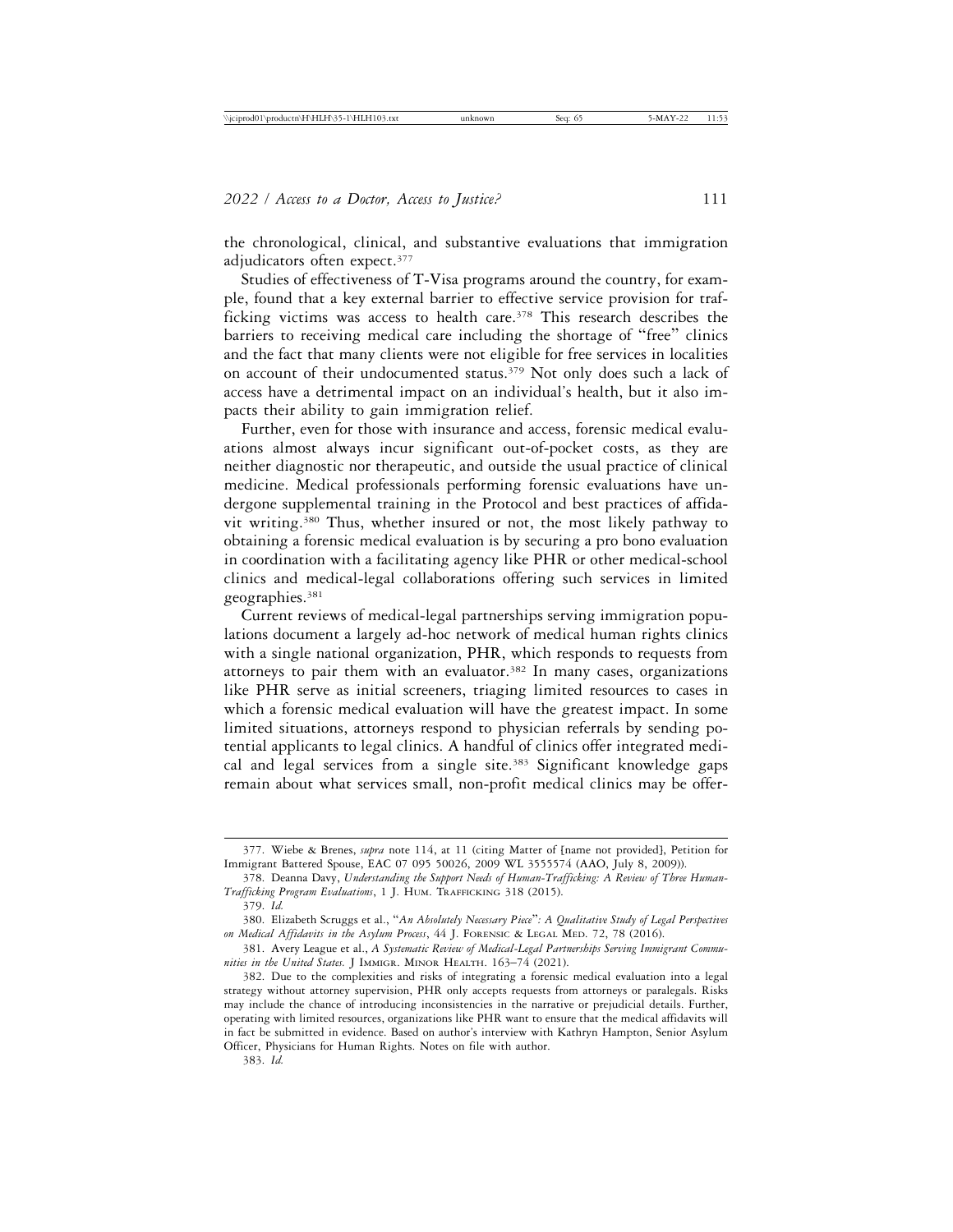ing to immigrant populations.384 Even with the growth in medical school clinics, demand far outweighs the availability of trained professionals. For example, Physicians for Human Rights, the largest referral source for pro bono evaluations in the United States, has resources to arrange only about 700 evaluations per year, a small number compared to the tens of thousands of individuals who seek asylum annually.

Some, like those awaiting hearings in backlogged courts and USCIS Field Offices, have the benefit of time and can wait weeks and months for their forensic medical evaluations and the subsequent documentation from the forensic evaluator. PHR, for example, asks attorneys to request forensic medical evaluations at least eight weeks before the affidavit is required.385 For those who need evaluations within a shorter time frame, it is even more difficult to find an evaluation on an emergency basis. Through the increased use of immigration detention, the expansion of expedited removals, and "last in, first out" policies that adjudicate asylum claims in an expedited manner, many are forced to put together gargantuan evidentiary filings on short notice. As a result, a larger percentage of immigrants have less time to build their case and collaborate with experts like forensic medical evaluators.

*Pro se* litigants and those who are detained have even greater barriers to access forensic medical evaluations. Other barriers—such as lacking cultural competency, language differences, and access to medical care for those in detention facilities and rural areas—also contribute to difficulties in obtaining such evaluations. Further, as ICE detention centers have been sites of severe medical neglect, access to a forensic medical evaluation in this context may lead to access to much-needed medical oversight and care beyond supporting an application for relief.<sup>386</sup> To the extent such evaluations may be essential to the successful outcome of the legal case, at times even central to establishing baseline eligibility, this lack of access could translate into foregoing immigration status.

Finally, there is abundant evidence describing the deficiencies of medical care for those in ICE custody. In one study of individuals detained in the New York City Metropolitan Area, the New York Lawyers for Public Interest ("NYLPI") described "wide-ranging failures" to provide medical care to seriously ill immigrants who remain in detention. Practitioners in this study recommended advocates to recruit qualified doctors to provide outside evaluations of detainees' health conditions and expand immigrant legal services funding to cover advocacy for the health conditions for de-

<sup>384.</sup> *Id.*

<sup>385.</sup> *Receive a Pro Bono Medical/Psychological Evaluation of Your Client*, PHYSICIANS FOR HUM. RTS., https://phr.org/get-involved/participate/request-a-forensic-evaluation/ [https://perma.cc/RHM4-L6JE].

<sup>386.</sup> Ingrid Eagly et al., *Detaining Families: A Study of Asylum Adjudication in Family Detention*, 106 CALIF. L. REV. 785, 793 (2018).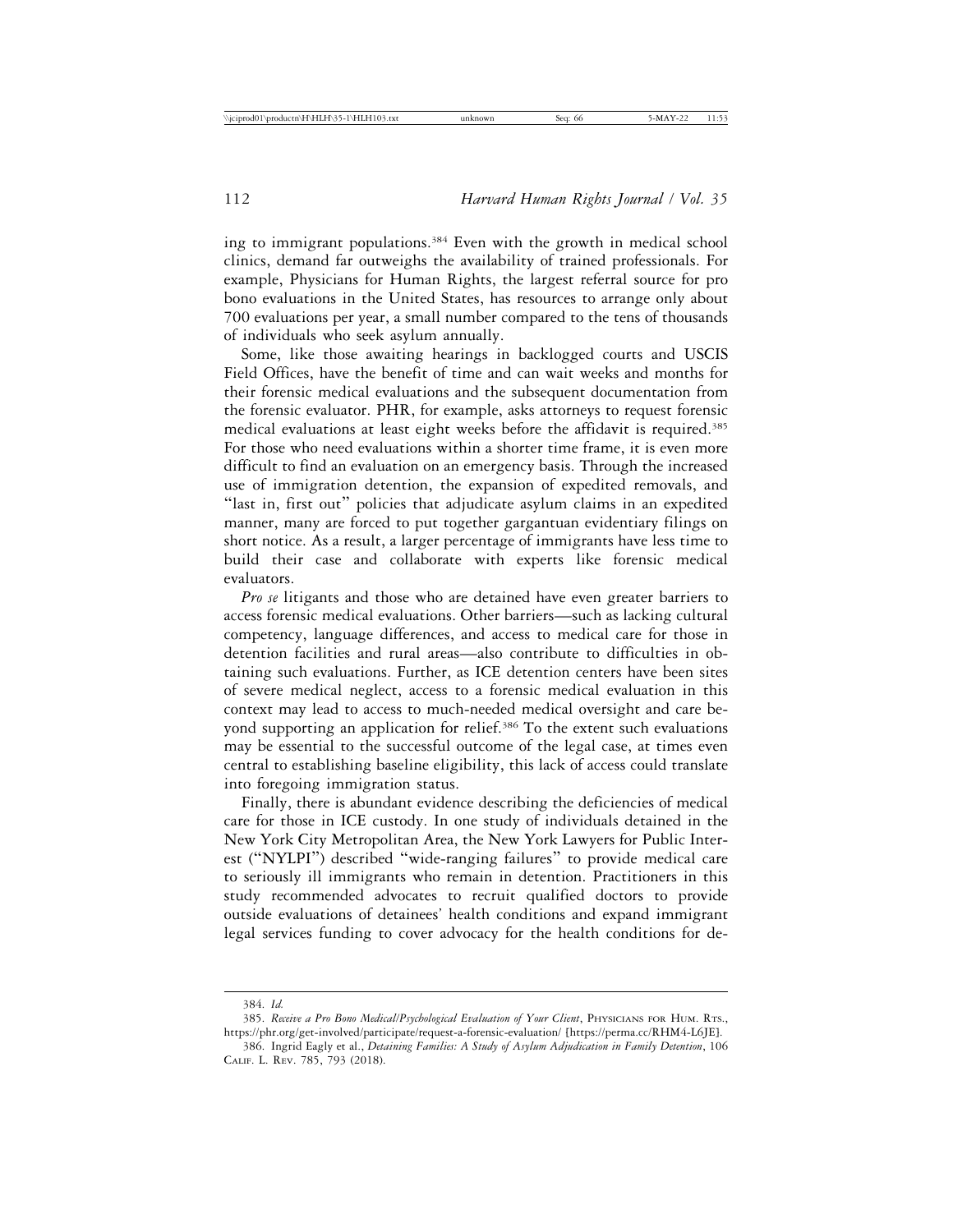tained people.387 Although forensic medical evaluations in the PHR-CUNY Study were not primarily focused on the health of the immigrant in detention (instead looking at past harms and future vulnerabilities), the results reinforce NYLPI and others' recommendations to expand health access in detention. PHR-CUNY data show that such access pays dividends in achieving positive case outcomes, which may lead to release from detention. Meanwhile, as discussed previously, such evaluations may have tangible benefits on the health and well-being of those being evaluated and facilitate recommendations and referrals for ongoing health needs.

# *C. Ensure Fairness and Consistency in the Way Forensic Medical Evaluations are Used in the Decision-Making Process*

In response to the varied and haphazard approach to various harm-based assessments that is reflected in case law, scholarship, and this research, some scholars have proposed a "standard test" to ensure consistency across geographies, jurisdictions, and other factors.<sup>388</sup> For example, in the SIJS context, some have called for a singular "best interests of the child definition."<sup>389</sup>

In his study of persecution assessments in the asylum context, Professor Rempell also notes that courts require varying level of detail about the harm applicants experience.<sup>390</sup> Where limited details are provided, adjudicators make differing inferences about the harm that was sustained.<sup>391</sup> For example, Rempell notes that in some cases, courts tie severity of harm to whether the applicant sought medical treatment, whereas in other cases, courts relied on other treatment-related markers (i.e., whether the applicant had to receive stitches).<sup>392</sup> The wide-ranging disparities require a reassessment of how to infuse greater consistency into persecution assessments.

In the U-Visa context, a national survey on types of criminal activity experienced by U-Visa recipients from 2008 to 2011 found that over 75% of the U-Visa cases filed nationally were based on the following categories: domestic violence, sexual assault, or human trafficking. As adjudicators begin to associate U-Visas with a certain type of harm (in this case, an emphasis on intimate partner violence), their understanding of what may qualify as "substantial abuse" may be skewed towards a certain context. Although "substantial abuse" in the context of intimate partner violence has been explored by scholars,<sup>393</sup> some scholars have called for greater clarity in the

<sup>387.</sup> NEW YORK LAWYERS FOR THE PUBLIC INTEREST, DETAINED AND DENIED: HEALTHCARE AC-CESS IN IMMIGRATION DETENTION 3 (2017).

<sup>388.</sup> Paznokas, *supra* note 176, at 451.

<sup>389.</sup> *Id.* at 452.

<sup>390.</sup> Rempell, *supra* note 23, at 199.

<sup>391.</sup> *Id.*

<sup>392.</sup> *Id.*

<sup>393.</sup> Eunice Hyunhye Cho et al., *supra* note 109; *see also* Leslye Orloff & Paige Feldman, *National Survey on Types of Criminal Activities Experienced by U-Visa Recipients*, LEGAL MOMENTUM (2019); Nawal H. Ammar et al., *Calls to Police and Police Response: A Case Study from Latina Immigrant Women in the U.S.*,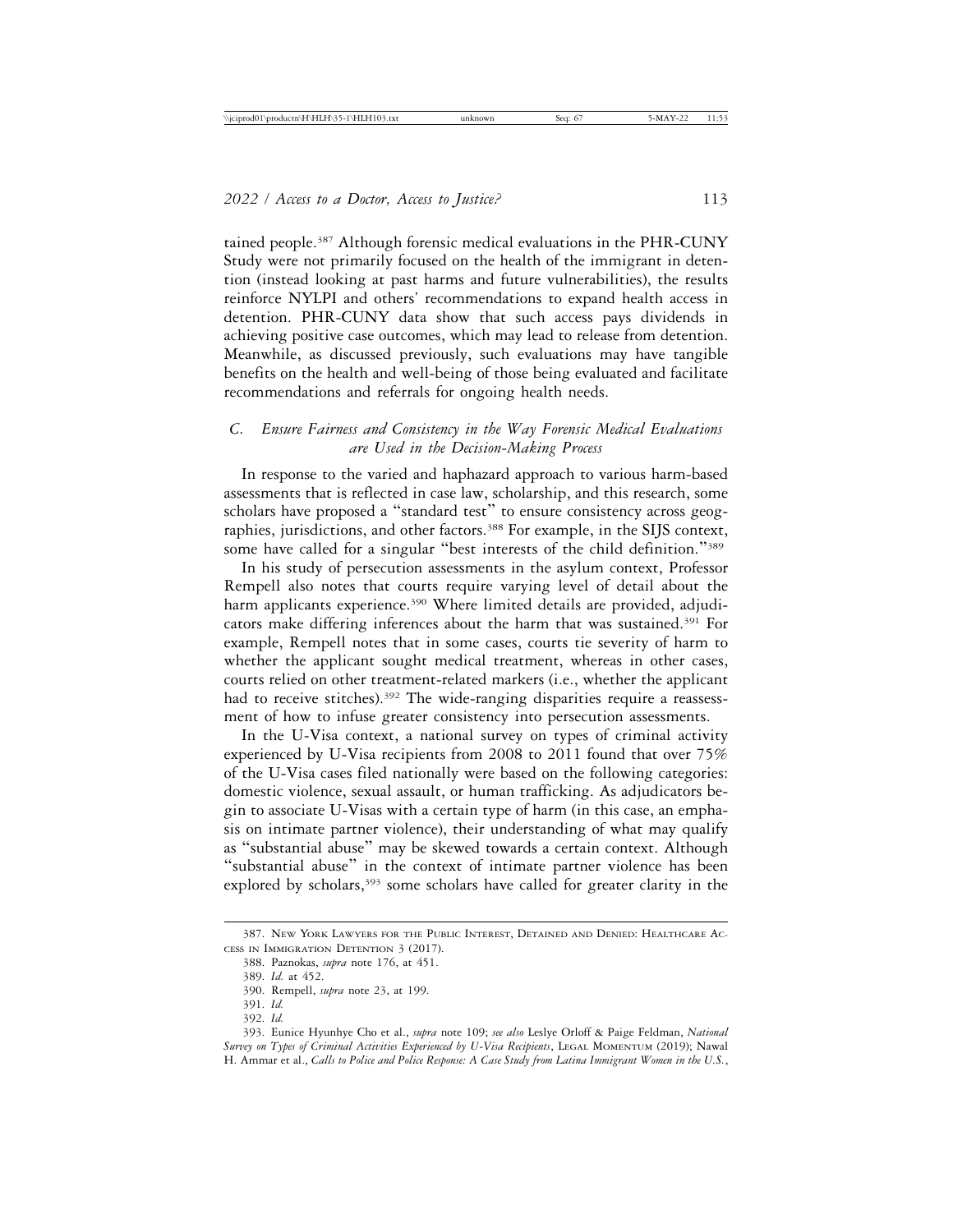context of other crimes, including workplace-related crimes.<sup>394</sup> In this vein, scholars and practitioners have noted differing standards for what constitutes "substantial harm" in the workplace setting as compared to domestic violence settings.395 These disparities have inspired a call for a social science-based framework to assist adjudicators in enforcing a uniform standard in the U-Visa context.396

With the ever-changing nature of both the harms that those seeking humanitarian relief have survived and the medical community's ability to identify and document them, any further codification in the above described areas must be informed by research across medical, social-science, historical, and legal disciplines in understanding the many forms trauma and resilience take. 397

These disparities have many implications for health care professionals offering forensic medical evaluations in support of those seeking humanitarian relief. For example, if courts seem to look to stitches as a measure of severity when making persecution determinations, should health care professionals note why stitches were not needed for an equally severe laceration that was healed using alternative methods? Further, where a patient was not able to access healthcare after surviving harms, are their injuries assumed not to rise to the level of persecution because they did not solicit medical care? This lack of clear guidance about what constitutes persecution can muddy efforts at the forensic evaluation level and make it difficult to create clear training rubrics for evaluators providing assessments. Phase II of the PHR-CUNY Study will review a sampling of the associated forensic medical evaluations that appear in the PHR dataset to take a deeper look at how format, substance, and other qualities of the affidavit may impact adjudicators.

#### **CONCLUSION**

Whether it is measuring credibility, hardship, substantial harm, persecution, or painting a larger picture for adjudicators who often make discretionary decisions, the need for forensic medical expertise in immigrant defense have proven vital. Immigrants in the PHR-CUNY Study had positive outcomes at a significantly higher rate even when compared to other

<sup>7</sup> J. INT'L POLICE SCI. & MGMT. 230 (2005); Mangai Natarajan, *Domestic Violence among Immigrants from India: What We Need to Know*—*and What We Should Do*, 26 INT'L J. COMP. & APPL. CRIM. JUSTICE 301 (2003); Leslye Orloff et al., *Battered Immigrant Women's Willingness to Call for Help and Police Response*, 13 UCLA WOMEN'S L.J. 43 (2003); Anita Raj et al., *Immigration Policies Increase South Asian Immigrant Women's Vulnerability to Intimate Partner Violence*, 60 J. AM. MED. WOMEN'S ASS'N 26 (2005).

<sup>394.</sup> Eunice Hyunhye Cho et al., *supra* note 109, at 2.

<sup>395.</sup> *Id.* at 11.

<sup>396.</sup> *Id.* at 5.

<sup>397.</sup> *See generally* Raquel Aldana et al., *Trauma as Inclusion*, 89 Tenn. L. Rev. 4 (2022) (employing a cross-disciplinary framework to document and assess immigration law's understanding of trauma).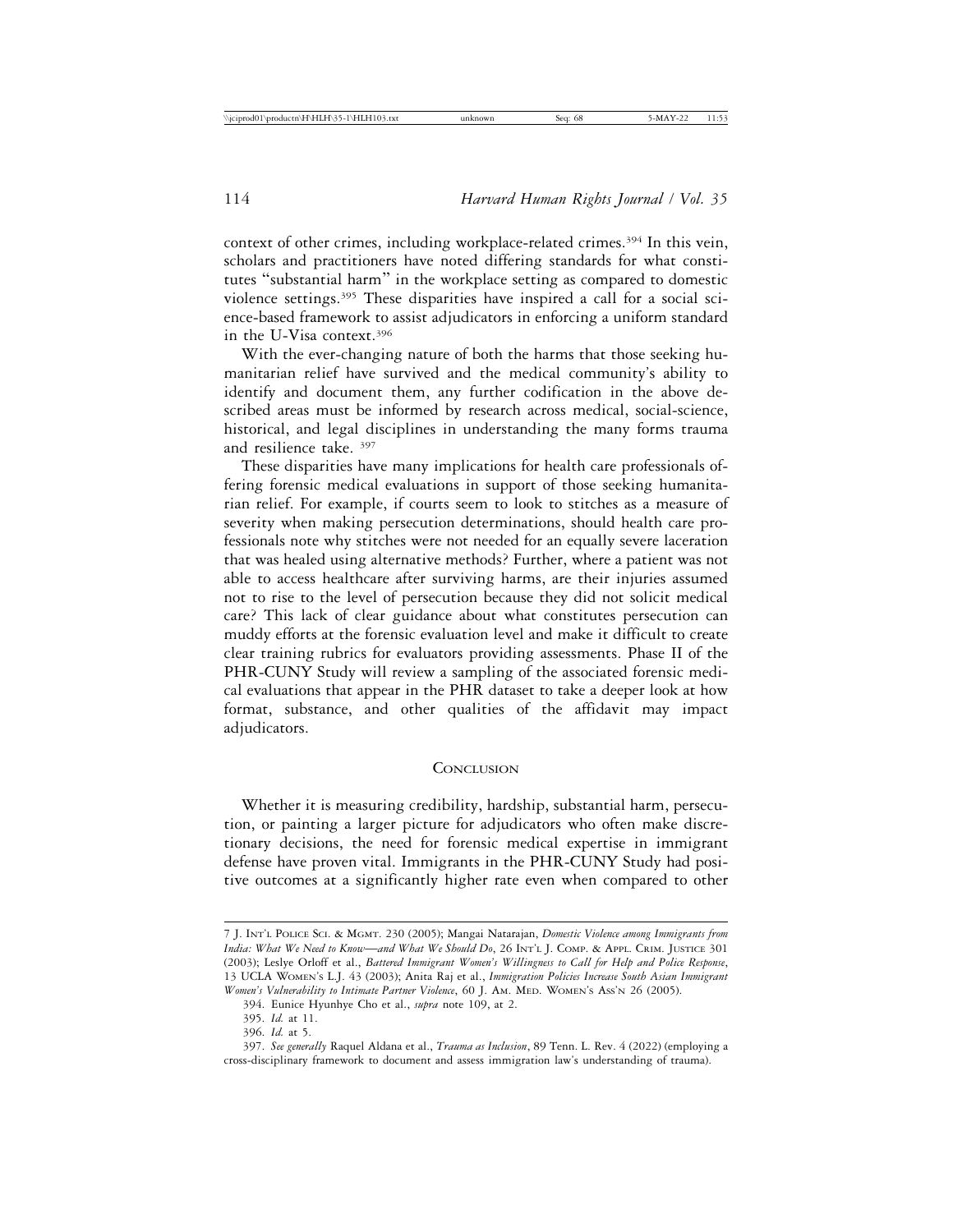similarly situated immigrants who were represented by counsel and not detained. Although these results may be due to a mixture of factors related to the population who receive these evaluations alongside the evaluation itself, increased medical-legal collaborations in client representation have helped defense teams expand legal arguments and corroborate and develop client testimony. Importantly, such a collaborative approach facilitates a holistic legal services model, which recognizes that many in immigration proceedings face interlacing challenges of policing, access to health and education, public benefits, housing, and much more.

On the one hand, these findings indicate that forensic medical evaluators can powerfully influence judicial decision-making and help adjudicators and attorneys identify novel claims regarding hardship. In this manner, increased collaboration between medical providers and lawyers can lead to actionable strategies and strengthen critical legal arguments related to "persecution," "hardship," "discretion," and "substantial harm" in immigrant defense. Increased access to forensic medical evaluations and their increased use in courts and USCIS offices could increase adjudicator awareness, lead to the development of favorable case law and policies, and draw attention to specific harms immigrants seeking humanitarian relief have survived. Such benefits expand beyond the individual receiving the evaluation alone and create a positive ripple effect for all pursuing immigration relief with a component of harm-assessment.

But the outsized impact of forensic medical evaluations also raises questions about whether adjudicators are holding immigrants to unrealistic evidentiary standards, constructively creating norms which require immigrants with temporary or no immigration status to gain access to health professionals with the requisite training, competencies, and capacity to evaluate them. Thus, even where immigrants may be able to corroborate their psychological and physical injuries with a medical affidavit, many lack access to a health professional who can identify, much less document, these injuries for an immigration adjudicator. To the extent such evaluations may be essential to the successful outcome of the legal case, lack of access to a medical professional may translate into lack of access to justice.